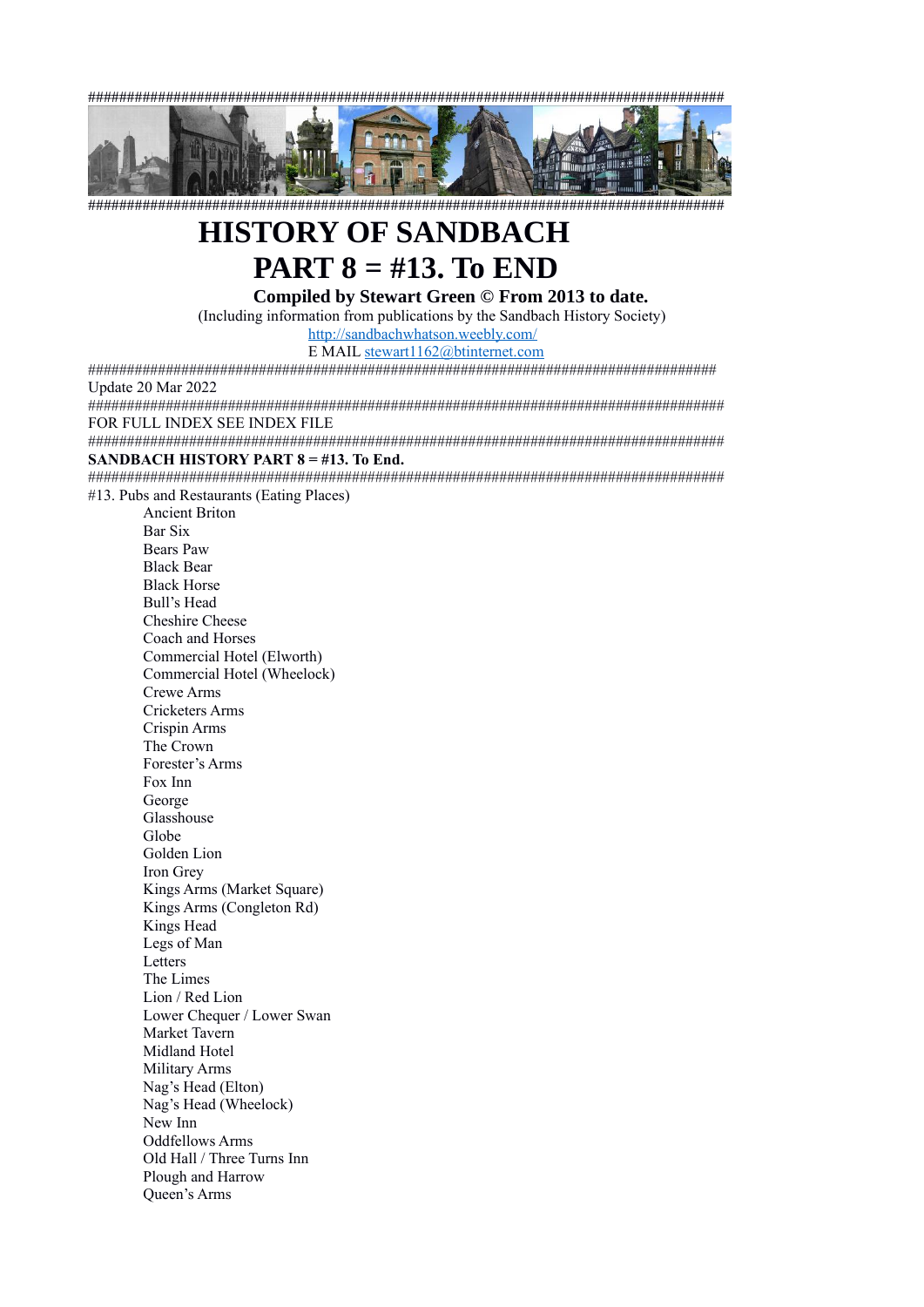Railway Hotel Red Lion (Sandbach) Red Lion (Wheelock) Ring O Bells Rookery Tavern Sandpiper Swan and Chequers Thatched Tavern Wheat Sheaf Food Establishments #14. Market Charter #15. Christmas Best Shop Window (Sandbach Town Council Award) Including Best Dressed Market Stall Holder at Christmas Market (2016 to Date) #16. Citizen of the Year (Rotary Club Award) #17. Societies - Dated Lists. #18b. SOCIETIES Chairperson. #18. Awards by HM The Queen – New Years and Birthday Honours. #19. War Memorial Names Sandbach, Wheelock, Elworth etc. #19a Brereton Church of St Oswald #19b Market Square War Memorial #19c Elworth War Memorial #19d Sandbach Cemetery – Brunner Mond #19e Sandbach Heath (St John's) #19f Sandbach Methodist Church / Wesley Avenue #19g Sandbach School #19h Smallwood Church of St John the Baptist. #19i Warmingham (St Leonard Church) #19j Wheelock and Hassell #19k Wheelock Heath Baptise Church #19L The Fallen not on a Memorial #19m St Mary's Roll of Honour 1914-18 #19n St Winifred's Church #19o Foden Works 1914-18 casualties / 1939-45

#20. Postcard Manufacturers – Local Scenes / Views.

#21. Venerable Bede's account of his time in the Midlands.

##################################################################################

# **#13. PUBS / Café IN SANDBACH (Public Houses / Restaurant)**

################################################################################## **BREWERS** 

Sandbach had a number of small brewers, many of which were opened as beer retailers with some supplying public houses.

On the 2 November 1852, **Sandbach Common Brewers "Plant Joseph and Edward Samuel Wolf"** of Wheelock, par, Sandbach Common Brewers Partnership was dissolved.

#### **BEER RETAILERS**

Mrs Martha Allcock (Grocer and Beer Retailer 1902) Sandbach Heath John Bagnall (Beer Retailer 1902- 1914) Scotch Common, Sandbach George Burchenough (Beer Retailer 1902) Chapel Street, Sandbach Edward Butler (Beer Retailer 1902- 1914) Wheelock Road, Sandbach Thomas Davis (Grocer and Beer Retailer 1902) Congleton Road, Sandbach Frederick Hall (Grocer and Beer Retailer 1914) Sandbach Heath Fred Harrison (Beer Retailer 1902) Middlewich Road, Sandbach Mrs Alice Hulme (Beer Retailer 1894 to 1938) 1 Green Street, Sandbach John Mason (Beer Retailer 1914) 30 Chapel Street, Sandbach<br>Charles Moody (Beer Retailer 1938) 30 Chapel Street, Sandbach Charles Moody (Beer Retailer 1938) James Shaw (Beer Retailer 1902) 24 Union Street, Sandbach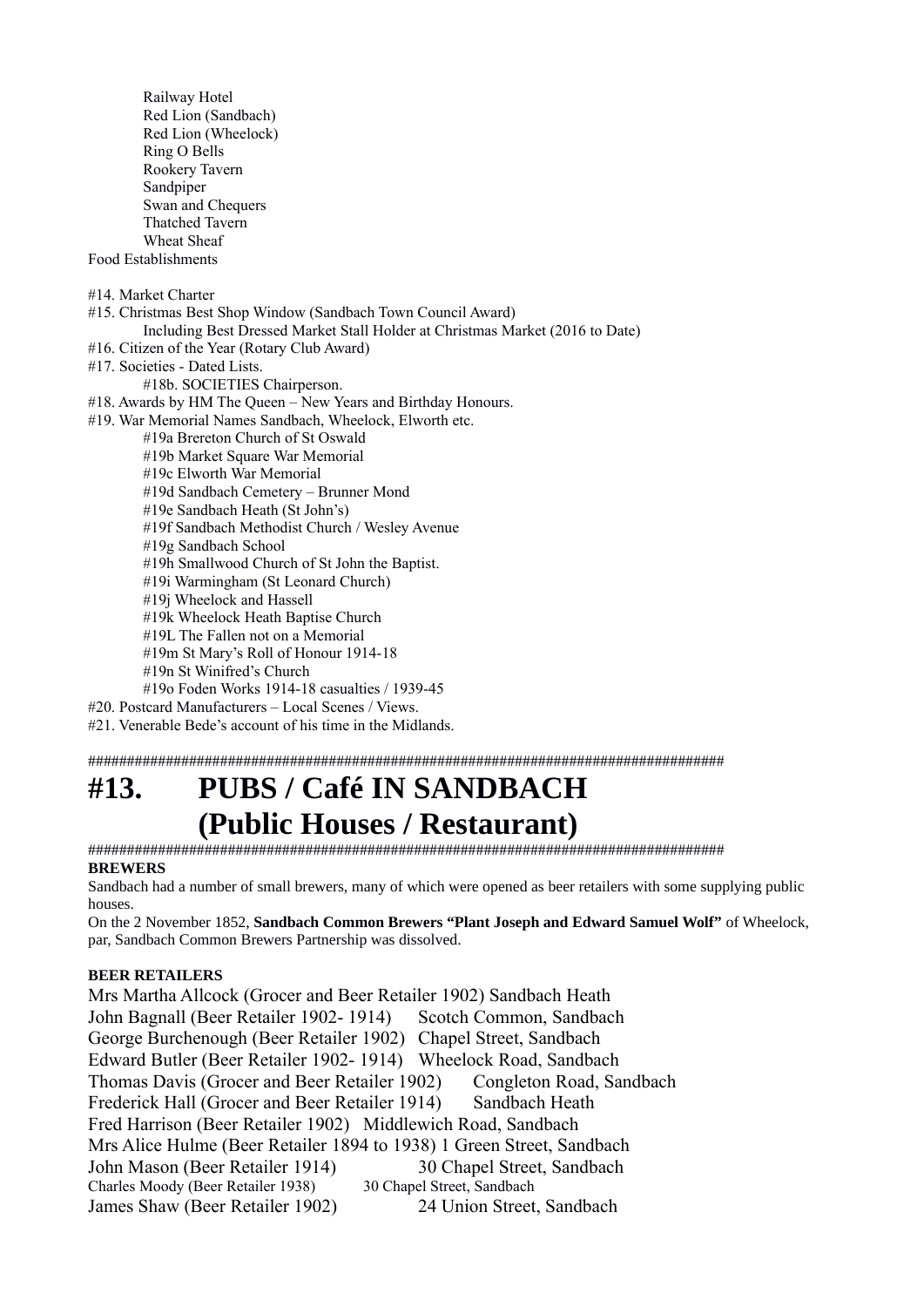Miss Harriet Shaw (Beer Retailer 1914) 24 Union Street, Sandbach James Henry Sparrow (Beer Retailer) 68 The Hill, Sandbach Luther Thornhill (Beer Retailer 1902) The Hill, Sandbach (Oddfellows Public House) William Tompkinson (Temperance Hotel 1914) 6 High Street, Sandbach (WAS a Grocer) Thomas Whittle (Coach Builder and Beer retailer 1902) 17-19 Welles Street, Sandbach Miss Alice Whittle (Beer Retailer 1914) 17 Welles Street, Sandbach

#### **1822 INNS AND TAVERNS**

- 1822 = Black Bear Mary Allcock
- 1822 = Black Horse Margaret Briscall (Hawk Street)
- 1822 = Bulls Head Joseph Barnett (Newcastle Road)
- 1822 = Crown William Arden
- 1822 = George Inn Thomas Emery (Chaises)
- 1822 = Kings Arms Ann Lea
- 1822 = Lower Chequer William Wilding
- $1822 =$  Nag's Head J W Machin (Wheelock)
- 1822 = New Inn Charles Moseley (Wheelock)
- 1822 = Plough and Harrow (John Walker)
- $1822$  = Red Lion John Wilding
- $1822$  = Red Lion John Heath
- 1822 = Swan and Chequer John Hilditch
- 1822 = Thatched Tavern Joseph Johnson (11c High Street)

#### **1850 BEERHOUSES**

George Cooke, Union Street Thomas Davies, Brereton Road James Dickinson, Church Street James Moors, The Hill George Neild, Middlewich Road George Peover, Middlewich Road Richard Peover, Crown Bank Samuel Sumner, The Hill

#### **1850 HOTELS, INNS AND TAVERNS**

Black Bear, High Street (Thomas Moors) Black Horse, Hawk Street (Frances Pedley) Crewe Arms, High Street (Elizabeth Wilding) Crown, Bridge Street (Now Market Square) (Sarah Francis) George Inn – Commercial and Posting House, Bridge Street (Mark Barlow) Old Hall Vaults, Bridge Street (Robert Shaw) Queen's Arms, Market Place (Thomas Eachus) Red Lion, High Street (Ralph Arden) Swan, Crown Bank (Hannah Wilding) Swan and Chequers, High Street – Commercial and Posting House (Charles Whittingham) Thatched Tavern, High Street (William Foden) Wheat Sheaf, High Street – Commercial and Inland Revenue Office (George Williams)

##############################################################################

# **PUBLIC HOUSE HISTORY**

##############################################################################

##############################################################################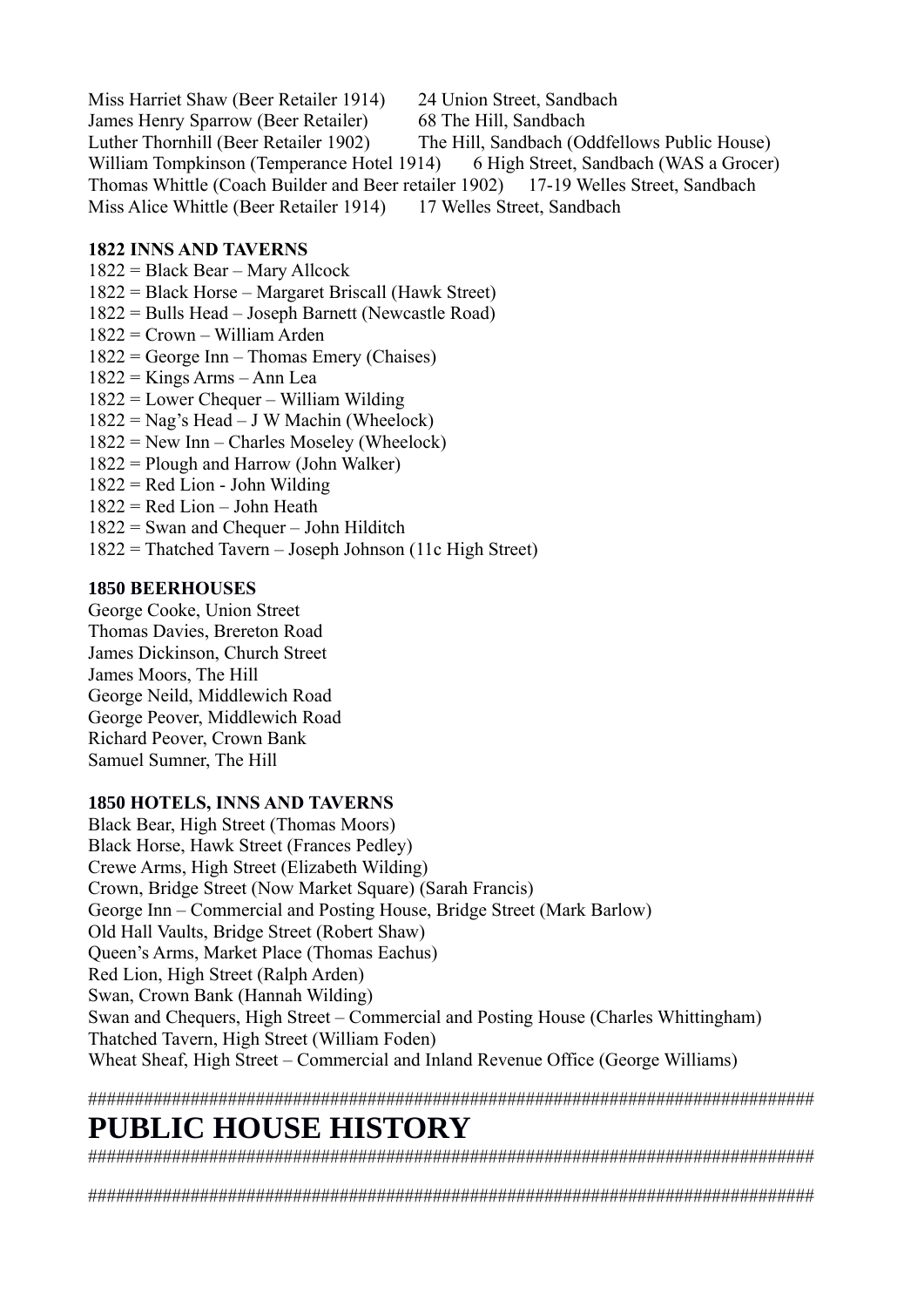# **ANCIENT BRITON**

############################################################################## Ancient Briton – 93 Congleton Road, Sandbach. 1800



#### (2015 Picture)

Described in a local history book as a prominent coaching house, the grounds still have a building that has two stable doors. The original deeds refer to one of the first occupants of the building as a bricklayer possibly at the Brick House further down Congleton Road (Arclid side of the M6)

The land was owned by Robert Offley Ashburton the 1<sup>st</sup> Marques of Crewe.

In the late 1880's at a cost of about £150, Edwin Foden built a well at the house to help with the town's water shortage but the well produced undrinkable water and so was a failure.

(Thanks to Rob Bloom, research 2006 to 2020)

The 1881 Census shows the house was occupied by William Cowley and Lavinia Hedge who married in 1867.

By 1881 the house was occupied as follows.

 William Cowley (.b. Sandbach 1844) Shoemaker (Journeyman) Lavinia Cowley (.b. 1845) William E Cowley (.b. Sandbach 1868) Mary Ann Cowley (.b. Sandbach 1871) John Jas. Cowley (.b. Sandbach 1873) Fred Cowley (.b. Sandbach 1877) Lizzie Cowley (.b. Sandbach 1880)

##############################################################################

#### **BAR SIX**

############################################################################## 19 The Old Market Square, Sandbach CW11 1AT

Estate agents Butter John Bee were in the building between 1980's to Jan 2015 and when they moved to 27 High Street, Sandbach, Bar Six took over.

8 Sept 2017 to Date = Bar Six (Craft Beer's Gin and Wine) run by father and son Stephen and Jack Mitchell

##############################################################################

### **BEAR'S PAW**

############################################################################## Bear's Paw (Also known as the Bear's Foot in 1834) – School Lane, Warmingham, Sandbach CW11 3QN 01270- 526317

The Bear's Paw is a 19<sup>th</sup> Century Building with the Heraldry Symbol based on the coat of alms of the Scudamore or Savage family depicting a bears paw coming out of a crown. It is possible that they were in some way connected to the Sport of Bar Bating a barbaric practice now outlawed but was practiced in Sandbach, Brereton and Congleton. The Scudamore family were based in Devon, Somerset and Derbyshire they moved north to Warrington and Knutton in

Cheshire in the 1880's. Some members of the family were born in Over Walton Manor nr Warrington Cheshire. The Savage family was an important land owner in the 1370's, when they acquired Clifton by the marriage of John

Savage (.D. 1386) to Margaret Danyers. Their son Sir John Savage (.D. 1597-8) was the Mayor of Chester and the High Sheriff of Cheshire and built Rocksavage on the hillside looking over the River Weaver.

Houses at Rose Cottage, Tetton Lane and next to the Bears Paw have the coat of alms of a Bears Paw in a Crown on the front of the building.

In the 1940's John St Clair Peebles Moreton (Known as Jack Moreton) of the 8<sup>th</sup> Army visited the Bears Paw for a meal and kept the Menu which consisted of the following.

Hors D'Oeuvre Petite Marmite or Cream of Tomatoes Fried Fillet with Lemon sole Tartare Touranedos Dubarry with Cauliflower Mornay and Fried Potatoes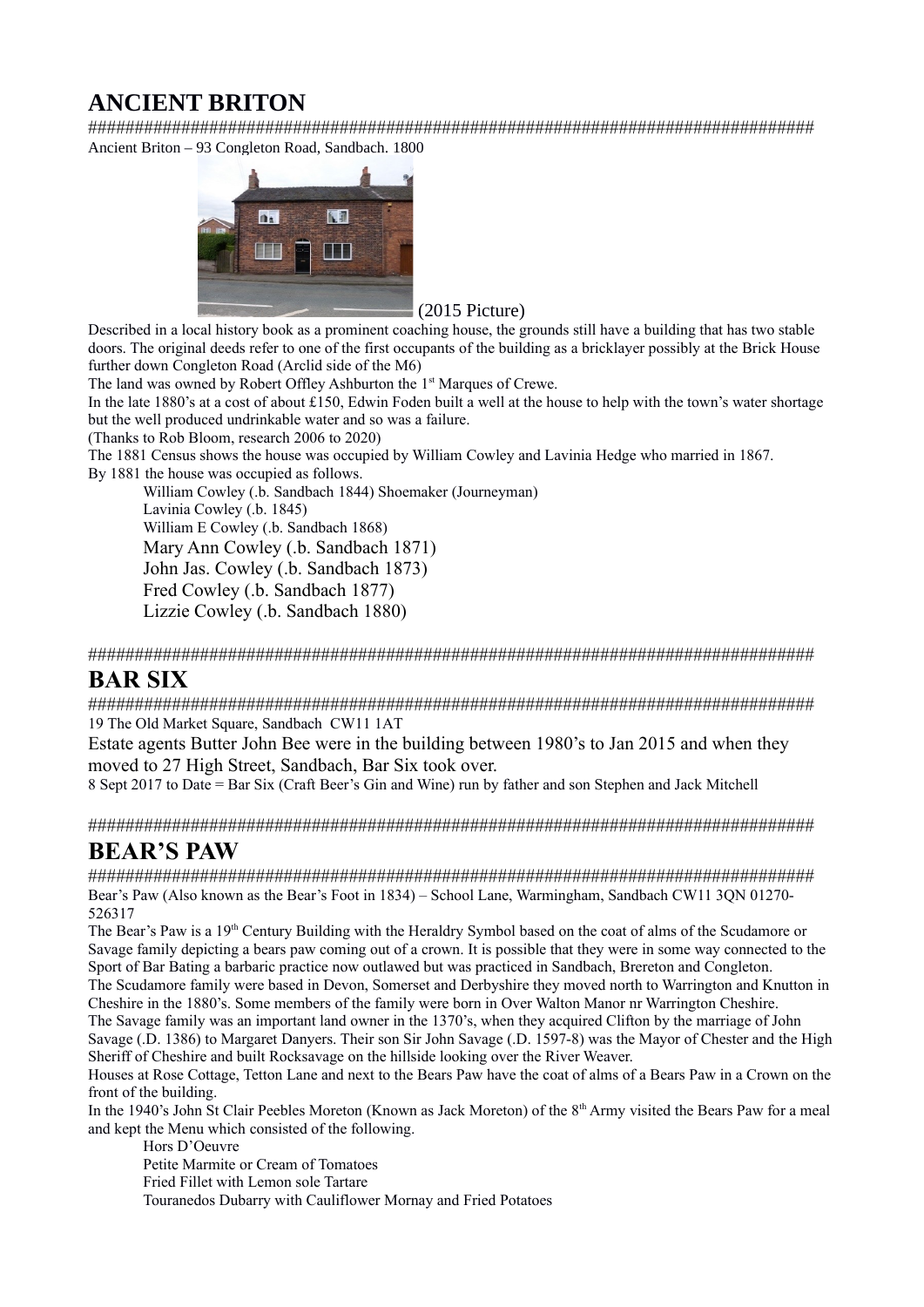Meringue Glaces Cheese and Biscuits Coffee

A Fire on the 28 May 2008 destroyed part of the building during renovations which closed the building for a year. It was reopened on the 20 May 2009.

LANDLORD

1834 = Richard Parker (Bear's Foot)

26 Mar 2008 = Owners Nelson (Northwest) Hotels Ltd.

##############################################################################

# **BLACK BEAR / DV8 AT THE BLACK BEAR**

############################################################################## Black Bear – (High Street) Bridge Street, Sandbach

Built in 1634, it has been owned by Lord Crewe and is the only building in Sandbach to have a thatched roof. The Thatched roof part of the building was added to after 1908 with a building originally run as "Burgess the Butchers" (1906 = Daniel Burgess -Family Butcher) and "Mr and Mrs Allen's Shoe Shop" (about 1933). The attractive black and white of this new extension was added as a fixture to blend into the original building at a later date.

DV8 extended the chimney heights in Nov 2016 to allow them to use the fires below without setting light to the thatch.

LANDLORDS

 $1822$  = Mary Allcock

1834 = Luke Bradford (Black Bear)

 $1850$  = Thomas Moors

1902 (1906) = Mrs Clara Booth (Black Bear)

1905 or  $08 = Mr$  Parkes

 $1911(1914+) =$  Arthur Hambleton

1938 = Charles H Dickinson (Ye Olde BlackeBeare)

 $1960's / 70's = William "Bill" Gott.$ 

1970's = Frank Stead and Beryl Stead (Ex customers of William Gott's time in charge) then moved to the Limes.

1978 = Linda and Derek Thompson

 $1980's / 90's = Michael and Dorothy Kovacs$ 

 $1990's =$  Tina and Jimmy (See 2013-15)

Tba = Sam and Sharon?

 $Tba = Rob$  and June?

2013 = Christina Bolland

 $2013-15$  = Tina and Jimmy (Punch Taverns)

2015 = Serkan Yildez (.b. c 1975) April 2015 to Aug 2016

2016 to Date = DV8 at the Black Bear (Congleton Company) Officially opened 18 November 2016. **GRADE 2 LISTED** 

##############################################################################

### **BLACK HORSE**

############################################################################## Black Horse - Hawk Street LANDLORD Opened Pre 1822 1822 = Margaret Briscall 1850 = Frances Pedley

##############################################################################

### **BULL'S HEAD**

##############################################################################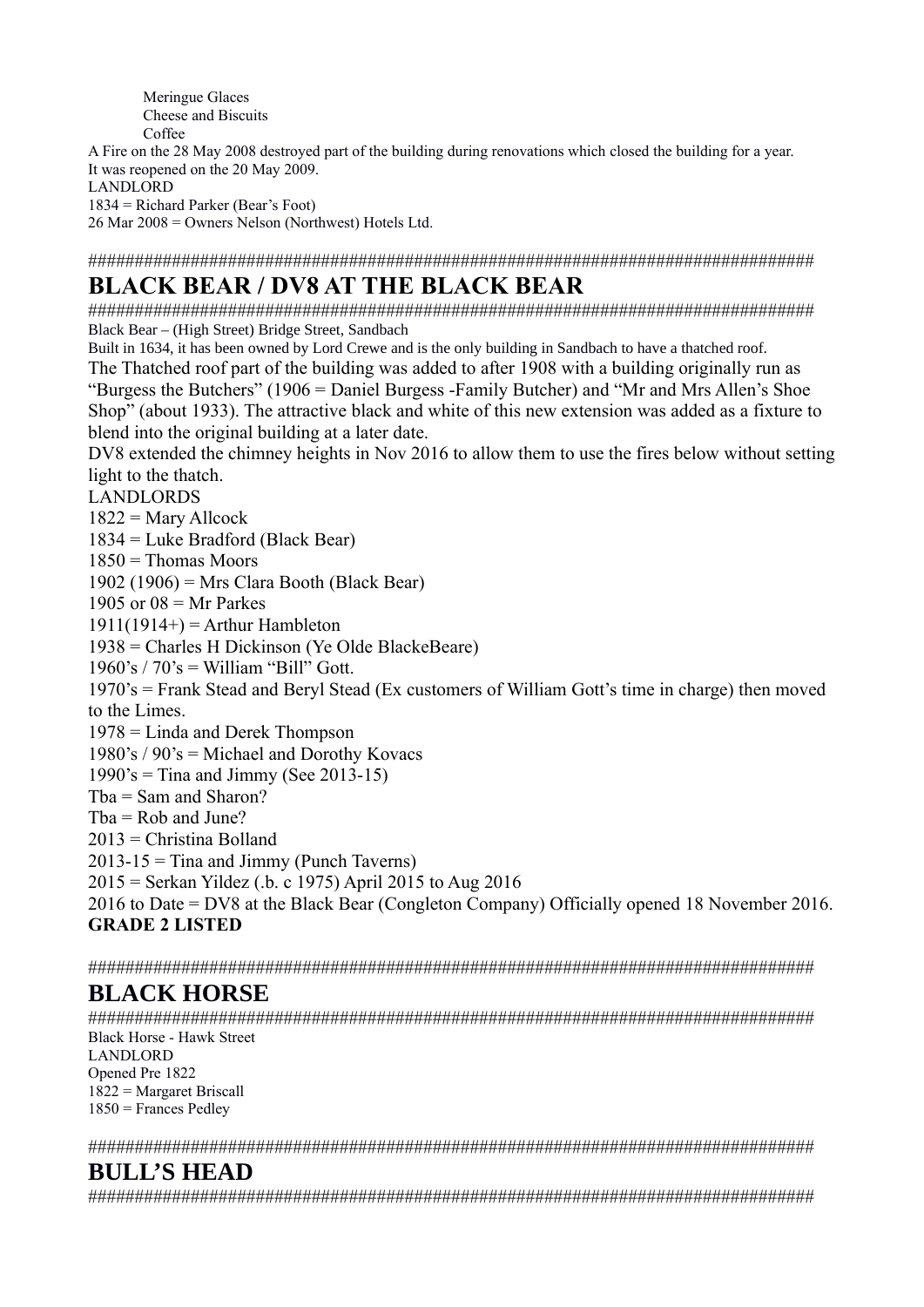Bull's Head (Possibly Newcastle Road) LANDLORD 1822 = Joseph Barnett

#### ##############################################################################

# **CHESHIRE CHEESE**

############################################################################## Cheshire Cheese - 468 Crewe Rd, Wheelock.

A Hydes pub it was refurbished in the summer of 2017 after a short closure. In 1948 the Wheelock Angling Society was founded in the Cheshire Cheese. LANDLORDS

##############################################################################

# **COACH AND HORSES**

############################################################################## Coach and Horses - Market Place, Sandbach

LANDLORD

 $1834$  = Richard Boffey

##############################################################################

# **COMMERCIAL HOTEL (ELWORTH)**

##############################################################################

Commercial Hotel / Coachman – Opposite the Railway Station, Station Road, Elworth.

(Renamed the Coachman – at the end of New Street / Station Road Corner)

THE COMMERCIAL HOTEL was opposite the Railway Station and it was where discussions for the formation of the Foden's Motor Works Band / Elworth Band in 1900 too place.

Opened prior to 1874 with Charles Talnall as innkeeper (In that years Directory).

The Building was later renamed THE COACHMAN.

The building was demolished in 2012-3 to make way for houses. DEMOLISHED

#### LANDLORD 1874 = Charles Talnall

1890's = Harry Cooper (Father of Mr R M Coper Licensee of Commercial Hotel after his father)

##############################################################################

# **COMMERCIAL HOTEL (WHEELOCK)**

############################################################################## Commercial Hotel - Game Street off Crewe Road, Wheelock (Opened in 1742) LANDLORD

1899 = W Tomkinson (also ran the Hungerford Café in the Town)

##############################################################################

# **CREWE ARMS**

############################################################################## Crewe Arms – High Street, Sandbach (Where the Town Hall Now Stands) LANDLORD  $1834 = Joseph Cloud$ 

 $1850$  = Elizabeth Wilding

##############################################################################

# **CRICKETER'S ARMS**

############################################################################## Cricketer's Arms - 54 Crewe Road, Sandbach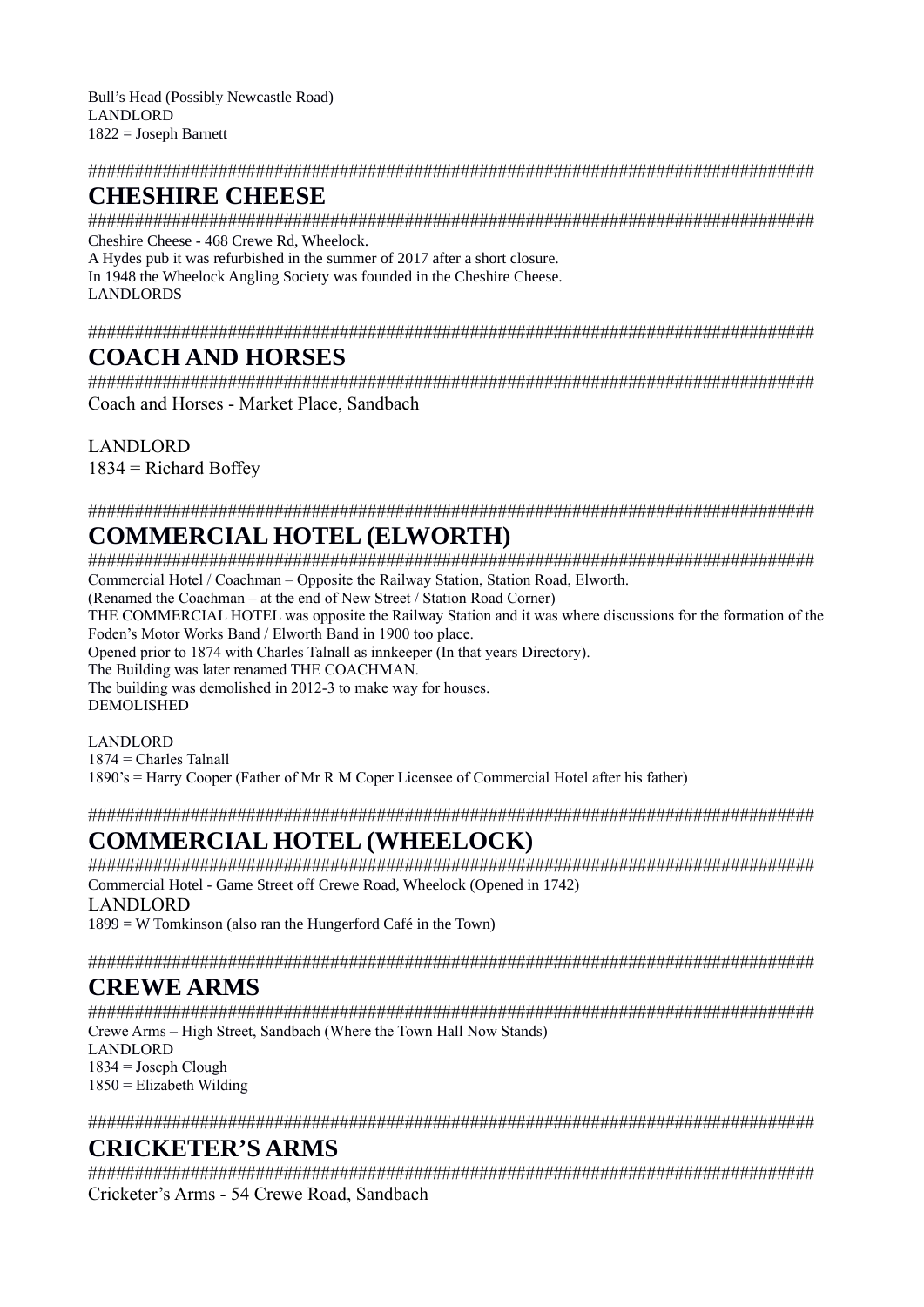LANDLORD 1906 / 1914 = Edward Butler (Innkeeper) (**Was at Wheelock Road, Sandbach**) 1938 = Fred Worrall (Landlord)

 $1990$ 's = Ray Lewis

##############################################################################

### **CRISPIN'S ARMS**

############################################################################## Crispin's Arms – Hawk Street, Sandbach

LANDLORD

1822 = John Bostock (Landlord)

1834 = Thomas Davies

##############################################################################

#### **THE CROWN**

############################################################################## The Crown – Market Square, Sandbach (Opened in 1680) Opened in 1680 it was originally The "Crown Public House". LANDLORD 1822 = William Arden 1834 = Samuel Kent 1850 = Sarah Francis (in Bridge Street) 1902 = Thomas Hancock (The Crown) 1910 = Mr Hancock (Seller of Wine Spirits and Tobacco) 1911 (1914) = Fred Thomas (Crown Inn) Unkn  $=$  Alice Thomas  $1938$  = Fred Thomas 1964 = Mr Thomas (also in 22 Jan 1975) To  $1991 =$  $1991 =$ 1996 = Roy and Anita (Sandbach Folk Club Met here in 1996)  $2013$  = Kevin McAvan (Also owns the Market Tavern) March 2013 to 18 Sept 2017 = The building was known as the "Saxon Grill at the Crown". Sept  $2017$  to Date = EMPTY

##############################################################################

# **FORESTER'S ARMS**

############################################################################## Forester's Arms – 473 Crewe Road, Wheelock, Sandbach CW11 4RF (Just outside Sandbach)



LANDLORDS 1914-18 = Ralph and Mary Kettell  $2017 = Vicky$  and Lynn

##############################################################################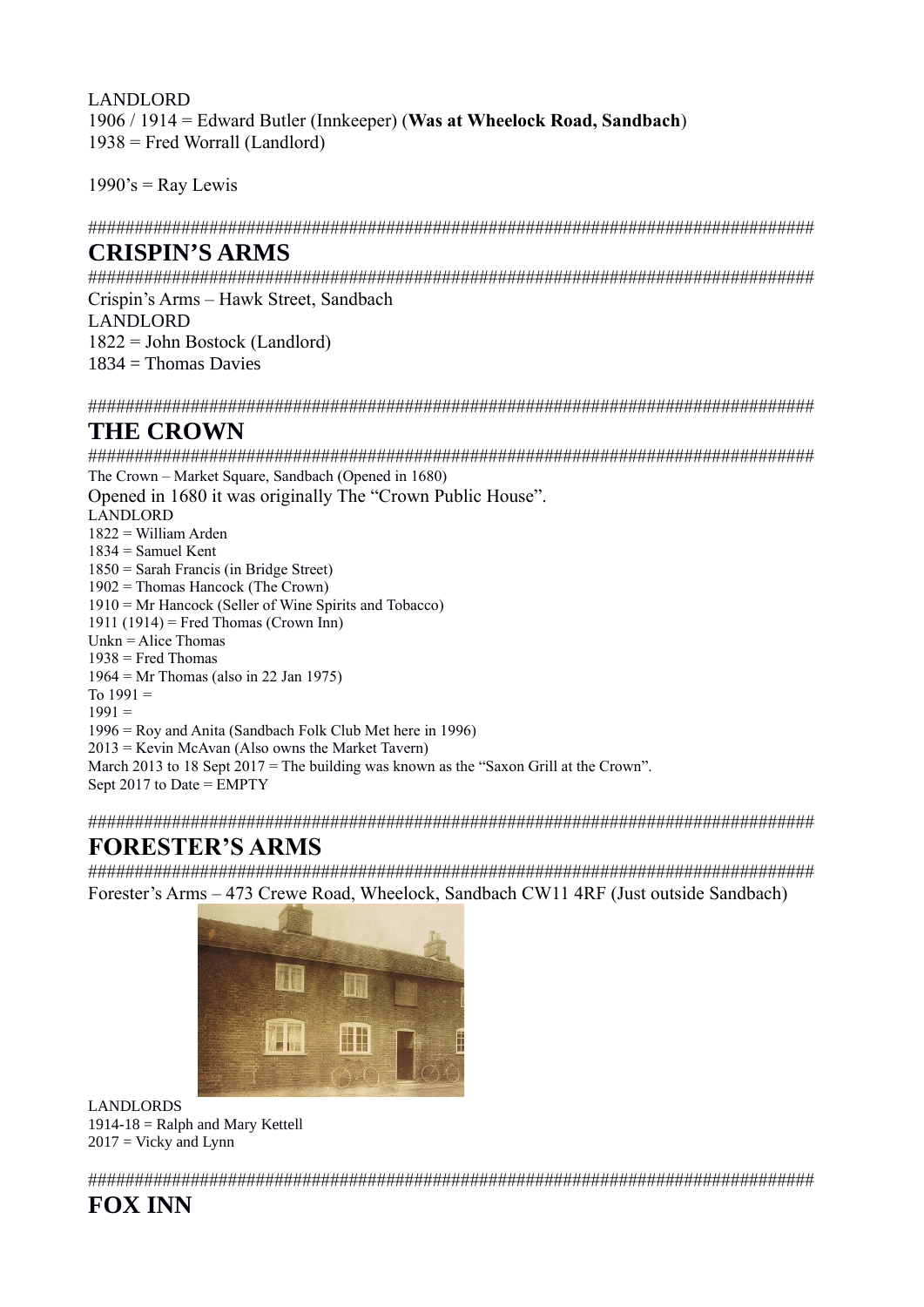##############################################################################

Fox Inn, London Road, Elworth, Sandbach (17<sup>th</sup> Century) Also listed under Moss Lane, Sandbach CW11 3BF  $1873$  = Burgesses 1890's = James Worthy (Licensee of the Fox Inn) Apr  $2014$  = Refurbished. 2016 = Serkan Yildez (.b. c 1975) (Moved from Black Bear) **GRADE 2 LISTED**

##############################################################################

### **GEORGE / GEORGE INN / J.D. WETHERSPOONS**

############################################################################## George / George Inn – High Street, Sandbach (Closed in 2012 and re-opened in Dec 2013

as a "Wetherspoons" Pub.)

#### LANDLORDS

- 1782 = William Lindop (George Inn)
- 1822 = Thomas Emery (Chaises) (George Inn)
- 1834 = Thomas Emery (George Inn and Posting House)
- 1850 = Mark Barlow (George Inn and Posting House)
- 1899 = "George and Dragon" known locally as The George.
- (Publicans Mr and Mrs Emery) The George also had a bowling green.
- 1899 = Henry Hildyard (New Landlord in 1899)
- 1902 = Henry Hildyard (George Hotel)
- 1914 = Herbert Fleming Tonge (George Hotel)
- $1938 =$  John Bosson (Landlord)
- $Tbc =$
- $1996?$  = Kathleen Smith
- Dec 2013 to Date = Wetherspoons Pub (JD Wetherspoons)
- **GRADE 2 Listed Building (1978)**.

##############################################################################

### **GLASSHOUSE / PHANTHONG THAI**

############################################################################## Glasshouse (Bar and Grill) - Crewe Road Roundabout 01270-762186 NEW BUILDING Dec 2009 = Glasshouse (Bar and Grill) 2011 to 2017 = Glasshouse run by Richard Shaw (Cursaws) and his business partner Karl Unitt Closed 29 Jan 2017 (Sunday). 2017 Sale price for the building £25,000 (Lease) and £65,000 Annual Rent. Aug 2017 to Date = Phanthong Thai (Restaurant)

##############################################################################

### **GLOBE**

############################################################################## Globe – Union Street, Sandbach (Dates unknown)  $1970$ 's = Jez and Keith Carter lived there.

##############################################################################

### **GOLDEN LION**

############################################################################## Golden Lion (CLOSED) – 60 The Hill, Sandbach Heath. LANDLORD  $1834 =$ 

##############################################################################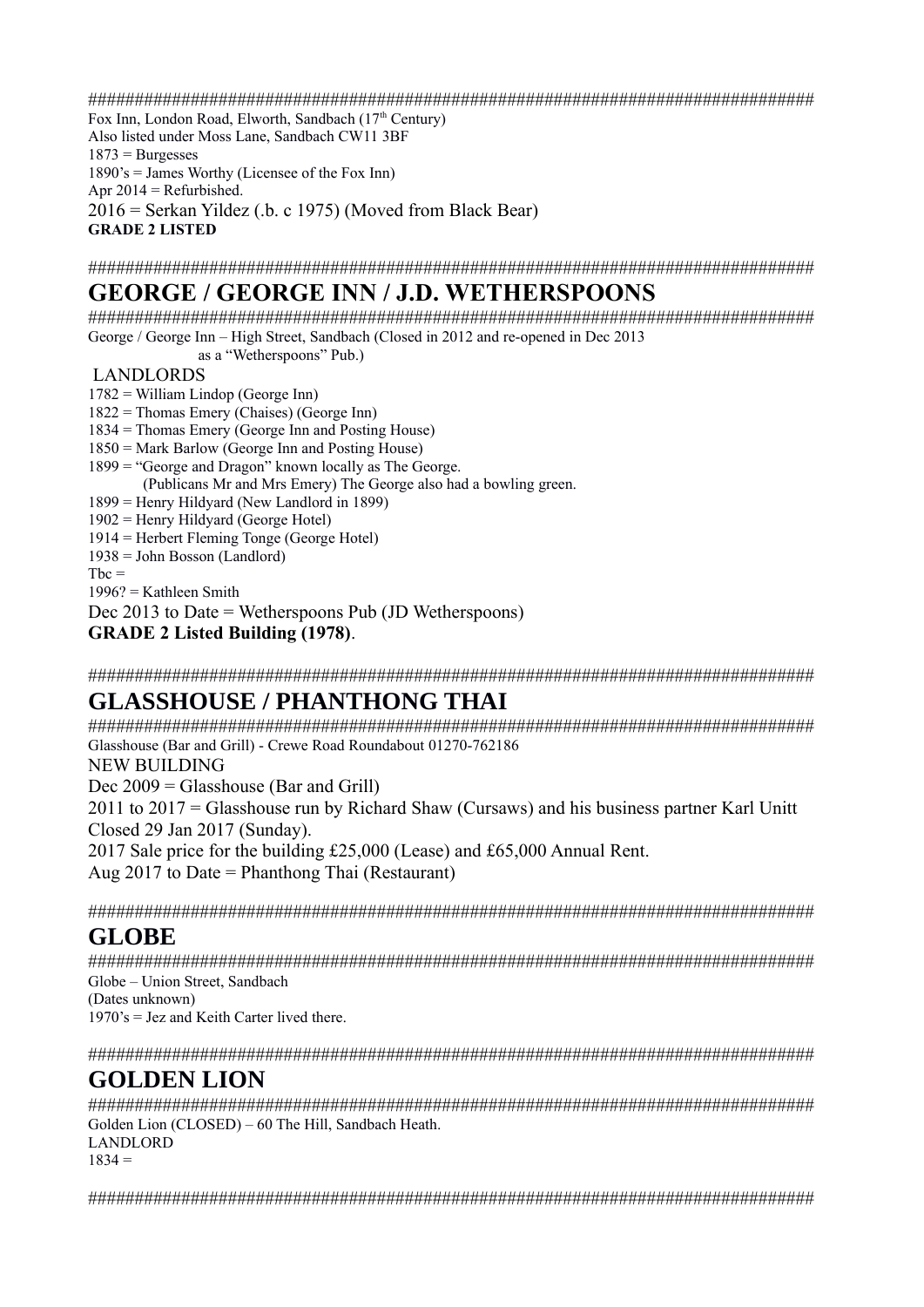# **IRON GREY**

############################################################################## Iron Grey – 49 Middlewich Road, Sandbach (CLOSED 2012 Now Flats) LANDLORD Number 47 MIDDLEWICH ROAD 1914 = John Goodier (Beer Retailer) IRON GRAY (Public House) 49 Middlewich Rd (Joined with 47?) 1938 = Charles Dawson (Landlord)  $2002 = Bob$  and Sue (Landlords) To  $2011$  = The IRON GREY (Public House) To  $2012$  = Game Zone  $2012$  = Converted into Flats.

##############################################################################

### **KINGS ARMS**

############################################################################## Kings Arms – Market Square, Sandbach (Possibly renamed Kings Head) LANDLORDS  $1822$  = Ann Lee (1822-25 / 1899 History of Sandbach Kings Arms Market Square) 1834 = Kings Head – William Morrey

##############################################################################

# **KINGS ARMS**

############################################################################## Kings Arms – 48 Congleton Road, Sandbach (CLOSED Now Restaurant) KINGS ARMS (Public House) 1906 = Thomas Davis (Licensed Victualler, Taylor and Outfitter -also at Lane Ends, Smallwood.) 1914 = Reginald Williams (Kings Arms Public House) 1938 = Harold Shepley (Publican) **Opened in the old Public House building**. 1986 to 1996+ = Rumours Wine Bar (Opened by Lynda Davies and Bob Hammond).

Opened as a restaurant in November 1996. To 2016 Symphony / Café Symphony. The company also provide outside catering including at the "Sandbach Rugby Club". Feb 2016 to  $2017 = 48$  Med Bar

Aug 2017 to Date = Filotimo (Greek Restaurant)

##############################################################################

### **KINGS HEAD**

############################################################################## Kings Head –Market Place, Sandbach (1920's etc) LANDLORDS  $1938 =$  William Morrey

##############################################################################

### **LEGS OF MAN (Arclid / Smallwood)**

############################################################################## Built in 1939 to designs by J H Walters on the site of a previous public house that goes back to the 1860's.

Originally the building had a thatched roof but like so many of these buildings the fire risk led to it being replaced.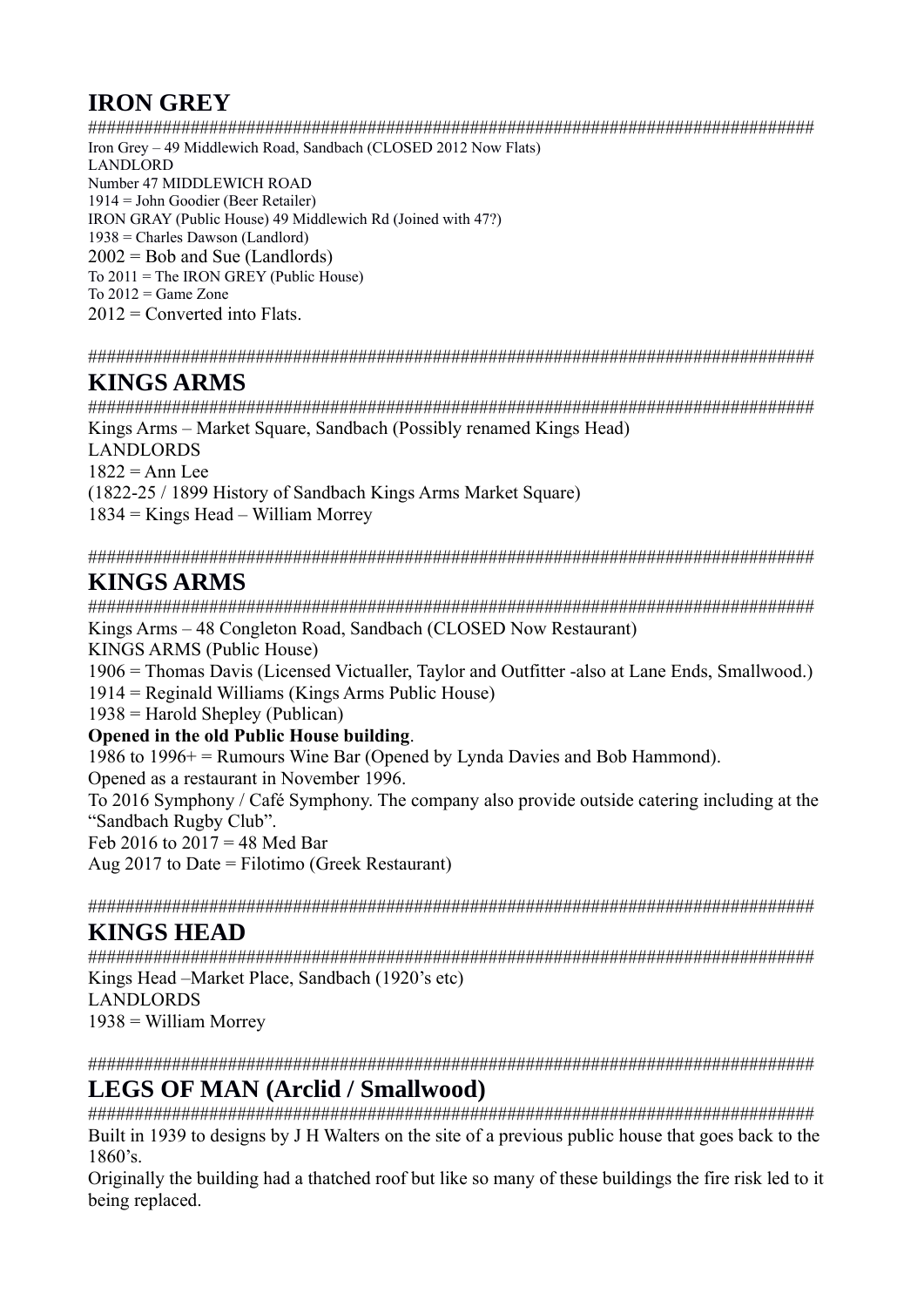##############################################################################

# **LETTERS**

############################################################################## Letters – Bridge Street, Sandbach (CLOSED after 1834) LANDLORD  $1834$  = James Beech

##############################################################################

### **THE LIMES**

############################################################################## The Limes – 3 Sweettooth Lane, Sandbach 01270-763506

Opened in 1840 on land owned by Lord Crewe it was occupied by James Hilditch and was known as the Sweet Tooth Plot.

PRIVATE HOME. In 1880 the Public House was built. 1938 = Ernest Lowe (Poultry Farmer) LANDLORDS 1970's = Frank Stead and Beryl Stead (Ran the Black Bear then moved to the Limes in the late  $1970's$ ). 1980 to June 1989 = Eddie and Josie Williams (Previously owned the Red Lion in Holmes Chapel for 6 years) 2013? to 1 Nov 2015= Mark and Mandy Preston Nov 2015 / Jan 2016 = Closed Feb  $2016 =$  Opened again Tbc = Run by Teri Taylor (Nov / Dec 2019) who had 20 years of bar experience. Jan  $2020 = C$ losed

##############################################################################

# **LION / RED LION**

############################################################################## Lion – High Street, Sandbach (Red Lion until 1985) RED LION 1822 = John Wilding and John Heath 1834 = William Simpson (Red Lion Bridge Street) (1834 Old Red Lion – Sarah Johnson in High Street, Sandbach) 1850 = Ralph Arden (High Street) 1907 = William Butters (Red Lion) 1914 = Rowland Green (Red Lion) / Roland Green (Living at Red Lion) 1938 = Tom Skerratt (Landlord) THE LION (1980's onwards) Landlords  $2013 = \text{Maggie?}$ Acquired by AMBER TAVERNS in June 2015 who refurbished the building.  $2017$  = Phil and Tracey

############################################################################## **LOWER CHEQUER / LOWER SWAN** 

############################################################################## Lower Chequer (Lower Swan 1834) – Crown Bank, Sandbach The oldest building in the town built in 1570.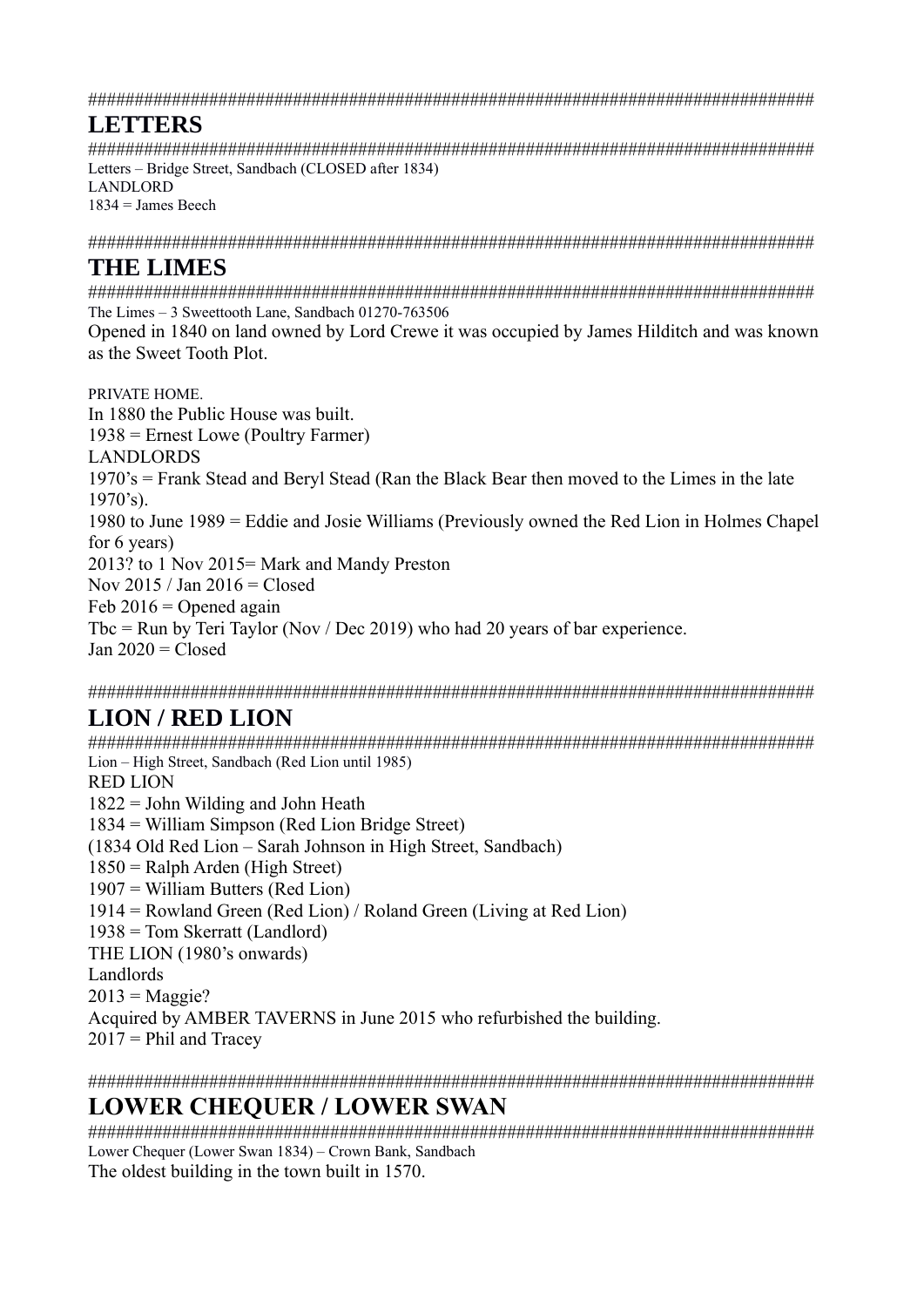Once known as the "Church Inn" due to its proximity to St Mary's it was a staging point for many years and has a Mounting Block / stone outside for access to the coach and horses.

The cellar still has the stabling for the coach and horses.

Up until April / May 2014 the landlords were "Ind Coope and Allsops" (Brewery).

In late 2013 was purchased by the "Joules Brewery of Market Drayton" from a previous small pub co.

#### LANDLORDS

1822 = William Wilding (Lower Chequer) 1834 = William Wilding (Lower Swan)  $1850$  = Hannah Wilding (Swan) 1902 / 1914 = James Flaherty (Lower Chequer) 1937-8 to  $1964$  = George and Alice Hanks  $1995 =$  Sally and John Moore 2013 = "Joules Brewery of Market Drayton" To  $2014 =$  Jimmy (Moved to the Angel Inn) 7 Aug 2014 to Date = Joules (Company name) opened the building after a refit. **GRADE 2 LISTED** 

##############################################################################

# **MARKET TAVERN**

############################################################################## Market Tavern – The Market Square, Sandbach. (Opened in 1680)

Opened in 1680.

By 1767 the building was a Red Brick 3 story building.

In 1970 the building was given Grade II Status.

Between March 2013 and the 18 Sept 2017, the owners also held the licence for the Crown next door and made it into the meal venue of the pub known as the "Saxon Grill at the Crown".

#### LANDLORDS

 $1902$  = Robert Potts 1911 (1914+) = Frederick Harrison (Census at Market Square) (In 1902 Fred Harrison (Beer retailer) was in Middlewich Road, Sandbach) (1912 Building also known as the Market Vaults. A Coroner's inquest into the death of John Clark a well-known Sandbachian was at one time a barman at the Market Vaults under Mr Frederick J Harrison) 1933 to after  $1938$  = Frank Booth Tbc 1983 to 1996  $+$  = Rita Beardsmore  $2013$  = Kevin McAvan **GRADE 2 LISTED**

##############################################################################

# **MIDLAND HOTEL**

############################################################################## Midland Hotel – New Street, Elworth

##############################################################################

# **MILITARY ARMS**

############################################################################## Military Arms – The Common, Congleton Road, Sandbach 01270-765442 **HISTORY** 

The first report I can find of the Military Arms was from 1927 (10 Sept) when a bike was stolen from outside the building.

In 1926 there was an unconfirmed report of a Mr James Lynen as landlord. #################################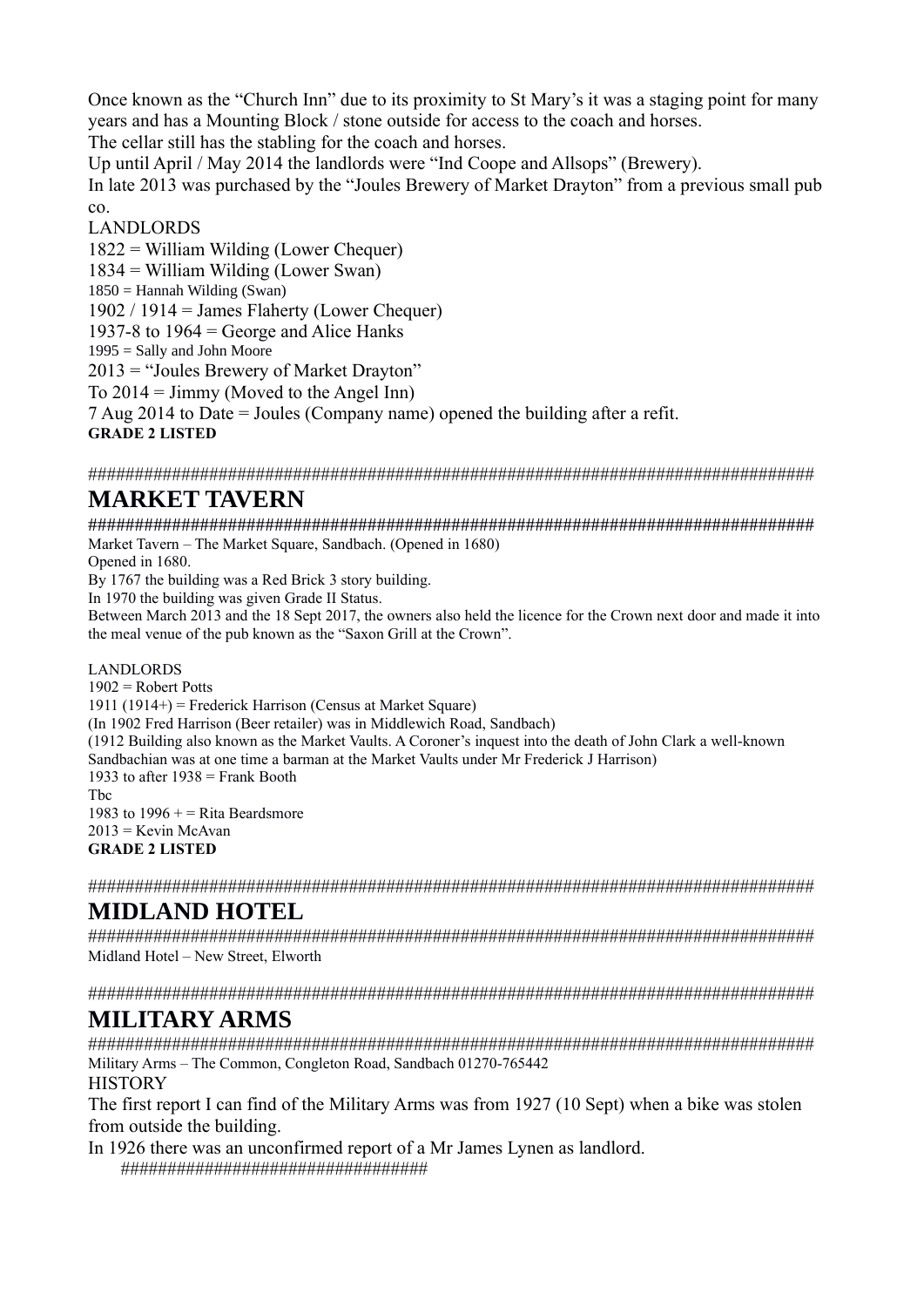After many years of the sign outside depicting a soldier in various uniforms in 2021 the sign changed to a gray background depicting an acorn and oak leaf.

The image is connected to the Cheshire Regiment and was started on the 27 June 1743 when King George III was saved by members of the Duke of Norfolk's Regiment of Foot (Later becoming the Cheshire Regiment and the Mercian Regiment) from the French attackers. As a token of thanks the King picked a leaf from an oak tree and gave it to one of the soldiers. The Cheshire's from that day onwards wear a sprig of oak leaves while in the presence of a member of the Royal Family.

Another suggestion for the Oak Leaf is that it was in the Arms of the Duke of Norfolk who formed the regiment along with the Suffolk Regiment which also uses the oak leaf in its badge this time in a wreath formation.

Formed in 1689 as the Duke of Norfolk's Regiment of Foot.

In 1747 the regiment was known as the  $22<sup>nd</sup>$  Foot.

In 1782 it was renamed the  $22<sup>nd</sup>$  (The Cheshire) Regiment of Foot and in 1858 a  $2<sup>nd</sup>$  Battalion was raised.

In 1881 the two regiments were amalgamated into the Cheshire Regiment with the cap badge showing the Prince of Wales Plumes on an eight sided star.

In 1898 the headdress was changed and a new badge was issued still with the eight sided star but the Prince of Wales Plumes were exchanged for an Acorn displayed vertically between Oak leaves. This badge was kept by the regiment until 1922.

In 1922 the badge became just the star with a circle and the name of the regiment on it with central oak motif.

In 1958 the regiment was merged into the Mercian Brigade and were expected to wear their badge. In 1970 the Brigade was dissolved but retained its Cheshire Regiment independence and badge.

In 2007 they were formed into the Mercian Brigade with the Cheshire's becoming the  $1<sup>st</sup>$  Battalion the Mercian Regiment (Cheshire) adopting their badge.

LANDLORD

 $1936-8+=$  Herbert Harrison (Landlord / Ex player with Foden's Band)

 (wife Florence Harrison nee Dunning who was one of the first female drivers of the Sandbach Fire Engine)

1994 to 4 Nov  $2021$  = Geoff and Trish (?) landlords for 27 years.

2020 = Bar Manager Emma Bateman.

##############################################################################

# **NAG'S HEAD**

############################################################################## Nag's Head – Elton (CLOSED) LANDLORDS 1938 = Christopher Kettle

##############################################################################

### **NAG'S HEAD**

##############################################################################

Nag's Head –Wheelock (Now = Shampaan Restaurant) LANDLORDS NAG'S HEAD Public House 1822 J W Machin (Landlord)  $1938 =$ Thomas Low (Publican) Nag's Head to after June 2011 Tbc to Date = Shampaan Restaurant

##############################################################################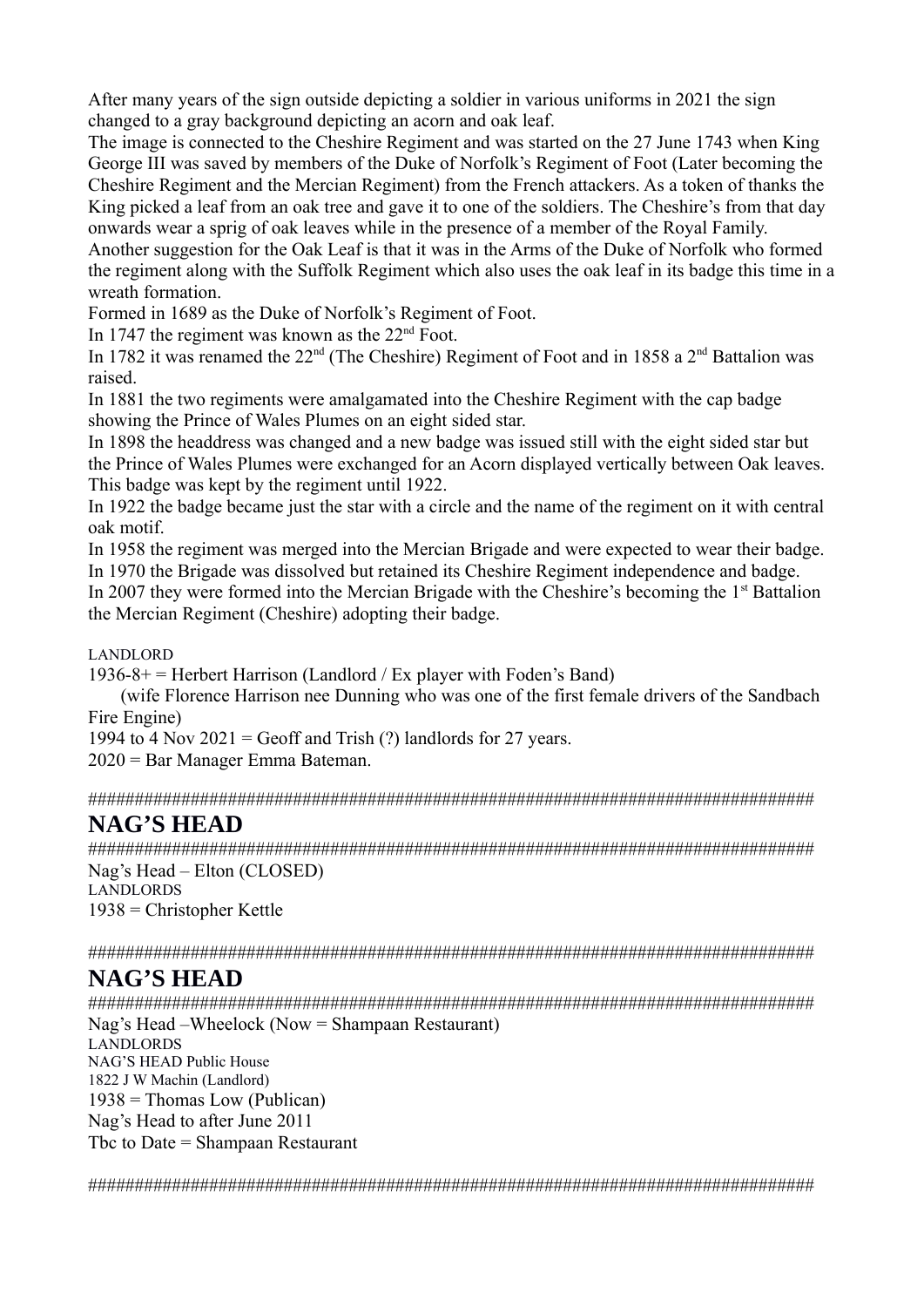### **NEW INN**

##############################################################################

New Inn - Wheelock (CLOSED) LANDLORDS  $1938$  = Elizabeth Moseley

##############################################################################

# **ODDFELLOWS ARMS**

############################################################################## Oddfellows Arms (Public House KNOCKED DOWN – WAS the Sandpiper NOW Co-op Store) 68 The Hill, Newcastle Road, Sandbach Heath LANDLORD 1902 = Luther Thornhill (Lived in Oddfellows in 1918) (Wife Fanny Thornhill and son Norman Luther Thornhill who in the first world war died at home of Pneumonia on the 9 November 1918 aged 20.) 1914 = James Henry Sparrow (Beer Retailer)  $1938$  = Thomas Bayley (Landlord) SANDPIPER (New Building) Now 62 the Hill. The Pub was named the "Sandpiper" because the regulars wanted it to be called the "Top O' th' Hill" but the wife of Peter Robinson the managing director of the Brewery (Robinson's) was an artist and painted all the pub signs. She was a keen bird watcher and so named the pub "The Sandpiper". 1960's or  $70$ 's =  $(1<sup>st</sup>$  Landlord) Mike Vickers Unkn = Lesley and Flo Foster Unkn = Yvonne and Stuart  $(?)$ Closed 23 Nov 2015 to  $2018$  = EMPTY  $2018$  to Date = Converted into a Co-op.

##############################################################################

# **OLD HALL (See also Old Hall Feature)**

############################################################################## Old Hall – Built in 1579. In 1656 it part opened as the "Three Turns Inn". LANDLORD

 $1834 =$ 

1844 = Mr Thomas Bostock (A Silk Thrower who built "The Hill Factory")

1850 = Robert Shaw (Old Hall Vaults)

1902 = John Bebbington (Old Hall Inn)

1914 = Richard Henry Merrett

1938 = Harold Breakell.

##############################################################################

# **PLOUGH AND HARROW**

############################################################################## Plough and Harrow (Unknown Location)

> LANDLORD  $1822$  = John Walker

##############################################################################

# **QUEEN'S ARMS**

############################################################################## Queen's Arms – Market Place, Sandbach (Possibly at 1 The Market Square which became Eachus stationers or another name for the Market Tavern which is not mentioned in 1850) LANDLORD

 $1850$  = Thomas Eachus

##############################################################################

# **RAILWAY HOTEL**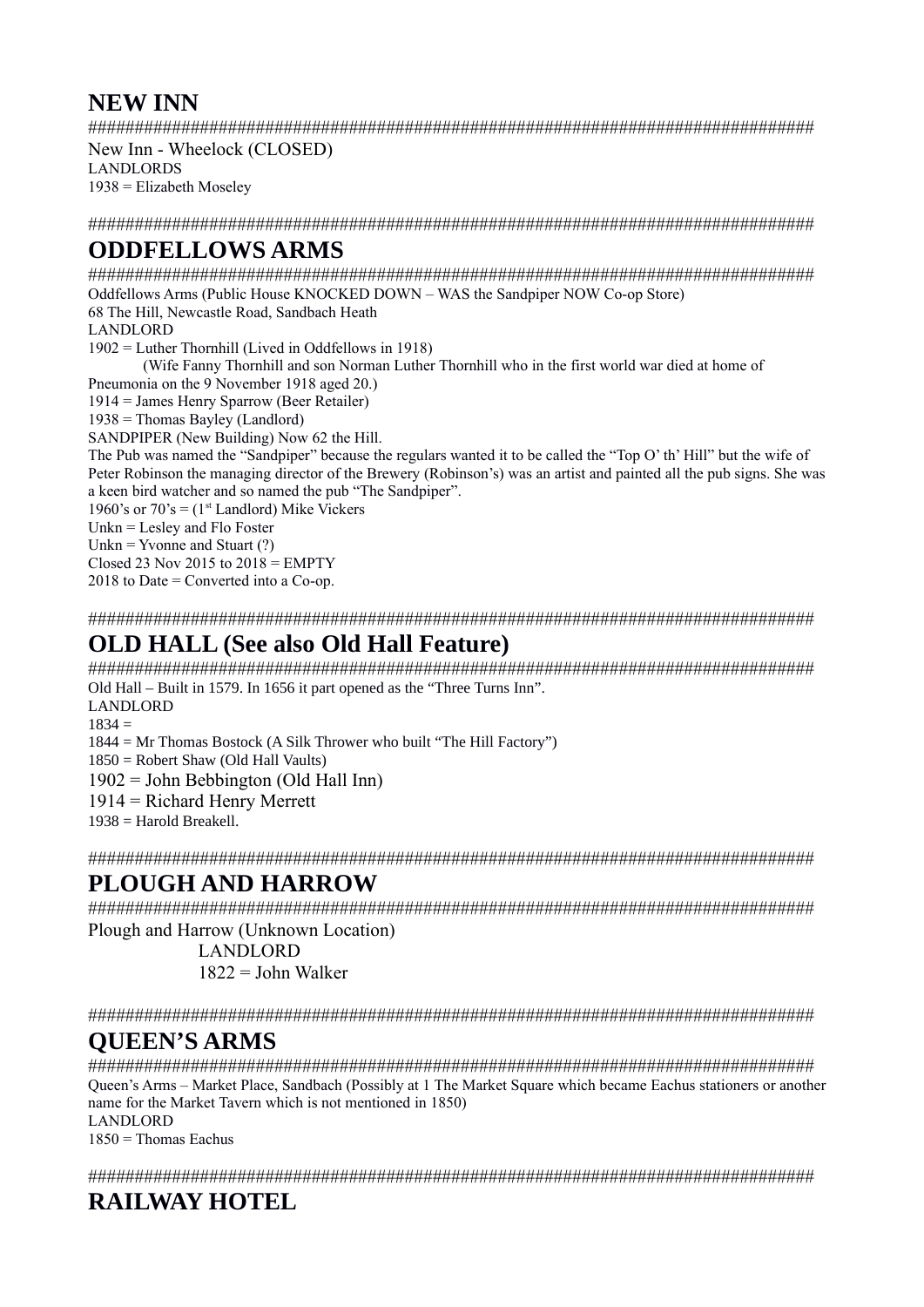##############################################################################

Railway Hotel – Unknown LANDLORD  $1902$  = James Davis

##############################################################################

### **RED LION / (See LION)**

############################################################################## Red Lion – Bridge Street, Sandbach RED LION 1822 = John Wilding and John Heath (Possibly one in Sandbach and one in Wheelock) 1834 = William Simpson (Red Lion Bridge Street) (1834 Old Red Lion – Sarah Johnson in High Street, Sandbach) 1850 = Ralph Arden (High Street) 1907 = William Butters (Red Lion) 1914 = Rowland Green (Red Lion) 1938 = Tom Skerratt (Landlord) THE LION (1980's onwards) Landlords  $2013$  = Maggie? Acquired by AMBER TAVERNS in June 2015 who refurbished the building.  $2017$  = Phil and Tracev

##############################################################################

### **RED LION (Wheelock)**

############################################################################## Red Lion – Wheelock LANDLORD  $1834 =$  Mary Bibby

##############################################################################

### **RING O BELLS**

############################################################################## Ring O Bells – 17 Welles Street, Sandbach 01270- 747181 LANDLORD 1914 = Miss Alice Whittle (Beer Retailer)  $1938$  = Mrs Alice Downing Unkn = Les Bostock 2013 to date  $=$  Bob Hall

##############################################################################

# **ROOKERY TAVERN**

############################################################################## Rookery Tavern – Ettiley Heath LANDLORDS 1901 = William Morris Dunning

##############################################################################

### **SANDPIPER (See Oddfellows Arms for History)**

############################################################################## Sandpiper – 62 the Hill Newcastle Road, Sandbach Heath.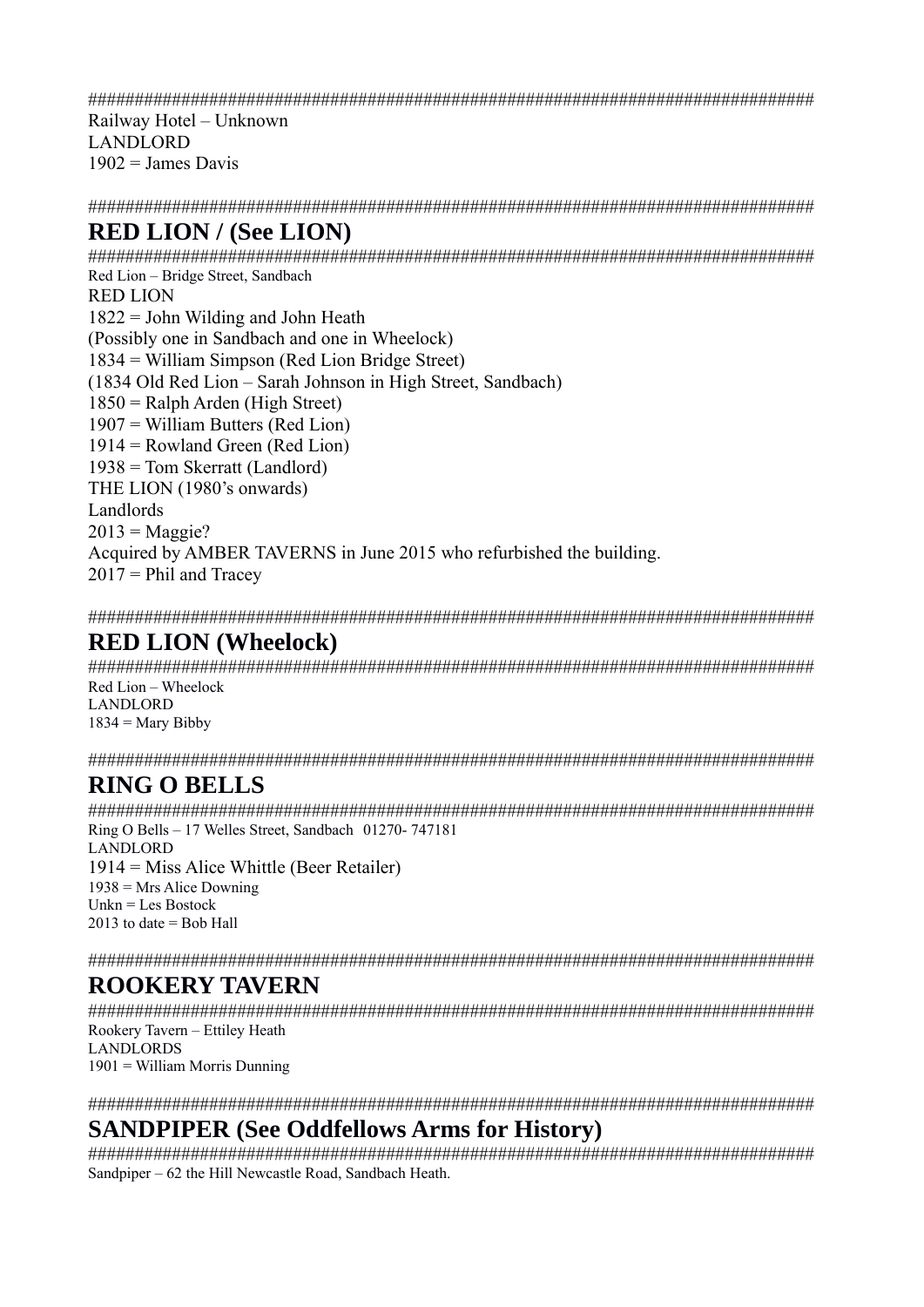##############################################################################

# **SWAN AND CHEQUERS**

############################################################################## Swan and Chequers – 16 Hightown Sandbach 01270- 762109

Built as a Corn Exchange the building was rebuilt in 1893 by "Kay's Atlas Brewery Ltd" of Ardwick, Manchester as the "Swan Hotel".

The front has a terracotta plaque showing a beast holding a key in its mouth. Terracotta tympanums above the first-floor windows are 'K' and 'Beast and key' images. Several 'Beast and Key' images also appear in the glass windows and it is believed to be the emblem of the KAY Family. In 1929 the 'Robinson' brewery (Now Robinson's Unicorn) took over the ownership of the building.

#### **OWNERS**

1938 = Frederick Bayley (Fruit Seller in same building) **PUBLICANS** 

 $1822 =$  John Hilditch

 $1834 =$  Jas Hilditch

1850 = Charles Whittingham (Swan and Chequer High Street,

Commercial and Posting House)

1893 REBUILT by Kay's Atlas Brewery Ltd as "The Swan Hotel"

1902 = Samuel Bullock (Swan Hotel)

1906 = Samuel Bullock (Swan Family and Commercial Hotel)

1914 = Percy Bumby (Swan Hotel)

 $1938$  = Mrs Jane Slack

Unkn = Douglas Webb (Phone 109)

 $1960$ 's = Mr Bitner

 $1987 =$  Ian and Barbara

1996 = Mike and Carol Butler

2005 = Simon and Jayne Proudlove (to date)

 $(2021)$  = Grant Rab

##############################################################################

# **THATCHED TAVERN**

############################################################################## Thatched Tavern / Thatched House Hotel - 11 High Street, Sandbach (1902 Kelly Directory) LANDLORD  $1822 =$  John Johnson 1850 = William Foden  $1902 =$  William Upton Thomas

##############################################################################

# **WHEAT SHEAF**

############################################################################## Wheat Sheaf – 1 Hightown, Sandbach 01270-762013 LANDLORD  $1822 / 1834 =$  Joseph Fox 1850 = George Williams (Commercial and Inland Revenue Office)  $1899 - 1914 =$  James Henry Rowbotham 1933 = H E Odber  $1938$  = Harold Breakell Late 1950's to  $1963$  = Nellie (Mary Ellen) Stubbs  $1982$  = Tom Wilde and Jim Goodwin (Father in Law) In 1988 the pub was listed in the Good Pub Guide.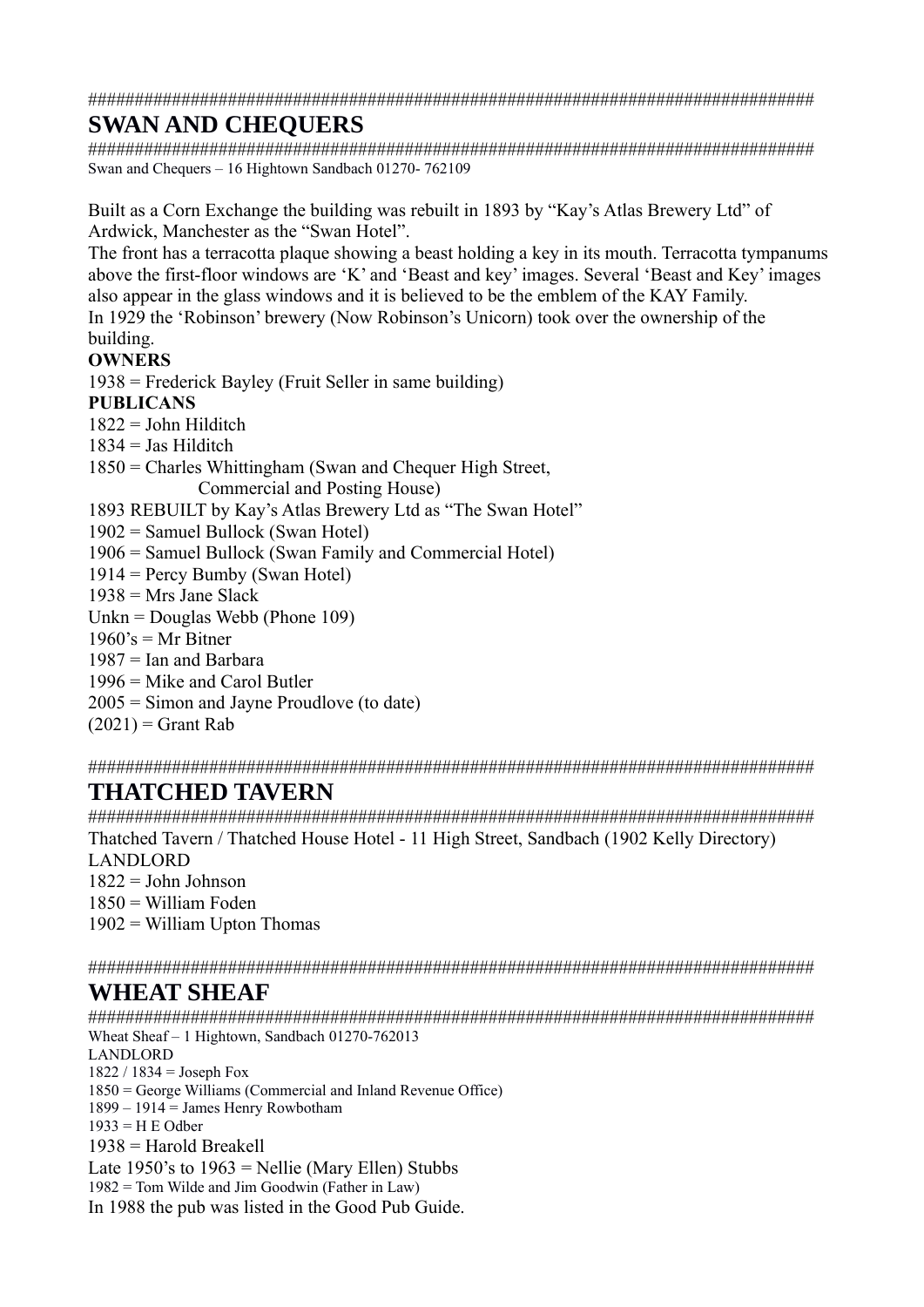$1980$ 's = Sue Thomas  $Tba =$  $2009$  = Tracy Morley  $2011 - 2015 =$  Marstons Pub 2016 to Date = Andrew Pear (of Pecks Restaurant, Moston, Nr Congleton)

(Officially opened on the 1 December 2016 by Fiona Bruce after a refurbishment) ##############################################################################

##############################################################################

### **FOOD ESTABLISHMENTS**

############################################################################## Babylon Takeaway - High Street, Sandbach 0779-5084266 The Buttery (Sandwich Shop / Takeaway) 43 Middlewich Road, Sandbach 01270-757647 Café Symphony – 48 Congleton Road, Sandbach 01270-763664 Charcoal Balti Takeaway – Old Middlewich Rd, Sandbach. 01270-767496 Costa Coffee – Hightown, Sandbach Curshaws (Restaurant) – Under New Owners 2013. Dominoes Pizza – Middlewich Road, Sandbach (Opened 2012) Dragon City (Chinese Takeaway) – Crewe Road, Wheelock 01270-763169 Eastern Spices takeaway - Middlewich Road, Sandbach 01270-795096 Express Cantonese takeaway – 15 Middlewich Rd, Sandbach 01270-768636 Fragola (Coffee House and Bistro) – Hightown, Sandbach (Roundabout) Ganges Restaurant (Indian) – Bradwall Road, Sandbach 01270-761100 Garden City Takeaway (Fish and Chips) – Congleton Road, Sandbach. Gee's Kitchen (was Flavour -Café / Bar) – 3-4 St George's Walk, Sandbach Glasshouse (Bar and Restaurant) (Closed 2017) – Crewe Road Roundabout 01270-750665 Kan's – Green Street, Sandbach 01270-753788 Kev's Chippy (Fish and Chips) – Welles Street, Sandbach La Casa Vecchia (Italian Restaurant) – Old Market Square, Sandbach 01270- 761077 [www.lacasavecchia.co.uk](http://www.lacasavecchia.co.uk/) L'Aroma (Coffee Shop) – High Street, Sandbach Liz's Place (Chip Shop / Takeaway) 477 Crewe Rd, Wheelock 01270-768114 Mama's Pizzeria (Takeaway) – Bold Street, Sandbach McDonalds (Fast Food Restaurant) - Middlewich Road, Sandbach New Ruby Tuesday (Takeaway) – 27 High Street, Sandbach 01270-762777 Old Hall – High Street, Sandbach Olive Spice – Indian Quisine (Takeaway) – Green Street, Sandbach 01270-767550 The Orient Chinese and Thai Restaurant – 67 Middlewich Rd, Sandbach 01270-759000 Oriental Pearl Takeaway – Wells Street, Sandbach 01270-766392 Paradise Pizza (Takeaway) – Penda Way, Sandbach 01270-753380 Peppers – The Coffee Lounge (Coffee Shop) – 22 Congleton Rd, Sandbach 01270-760070 Pisces Fish Bar (Fish and Chip Shop) – 7 The Common, Sandbach 01270-753620 Piyara Takeaway – 17-19 Middlewich Rd, Sandbach 01270-760977 Pizza Pan Takeaway Place (Fish and Chip Shop) – Hill Street and New Street Corner, Elworth 01270-763009 Sally's Café – Green Street, Sandbach 01270-761985 Sandwich Store Takeaway – Bradwall Road, Sandbach 01270-759805 San San (Takeaway, Fish and Chip Shop) – London Rd, Elworth 01270-766565 Shmpaan Restaurant – Crewe Rd, Wheelock 01270-753528 / 01270-753511 [www.shmpaanrestaurant.com](http://www.shmpaanrestaurant.com/) Top of the Hill Chip Shop - The Hill, Newcastle Road, Sandbach Heath 01270-763319 Upper Crust Takeaway – Bradwall Road, Sandbach 01270-761432 Well's Street Tandori (Takeaway) – Wells Street, Sandbach 01270-768295

##################################################################################

# **#14. SANDBACH MARKET CHARTER**

##################################################################################

#### MARKET RIGHTS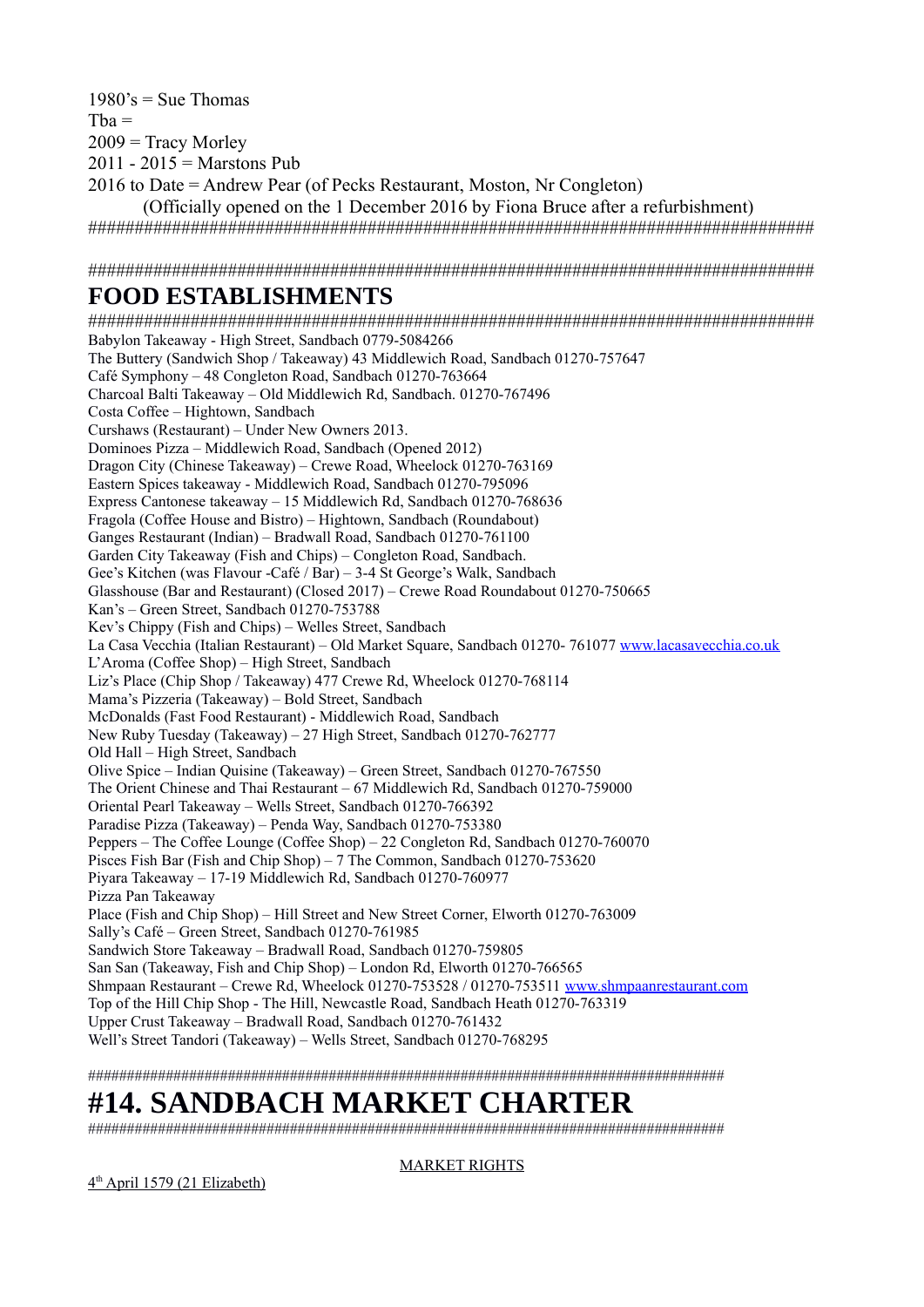(Grant by letters Patent to John Radcliffe Kt. and his heirs of a weekly market and bi-yearly fairs with other rights relating to Sandbach).

**ELIZABETH**, by the Grace of God, of ENGLAND, France and Ireland, Queen Defender of the Faith, to her two ARCHBISHOPS, Marquesses, Counts, Viscounts, Bishops, Barons, Knights, those in authority over free men and all officers ministers and subjects whom this present letter has reached, GREETINGS.

**KNOW YE** that we of Our special grace and assured wisdom and mere motion have granted and given licence through these presents on behalf of Ourselves, Our heirs and successors, so far as in us lies and We GRANT AND GIVE LICENCE to our beloved subject, John Radcliffe, of Ordsall, in our county of Lancaster, Knight and his heirs, that he and his heirs after him may have hold, enjoy and use always and that they may have the power and might to have, hold use and enjoy for ever a market on any Thursday, once weekly, at his manor of Sandbach in our county of Chester, holding it from year to year and two fairs or market-days in that place in any year, that is to say, one fair in that place on the Thursday and Friday preceding the feast of the Blessed Virgin Mary and another fair on the Tuesday and Wednesday in Easter week each year, with a Court of Pie Powder to be held there for the duration of those same markets and fairs, together with all advantages, proceeds, profits, rents and other income forthcoming from markets, fairs and courts of this nature, with all the liberties, free customs, profits, rents, tolls and emoluments pertaining to markets and fairs of this nature, as his personal due, providing that those fairs and markets are not injurious to neighbouring markets and neighbouring fairs within the aforesaid county.

**WHEREFORE WE WISH** and firmly enjoin, for Ourselves, Our heirs and successors, that the same John Radcliffe and his heirs aforesaid should for always have, hold enjoy and use and have the power and might to have hold, enjoy and use the aforesaid markets and fairs, in the aforesaid manor and the town of the aforesaid Sandbach, in the aforesaid manner, with the said Court of Pie Powder, together with all profits, proceeds, rents and income from markets, fairs and courts of this kind and with all freedoms, free customs, profits, rents and tolls and emoluments pertaining to or expected from markets and fairs of this kind, for ever. Provided that those markets and fairs are not injurious to neighbouring markets and neighbouring fairs within the same county of Chester, as aforesaid.

**FURTHERMORE** from the greater abundance of Our grace, Our proper privilege and Our free will aforesaid, We have granted and given licence and by these presents do grant and give licence, for Ourselves, Our heirs and Our successors aforesaid, to the said John Radcliffe, that he and his heirs may for ever have and hold and be able to have and hold each year, for ever, Court Leet and View of Frankpledge, within his manor of the aforesaid Sandbach, not only concerning all his own tenants, but also concerning all residents, whosoever, they be, within the town and manor of the said Sandbach and that the same John and his heirs, for ever may have the waifs and strays within the said town and manor and also the assize and assay of bread, wine and beer, with the perquisites of the Court and all other liberties and free customs pertaining to the Leet and Frankpledge.

**WE ALSO DESIRE** and by the presents grant to the said John Radcliffe that he may and shall have our letters patent duly drawn up under Our great seal of England and sealed without fine or fee, great or small, to use in our realm or in any other place, to be rendered, paid, or made to Our use in any way.

**AND THAT** express mention of its real yearly value or of any other value ... by gift of their predecessors or other gifts or legacies, by Us or any of Our forebears or descendants, to the said John Radcliffe has been made heretofore in these complete presents, just as it stands in contradiction of any statute, act, suggestion, proposal, proclamation, or ban made, published ordained, or proposed to the contrary, or any thing or matter otherwise misapplied.

As witness of THIS MATTER We have caused this Our letter present to be drawn up. WITNESS, Myself, at Westminster, on the Fourth day of May, in the Twenty-First year of Our reign. By the Queen herself, on the said date, by authority of Parliament

**COTTON** 

#### **NOTES**

(a) Feast of the Nativity of the Blessed Virgin Mary - 8th September

(b) Leet (Court of Leet) - Manorial court held only for the settlement of disputes arising in the manor.

(c) Frankpledge an undertaking to indemnify against penalties and damages given on a reciprocal basis by groups of individual holders of fee under the manor.

(d) Court of Pie Powder - a court of summary jurisdiction held during fairs and markets for the purpose of adjudicating on disputes arising in the market or fair between travellers or strangers. The functions of this court are similar to that of the modern petty sessional or police court. (From "pied-poudre" - powdered or dusty feet - travellers).

(e) "Shall Have Waifs and Strays" - an obligation to give shelter to waifs and strays within the manor.

(f) "Assize and Assay etc." the right to set a standard for bread, wine and ale and to impose penalties for infringement. (g) Great Seal of England Charter signed 4 May, 1579. The decoration includes the Tudor Rose in a central position, flanked by the Lion of England and the Dragon of Wales, each bearing a banner charged with the Fleur-de-Lys of France. The Oak leaf is also featured in the design. The likeness of the Queen appears enthroned, showing her as a young woman (she was at this time forty four years of age).

##################################################################################

#### **#15. CHRISTMAS BEST SHOP WINDOW DISPLAY**

##################################################################################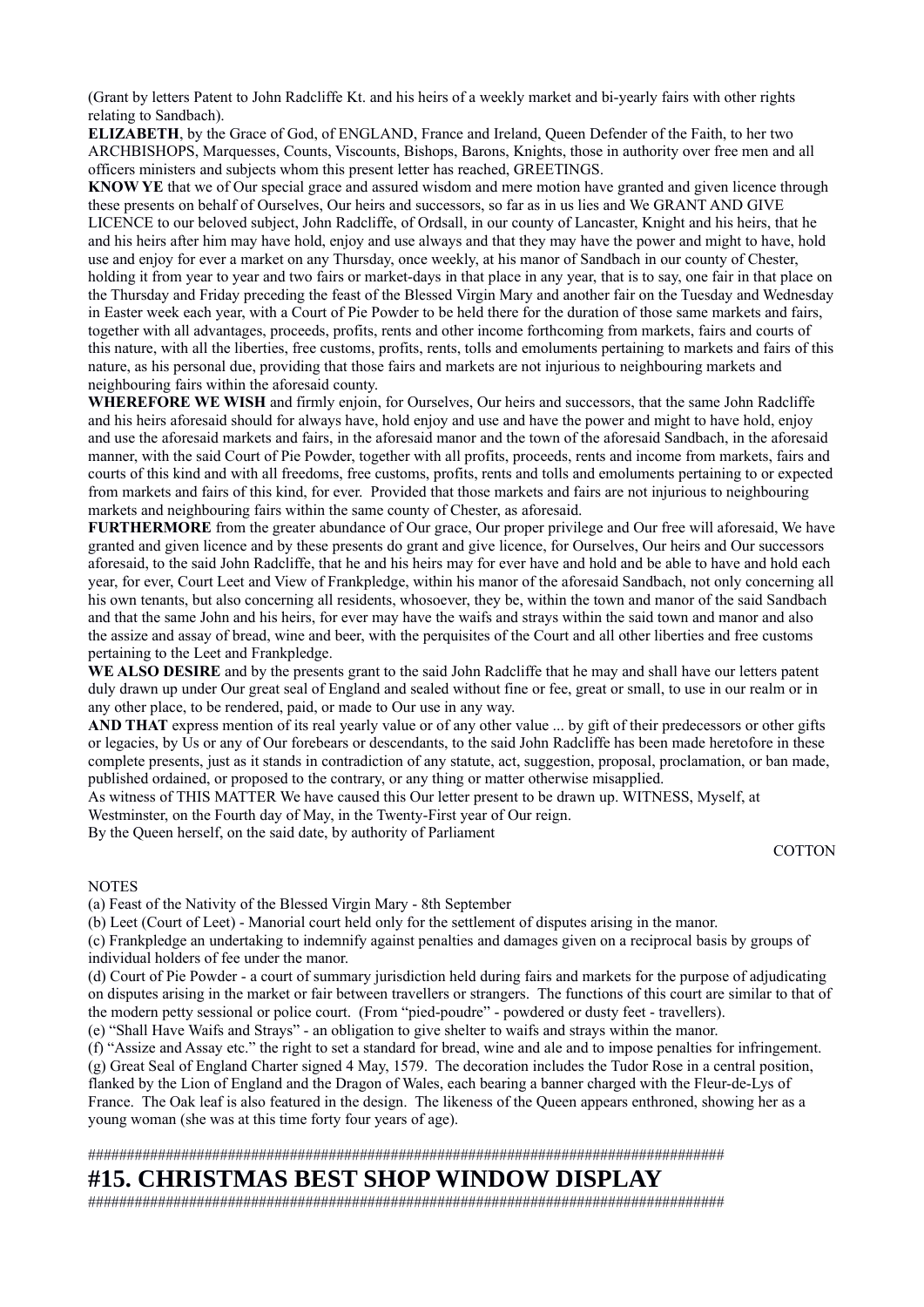With over 200 shops eligible to take part the annual "Christmas Best Dressed Shop Window Cup" is fiercely fought by the town centre establishments.

Started in 1972 it was organised by the "Sandbach Chamber of Trade and Commerce". By 2004 interest in the competition had stopped and no winners were awarded until in May 2010 the STAR (Sandbach Traders and Retailers) took over from the Chamber of Trade and the award was again started.

Since the Town Council has run a Christmas Market (With other organisers) in 2012 they have taken over the competition with the cup being awarded at their event on the first Friday of December with the cup being displayed in the winners window.

#### **WINNERS (Sandbach Chamber of Trade)**

- 1972 John Wakefield (Butcher) at 25 High Street.
- 1973 G.H. Buxton at 37-41 Middlewich Road.
- 1974 Jack and Jill (Fashion Shop) at 45 High Street.
- 1975 Jack and Jill (Fashion Shop) at 45 High Street.
- 1976 Jubilee Year (Unknown)
- 1977 Tomlinson's Florist at 1 Bradwall Road.
- 1978 Ye Olde Leather Shop at Congleton Road (Was at 49 High Street)
- 1979 NO WINNER
- 1980 NO WINNER
- 1981 Tomlinson's Florist at 1 Bradwall Road.
- 1982 All Sew and Knit (Dress and Fashion Fabrics etc.) at 6 Green Street.
- 1983 The Flower Shop at 32a Congleton Road.
- 1984 Boots the Chemist at 7 High Street.
- 1985 Dennis Peever and Son (Menswear) at 14 High Street.
- 1986 Dennis Peever and Son (Menswear) at 14 High Street.
- 1987 Dennis Peever and Son (Menswear) at 14 High Street.
- 1988 Dennis Peever and Son (Menswear) at 14 High Street.
- 1989 NO WINNER
- 1990 John Wakefield Butchers at 25 High Street.
- 1991 Just Jill (Fashion Shop Was Jack and Jill) at 45 High Street.
- 1992 House of Flowers at St George's Walk (Possibly Now House of Tulip)
- 1993 NO WINNER
- 1994 John Wakefield Butchers at 25 High Street.
- 1995 Dennis Peever and Son (Menswear) at 14 High Street.
- 1996 Dennis Peever and Son (Menswear) at 14 High Street.
- 1997 The Bakery (Later became Pownall, Bakers) at 17 Penda Way.
- 1998 Arthur Chatwin's (Bakers and Confectioners) at 3 High Street.
- 1999 House of Flowers at St George's Walk (Possibly Now House of Tulip)
- 2000 The Real Thing (Jewellery Shop) at 3 Market Square.
- 2001 Whole Kit and Caboodle (Address unknown)
- 2002 Choc a Doodle Doo (Sweet Shop) at 12a Congleton Road.
- 2003 NO WINNER
- 2004 NO WINNER
- 2005 NO WINNER
- 2006 NO WINNER
- 2007 NO WINNER
- 2008 NO WINNER
- 2009 NO WINNER

#### **May 2010 STAR (Sandbach Traders and Retailers formed this year)**

- 3 Dec 2010 Godfrey Williams (Delicatessen) at 9-11 Market Square.
- 2 Dec 2011 The Heart Tree 43 High Street, Sandbach.

#### **SANDBACH TOWN COUNCIL / CHRISTMAS MARKET ORGANISERS**

- 30 Nov 2012 Lollipop Stop Children's Shop 42 High Street, Sandbach (closed Jan 2013)
- 6 Dec 2013 Wall Street Fashion 23 High Street, Sandbach.
- 2014 The Heart Tree 43 High Street, Sandbach.
- 2015 Flowers on the Cobbles Market Square / High Street Corner.
- 2016 St Lukes Charity shop Congleton Rd.

#### 2016 BEST DRESSED MARKET STALL HOLDER (1<sup>st</sup> year of the Competition) Alan Jones of Cards with a difference in his elf costume.

2017 Handy Households (Next to the Town Hall)

```
2017 BEST DRESSED MARKET STALL HOLDER –
```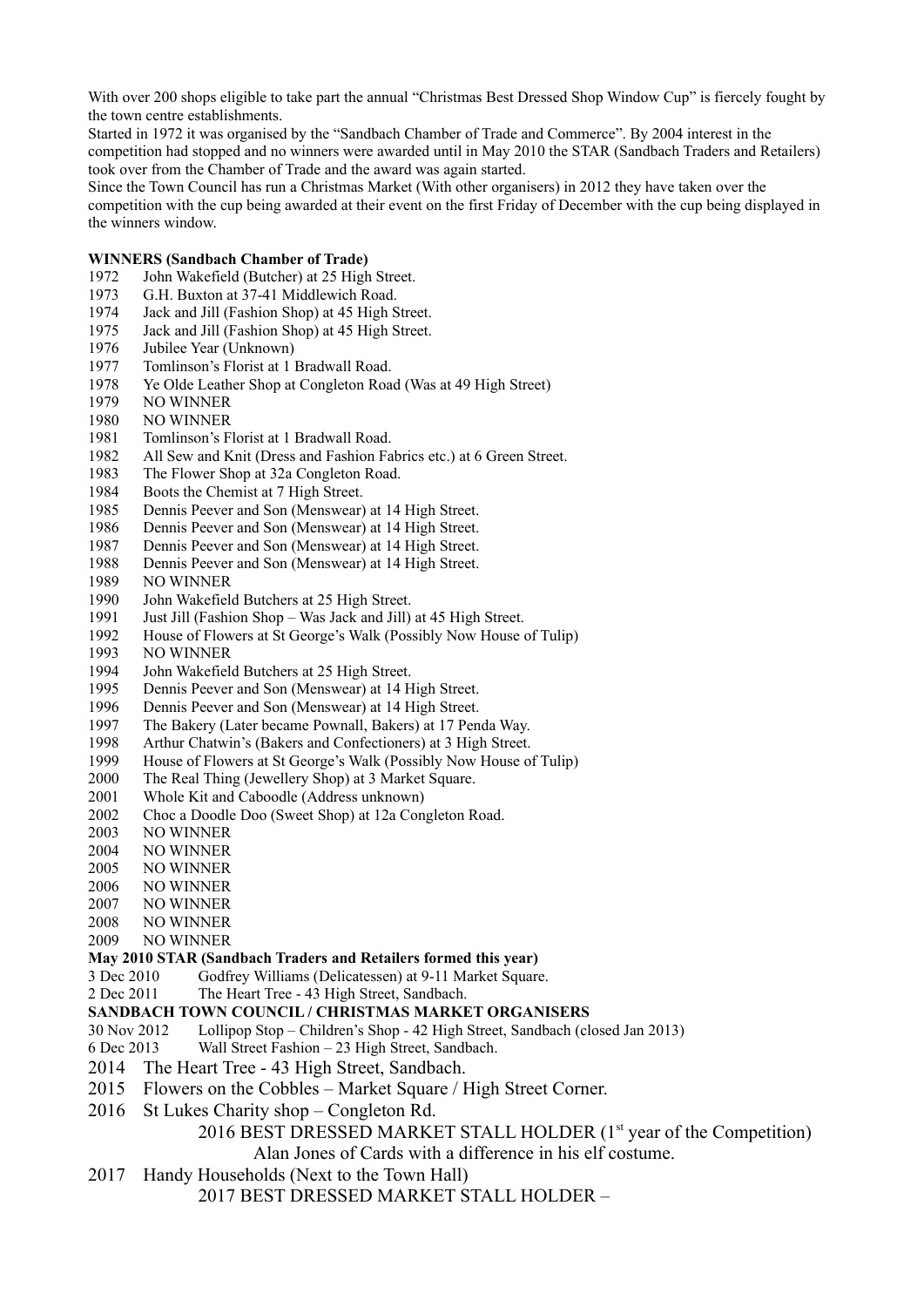|            | Richard Green (Landscape Photographer)                                          |
|------------|---------------------------------------------------------------------------------|
|            | 2018 William R Shoes - High Town                                                |
|            | 2018 BEST DRESSED MARKET STALL HOLDER -                                         |
|            | 3 <sup>rd</sup> Sandbach Brownies (Roasted Chestnut Stall)                      |
|            | 2019 White Ribbon - High Street                                                 |
|            | 2019 BEST DRESSED MARKET STALL HOLDER -                                         |
|            | 3 <sup>rd</sup> Sandbach Brownies (Roasted Chestnut Stall) 2 <sup>nd</sup> Year |
|            | 2020 The Flower Shop – Congleton Road, Sandbach                                 |
|            | 2020 BEST DRESSED MARKET STALL HOLDER -                                         |
|            | Not awarded due to Covid 19 Shutdown causing the Market to be cancelled.        |
| 3 Dec 2021 | Party Supplies – 5 Welles Street, Sandbach.                                     |
|            | 2021 BEST DRESSED MARKET STALL HOLDER -                                         |
|            | Gordon and Dorothy Griffin (Wooden Toys)                                        |
|            |                                                                                 |
|            |                                                                                 |

# **#16. Citizen of the Year (Rotary Club Award)**

################################################################################## Awarded by the Rotary Club of Sandbach to a member of the community who has given a quality Service to the People and Town of Sandbach. 1998 ROGER FODEN Bye Pass Lobbying 1998 (2) KATIE STUBBS Helping Special Needs Gymnasts 1999 CAROL SANT Fundraising for St Lukes 2000 LOUISE CHARLES For services to the Guides and the community. 2001 HARRY AND FRANCIS BARBER Turnpike residential home / MS Society and Leighton Hospital. 2002 LEE MORRIS Services to Youth of Sandbach 2003 JIM AND EILEEN THOMPSON For Services to Local History, Scouting and Guiding in the area, Charity shop and St Mary's. 2004 NIGEL BIRCH Lions Youth Band 2005 No Award 2006 GILL MERRY (.b. 29 Oct ) Charity work for St Lukes 2007 No Award 2008 JAN LUDLAM Services to Guiding 2009 GLYN BOON Photographing the community for the Sandbach Chronicle. 2010 VAL GRANMER Sandbach Ladies Choir 2011 JANE STUBBS Lions Youth Brass 2012 ELSIE AND GRAHAM ALCOCK Organisers of the Sandbach Transport Festival, the Sandbach Talking Newspaper, Sandbach in Bloom, the Avenues Tenants and residents Association. 2013 SPIKE ELLIOTT The PCSO (Police Community Police Officer) for Sandbach over the past 5 years. He also takes part in Sponsored long distance walks raising £3,000 for St Luke's Hospice. 2014 STEWART GREEN (.b. 1962) Hospital Radio, Local Community events and Archives for Foden's Band and the Lyceum Theatre. 2015 JOAN OWEN (.b. 1938/9) Work with DEBRA, Communicare, St Mary's Church and St Peter's Church. 2016 GRACE MILLER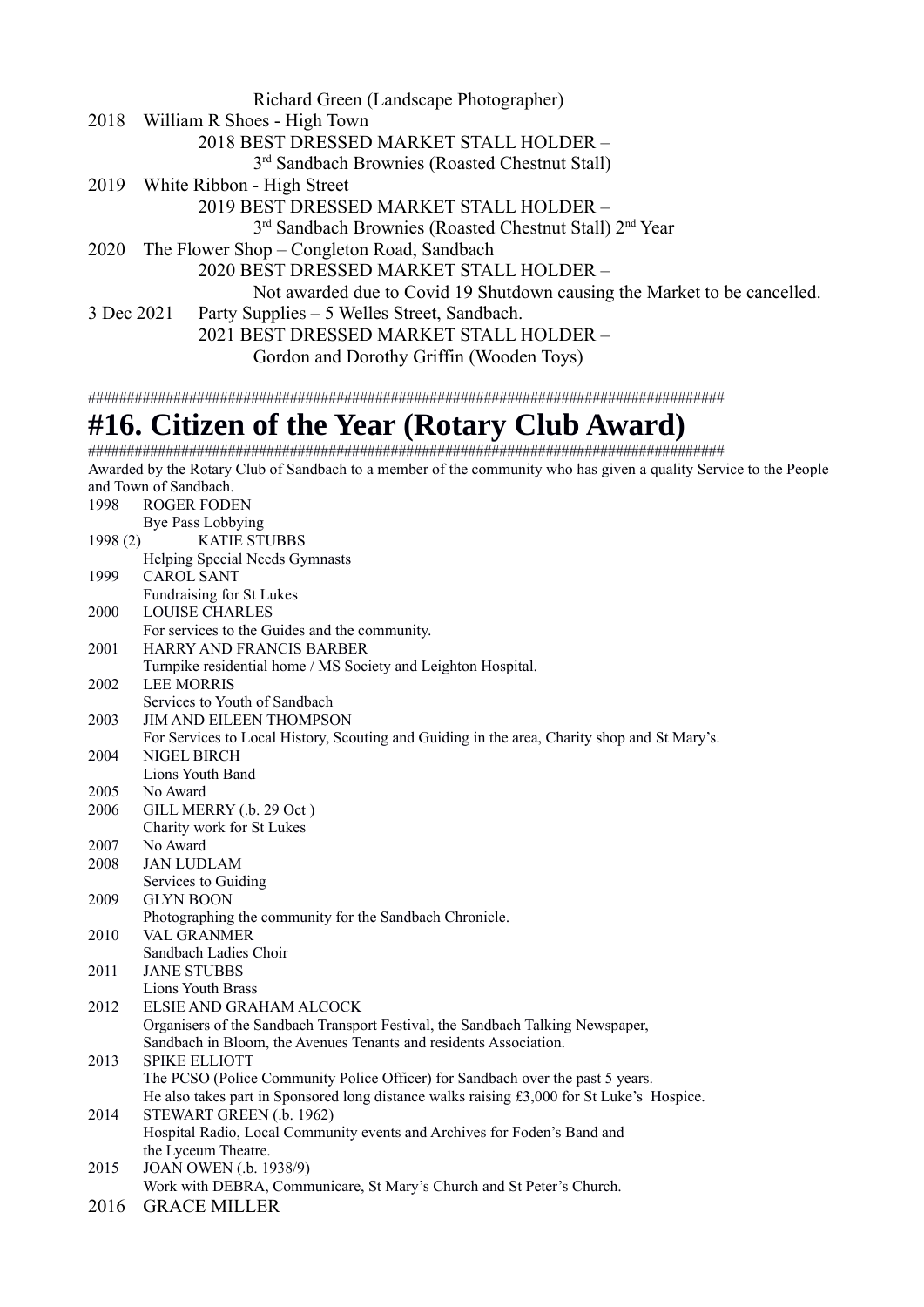(Youngest "Sandbach Citizen of the Year" who is at Sandbach High School and Sixth Form College).

Grace was instrumental in setting up the Rotary Interact Club (For Younger members) and has been a great asset to the town by being involved in community litter picking, bulb planting, weeding and redecorating Sandbach Station. Under her guidance as the first Elected President of the Interact Club they have raised funds for the Sandbach Animal

#### Rescue,

Water Aid, Cancer Research UK and St Luke's Hospice. 2017 PAULINE MINSHULL (.b. 1937) For services to the community through the Inner Wheel, Ladies Association, St Mary's Church and raising funds for the Cancer Research UK fund for the last 40 years. 2018 PAM JOHNSON Awarded for he work with the Sandbach and District Talking Newspaper. 2019 DENNIS ROBINSON (.b. 1933)

- For his work at Town Crier of Sandbach.
- 2020 MARJORIE NEWTON for her work with the Royal British Legion.
- 2021 Tbc

##################################################################################

# **#17. SOCIETIES Dated Lists.**

################################################################################## **SOCIETIES IN ALPHABETICAL ORDER** 

1651 Committee Action for Children Age Concern (Sandbach) / Age UK Air Cadets Almshouse Charity Alzheimer's Society Anchor Trust Angling Society (Elworth) Animal Rescue (see Sandbach Animal Rescue Society FOUNDED 1981) Animal Welfare (Sandbach) Aquarius Swimming Club for the Disabled **FOUNDED 1970** Archery (South Cheshire Field Archers) Arts Association (Sandbach and District Arts Association) **FOUNDED 1970** Badminton (Elworth) Barnardo's (Sandbach) Beanstalk (Sandbach) Bee Keepers Bowling Club (The George) Bowling Club (Sandbach Park) Boys Brigade (1<sup>st</sup>Elworth) Brownies (Sandbach) Brownies (St Mary's) Brushheads (Sandbach) Caledonian Society Cancer Research UK (Sandbach Committee) Can't Sing Choir Chamber of Trade / STAR Cheshire Regiment Association Old Comrades / 22nd Cheshire Regiment Churches Together Cinema (at the Town Hall) **FOUNDED 2012** CLIMB Community Action Group (Sandbach) Conservative Association (Conservative Party) Cottage Garden Society Cricket Club (Elworth) Cricket Club Sandbach CVSCE Council for Voluntary Services Cheshire East / Congleton Borough Dad's Stuff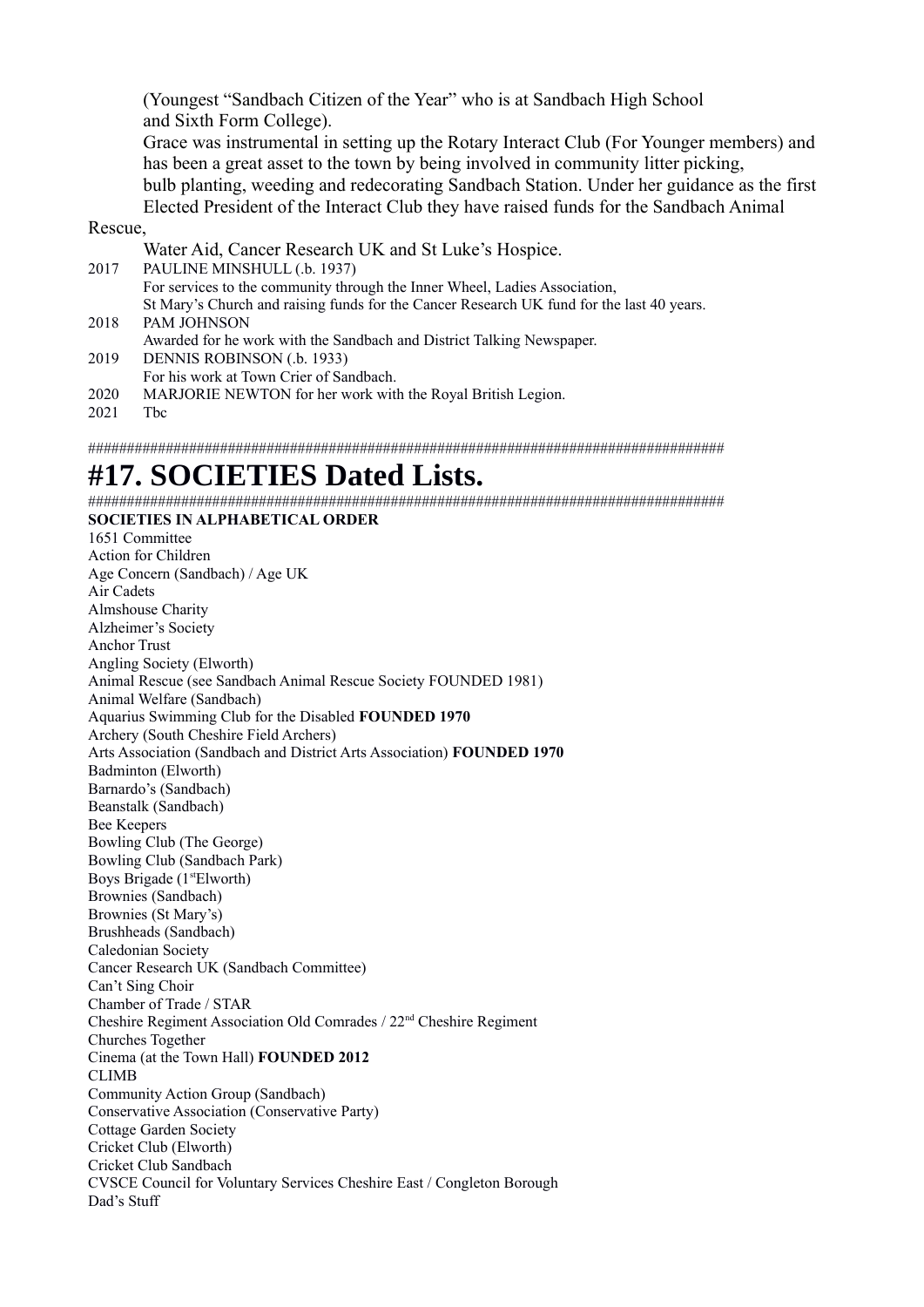Day of Dance **FOUNDED 2010** (Disbanded 2017) Elworth Flower Club **FOUNDED 1957**  Feet First Dance Fire Cadets (Sandbach) Foden's Band (Band Formed 1900-1902) Folk Club (Sandbach) Folk Dance Club Food Bank **FOUNDED 2013** Friends of Elworth Park **FOUNDED 2013** Friends of Guiding Friends of Offley Road Primary School Friends of Sandbach Park **FOUNDED 2010** Friends of Sandbach Station (Elworth) **FORMED 2012** Garden Trail (Sandbach) Gilbert and Sullivan Society (Sandbach) **FOUNDED Aug 2014** Girl Guides Association (Sandbach and District) Golf Club (Sandbach) Grass Roots Disability Sandbach Hands off Sandbach Heath **FOUNDED Jan 2013** Inner Wheel Club Sandbach Jude Theatre Company **FOUNDED 2008** Judo Club Koshido Ryu Karate Club Ladies Association (Sandbach) Labour Party (Sandbach) Ladies Choir (Sandbach) Ladies Circle (Sandbach) Leonard Cheshire Home (Sandbach) Liberal Democrat Association (Sandbach) Lifeboat Association (Sandbach) Lifeline Debt Advice (Sandbach) **FOUNDED 2008**  Lifesaving Club Lions Club (Sandbach) FOUNDED ?? CLOSED 2013 Lions Youth Brass Band Marriot House Veterans Masonic Lodge Model Flying Club (Mid Cheshire) Multiple Sclerosis Society (Sandbach) Old Hall Sportsman's Club Old Sandbachians Association Oxfam (Sandbach) Pigeon Club (Sandbach) Probus Club of Sandbach Probus (Saxon Cross) **FOUNDED 1988, Dissolved July 2021.**  Railway Children (Sandbach) Rainbows Ramblers Association Robert's Bakery Band Rotary Club of Sandbach **FOUNDED 1944.** Rotary Club of Sandbach Crosses **FOUNDED 2003.** Round Table (Sandbach) **FOUNDED 1948.** Royal British Legion (Sandbach Branch) **FOUNDED 1921**. Royal British Legion (Wheelock) Sandbach Albion Football Club Sandbach Allotment Society Sandbach Animal Rescue Society **FOUNDED 1981** Sandbach Art Club **FOUNDED 1991** Sandbach and District Caledonian Society Sandbach Astrological Society Sandbach Ceilidhs Sandbach Cheerleaders Squad Sandbach Children's Centre Sandbach Clean Team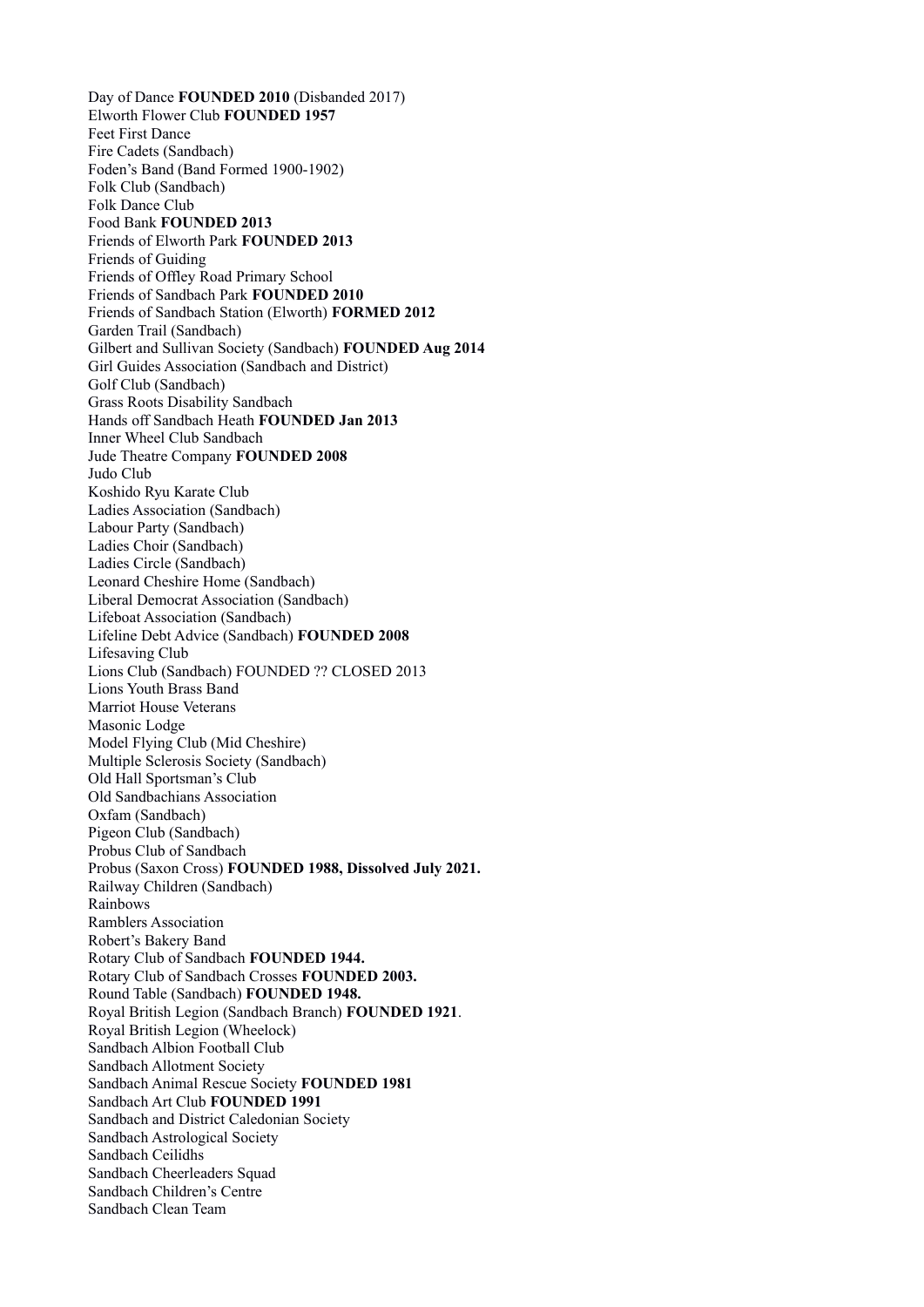Sandbach Concert Series **FOUNDED 2010. (First Concert 29 Sept 2010)** Sandbach Events Sandbach Fair Trade Sandbach Gymnastics Sandbach History Society **FOUNDED 28 Sept 1976** Sandbach in Bloom Sandbach Old Hall Appreciation Group Sandbach Partnership **FOUNDED** Sandbach Patient Reference Group Sandbach Photographic Society **FOUNDED 1979** Sandbach Players / Sandbach Amateur Dramatic Society **FOUNDED 1945** Sandbach Ramblers Sandbach Ramblers Youth Football Club **RE-FORMED 1995** Sandbach Rugby Club Sandbach Sharks Sandbach Striders Sandbach Today **Started 1997** Sandbach Town Football Club STAR (Sandbach Traders And Retailers) **FOUNDED May 2013 (Disbanded by 2020)** Sandbach Transport Festival (Committee) **FOUNDED 1990 /1991** (First festival) Sandbach United Football Club Sandbach Voices / Sandbach Choral Society / Belmont Choir **FOUNDED 1947** Sandbach Walking Group Sandbach Widows Group Scouts Association (Sandbach) Sew and Sews South East Cheshire Ornithological Society St John's Ambulance St Luke's Hospice (Sandbach Support Group) St Mary's Bell Ringers St Mary's Fellowship Street Dance Academy Sue Ryder Care (Sandbach) Sustainable Sandbach Talking Newspaper (Sandbach) **FOUNDED 1986** Townswomen's Guild (Sandbach) **FOUNDED 1939** Townswomen's Guild (Wheelock) Trefoil Guild (Sandbach) Tuesday Group (Elworth) U3A (Sandbach) VW Club **FOUNDED 1997** Walking Football **FOUNDED 2013** Wheelock Brownies Wheelock Community Association Wheelock Guides Wheelock Holiday Club Wheelock Scouts Women's Institute (Sandbach) WI Women's Institute (Warmingham and District) WI Woodland and Wildlife Group **FORMED 2010** Young Farmers Club (Sandbach and District) Youth in Action Zumba **1966** 

Antediluvian Order of Buffaloes (Old Hall Hotel) Boy Scouts (Scout hall, School lane, Elworth) British Legion Club (Bradwall Road, - Licensed Bar, Billiards, Cards and Stage) British Legion (Elworth Branch, Elmtree Lane) British Legion (Wheelock Branch) Chamber of Commerce (Hope Street, Secretary R Parr) Darby and Joan Club (Town Hall – Wednesdays) Elworth Women's Institute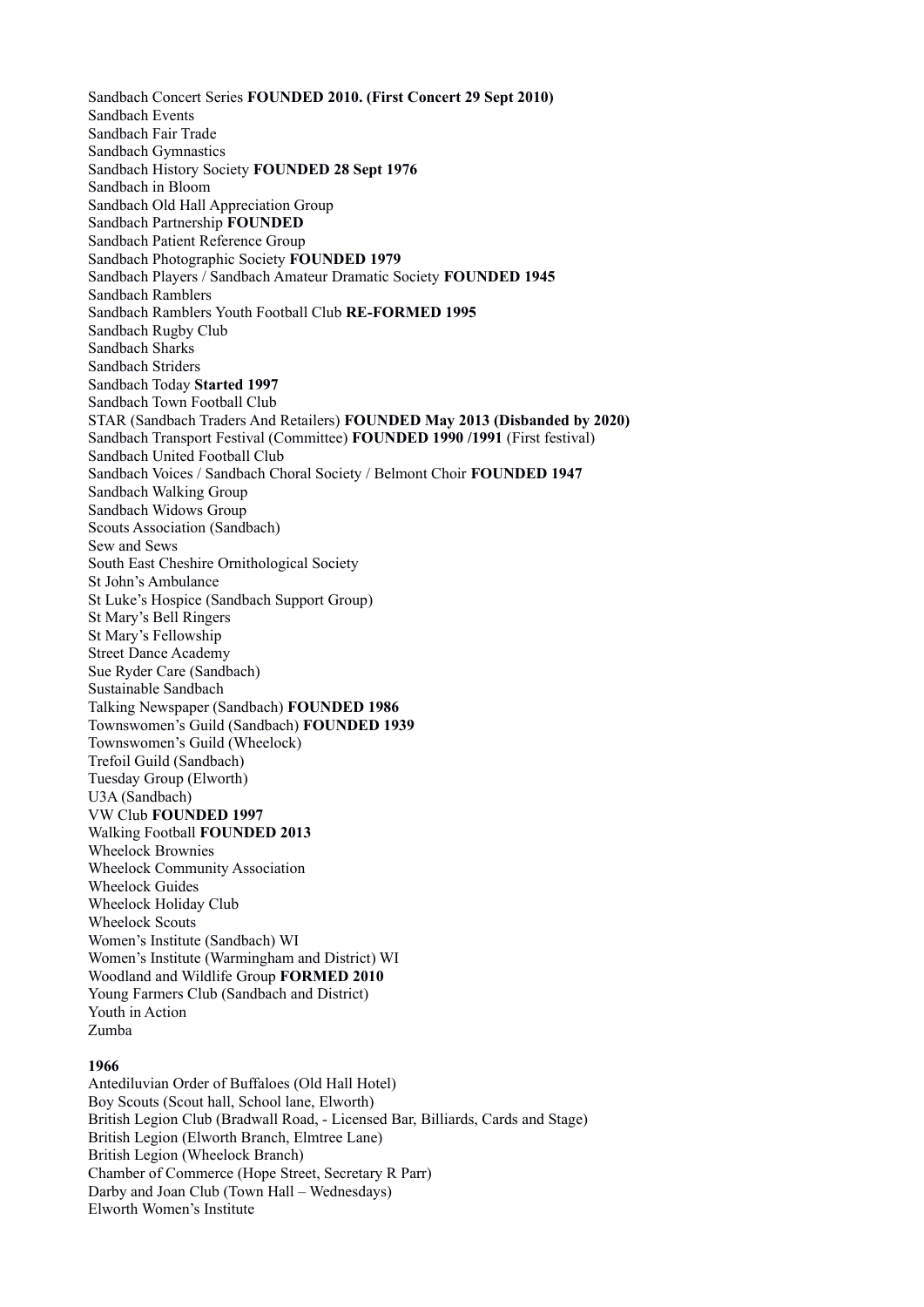Foden's Recreational Club (Elworth) Freemasons (Masonic Hall Congleton Rd – Samaritan Lodge No 368 / Saxon Crosses Lodge No 6227 / Penda Lodge No 7360) Girl Guides (County Primary School, Crewe Road) Independent Order of Oddfellows – Manchester Unity (Old Hall Hotel) Inner Wheel Club of Sandbach  $(1<sup>st</sup>$  Wed at  $2.30$ pm – La Petite) Labour Hall (Bradwall Road) Library Institution (High Town Reading Room, Library and Billiards Room) Marriott House Veterans Association (Marriott House, The Commons) National United Order of Free Gardeners (Head Office, High Street) Bud of Hope Lodge (Crown Hotel) Old Sandbachians Rugby Union Football Club (Middlewich Rd) Order of Druids Order of Oddfellows (The Literary Institute) Pigeon Flying Club (Market Tavern) Rotary Club (La Petite – Wednesdays at 12.45) Round Table of Sandbach No 201 (Old Hall Hotel – Alternate Thursdays 7.30pm) Ladies Circle (Old Hall Hotel – Monthly) Sandbach and District Caledonian Society (The Literary Institution - Tuesdays) Sandbach Amateur Dramatic Society (Secretary G Aldersay 104 Elton Rd.) Sandbach Angling Society (Midland Hotel, Elworth) Sandbach Cricket Club (Crewe Rd) Elworth Cricket Club (London Rd, Elworth) Sandbach Naval Society (Old Hall Hotel) Sandbach Ramblers AFC (Newall Ave) Sandbach Youth Council (Secretary Miss M Parry 32 Fairfield Ave) Wheelock Townswomen's Guild (Co-operative Society, Crewe Rd, Wheelock) Women's Conservative Association (Crewe Rd)

##################################################################################

# **#17b. SOCIETIES Chairperson.**

##################################################################################

#### **PROBUS CLUB OF SANDBACH**

2016-  $17 =$  Howard Yates  $2017-18$  = David Slack 2018- 2019 = Ken Jones  $2019-2020 =$  Eddie Timmns  $2020 - 2021$  = Steve Parfitt (April 2020 voted in via Zoom Video Conferencing)  $2021 - 2022 =$ 

#### **PROBUS (Saxon Cross) FOUNDED 1988.**

PRESIDENTS (Years run from mid-year eg. 2019-20)

1988 A Bromage 1989 A Bromage (2nd Year) 1990 F K Johnson 1991 B Land 1992 T Goodwin 1993 G Brooks 1994 G A James 1995 H Hassall 1996 J Gleave 1997 J M Clerc 1998 Alan R Parkin 1999 J Bestley 2000 (A. G.) Paddy Paddock 2001 D B Jennings 2002 San R Willamson 2003 Mike L Finlow 2004 M E Oakes 2005 Roger J Cooper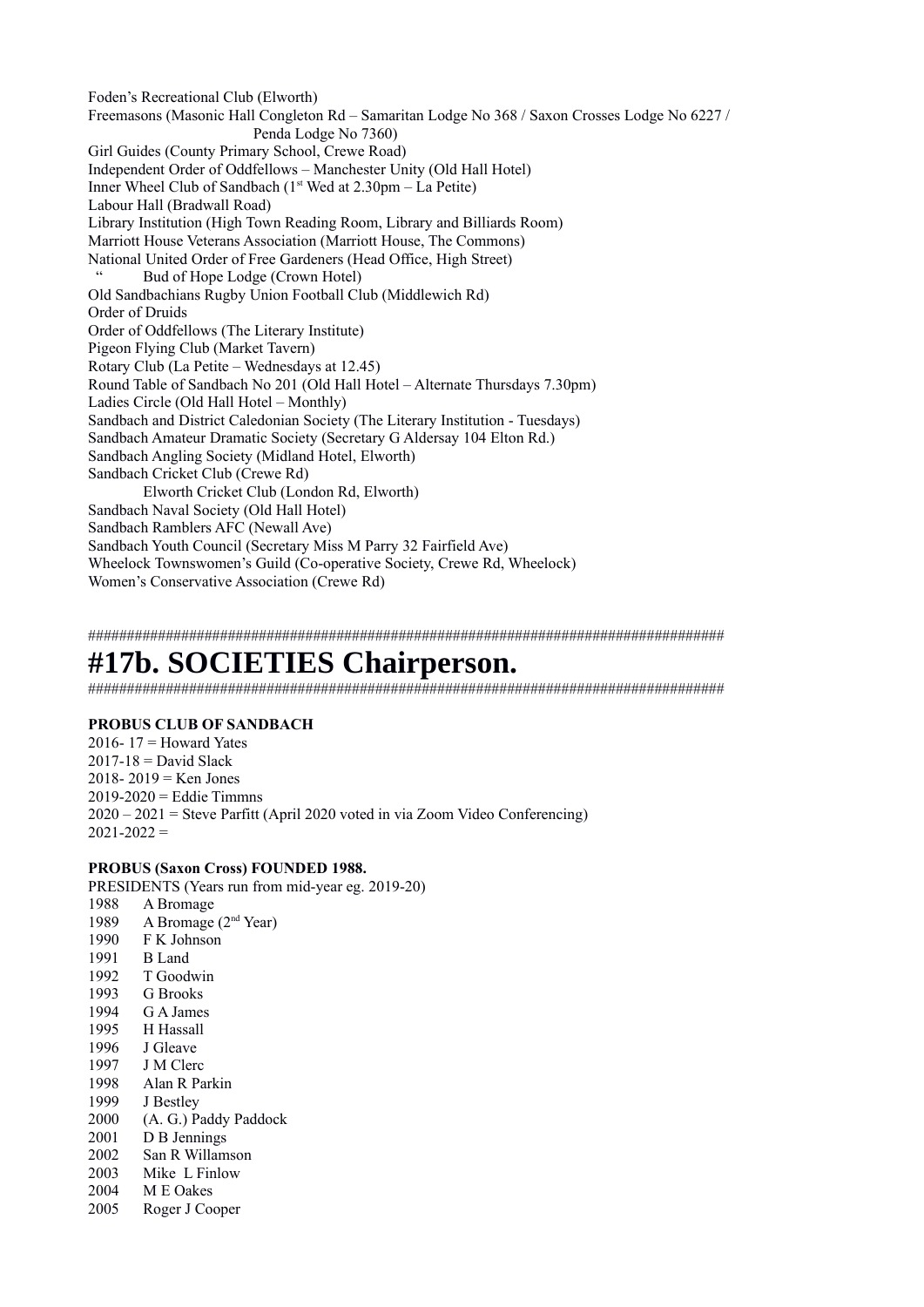2006 Peter Hitchinson 2007 P E Scott 2008 Max Green 2009 Eric P Austin 2010 (D.V.) Tim Walmsley 2011 Canon Ron J Smith 2012 Bob Wayman 2013 Roy Ashton 2014 David Turner 2015 Peter Hitchinson  $(2<sup>nd</sup>$  year) 2016 Canon R Smith 2017 (Bob) Robert Monks 2018 (Bob) Robert Monks 2019 Max Green 2020- 21 Max Green Club Disbanded July 2021.

#### **ROTARY CLUB OF SANDBACH**

FOUNDED 1944. CHAIRMAN (Elected July each year) 1944 -45 = Baldwin Hovey Tbc  $1978-79$  = Graham Lewis 1979 -80 = Graham Hovey (Son of Baldwin Hovey) Tbc  $2012 - 13 =$  Stuart Blackwell 2013 -14 = Phil Niddrie  $2014 - 15 = Dr$  Gaurang Dave 2015 -16 = Richard Hovey (Grandson of Baldwin Hovey / Son of Graham Hovey) 2016- 17 = Dave Lewis (Son of Graham Lewis) 2017 -18 = Richard Hovey ( $2<sup>nd</sup>$  Year as Chairman) (Grandson of Baldwin Hovey / Son of Graham Hovey)  $2018-19$  = Andy Wilkie (74<sup>th</sup> President)  $2019-20$  = Richard Hovey 2020- 21 = David Barringer  $2021-22$  = David Lewis (Tbc)

#### **SANDBACH CROSSES ROTARY CLUB**

FOUNDED 2003. Tbc  $2014-15$  = Sheila Gregory  $2015 - 16 =$  Tony Wilford  $2016-17 =$ Arnie Laing

#### **SANDBACH INNER WHEEL (Rotary Club)**

(Elected June / July) Maureen Williams (4 Times Chairperson)  $2006 - 07 =$  Marie Whittaker  $2007 - 08 =$  $2008 - 09 =$  $2009-10 =$  $2010-11 =$  $2011 - 12 =$  $2012-13 =$  Judy Baxter  $2013-14$  = Marie Whittaker 2014-15 = Gill Merry (Also Mayor of Sandbach Town 2015-16)  $2015 - 16 =$ 

#### **SANDBACH ROUND TABLE No. 201**

FOUNDED 1948. 1948 -  $50 = C$  J Peyton 1950 -  $51 = T E$  Lewis 1951 - 52 = G N Irving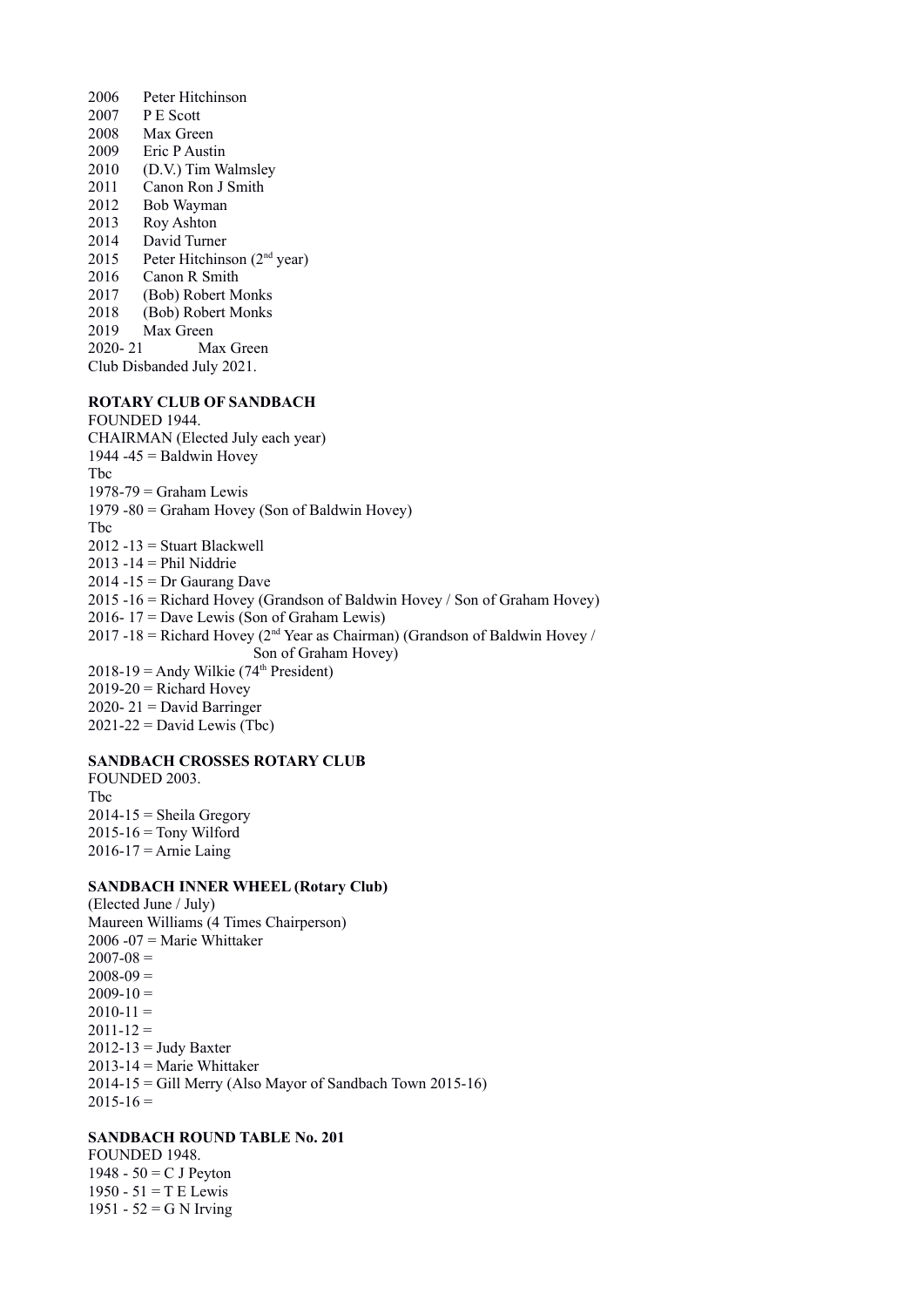1952 - 53 = H Charlesworth 1953 -  $54 = C$  Lowe 1954 -  $55 = L S$  Jones 1955 - 56 = A M George 1956 - 57 = N W Longdon 1957 - 58 = R K Charles 1958 - 59 = J Pritchard 1959 -  $60 = W$  AAlcock 1960 -  $61 = W R$  Duff 1961 -  $62 = R$  Dunning 1962 -  $63 = N$  Charlesworth 1963 - 64 = K Lea 1964 - 65 = M Elliot 1965 - 66 = K A Beard 1966 -  $67 = C$  G Hovey 1967 - 68 = F D Burgess 1968 -  $69 = G$  Leech 1969 - 70 = C Acton 1970 - 71 = G Roberts 1971 - 72 = John Minshull 1972 - 73 = W D Brooks  $1973 - 74 = D$  Stubbs 1974 - 75 = K Ludlam 1975 - 76 = D Bell 1976 - 77 = George Reynard 1977 - 78 = R P Lewis 1978 - 79 = B Tankard 1979 -  $80 = J$  Edney 1980 - 81 = P Barwell 1981 - 82 = Adrian Baxter 1982 - 83 = J Girvin 1983 - 84 = Michael G Leese 1984 - 85 = D Knowles 1985 - 86 = S Gibbons 1986 -  $87 = R$  Parry 1987 - 88 = C Copeman 1988 - 89 = P N Stubbs 1989 - 90 = T Goodridge 1990 - 91 = P Shepherd 1991 - 92 = R Williamson 1992 - 93 = T Wilde 1993 - 94 = S Lambeth 1994 - 95 = R A Brown 1995 - 96 = M Tate 1996 - 97 = J Gooch 1997 - 98 = M Knight 1998 - 99 = Ian Knowlson 1999 - 00 = M Roberts  $2000 - 01 = P$  Molley 2001 - 02 = N Graham 2002 - 03 = M Williams 2003 - 04 =  $S$  Walsh  $2004 - 05 = I$  Morrey  $2005 - 06 = P$  Hull  $2006 - 07 =$  Anthony Stubbs 2007 - 08 =  $S$  Williams  $2008 - 09 = P$  Henderson 2009 -  $10 = T$  Stott 2010 - 11 = P Nacson  $2011 - 12 = N$  McPherson 2012 - 13 = Andy Saint 2013 -  $14 = P$  Hornby  $2014 - 15 =$ Tobin Gardner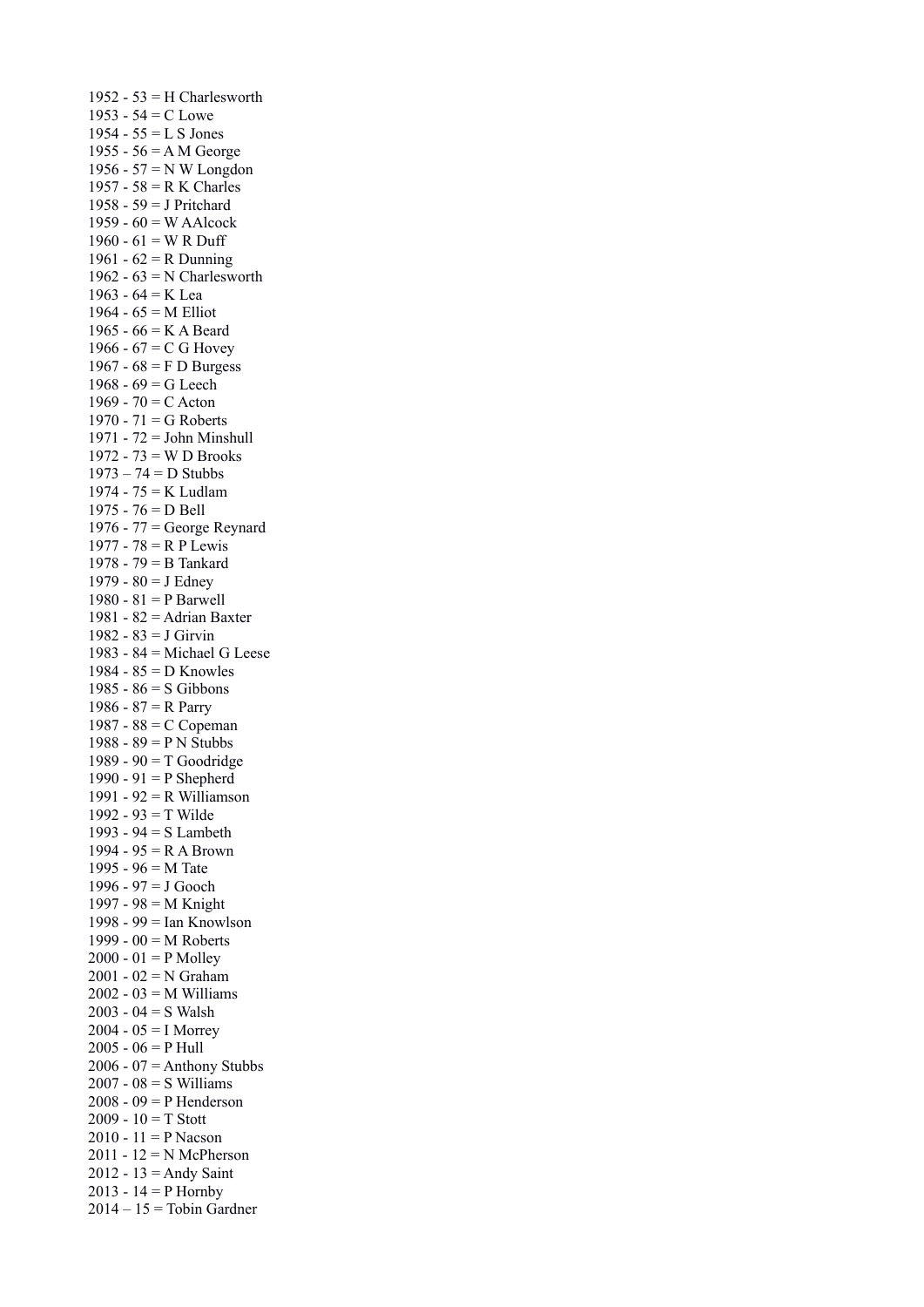##################################################################################

# **#18. Awards by HM The Queen –**

#### **New Years and Birthday Honours.**

################################################################################## Frank James Cooke AWARDED MBE (In St Mary's Graveyard)

#### **1993 HONOURS**

Peter Foden – ERF Trucks **AWARDED CBE** 

#### **2000 NEW YEARS HONOURS**

#### **2014 NEW YEARS HONOURS**

**Mrs Valetta Mary Cranmer** – For services to Charity through the Sandbach Ladies Choir. **AWARDED BEM (British Empire Medal)** 

**John Lonsdale** – For services to Education (Teacher of Performing Arts / Head of Sandbach School – Retired) **AWARDED MBE**

**Ms Alison Marjorie Wild** – For services to Higher Education (Formally Chair, Association of Heads of University administration and Deputy Chief executive, Liverpool John Moores University.

**AWARDED OBE**

**2016 BIRTHDAY HONOURS** 

Ken Beresford –

**2018 NEW YEARS HONOURS**  Reg Dunning – Services to education and the community. **AWARDED BEM (British Empire Medal)**

#### **2019 BIRTHDAY HONOURS**

Mark Watson (Aged 56) – For Services to community policing AWARDED MBE Marcus Hayes – For Services to Law and to Education AWARDED MBE

##################################################################################

# **#19. SANDBACH WAR MEMORIALS**

Compiled with the help of "The Men Who Marched Away" by Marjorie Newton and Frank Rogers. ##################################################################################

#### **#19a BRERETON Church of St Oswald**

**(7 Died)**  Harry Barker (of Brereton) NUMBER Private 221 of the 3rd Canadian Div HQ infantry (Central Ontario Regiment) DIED / AGE – 29 July 1917 aged 31 in Oldham. BURIED St Oswald Church Brereton. FAMILY The son of George Barker of Park House, Brereton. He lived in Canada prior to the war and died of his wounds at an Oldham Hospital. Fred Barratt (Not on Memorial) NUMBER Private 201507 of the 1/4<sup>th</sup> Cheshire Regiment DIED / AGE – Died of his wounds 13 Apr 1917 aged 24 in Egypt BURIED Jerusalem War Cemetery in Israel FAMILY The son of Mr and Mrs Barrett of Ashcroft, Brereton. John Brereton Howard NUMBER Captain "A" Company 4th Battalion Royal Welch Fusiliers DIED / AGE – Died of wounds sustained on the  $6<sup>th</sup>$  April 1918 aged 22. BURIED France. FAMILY The only son of John Aaron Howard of Friar's Oak, Sussex and Dinah Howard of "Lynehurst, Herne Road, Worthing.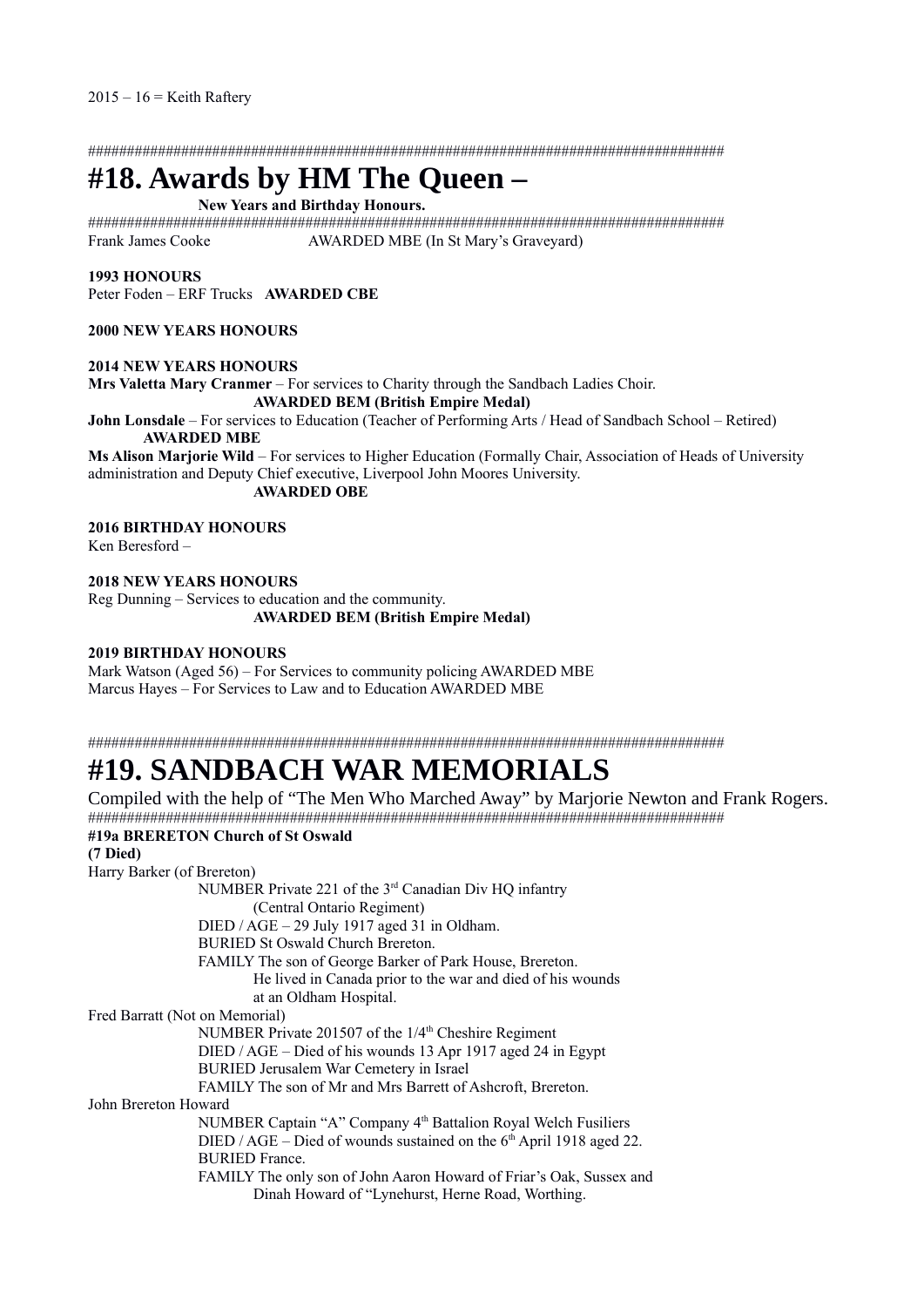|                                                                     | Born at Brereton Hall in December 1916 he inherited the Hall and Titles<br>when he had become of age from his father who had<br>died a few years earlier.<br>John had volunteered when war was declared and his death ended the line<br>of Howard's at Brereton Hall. |
|---------------------------------------------------------------------|-----------------------------------------------------------------------------------------------------------------------------------------------------------------------------------------------------------------------------------------------------------------------|
| Joseph Peach                                                        |                                                                                                                                                                                                                                                                       |
|                                                                     | NUMBER Private 16601 of the 9 <sup>th</sup> Battalion Prince of Wales's<br>(North Staffordshire Regiment)                                                                                                                                                             |
|                                                                     | DIED / AGE – Died of his wounds on the 8 September 1917.<br><b>BURIED</b> Nord in France.                                                                                                                                                                             |
|                                                                     | FAMILY Born and lived in Brereton the son of Frederick Joseph Peach of<br>8 Welsh Row, Mow Cop, Staffordshire.                                                                                                                                                        |
| Charles Frederick Richardson                                        |                                                                                                                                                                                                                                                                       |
|                                                                     | NUMBER Captain 33356 of the 8 <sup>th</sup> Battalion Cheshire Regiment.                                                                                                                                                                                              |
|                                                                     | DIED / AGE – Died of his wounds on the 30 April 1917 in Mesopotamia.                                                                                                                                                                                                  |
|                                                                     | BURIED Commemorated on the Basra Memorial in Iraq.<br>FAMILY Lived at Coldmoss Heath (Now Hassell Road) the son of                                                                                                                                                    |
|                                                                     | Mr S Richardson of Brereton.                                                                                                                                                                                                                                          |
| Herbert Siddall                                                     |                                                                                                                                                                                                                                                                       |
|                                                                     | NUMBER Gunner 97774 of the 330 <sup>th</sup> Siege Bty Royal Garrison Artillery.                                                                                                                                                                                      |
|                                                                     | DIED / AGE – Killed in action on the $1st$ June 1918 aged 29.<br>BURIED Noeux-Les-Mines Communal Cemetery in Calais.                                                                                                                                                  |
|                                                                     | FAMILY The son of Mr Siddall of 83 Wheelock Street, Middlewich.                                                                                                                                                                                                       |
|                                                                     | He was married to Maria and mad two children at Bagmere, Brereton.                                                                                                                                                                                                    |
|                                                                     | He had been employed by Mr Boffey as a Farm labourer in Brereton.                                                                                                                                                                                                     |
| Thomas Tickle                                                       |                                                                                                                                                                                                                                                                       |
|                                                                     | NUMBER Private 291035 of the 1st / 7th Battalion the Cheshire Regiment.<br>DIED / AGE - Killed in Action on Monday the 26 March 1917 aged 19.                                                                                                                         |
|                                                                     | BURIED Commemorated on the Jerusalem Memorial in Israel.                                                                                                                                                                                                              |
|                                                                     | FAMILY The son of Mrs Emily Tickle of Hall Yard, Brereton.                                                                                                                                                                                                            |
| of the Black Watch.)<br>1914-1918 (80 died)<br>Cyril Garner Allcock | (Cost of £900 it was unveiled on Sunday the 16th April 1922 by Lieutenant Colonel John Kennedy C.M.G.; D.S.O.                                                                                                                                                         |
|                                                                     | NUMBER Private 26762 10 <sup>th</sup> Battalion South Lancashire Regiment.                                                                                                                                                                                            |
|                                                                     | DIED / AGE - 10 Apr 1916                                                                                                                                                                                                                                              |
|                                                                     | <b>BURIED St Mary's Sandbach</b>                                                                                                                                                                                                                                      |
|                                                                     | FAMILY Tba<br>William Astle (Also on the Wheelock Memorial)                                                                                                                                                                                                           |
|                                                                     | NUMBER Private 292806 1st / 4th Battalion Cheshire Regiment                                                                                                                                                                                                           |
|                                                                     | DIED / AGE - 26 Oct 1918 of his wounds                                                                                                                                                                                                                                |
|                                                                     | <b>BURIED Moorseele Military Cemetery, Belgium</b>                                                                                                                                                                                                                    |
|                                                                     | FAMILY Husband of Mrs M Benson (Formally Astle) of                                                                                                                                                                                                                    |
|                                                                     | 74 Union Street, Sandbach<br>Richard Ayres (also on Wheelock Memorial)                                                                                                                                                                                                |
|                                                                     | NUMBER Private 11679 1st Battalion Grenadier Guards.                                                                                                                                                                                                                  |
|                                                                     | DIED / AGE - In Action on Friday 16 Aug 1918.                                                                                                                                                                                                                         |
|                                                                     | <b>BURIED France</b>                                                                                                                                                                                                                                                  |
|                                                                     | FAMILY Married (Name not known so far) and living in Union Street.                                                                                                                                                                                                    |
| <b>Arthur Barratt</b>                                               | NUMBER Private 43837 2 <sup>nd</sup> Battalion South Lancashire Regiment                                                                                                                                                                                              |
|                                                                     | (Formally T/4/059743 RASC)<br>DIED / AGE – Killed in Action on the 2 June 1918 aged 22.                                                                                                                                                                               |
|                                                                     | <b>BURIED Commemorated in France</b>                                                                                                                                                                                                                                  |
|                                                                     | FAMILY The son of Herbert and Eliza Ann Barratt of Houndings Lane, Sandbach                                                                                                                                                                                           |
| <b>Stanley Bates</b>                                                |                                                                                                                                                                                                                                                                       |
|                                                                     | NUMBER Sergeant 40574 of the 21 <sup>st</sup> Battalion, Manchester Regiment<br>(Formally 1750, 7 <sup>th</sup> Cheshire Regiment)                                                                                                                                    |
|                                                                     | DIED / AGE - Killed in action in France 29 March 1917 aged 20                                                                                                                                                                                                         |
|                                                                     | BURIED Mory Street Military Cemetery, St Leger, France<br>FAMILY Born in Birmingham he lived at Fenton Villa, Congleton Road,                                                                                                                                         |
|                                                                     |                                                                                                                                                                                                                                                                       |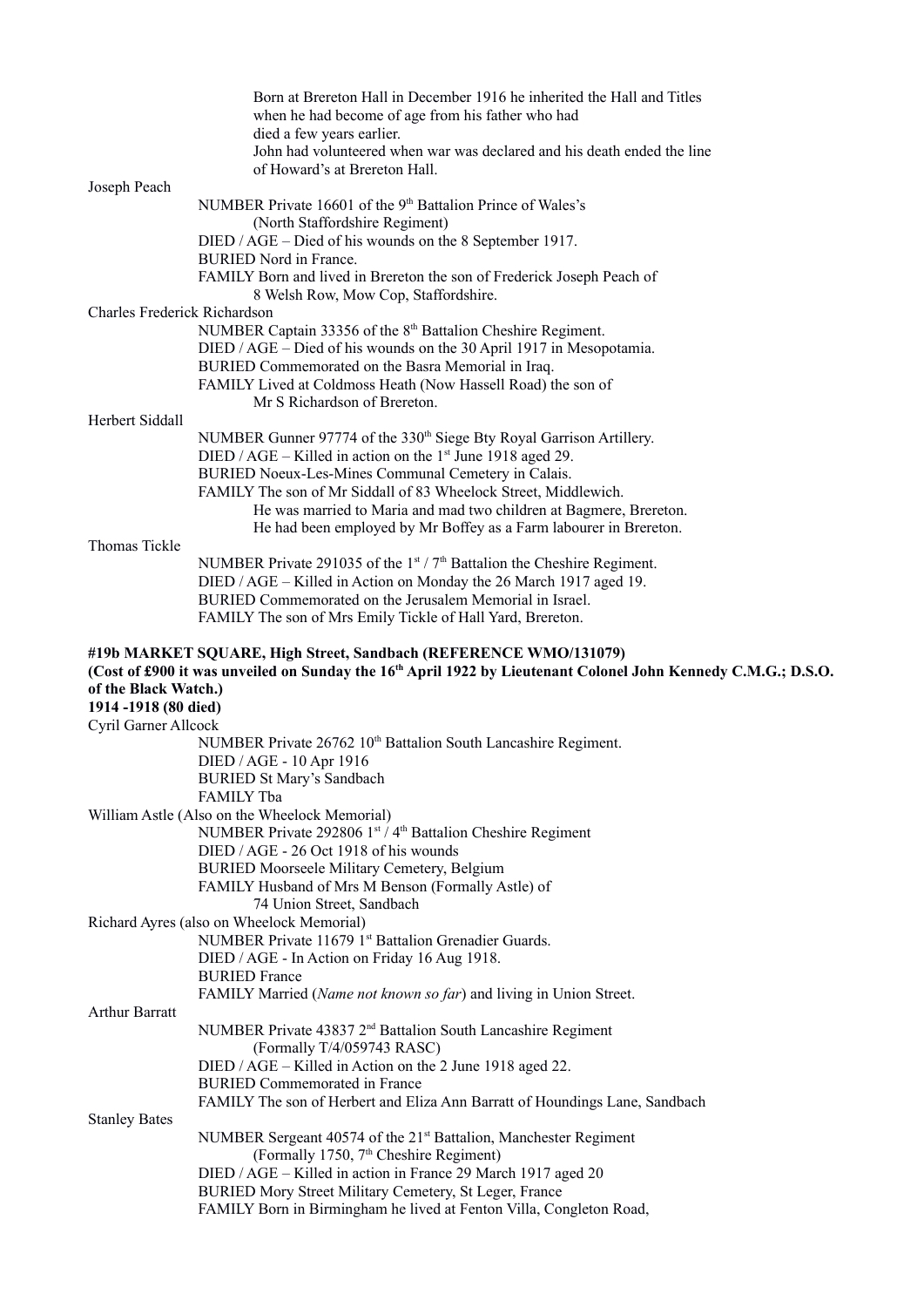| John Beech     | Sandbach the son of Samuel Henry and Emily Lucy Bates of<br>51 Green Street, Sandbach. Born at Birmingham.                                                                                                                                                                                                                                                                                                                                                        |
|----------------|-------------------------------------------------------------------------------------------------------------------------------------------------------------------------------------------------------------------------------------------------------------------------------------------------------------------------------------------------------------------------------------------------------------------------------------------------------------------|
|                | NUMBER Private 35514 of the 13 <sup>th</sup> Battalion Cheshire Regiment<br>DIED / AGE – Killed in Action 25 Aug 1916 on the Somme in France<br><b>BURIED</b> Commemorated in France.<br>FAMILY Born in Sandbach                                                                                                                                                                                                                                                  |
| Walter Bennett | NUMBER Private 36285 of the 9 <sup>th</sup> Battalion Cheshire Regiment<br>DIED / AGE – Killed in Action on the 10 April 1917<br><b>BURIED</b> Commemorated in Belgium<br>FAMILY Born in Sandbach he enlisted at Crewe.                                                                                                                                                                                                                                           |
| Samuel Bolshaw |                                                                                                                                                                                                                                                                                                                                                                                                                                                                   |
|                | NUMBER Private 1 <sup>st</sup> Battalion Kings Royal Rifles<br>DIED / AGE – Killed in action on the 28 Oct 1914.<br><b>BURIED Unknown</b><br>FAMILY His father had died before his son's death while his mother lived<br>in Middlewich Road, Holmes Chapel.                                                                                                                                                                                                       |
|                | He managed a Butcher's shop in 8 Welles Street, Sandbach for<br>his Aunt Mrs Mary Bolshaw, who he had lived with since the age<br>of 12. He attended Cranage School and had been a member of<br>the School Choir.<br>He later trained as a butcher.                                                                                                                                                                                                               |
|                | At the start of the 20 <sup>th</sup> century Samuel joined the army and served in<br>Egypt, Malta and Gibraltar for seven years.<br>He was one of the Crack Shots in the Regiment and in one year<br>he won the battalion prize.                                                                                                                                                                                                                                  |
|                | He then left the army when his Uncle John Edward Bolshaw died<br>and his aunt asked him to take over the butchers shop as manager for her.<br>On the 4 August 1914 he received his papers instructing him to re-enlist<br>which he did at Winchester.<br>Samuel was one of the first men in Sandbach to be killed in Action.                                                                                                                                      |
| Harold Boyd    |                                                                                                                                                                                                                                                                                                                                                                                                                                                                   |
|                | NUMBER Private 9014 of the 2 <sup>nd</sup> Battalion Cheshire Regiment<br>DIED / AGE - Died of his wounds (Thursday) 25 February 1915 aged 25.<br>BURIED Le Treport Military Cemetery, France<br>FAMILY Born in Wheelock the son of Robert and Harriet Boyd of 72 Union Street,<br>Sandbach                                                                                                                                                                       |
|                | George Brandreth (also commemorated in St Mary's Churchyard)<br>NUMBER Private 1640 of the $1st / 7th$ and the $1st / 5th$ Battalion Cheshire Regiment<br>DIED / AGE - Killed in Action on Friday 26 <sup>th</sup> March 1915.<br><b>BURIED Belgium</b><br>FAMILY He lived in Crewe Road, Wheelock and had been a member of the<br>Sandbach and Wheelock Boys Brigade (On their Honour board)<br>and had worked at Foden's before joining the Cheshire's in 1917. |
| Amos Brown     |                                                                                                                                                                                                                                                                                                                                                                                                                                                                   |
|                | NUMBER Private 26337 of the 11 <sup>th</sup> Battalion Cheshire Regiment.<br>DIED / AGE – Killed in Action on the 30 July 1916.<br>The Regiment was relieved from the line opposite Beaumont-Hemel by the<br>8 <sup>th</sup> Border Regiment and the 11 <sup>th</sup> moved on to Bivouacs near<br>Mauilly-Maillet on the 30 <sup>th</sup> July to provide working parties for the<br>front line trenches.                                                        |
|                | <b>BURIED</b> Somme in France.<br>FAMILY Born in Sandbach he enlisted in Congleton.                                                                                                                                                                                                                                                                                                                                                                               |
| George Buckley | NUMBER Private 20099 of the 1 <sup>st</sup> Battalion East Lancashire Regiment /<br>Formally Number 4489 of the Manchester Regiment.<br>DIED / AGE – Died at home on the $16th$ Aug 1917 aged 42.<br>BURIED Southern Cemetery in Manchester.                                                                                                                                                                                                                      |
|                | FAMILY Born in Crewe he enlisted at Ashton-under-Lyme.<br>William H Bullimore (or Bullamore)<br>NUMBER Sapper 103535 North Palestine Line of Communication Signals,<br>Royal Engineers.                                                                                                                                                                                                                                                                           |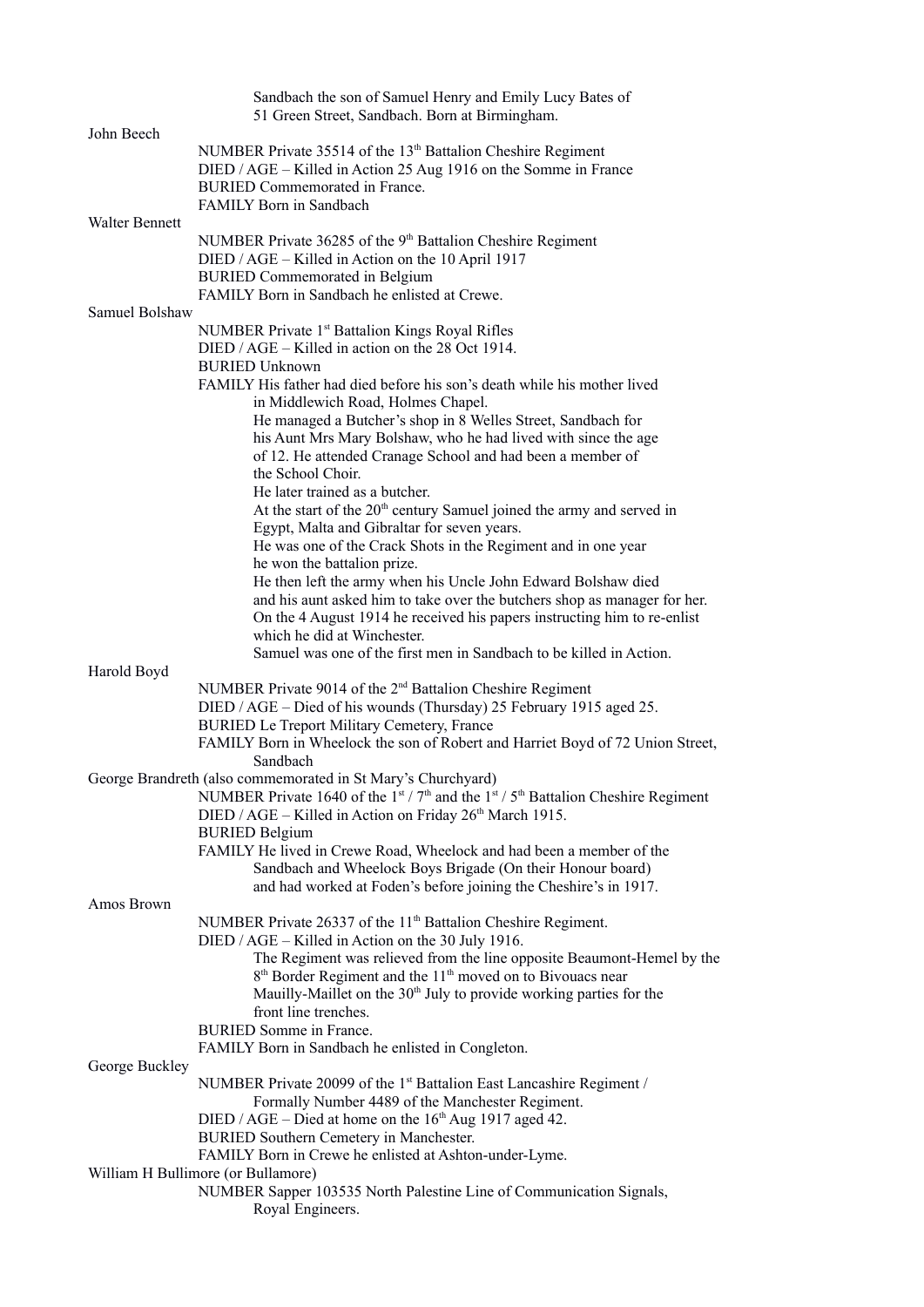|                     | DIED / AGE – Died on the 22 Feb 1919.                                                                    |
|---------------------|----------------------------------------------------------------------------------------------------------|
|                     | BURIED Alexandria War Memorial Cemetery Egypt.                                                           |
|                     | <b>FAMILY</b>                                                                                            |
| Fred Chadwick       |                                                                                                          |
|                     | NUMBER Private 9948 of the 1 <sup>st</sup> Battalion Cheshire Regiment.                                  |
|                     | DIED / AGE – Killed in Action on the 3 September 1916 at the Somme in France.                            |
|                     | BURIED Commemorated at the Somme, France                                                                 |
|                     | FAMILY Born and enlisted in Congleton.                                                                   |
| Ernest Condliffe    |                                                                                                          |
|                     | NUMBER 2 <sup>nd</sup> Captain 207919 of the 248 <sup>th</sup> Field Coy. Royal Engineers and            |
|                     | formally of the Royal Marine Light Infantry.                                                             |
|                     | DIED / AGE – Died of his wounds on Monday the 2 July 1917 aged 23.                                       |
|                     | BURIED Disans British Cemetery, Etrun, France                                                            |
|                     | FAMILY He was the son of James and Martha Condliffe of 9 Newfield Street,                                |
|                     | Sandbach.                                                                                                |
|                     | Frank Cooke (also at Wesley Avenue Methodist Church)                                                     |
|                     | NUMBER Captain 58898 of the 131 <sup>st</sup> Bty. Royal Horse Artillery.                                |
|                     | DIED / AGE – Died in action on the 16 March 1915 aged 25.                                                |
|                     | <b>BURIED France</b>                                                                                     |
|                     | FAMILY Frank previously served in India and South Africa before going to France.                         |
|                     | He is also on the 1 <sup>st</sup> Sandbach and 1 <sup>st</sup> Wheelock Boys Brigade Roll of Honour.     |
|                     | George Davies (also on the Wesley Avenue Memorial and St Mary's Roll of Honour)                          |
|                     | NUMBER L/Captain 1272 of the $1st / 7th$ Battalion Cheshire Regiment.                                    |
|                     | DIED / AGE – Died of his wounds on Monday 23 August 1915 aged 22.                                        |
|                     | BURIED Commemorated on the Helles Memorial Turkey including Gallipoli                                    |
|                     | FAMILY Son of William Davies of 8 Welles Street, Sandbach                                                |
| John William Dawson |                                                                                                          |
|                     | NUMBER Private 49355 of the 10 <sup>th</sup> Battalion Cheshire Regiment                                 |
|                     | DIED / AGE – Killed in action on the 26 Apr 1918 in France.                                              |
|                     | BURIED Commemorated on the Tyne Cot Memorial in Belgium                                                  |
|                     | FAMILY Born in Sandbach he was the son of Mrs W Dawson of 18 Congleton Road,                             |
|                     | Sandbach and the Husband of Mrs H Dawson (Later Mrs H Stanton)                                           |
|                     | of 20 Hunter Street, Northampton.                                                                        |
|                     | He is also on the 1 <sup>st</sup> Sandbach and 1 <sup>st</sup> Wheelock Boys Brigade Roll of Honour.     |
|                     | Albert Dodd (Private 35529 .D. 2 Apr 1917 as part of the 13 <sup>th</sup> Battalion Cheshire Regiment.   |
|                     | (also on the Wheelock Memorial)                                                                          |
|                     | NUMBER Private 35529 of the 13 <sup>th</sup> Battalion Cheshire Regiment.                                |
|                     | DIED / AGE $-2$ April 1917 aged 23.                                                                      |
|                     | BURIED At St Mary's Church                                                                               |
|                     | FAMILY Lived at Elworth Street, Sandbach                                                                 |
| Harry Dodd          |                                                                                                          |
|                     | NUMBER Private 46566 of the 2 <sup>nd</sup> Battalion South Staffordshire Regiment                       |
|                     | DIED / AGE – Killed in Action on the 5 October 1918 aged 27.                                             |
|                     | <b>BURIED France</b>                                                                                     |
|                     | FAMILY Lived at Green Street, Sandbach                                                                   |
| William Dutton      |                                                                                                          |
|                     | NUMBER Stoker 1 <sup>st</sup> Class K/17319 as part of the Royal Navy                                    |
|                     | H.M.S. Valkyrie.                                                                                         |
|                     | DIED / AGE - Died as a result of an accident on the 23 December 1917                                     |
|                     | BURIED St Mary's Sandbach he was given a Military Funeral.                                               |
|                     | <b>FAMILY Unknown</b>                                                                                    |
|                     | Richard William Eachus (Printers Son) (also on the Sandbach School Memorial)                             |
|                     | NUMBER Private 2286 of the 1st / 7 <sup>th</sup> Battalion Cheshire Regiment.                            |
|                     | DIED / AGE - Thursday 19 August 1915 aged 17 when he was killed                                          |
|                     | in action at Sulva Bay, Gallipoli.                                                                       |
|                     | BURIED Commemorated on the Helles Memorial in Turkey.                                                    |
|                     | FAMILY The son of Frank and Victoria E Eachus of the Square, Sandbach.                                   |
| Albert Elsby        |                                                                                                          |
|                     | NUMBER Private 34569 of the 1 <sup>st</sup> / 4 <sup>th</sup> Battalion King's Shropshire Light Infantry |
|                     | DIED / AGE - Killed in action on Sunday 20 October 1918 in France aged 32.                               |
|                     | <b>BURIED Commemorated inBelguim</b><br>FAMILY The son of J.T. Elsby of Green Street, Sandbach and       |
|                     | the husband of Mrs H Elsby (Later Mrs H Burton) of                                                       |
|                     |                                                                                                          |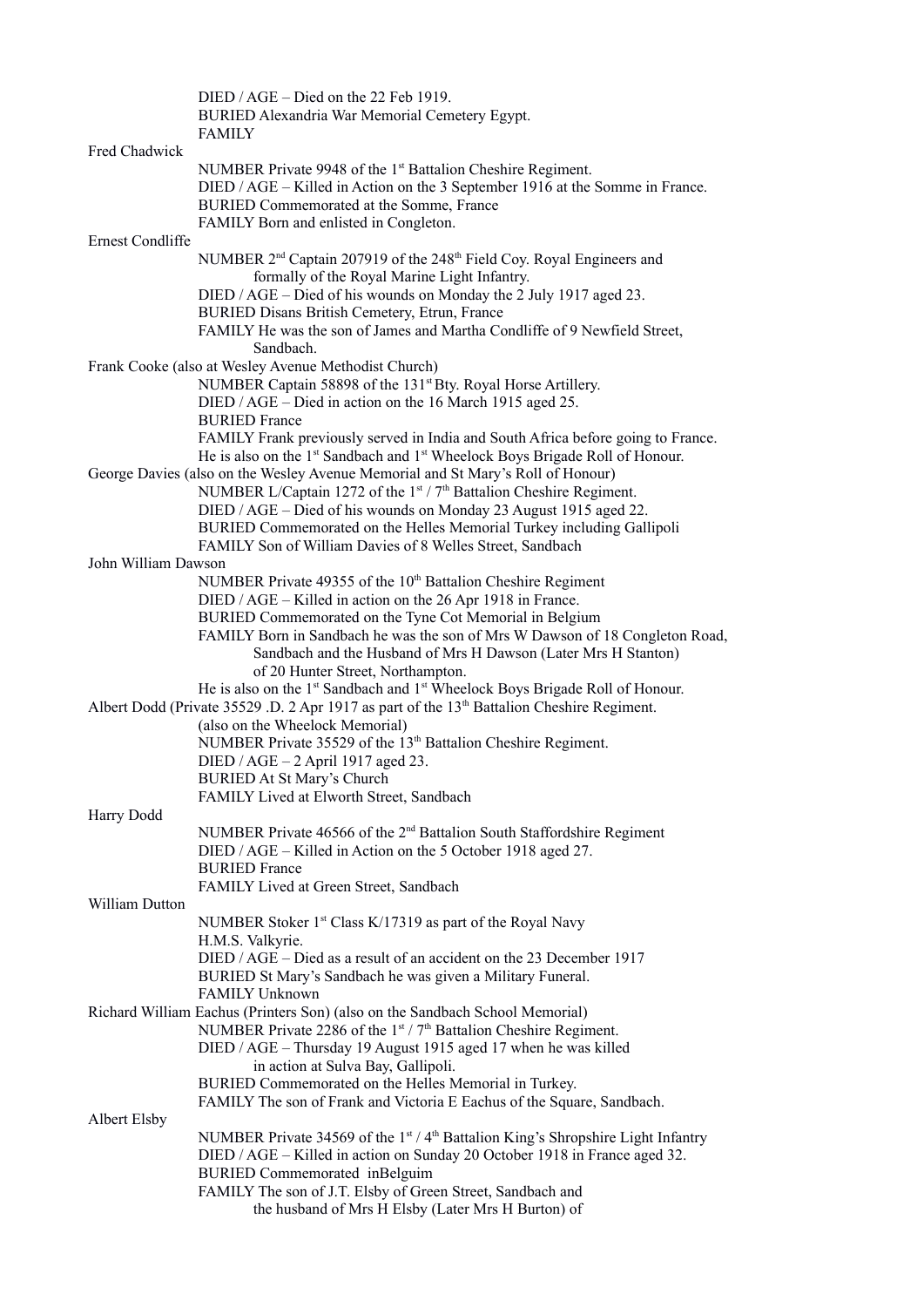50 Welles Street, Sandbach George Evans NUMBER **Unknown** DIED / AGE - BURIED FAMILY **Unknown** Frank Harold Foxley NUMBER Private 33000 of the 13<sup>th</sup> Battalion Cheshire Regiment DIED / AGE – Killed in Action on Thursday 24 May 1917. BURIED Commemorated at **Ypres on the Menin Gate**, Memorial and also at Leper in West Vlaanderen in Belgium. FAMILY Frank lived at Newfield Street, Sandbach and was before the war an apprentice at Wilding's Confectioners of Crewe. Leonard Gibson (also on the Sandbach School Memorial) NUMBER Pioneer 91566 Royal Engineers / Cheshire Regiment (Sandbachian entry) DIED / AGE – Died of ill health at home in Malkins Bank on the 19 December 1917 / 20 December 1917 (Sandbachian Entry). He was sent home from the front in France during January 1915 as his health failed, he was 22 when he died. BURIED at St Mary's Graveyard. FAMILY He was the son of Thomas and Hannah Gibson of Malkins Bank, Sandbach. He was educated at Sandbach School between 1906 and 1908. **His brother William Gibson also died in the war on the 12 Nov 1916**. Ernest Guest (also on the Wheelock Memorial) NUMBER L / Corporal 34715 of the 11<sup>th</sup> Battalion Cheshire Regiment DIED / AGE – Killed in action at the Battle of Messines on Thursday 7 June 1917 aged 24. BURIED Mesen in Belgium FAMILY The son of Joseph and Mary Guest of 17 Coldmoss Heath (Now Hassell Road), Sandbach Sydney Hall (also on the Sandbach School, Sandbach and Sandbach Heath Memorial) NUMBER C.S.M. 42119 of the 17<sup>th</sup> Battalion Manchester Regiment (Formally 13883 King's Shropshire Light Infantry) DIED / AGE – Killed in action on the 28 June 1917 when he was hit by a shell and was killed instantly. BURIED Belgium FAMILY Born in Sandbach he was the son of Peter and Margaret Hall of Betchton Cottage, Newcastle Road, Sandbach. He went to school at the Church of England School, Sandbach and later Sandbach School (1896-1899). He then went to work at Sandbach Post Office and then Shrewsbury Post Office. Sydney joined the war soon after it started he joined up in Shrewsbury and was wounded in France. After his wounds had healed he became a drill instructor at Prees Heath in Shropshire but re-joined the front in May 1917 just a month before he was killed. Herbert Hampton (.b. 1887 in Moulton) NUMBER Private 7730 of the 1<sup>st</sup> Battalion Cheshire Regiment TA and enlisted in Crewe. DIED / AGE – Taken a Prisoner of War at the Battle of Mons and died on the 8<sup>th</sup> November 1918 aged 31. BURIED Cologne in Germany. FAMILY He lived at 57 Foden Terrace, Middlewich Road, Sandbach he was the Husband of Alice Hampton and the father of two children James and John with four grandchildren. Herbert had been a Carter on the Horse Drawn Wagon between Sandbach Station and the town. On the 22 August 1914 Herbert travelled to France with the  $1<sup>st</sup>$  Cheshire's  $(15<sup>th</sup> Brigade, 5<sup>th</sup> Division)$  and fought at the Battle of Mons where Private Hampton was reported missing in the local papers on the 28<sup>th</sup> September 1914 and he was again reported this time as a POW on the 2<sup>nd</sup> October 1914 (Local papers) but died at the Bramhar Camp Hospital at Bawinkle on the 8 Nov 1918. William H. Hampton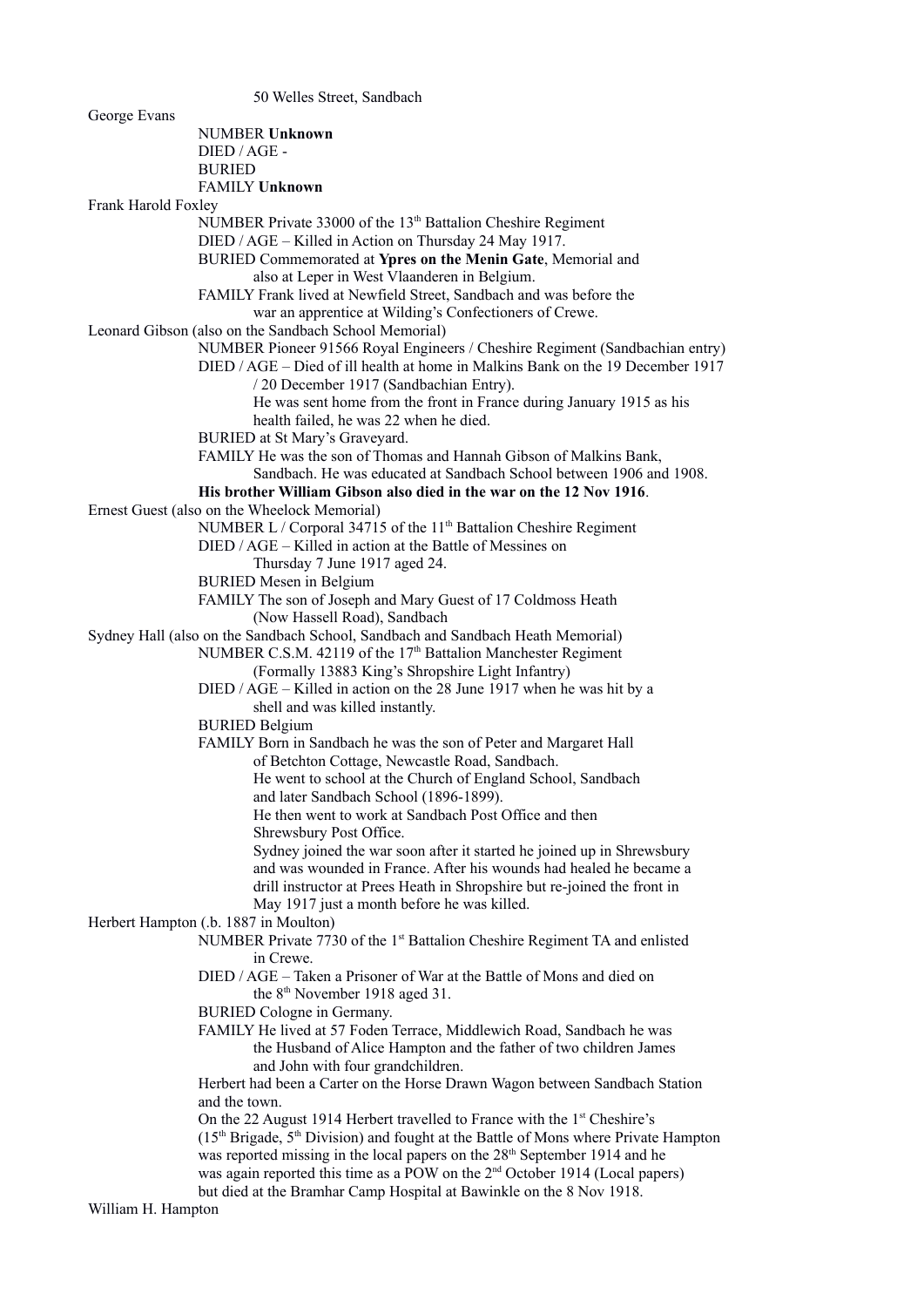|                 | NUMBER 9132 of the Cheshire Regiment                                                             |
|-----------------|--------------------------------------------------------------------------------------------------|
|                 | $DIED / AGE -$                                                                                   |
|                 | <b>BURIED</b>                                                                                    |
|                 | FAMILY The son of Charles H and Eleanor Hampton                                                  |
|                 | Arthur Harrison (also on the Wheelock Memorial)                                                  |
|                 | NUMBER L/ Captain 15459 of the 8 <sup>th</sup> Battalion South Lancashire Regiment.              |
|                 | DIED / AGE - Killed in Action on Sunday 16 May 1916 at Ovillers, France                          |
|                 | at the age of 26.                                                                                |
|                 | BURIED Commemorated at the Somme, France Memorial.                                               |
|                 | FAMILY He was the son of Mrs Betsy Harrison of 517 Crewe Road, Wheelock.                         |
|                 | Leslie Reginald Probyn Hindson (also on the Elworth Memorial)                                    |
|                 | NUMBER Lieutenant "A" Bty. 187 <sup>th</sup> Bde Royal Field artillery.                          |
|                 | DIED / AGE - Killed in Action on Sunday 10 June 1917 aged 22.                                    |
|                 | Leslie had been hit by a piece of shrapnel while he was resting in his                           |
|                 | bivouac and a shell burst near him causing fatal wounds.                                         |
|                 | He was 22 when he died.                                                                          |
|                 | BURIED Reninghelst New Military Cemetery Poperinge, in West-Vlaanderen,                          |
|                 | Belgium                                                                                          |
|                 | FAMILY The second son of the Rev. John Hutchinson Hindson M.A.                                   |
|                 | and the Hon. Mrs Hindson of Bradwall Hall, Sandbach.                                             |
|                 | Leslie was also the grandson of Lord Dunboyne of                                                 |
|                 | Knoppogue Castle Quin of County Clare, Ireland.                                                  |
|                 | He had been educated at Winchester and Woolwich R.M.A. and in                                    |
|                 | August 1915 went on active service to France.                                                    |
|                 | Since the start of the war Mrs Hindson had been involved with the                                |
|                 | Red Cross Hospital in Sandbach for the medical treatment of wounded men.                         |
|                 | She had worked indefatigably for the Red Cross and it was through her                            |
|                 | efforts that she was Chiefly responsible for the setting up of the hospital.                     |
|                 | John Hopkins (also on the Memorial at St Winefrede's Church, Sandbach.)                          |
|                 | NUMBER Private 4425 of the 9 <sup>th</sup> Battalion Royal Munster Fusiliers.                    |
|                 | DIED / AGE - Killed in action on Sunday 26 March 1916.<br>BURIED Commemorated at Loos in France. |
|                 | FAMILY Born in Roscommon he enlisted at Crewe and lived at Barnfield.                            |
| Frank Hughes    |                                                                                                  |
|                 | NUMBER Private 10552 of the 1 <sup>st</sup> Battalion Cheshire Regiment.                         |
|                 | DIED / AGE – Killed in action on the 22 October 1914 aged 22.                                    |
|                 | BURIED Commemorated on the Le Touret Memorial in France                                          |
|                 | FAMILY The son of Patrick and Elizabeth A. Hughes of 7 Crown Bank.                               |
| Seymour Jackson |                                                                                                  |
|                 | NUMBER Private 20/40483 of the 20 <sup>th</sup> Battalion Manchester Regiment                    |
|                 | (Formally the 2148 Cheshire Yeomanry)                                                            |
|                 | DIED / AGE – Died of wound received in France on the 4 October 1917.                             |
|                 | BURIED in West Vlaanderen, Belgium.                                                              |
|                 | FAMILY Born Sheldon, son of Alfred Joseph and Clara Louisa Jackson                               |
|                 | (nee Cadman) of Chesterton Staffordshire.                                                        |
|                 | He lived at Ivy Cottage, Elworth Street and was educated                                         |
|                 | at Sandbach School (1906-1911).                                                                  |
|                 |                                                                                                  |
|                 | (John) Thomas Jackson (On St Mary's Roll of Honour / Sandbach War Memorial)                      |
|                 | NUMBER Private 291790 1st Battalion Cheshire Regiment.                                           |
|                 | Joined as Private 489                                                                            |
|                 | DIED / AGE -in Flanders, France aged 25 (.b. 1892)                                               |
|                 | Died of his wounds on Sunday 7 October 1917                                                      |
|                 | BURIED Godweaersvelde British Cemetery, Nord, France                                             |
|                 | FAMILY Husband of Kate Jackson of 17 Chapel Street, Sandbach (1917)                              |
|                 | Enlisted in Staylybridge                                                                         |
|                 | 1891 CENSUS (The Commons, Sandbach)                                                              |
|                 | Thomas Jackson (.b. 1864 Aged 27)                                                                |
|                 | Eliza Jackson (.b. 1868 Aged 23)                                                                 |
|                 | Margaret E Jackson (.b. 1890 Aged 1)                                                             |
|                 | Hannah Jackson (.b. 1890 Aged 1) Died before 1901                                                |
|                 | Thomas Jackson (.b. 1892 Aged 1 Month)                                                           |
|                 | Mary Money (.b. 1833 Aged 58 Lodger)                                                             |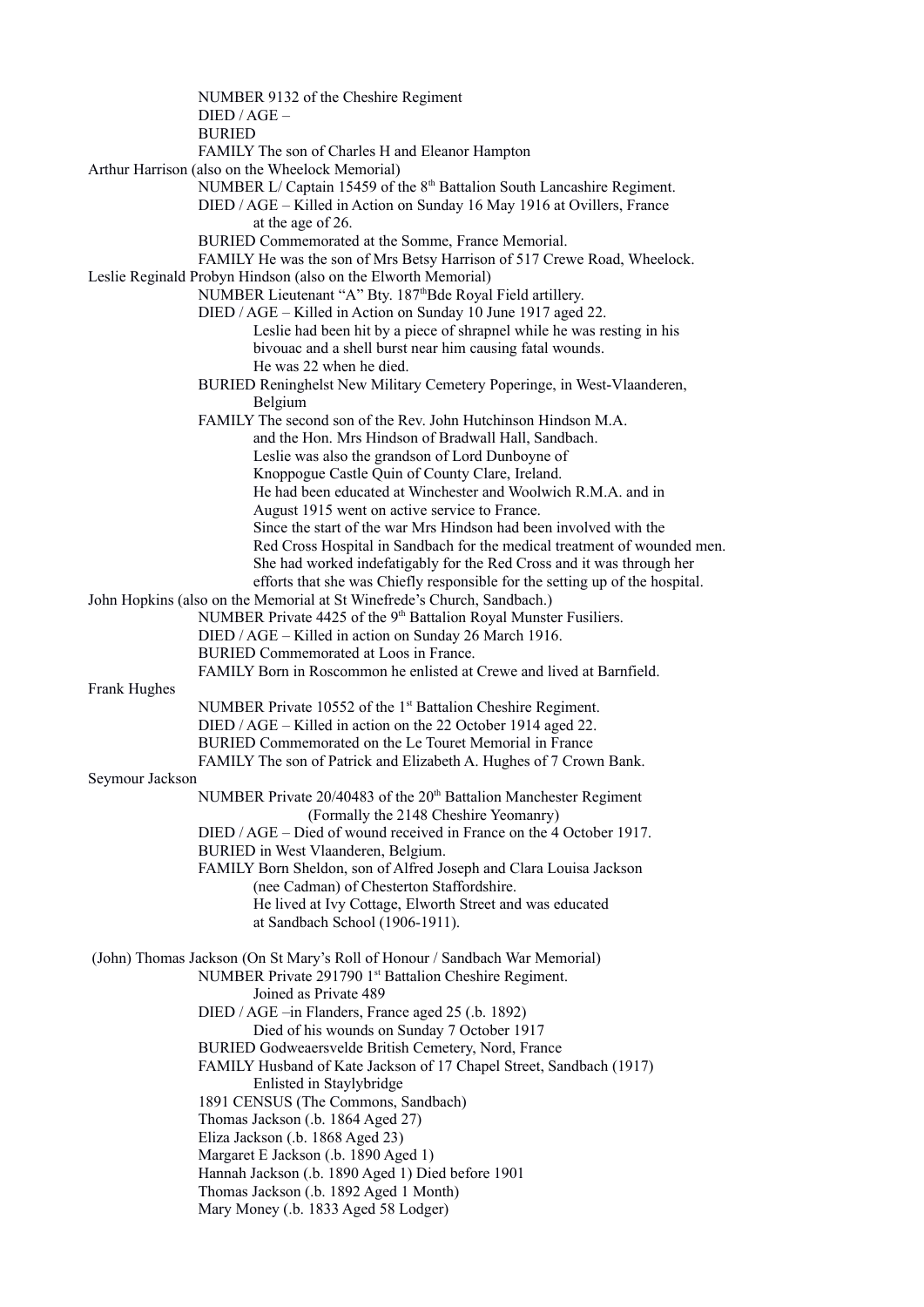|                   | 1901 CENSUS (Bath Terrace, Sandbach)                                                                                                          |
|-------------------|-----------------------------------------------------------------------------------------------------------------------------------------------|
|                   | Thomas Jackson (.b. 1862 Aged 39)                                                                                                             |
|                   | Eliza Jackson (.b. 1866 Aged 35)                                                                                                              |
|                   | Margaret E Jackson (.b. 1890 Aged 11)                                                                                                         |
|                   | Thomas Jackson (.b. 1892 Aged 9)                                                                                                              |
|                   | James Jackson (.b. 1893 Aged 8)                                                                                                               |
|                   | Eliza Jackson (.b. 1898 Aged 3)                                                                                                               |
|                   | George Jackson (.b. 1901 Aged 4 Months)                                                                                                       |
|                   | 1911 CENSUS (10 Church Street, Sandbach)                                                                                                      |
|                   | Jasiah Carles (.b. 1883 Aged 28 Window cleaner)                                                                                               |
|                   | Annie Carles (.b. 1886 Aged 25)                                                                                                               |
|                   | John William Gandy (.b. 1906 Aged 5 possible son of Annie from a previous marriage)                                                           |
|                   | Mary Elizabeth Carles (.b. 1907 Aged 4)                                                                                                       |
|                   | John Thomas Jackson (.b. 1891 Age 20 in Sandbach Lodger / Tradesman / Hawker)                                                                 |
|                   | Kate Jackson (.b. 1892 Aged 19 Wife of John Thomas Jackson)                                                                                   |
| Daniel Johnson    | NUMBER Private 5285 of the 1/5 <sup>th</sup> South Lancashire Regiment                                                                        |
|                   | (Prince of Wales's Volunteers)                                                                                                                |
|                   | DIED / AGE – Killed in Action on the 6 November 1916 aged 39.                                                                                 |
|                   | BURIED Vlamertinghe Military Cemetery in West Vlaanderen, Belgium.                                                                            |
|                   | FAMILY The son of Samuel and Harriett Johnson of 55 Green Street, Sandbach.                                                                   |
| Robert Johnson    |                                                                                                                                               |
|                   | NUMBER Private 13156 of the 10 <sup>th</sup> Battalion Cheshire Regiment.                                                                     |
|                   | DIED / AGE - Killed in action on Tuesday 22 August 1916 aged 32,                                                                              |
|                   | in dug-outs near Authuille at the Battle of the Somme.                                                                                        |
|                   | BURIED Somme, France.                                                                                                                         |
|                   | FAMILY The son of Robert Johnson (Snr) of 94 Leicester Street, Northwich,                                                                     |
|                   | Cheshire and the late Ann Johnson.                                                                                                            |
|                   | Alec Jones (Lance Corporal 41192.D. 5 Nov 1918 of the 11th Battalion Manchester Regiment.                                                     |
|                   | Buried at St Mary's Sandbach aged 32. Husband of May Jones of Plants Cottage,                                                                 |
| Sandbach)         |                                                                                                                                               |
|                   | NUMBER Lance Corporal 41192 of the 11 <sup>th</sup> Battalion Manchester Regiment.                                                            |
|                   | DIED / AGE - 5 November 1918 aged 32.                                                                                                         |
|                   | BURIED St Mary's, Sandbach.                                                                                                                   |
|                   | FAMILY The husband of May Jones of Plant Cottages, Sandbach.                                                                                  |
|                   | John Kelly (Also at Sandbach Memorial and St Winifred's Church)                                                                               |
|                   | NUMBER Private 36152 of the 10 <sup>th</sup> Battalion Cheshire Regiment.                                                                     |
|                   | DIED / AGE - Killed in action on the 17 February 1917 aged 25.                                                                                |
|                   | He died while firing his machine gun.                                                                                                         |
|                   | BURIED Berks Cemetery Extension, Belgium.                                                                                                     |
|                   | FAMILY The son of Thomas and Catherine Kelly of 8 Church Street, Sandbach.<br>John had four brothers who also saw active service. (see below) |
|                   | He worked at Pear Tree Farm, Betchton before the war.                                                                                         |
|                   | Peter Kelly (Also at Sandbach Memorial and St Winifred's Church)                                                                              |
|                   | NUMBER Private 20509 of the 2 <sup>nd</sup> Battalion Border Regiment.                                                                        |
|                   | DIED / AGE - Killed in Action on the 28 November 1916 aged 20.                                                                                |
|                   | BURIED Commemorated on the Thiepval Memorial.                                                                                                 |
|                   | FAMILY The son of Mr Thomas and Mrs Catherine Kelly of                                                                                        |
|                   | 8 Church Street, Sandbach.                                                                                                                    |
|                   | Peter had four brothers who also saw active service. (see above)                                                                              |
| Frederick Kershaw |                                                                                                                                               |
|                   | <b>NUMBER Unknown</b>                                                                                                                         |
|                   | DIED / AGE - Unkn                                                                                                                             |
|                   | <b>BURIED Unkn</b>                                                                                                                            |
|                   | FAMILY Unkn                                                                                                                                   |
| John Lea          |                                                                                                                                               |
|                   | NUMBER Private 19968 of the 2 <sup>nd</sup> Battalion Worcestershire Regiment.                                                                |
|                   | DIED / AGE - Killed in action on Sunday 16 <sup>th</sup> May 1915.                                                                            |
|                   | BURIED Commemorated in France at the Le Touret Memorial, Pas de Calais.                                                                       |
|                   | FAMILY Born in Sandbach he lived at Sandbach Mill, Mill Hill Lane.                                                                            |
| John William Lea  |                                                                                                                                               |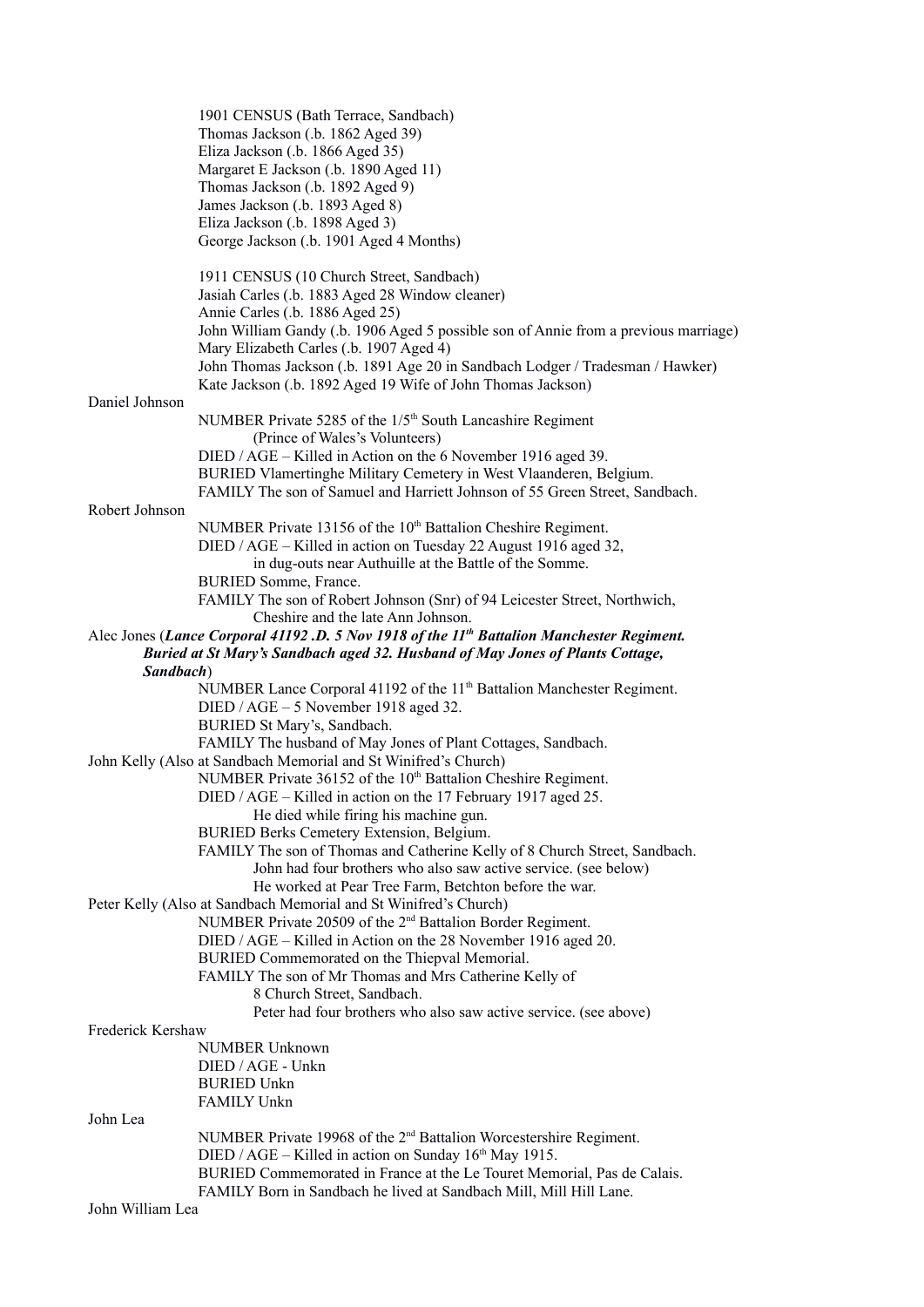NUMBER Captain 9609 of the 2nd Battalion Cheshire Regiment. DIED / AGE – Killed in Action on Saturday 8 May 1915. BURIED Commemorated on the Ypres "Menin Gate" Memorial, Leper in West-Vlaanderen, Belgium and on the 1<sup>st</sup> Sandbach and 1 st Wheelock Boys Brigade Roll of Honour. FAMILY John lived at 21 Green Street, Sandbach. He had been a regular soldier at the outbreak of the war and returned from India to spend a few days at home before being sent to the Western Front in France. Frank Leese (*Private 135053 .D. 6 Mar 1918 as part of the Recruits Depot, Royal Flying Corps. Buried at St Mary's Sandbach aged 32. Son of Mrs Mary Leese of 33 Bradwall Street, Sandbach*) NUMBER Private 135053 of the Recruits Depot, Royal Flying Corps he was formally a Private in the Royal North Lancashire Regiment. DIED / AGE – He died on Wednesday the 6 March 1918 aged 32. He was wounded in France but had recovered and was back on duty when he had a relapse and died in a Hospital in Cambridge. BURIED at St Mary's in Sandbach. FAMILY The son of Mrs Mary Leese of 33 Bradwall Road, Sandbach. Frank Lived at 53 Chapel Street, Sandbach. He was given a military funeral which was conducted by the Rev C.E. Muckleston and two buglers from the **Bradwall Training School** sounded the Last Post. A volley of gunfire was provided by the Sandbach Company of Volunteers. Samuel Leese NUMBER Captain 290082 of the 1<sup>st</sup>/7<sup>th</sup> Battalion Cheshire Regiment. DIED / AGE – Killed in Action on Monday 26 March 1917 in Egypt. BURIED Commemorated on the Jerusalem Memorial in Israel and on the Memorial at Sandbach and Wheelock as well as the Plaque in the Wesley Avenue Methodist Church. FAMILY Samuel was married and lived in Malkins Bank. He was the son of Mr Leese of Chapel Street, Sandbach and had been employed at the Sandbach Water Works. John Lewis (John T Lewis) NUMBER Private 230966 No 3 Company 10<sup>th</sup> Battalion King's Shropshire Light Infantry. DIED / AGE – Died of his wounds on the 31 July 1918. BURIED France FAMILY Remembered on the grave of Jessie Barbara Lewis in St John's Church, Sandbach Heath and Sandbach and Elworth Memorials (?). Frank Lunt (also on Sandbach School Memorial) NUMBER Sergeant 1261 1st / 7<sup>th</sup> Battalion Cheshire Regiment DIED / AGE – (18 or) 19 September 1915 at Gallipoli. He was dressing a wound of a comrade at Sulva Bay, Gollipoli. BURIED Azmak Cemetery, Suvia in Turkey. FAMILY The son of Mr and Mrs **Edwin Lunt who owned an Ironmongers shop** in the town. The family lived at Hightown (Above the Shop) Frank went to Sandbach School in 1902 and became 'Head boy' and was also a School Praeposter and winner of the Evans Medal. On leaving school Frank went to work for his father and in 1911 he started his military service with the old "G" Company of the 7 th Cheshire Battalion under Captain H.L. Moir of Brereton Hall. Frank was made Corporal when the company left Sandbach on a Memorable Sunday Morning soon after the war was declared. When Frank was made Sergeant he was moved to the  $1<sup>st</sup>$  Battalion under Major Reade of Congleton. The Cheshire Territorials as they were known went to the Dardanelles and took part in the landings at Suvla Bay. Captain H.L. Moir wrote about the battle, "Dysentery was proving troublesome and since the early days of the landing has caused far more havoc among the troops than Turkish shells or bullets."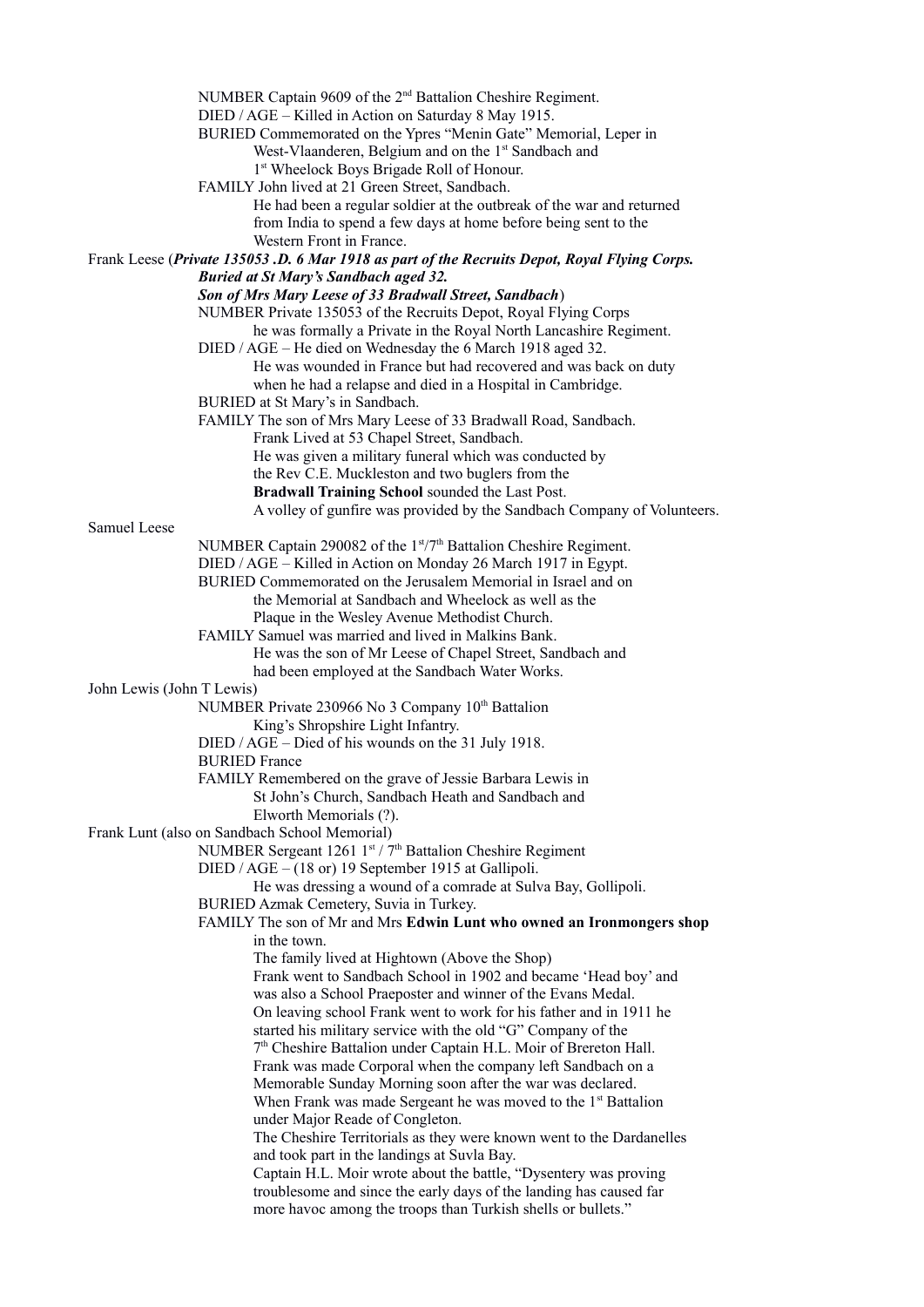|                | A letter from Major Reade stated that "Sergeant Lunt was in charge of a                                   |
|----------------|-----------------------------------------------------------------------------------------------------------|
|                | Party covering some engineers while at work when he was shot.                                             |
|                | Sergeant Lunt was of the highest character. He could always be relied                                     |
|                | upon and latterly had been in charge of an entire platoon, which he                                       |
|                | commanded with ability. No-one could fail to like him and                                                 |
|                | I have lost an excellent Sergeant and valued comrade."                                                    |
| Leonard Mellor |                                                                                                           |
|                | NUMBER Private 15334 of "C" Company 8 <sup>th</sup> Battalion South Lancashire Regiment                   |
|                | (Prince of Wales's Volunteers)                                                                            |
|                | DIED / AGE - Killed in Action on Wednesday 12 July 1916 aged 23 at Ovilers                                |
|                | in France during the Battle of the Somme.                                                                 |
|                | <b>BURIED France</b>                                                                                      |
|                | FAMILY He was the only son of Henry and Annie Mellor of 46 Union Street,                                  |
|                | Sandbach.                                                                                                 |
| John Mercer    |                                                                                                           |
|                | NUMBER Private 44764 of the 4 <sup>th</sup> Battalion South Wales Borderers.                              |
|                | DIED / AGE - Died at Sea on the 13 February 1917.                                                         |
|                | BURIED Commemorated at the Basra Memorial in Iraq.                                                        |
|                | FAMILY Born in Malpas                                                                                     |
|                | Thomas Victor Mulliner (On the Sandbach and Elworth memorials)                                            |
|                | NUMBER Private 64657 of the 12 <sup>th</sup> Battalion Cheshire Regiment.                                 |
|                | DIED / AGE – Killed in Action on the 19 September 1918 aged 25.                                           |
|                | <b>BURIED Doiran Military Cemetery, Greece</b>                                                            |
|                | FAMILY The son of Mr and Mrs J Mulliner and Husband of Mary Ellen Mulliner                                |
|                | of 47 Welles Street, Sandbach and late of Moston Green.                                                   |
|                | Worked at Electro Bleach and the Alkali Works.                                                            |
|                | Samuel Murray (Also known as Samuel Morrey)                                                               |
|                | NUMBER Private 277329 of the 2 <sup>nd</sup> / 7 <sup>th</sup> Battalion Manchester Regiment.             |
|                | DIED / AGE – Killed in action on the 1 August 1917 aged 25.                                               |
|                | BURIED Commemorated on the Nieuport Memorial in Belgium.                                                  |
|                | FAMILY The son of (The Late John Morrey) John and Emma Morrey (John and Emma Murray - also                |
|                | listed under this name) of Milt Kiln Cottages, Sandbach.                                                  |
|                | He was married with two children.                                                                         |
|                | He was employed at Pring's Wire Works before the war.                                                     |
|                | Abraham Oakes (Sergeant 290027.D. 15 Jan 1918 as part of the 7 <sup>th</sup> Battalion Cheshire Regiment. |
|                | <b>Buried at St Mary's Sandbach aged 49.</b>                                                              |
|                | Husband of Mary Ellen Oakes of 61 Silver Terrace, The Heath Sandbach)                                     |
|                | NUMBER Sergeant 290027 of the 7 <sup>th</sup> Battalion Cheshire Regiment.                                |
|                | DIED / AGE – Died at the Whitchurch Military Hospital on the 15 January 1918                              |
|                | at the age of 49.                                                                                         |
|                | BURIED St Mary's Church with Military Honours.                                                            |
|                | FAMILY Abraham was Married to Mary Ellen Oakes of 61 Silver Terrace,                                      |
|                | The Heath, Sandbach.                                                                                      |
|                | Upon completion of his Military career he joined the Sandbach                                             |
|                | "Volunteers".                                                                                             |
|                | On the outbreak of the South African war he became a member of the                                        |
|                | Baden Powels Mounted Police and served throughout that campaign.                                          |
|                | When the South Africa war was over Abraham returned to Sandbach                                           |
|                | and joined the "Volunteers" again, staying with them until they became                                    |
|                | the Territorials. On the outbreak of War the Territorials were called up to                               |
|                | serve at Gallipoli, at Suvla Bay and in Egypt where he contracted Malaria                                 |
|                | and was invalided home in late 1917 and was placed in the Whitchurch                                      |
|                | Military Hospital where he died.                                                                          |
|                | He was given a military funeral which was conducted by                                                    |
|                | the Rev Armistead of Malpas with five members of the                                                      |
|                | Cheshire Reserve Battalion acted as bearers.                                                              |
|                | The Volunteers Band played the Dead March and a                                                           |
|                | Firing Party from the Sandbach Section of the Volunteer Regiment                                          |
|                | Under Lieutenant Ferrand fired three volleys over the grave.                                              |
|                | A buglers from the Reserve Battalion and two buglers from the                                             |
|                | Bradwall Training School Boys sounded the Last Post.                                                      |
|                |                                                                                                           |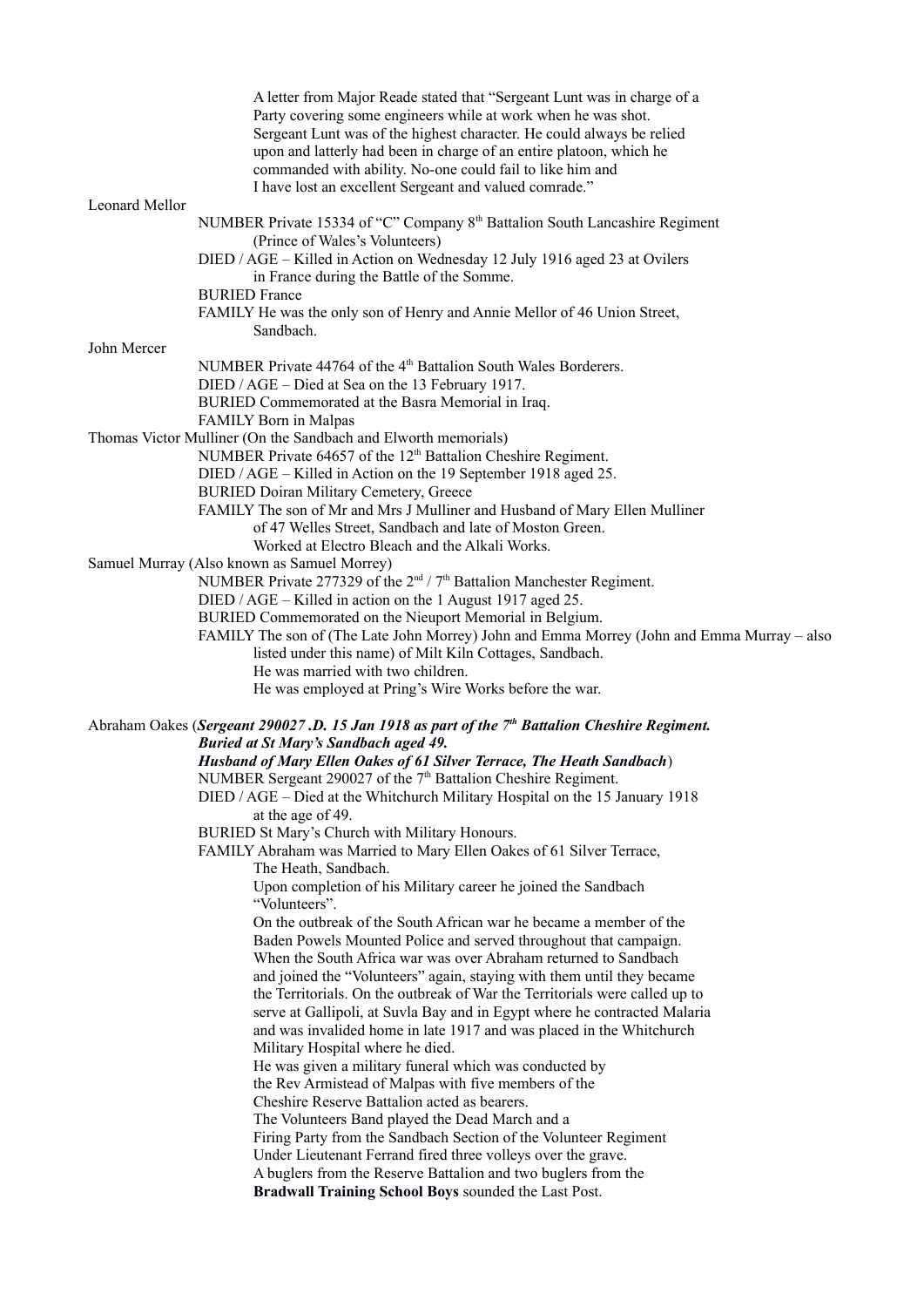William Chris Plaskett (Eldest Son of the Rev. William Plaskett at Hope Street) NUMBER Private 17681 of the 19<sup>th</sup> Battalion The King's (Liverpool Regiment) DIED / AGE – Killed in Action on the 29 July 1916 aged 25 at Thiepval-Maltz Horn Trench. BURIED Commemorated on the Thiepval Memorial, Somme, France. FAMILY The eldest son of the Rev. William and Janet Plaskett who lived at "Sunnyside" Crewe Road, Sandbach. His Brother served in the Royal Scots. A plaque dedicated to William Plaskett is inside the Nat West Bank in the foyer. Harry Prophett (also listed under Harry Profit) NUMBER Private 9473 of the 2nd Battalion Cheshire Regiment. DIED / AGE – 30 July 1915 aged 24. BURIED Niederzwehren Cemetery, Kassel, Germany FAMILY Born in Sandbach he was the son of Harry and Betsy Profit (Prophett) of Union Street, Sandbach. Walter Prophett NUMBER Private 2719 of the  $1<sup>st</sup> / 7<sup>th</sup>$  Battalion Cheshire Regiment DIED / AGE – Killed in Action on the 10 August 1915 in Gallipoli. BURIED Commemorated in Turkey FAMILY Unkn Walter Proudlove NUMBER Private 35523 of the 13<sup>th</sup> Battalion Cheshire Regiment DIED / AGE – 21 October 1916 aged 28 in France. BURIED Commemorated on the Thiepval Memorial, Somme, France. FAMILY The son of (The Late George Proudlove) George and Emily Proudlove of 23 Bradwall Street, Sandbach. Charles Frederick Richardson (also on the Brereton memorial) NUMBER Captain 33356 of the 8<sup>th</sup> Battalion Cheshire Regiment. DIED / AGE – Died from wounds received in action on the 30 April 1917 in Mesopotamia. BURIED FAMILY Lived in Coldmoss Heath (Now Hassell Road) the son of Mr S Richardson of Brereton. Accompanying the official letter was a letter from the Royal household expressing sympathy. Albert Edward Robinson NUMBER Private 352561 of the 2/9<sup>th</sup> Battalion Manchester Regiment. DIED / AGE – Killed in Action on the  $9<sup>th</sup>$  October 1917 in Flanders at the age of 19. BURIED Commemorated on the Tyne Cot Memorial in Belgium. FAMILY Born in Bebbington the son of Albert Samuel and Sarah Robinson Of 15 Bradwall Road, Sandbach. Edmund Robinson (*Private 5698 .D. 8 Apr 1921 as part of the Royal Welch Fusiliers. Buried at St Mary's Sandbach Aged 43. Son of John and Judith Robinson of 26 Bradwall Rd*) NUMBER Private 5698 as part of the Royal Welch Fusiliers (Transferred to 350972 Labour Corps) DIED / AGE – 8 April 1921 aged 43 BURIED St Mary's Church, Sandbach FAMILY Son of John and Judith Robinson of 26 Bradwall Rd, Sandbach. Alfred Ryder NUMBER Private 33489 of the 9<sup>th</sup> Battalion Royal Welch Fusiliers. DIED / AGE – Died of his wounds on the 9 July 1916 aged 21. BURIED Commemorated on the Thiepval Memorial at the Somme, France. FAMILY Born in Sandbach he was one of two brothers (Alfred and Frank) and four daughters of John and Maretta Ryder of

26 The Commons, Sandbach. (**see below**)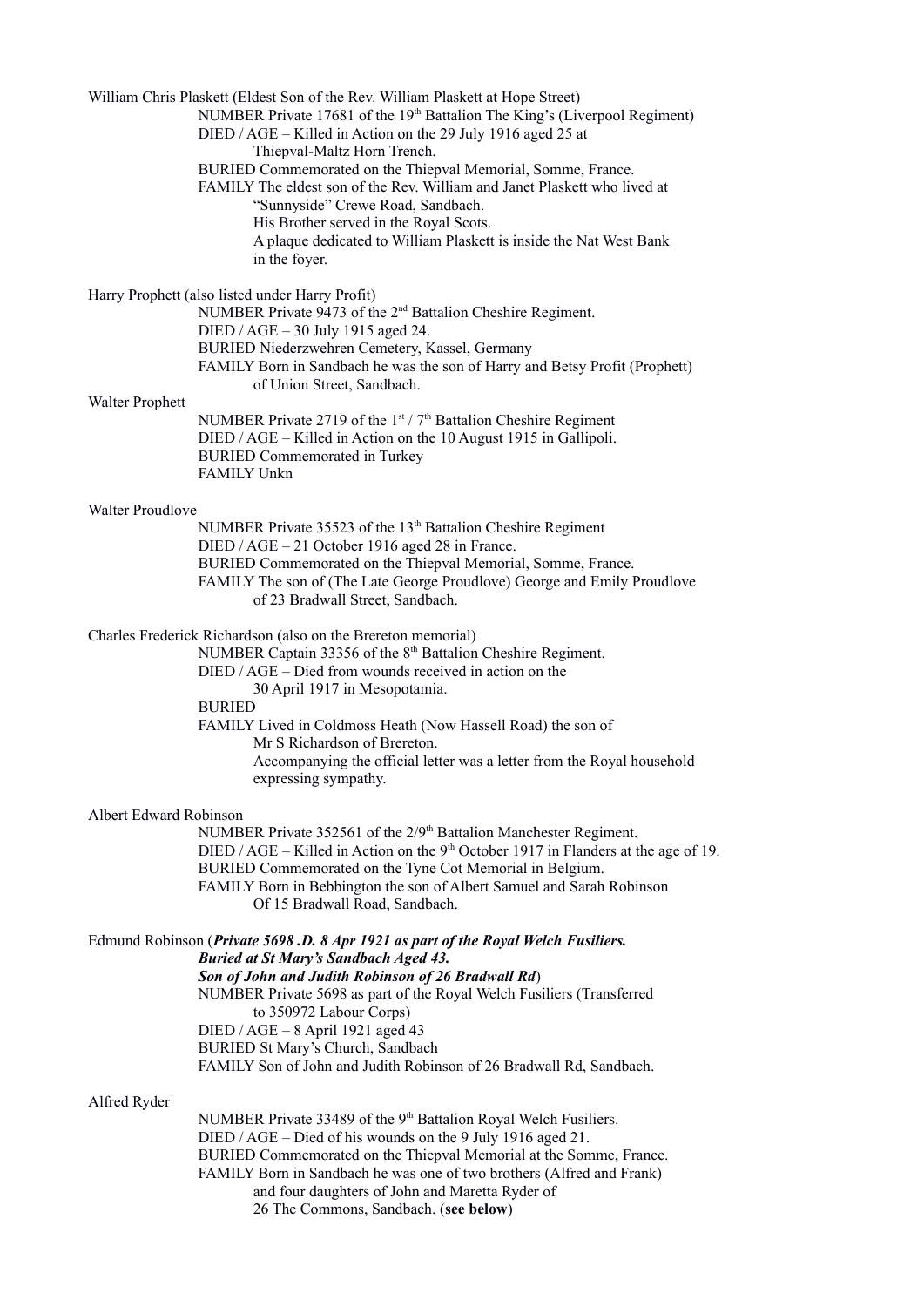| Frank Ryder      |                                                                                                                                                                                                                                                       |
|------------------|-------------------------------------------------------------------------------------------------------------------------------------------------------------------------------------------------------------------------------------------------------|
|                  | NUMBER Private 203940 of the 5 <sup>th</sup> Battalion Seaforth Highlanders.<br>DIED / AGE – Killed in action on the $6th$ September 1917 aged 20.<br>BURIED Commemorated on the Tyne Cot Memorial in West-Vlaanderen, Belgium.                       |
|                  | FAMILY Born in Sandbach he was one of two brothers (Alfred and Frank)<br>and four daughters of John and Maretta Ryder of<br>26 The Commons, Sandbach. (see above)                                                                                     |
|                  | Thomas Shelly (Private 12573 .D. 9 May 1918 as part of the 3 <sup>rd</sup> Battalion Cheshire Regiment.<br>Buried at St Mary's Sandbach aged 63)                                                                                                      |
|                  | NUMBER Sergeant 266773 Labour Corps.<br>(Formally Private 12573 of the 3 <sup>rd</sup> Battalion Cheshire Regiment)<br>DIED / AGE - Died of Pneumonia on the 9 May 1918 in Hospital at                                                                |
|                  | Newcastle-on-Tyne.<br>BURIED St Mary's, Sandbach                                                                                                                                                                                                      |
|                  | FAMILY Thomas lived at 50 Union Street, Sandbach and he<br>had served in the army prior to the war but was rejected<br>for active service in WW1 but served as a tailor in the Labour Corps.<br>Thomas was buried with Military Honours at St Mary's. |
| Charles Shepherd |                                                                                                                                                                                                                                                       |
|                  | NUMBER (Corporal or) Captain 22406 of the 1 <sup>st</sup> Battalion King's Shropshire Light Infantry.<br>DIED / AGE - Killed in Action on Thursday 19 September 1918 aged 24.<br>BURIED Chapelle British Cemetery, Holnon, Aisne in France            |
|                  | FAMILY The son of John and Sarah Ann Shepherd of 12 Crewe Road, Sandbach<br>Prior to the war Charles had been a hairdresser in Knutsford.                                                                                                             |
| Joseph Smallwood |                                                                                                                                                                                                                                                       |
|                  | NUMBER Private 3446 of the 1/7 <sup>th</sup> Battalion Cheshire Regiment.<br>DIED / AGE – Killed in Action aged 20.<br>BURIED Commemorated on the Helles Memorial in Turkey.                                                                          |
|                  | FAMILY Joseph lived at Green Street, Sandbach.                                                                                                                                                                                                        |
|                  | Frederick Sproston (Private 121873 .D. 4 Nov 1920 as part of the Machine Gun Corps - Infantry.<br><b>Buried at St Mary's Sandbach</b> )                                                                                                               |
|                  | NUMBER Private 121873 as part of the Machine Gun Corps - Infantry.<br>$DIED / AGE - 4 November 1920.$<br><b>BURIED St Mary's Sandbach</b>                                                                                                             |
|                  | <b>FAMILY</b>                                                                                                                                                                                                                                         |
|                  | William Henry Stockton (on the Sandbach, Sandbach Heath and Wesley Avenue Memorials)<br>NUMBER Private 36447 of the 8 <sup>th</sup> Battalion Cheshire Regiment.                                                                                      |
|                  | DIED / AGE – Killed in action on the 19 February 1917 aged 27.<br>BURIED Commemorated at Basra Memorial in Iraq                                                                                                                                       |
|                  | FAMILY The son of William and M Stockton of Bradwall Road, Sandbach.<br>Before the war he worked at Mr George Leese's Shop for 13 years                                                                                                               |
| Daniel Trueman   | and attended the Wesley Avenue Church and was a member of the<br>Young Man's Institute.                                                                                                                                                               |
|                  | (Also on the Brunner Mond Memorial, Sandbach, St Mary's Roll and Wheelock Memorial)                                                                                                                                                                   |
|                  | NUMBER Lance Corporal 6416 of the 8 <sup>th</sup> Battalion the Cheshire Regiment.<br>DIED / AGE - Died on Monday 22 May 1916 aged 35.                                                                                                                |
|                  | BURIED The Amara War Cemetery in Iraq.<br>FAMILY The son of Samuel and Ellen Trueman of Sandbach and the                                                                                                                                              |
|                  | Husband of Sarah Trueman (Later Mrs Sarah Challinor)<br>of 103 Union Street, Sandbach and Brother of Samuel (see below)<br>Samuel Trueman (also on Sandbach and Wheelock Memorials)                                                                   |
|                  | NUMBER Company Sergeant Major 2/7231 of the 8 <sup>th</sup> Battalion Cheshire Regiment.<br>DIED / AGE - Died of his wounds on Friday 7 <sup>th</sup> April 1916.<br>BURIED Armara War Cemetery in Iraq.                                              |
|                  | FAMILY The son of Samuel and Ellen Trueman of 103 Union Street, Sandbach<br>and Brother of Daniel (see above)                                                                                                                                         |
|                  | W. G. Upton (1911-1915) William George Upton<br>(also on the Sandbach, Sandbach School and Sandbach Heath Memorials)                                                                                                                                  |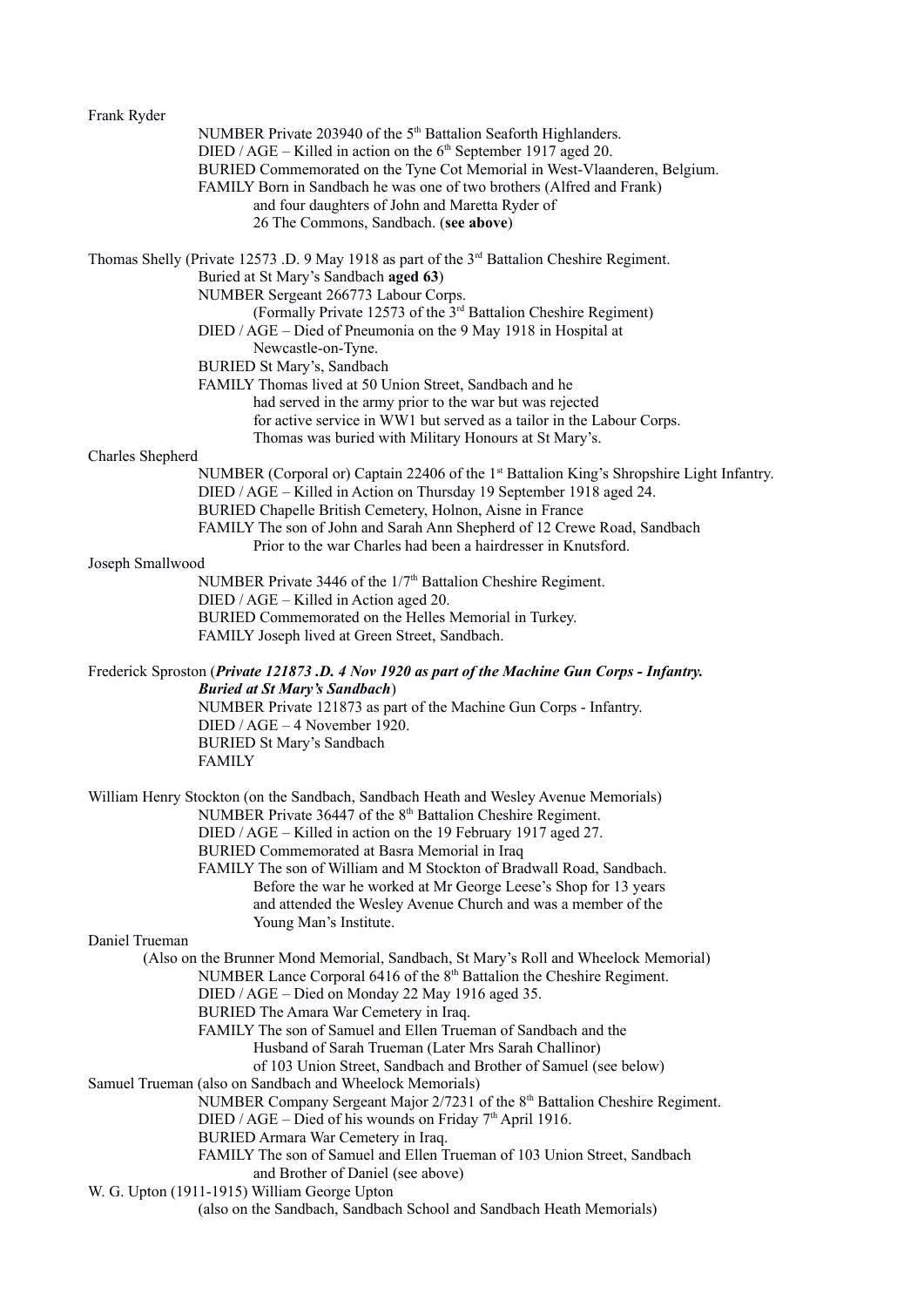NUMBER Lieutenant 213<sup>th</sup> Squadron, Royal Air Force.

DIED / AGE – Killed in Action on the 4 October 1918 at the age of 20 William George Upton died when his plane a Sopwith Camel was shot down five miles over enemy lines during a fire-fight over Roulers in Belgium.

BURIED He is buried at Dadizelle Cemetery in West Vlaanderen, Belgium.

FAMILY William Upton took part in class debates and was able to pinpoint British Troops on a Map of France during Geography lessons. A native of Betchton he lived at Dubthorn Villas the son of George Henry Upton and his mother Mrs Jessie Mary Upton later of "Graystone", Mostyn Avenue, Llandudno.

His sister Miss Alice Mary Upton was a nurse at Abbey Fields during WW1.

He had flown before the war and once flew his plane into an ash tree near his home breaking a leg and collar bone.

William Venables (Also on the Sandbach and Elworth Memorials)

NUMBER Driver 3400 "A" Battalion 119th Brigade Royal Field Artillery.

DIED / AGE – Killed in Action on the 17 September 1917.

BURIED- Buried at Prowse Point Military Cemetery, Belgium.

FAMILY He enlisted at Altrincham and lived in Sandbach.

Charles Vine (Military Medal)

NUMBER Sergeant Instructor 52569 of the 1<sup>st</sup> Battalion West Yorkshire Regiment (Prince of Wales's Own)

DIED / AGE – Died on Monday 27 May 1918 aged 21 when he was hit by a shell. BURIED Nine Elms British Cemetery, Poperinge in West Vlaanderen, Belgium. FAMILY The son of Charles and Elizabeth Vine of 25 Belle Vue Terrace, Sandbach.

Also on the 1<sup>st</sup> Sandbach and 1<sup>st</sup> Wheelock Boy's Brigade Roll of Honour. Charles joined up in September 1914 working his way up to an instructor having been stationed for two years at North Shields and went abroad in October 1917.

**Awarded the Military Medal** but did not live long enough to receive it in person. He had however been one of 5 NCO's in the regiment who met the King and had a long chat with him.

The Military medal was awarded for gallantry.

Charles had two brothers who also served in WW1.

Tom Vine of the  $1<sup>st</sup> / 7<sup>th</sup>$  Battalion Cheshire Regiment was wounded in the head while working in ammunitions (Chronicle 9 October 1915)

during the Dardanelles Campaign.

The other brother, Joseph Vine served at Suvla Bay during the Gallipoli landings (see below).

Joseph Vine (also on the Sandbach and Wheelock Memorials)

NUMBER Private 1945 of the  $1<sup>st</sup> / 7<sup>th</sup>$  Battalion Cheshire Regiment.

DIED / AGE – Killed in action at Gallipoli on Tuesday 10 August 1915.

BURIED Commemorated on the Helles Memorial in Turkey.

FAMILY The son of Charles and Elizabeth Vine of 25 Belle Vue Terrace, Sandbach. Also on the 1<sup>st</sup> Sandbach and 1<sup>st</sup> Wheelock Boy's Brigade Roll of Honour. Joseph had two brothers who also served in WW1. One was wounded while working in ammunitions and the other Charles Vine died on the 27 May 1918 (see above).

Charles Wakefield (*Air Mechanic 1st Class 403550 .D. 8 Mar 1919 as part of the Royal Air Force.* 

*Buried at St Mary's Sandbach aged 22.* 

*Son of Mrs Clara Wakefield of 19 Green Street, Sandbach*)

NUMBER Air Mechanic 1st Class 403550 Royal Air Force.

DIED / AGE – Died on the 8 March 1919 aged 22.

BURIED St Mary's Churchyard, Sandbach

FAMILY The son of Mrs Clara Wakefield of 19 Green Street, Sandbach.

Oliver Wakefield (also on the Sandbach School Memorial)

NUMBER 2nd Lieutenant Cheshire Regiment.

DIED / AGE – Died on the 21 February 1921.

BURIED Unkn

FAMILY Educated at Sandbach School.

Prior to the war Oliver worked as a Bank Clerk in Nantwich.

He was one of seven children born to John and Annie Wakefield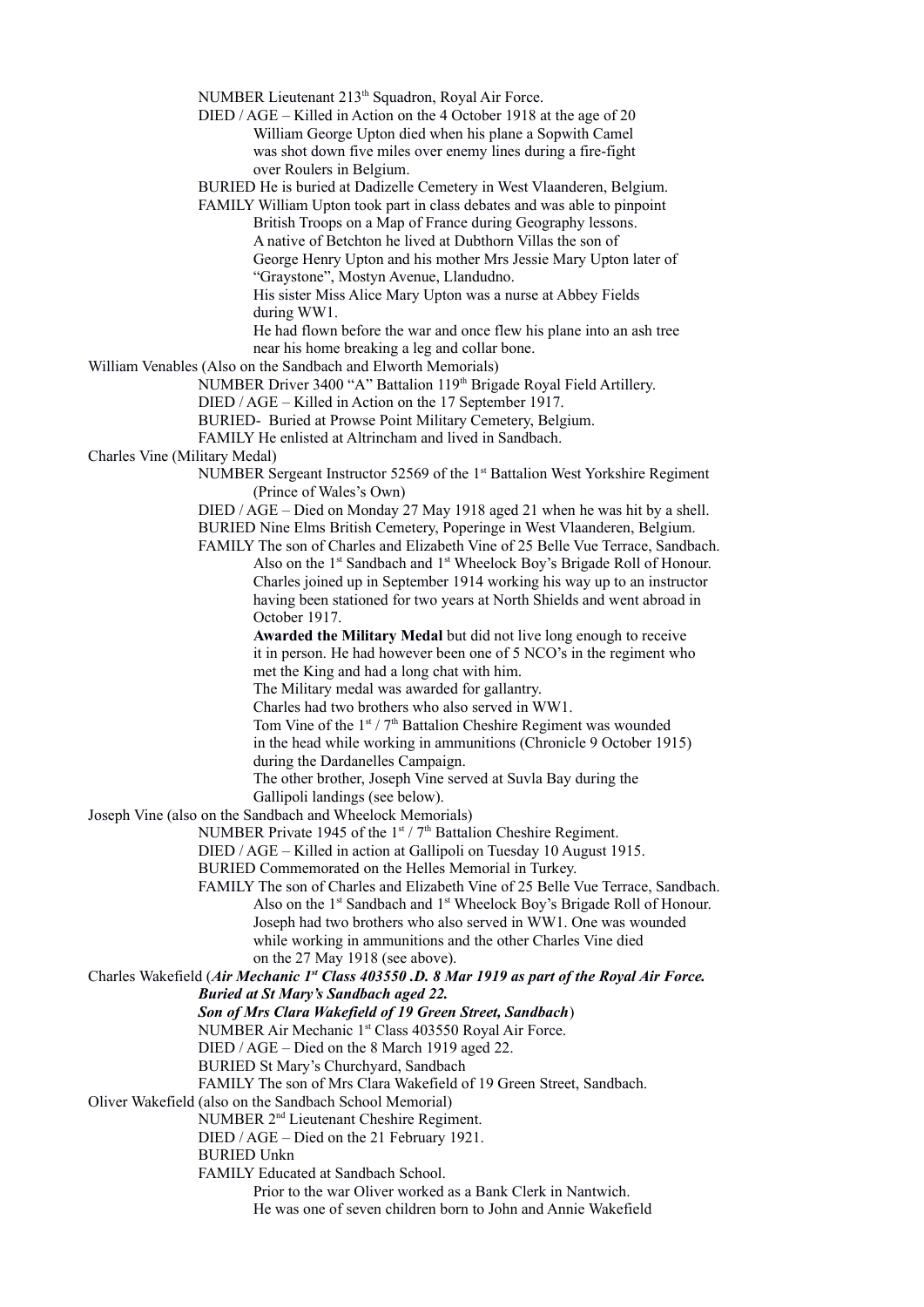|                     | who owned the Draper's shop at 11 High Street, Sandbach.                             |
|---------------------|--------------------------------------------------------------------------------------|
| Harry Walley        |                                                                                      |
|                     | NUMBER Private 64846 of the 8 <sup>th</sup> Battalion Cheshire Regiment.             |
|                     | DIED / AGE – Died on the $6th$ January 1919 age 24.                                  |
|                     | BURIED Mikra British Cemetery, Calamari, Greece.                                     |
|                     | FAMILY The son of Thomas and Elizabeth Walley of 3 Newfield Street, Sandbach         |
| Joseph Watson       |                                                                                      |
|                     | NUMBER Sergeant-Major / Lieutenant Quarter Master of the 2 <sup>nd</sup> Battalion   |
|                     | Durham Light Infantry (Number 6402 ?)                                                |
|                     | DIED / AGE – Died of his wounds on the 30 April 1918 aged 40.                        |
|                     | BURIED Buried at Arneke British Cemetery, Nord, France. (1017/1E)                    |
|                     | The words on the grave read;-                                                        |
|                     | "Goodnight, Tho' Life and all take flight never goodbye, Maggie".                    |
|                     | FAMILY The son of Mr and Mrs George Watson formally of Cooper's Opening,             |
|                     | Bradwall Road, Sandbach. He worked with his father as a wheelwright.                 |
|                     | Joseph was married to Margaret Watson of "Alma Cottage", Pound Green,                |
|                     | Freshwater, Isle of White.                                                           |
|                     | Joseph joined the Army as soon as he was old enough and served in                    |
|                     | South Africa with the Durham Light Infantry, joining in 1898.                        |
|                     | Joseph worked his way up the ranks until in August 1914 with the                     |
|                     | outbreak of War when he left for France with his Regiment now as                     |
|                     | a Sergeant Major.                                                                    |
|                     | During March 1915 he was mentioned three times in despatches                         |
|                     | and was awarded the D.C.M. for conspicuous gallantry and distinguished               |
|                     | service.                                                                             |
|                     | He was wounded by shrapnel in December 1915 and was invalided                        |
|                     | Home, spending six months in hospital. He returned to the front in                   |
|                     | July 1916. In November 1917 he was awarded the Military Cross                        |
|                     | and on Christmas Day 1917 he was promoted to the rank of                             |
|                     | 1st Lieutenant Quarter Master.                                                       |
|                     | (Wounded at Ypres?).                                                                 |
| Frederick Whittaker |                                                                                      |
|                     | NUMBER Private 49809 of the 1 <sup>st</sup> Battalion Cheshire Regiment              |
|                     | (Formally the 1827 Denbigh Yeomanry)                                                 |
|                     | DIED / AGE – Killed in action on Monday 8 <sup>th</sup> October 1917.                |
|                     | BURIED Tyne Cot Cemetery, Zonnebeke in West Vlaanderen, Belgium.                     |
|                     | FAMILY Frederick enlisted at Wrexham and lived in Nelson in Lancashire.              |
|                     | Edward Wilkinson (Also on Sandbach Memorial and Wesley Avenue, Methodist Church).    |
|                     | NUMBER Lance Corporal 1266 of the 1st/7 <sup>th</sup> Battalion Cheshire Regiment.   |
|                     | DIED / AGE - Killed in action on the 27 September 1915 in Gallipoli.                 |
|                     | <b>BURIED Unkn</b>                                                                   |
|                     | FAMILY Born in Wheelock he is mentioned on the 1 <sup>st</sup> Sandbach and          |
|                     | 1st Wheelock Boys Brigade Roll of Honour 1915.                                       |
|                     | Edwards parents lived at Bradwall Street, Sandbach.                                  |
| Quinton Wyatt       |                                                                                      |
|                     | NUMBER Private 20564 of the 8 <sup>th</sup> Battalion, South Staffordshire Regiment. |
|                     | DIED / AGE – Died on the 11 November 1918.                                           |
|                     | BURIED Buried at St Mary's Churchyard, Charlton Mackrell, Somerset.                  |
|                     | FAMILY He was the son of Mrs E.A. Wyatt of Hope Street, Sandbach.                    |
|                     |                                                                                      |

# **1939-1945**

Harry Bailey

NUMBER Able Seaman D/JX 237586 H.M. Submarine Olympus Royal Navy DIED / AGE – 8 May 1942 aged 24 BURIED Commemorated on the Portsmouth Naval Memorial FAMILY Son of Abraham and Mary Ann Bayley of Sandbach

# William Bagnall

NUMBER Gunner 4128039 of the 383 Bty. 46 (5<sup>th</sup> Battalion the Lincolnshire Regiment) Searchlight Regiment – Royal Artillery DIED / AGE 1 Dec 1940 aged 18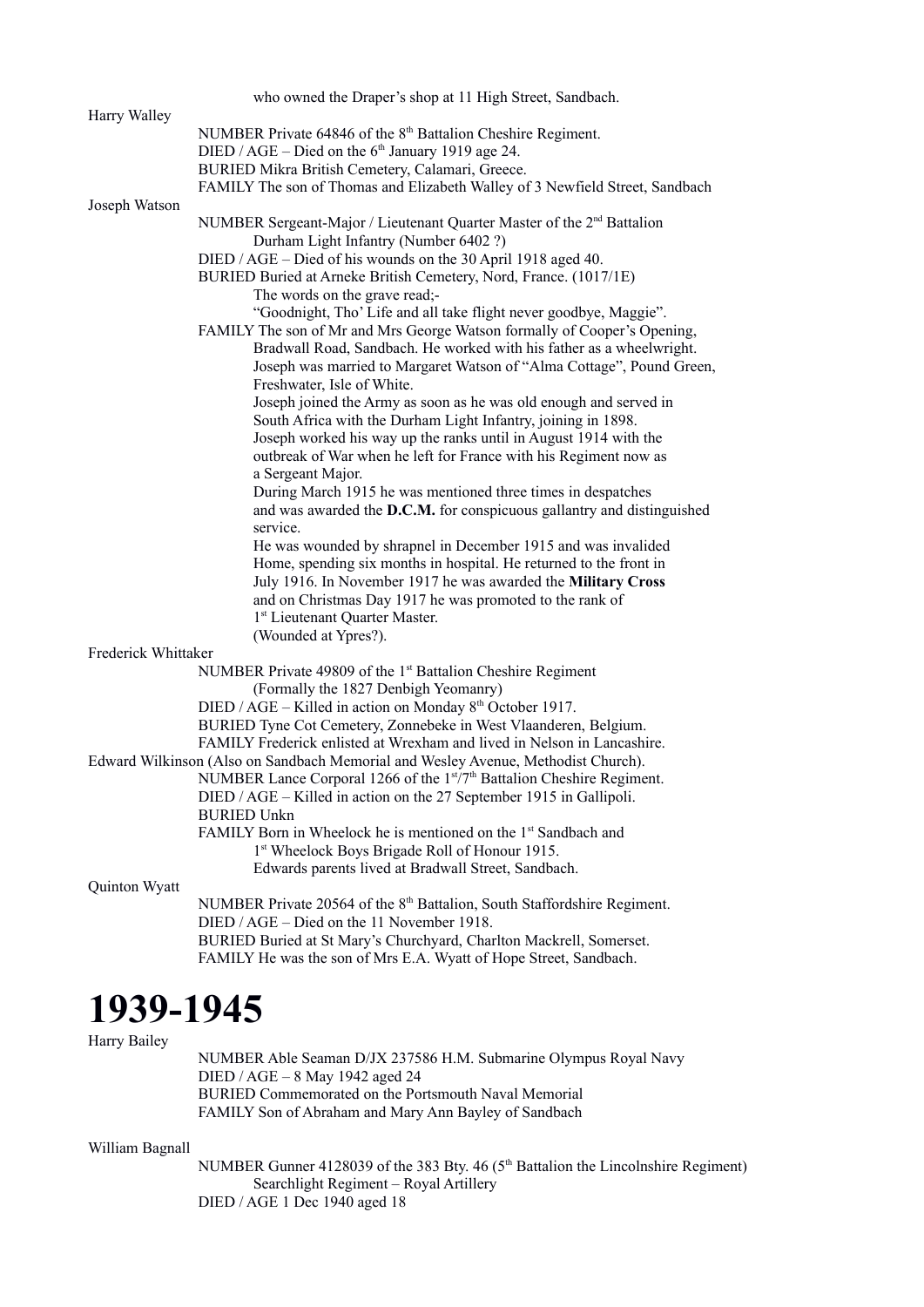|                                | <b>BURIED St Mary's Sandbach</b><br>FAMILY Son of Harold and Dora Bagnall of Sandbach                                                                                                                                                                                                                     |
|--------------------------------|-----------------------------------------------------------------------------------------------------------------------------------------------------------------------------------------------------------------------------------------------------------------------------------------------------------|
| Harold Albert Brown            | NUMBER A.B. P/SSX 33294 h.m. Lighter A.". Royal Navy<br>$DIED / AGE - 13 October 1941$<br>BURIED Commemorated on the Portsmouth Naval Memorial.<br>On the Sandbach and Elworth Memorials<br><b>FAMILY Unkn</b>                                                                                            |
| <b>Leonard Bullock</b>         |                                                                                                                                                                                                                                                                                                           |
|                                | NUMBER Private 3860805 of the 1 <sup>st</sup> Btn The Loyal Regiment (North Lancashire)<br>DIED / AGE -5 May 1944 aged 27<br>BURIED Beach Head War Cemetery, Anzio. Italy<br>FAMILY Husband of Jessie Thorniley Bullock of Sandbach                                                                       |
| William Bullock                |                                                                                                                                                                                                                                                                                                           |
|                                | NUMBER Leading Aircraftman 655318 Royal Air Force Flying an Oxford II P6811<br>at RAF Cranwell FTS<br>DIED 15 August 1941 aged 21.<br><b>BURIED St Mary's Sandbach</b><br>FAMILY Son of Harry and Frances Bullock of Sandbach                                                                             |
|                                |                                                                                                                                                                                                                                                                                                           |
| Max Haselhurst Chiverton       | NUMBER Leading Aircraftman 1119616 Royal Air Force Volunteer Reserve<br>DIED / AGE $-26$ Aug 1941 aged 30<br><b>BURIED Manchester Crematorium</b>                                                                                                                                                         |
|                                | FAMILY Son of Arthur and Florence Chiverton and Husband of Kathleen Chiverton of Sandbach                                                                                                                                                                                                                 |
| Roy Cook                       | NUMBER Lance Corporal 2622037 3rd Bn Grenadier Guards<br>DIED / AGE - 16 August 1944 age 22<br><b>BURIED Naples War Cemetery, Italy</b><br>FAMILY Son of Alfred and Mary Ellen Cooke of Sandbach                                                                                                          |
| Frank Oswald Cooke             |                                                                                                                                                                                                                                                                                                           |
|                                | NUMBER Sergeant 655317 of 114 Squadron Royal Air Force (RAF).<br>Pilot of a Blenheim IV L8800<br>DIED / AGE $-5$ June 1942 aged 25<br><b>BURIED Sandbach Cemetery</b><br>FAMILY Son of Charles Oswald and Jessie Cooke of Sandbach                                                                        |
| <b>Charles Ernest Crawford</b> |                                                                                                                                                                                                                                                                                                           |
|                                | NUMBER Sergeant 972281 Royal Artillery<br>DIED / AGE - Friday 23 November 1945 aged 25<br>BURIED Udine War Cemetery, Italy<br>Commemorated on the Sandbach and Wheelock Memorials<br>FAMILY The son of Charles Richard and Emmie Crawford.<br>Husband of Winifred Rosina Grace Crawford of Bude, Cornwall |
| Alec Dale                      | NUMBER Private 4125240 the 8 <sup>th</sup> (H.D.) Cheshire Regiment.<br>DIED / AGE $-12$ Mar 1941<br>BURIED at St Mary's Sandbach.<br><b>FAMILY Unk</b>                                                                                                                                                   |
| William Fradley                |                                                                                                                                                                                                                                                                                                           |
|                                | NUMBER Driver T/14361342 Royal Army Service Corps<br>DIED / AGE $-26$ April 1945 aged 34<br><b>BURIED Ancona War Cemetery, Italy</b><br>FAMILY Son of William and Ellen Fradley and husband of Mary Fradley of Sandbach                                                                                   |
| George Hill                    |                                                                                                                                                                                                                                                                                                           |
|                                | NUMBER Flying Officer 179368 at 69 Squadron Royal Air Force Volunteer Reserve                                                                                                                                                                                                                             |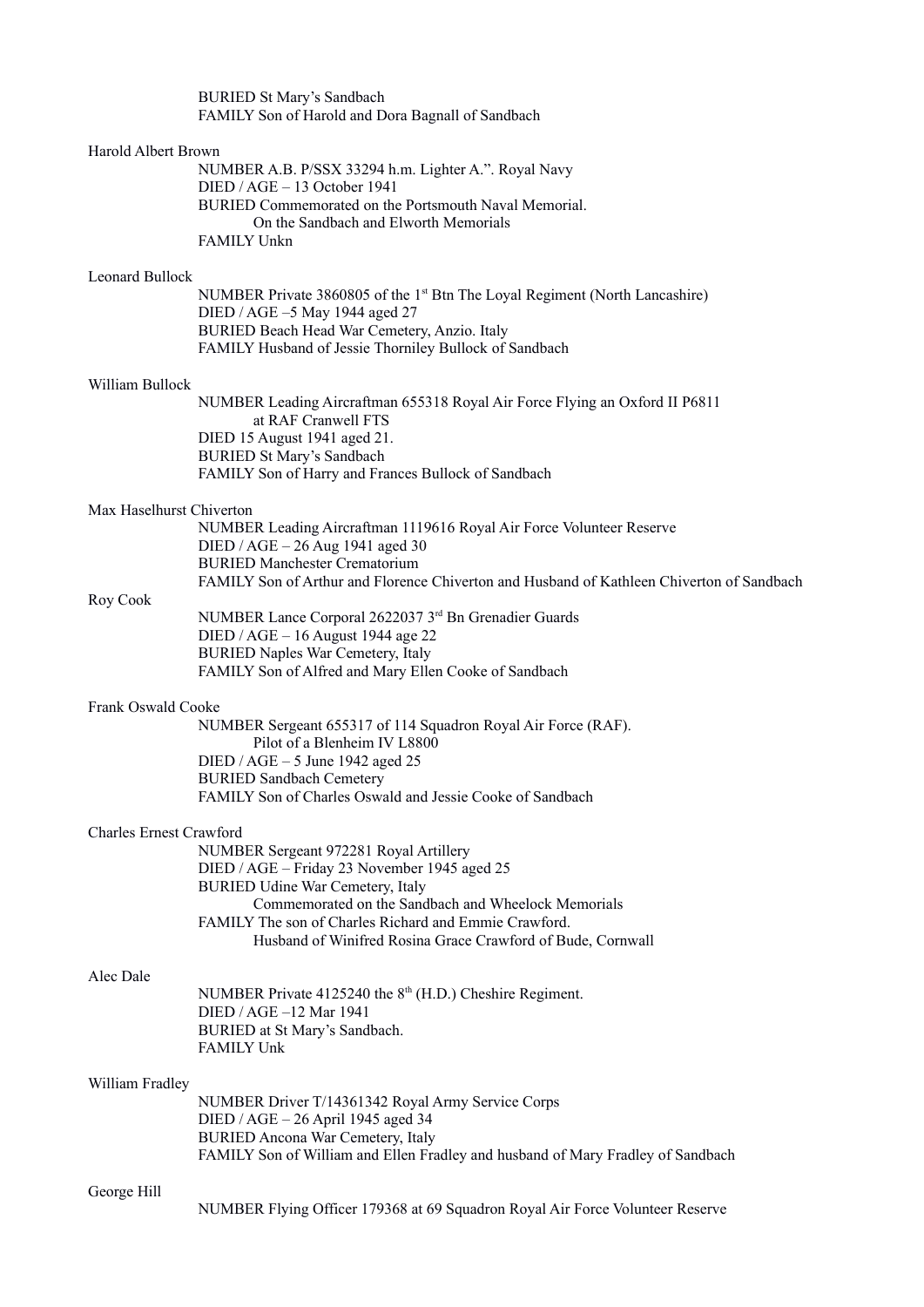|                       | DIED / AGE - 23 Jan 1945 aged 34<br>BURIED Roermond (Kapel in 'T Zand) Roman Catholic Cemetery. Netherlands<br>FAMILY Son of Walter and Ruth Elizabeth Hill of Sandbach                                                                                                                                                                                                                                                                                                                                                |
|-----------------------|------------------------------------------------------------------------------------------------------------------------------------------------------------------------------------------------------------------------------------------------------------------------------------------------------------------------------------------------------------------------------------------------------------------------------------------------------------------------------------------------------------------------|
| Harry Johnson         |                                                                                                                                                                                                                                                                                                                                                                                                                                                                                                                        |
| G Langmead            |                                                                                                                                                                                                                                                                                                                                                                                                                                                                                                                        |
| Harold Lea            | NUMBER Private 5682858 of the 5 <sup>th</sup> Somerset Light Infantry<br>DIED / AGE - 11 Oct 1942<br><b>BURIED Sandbach Cemetery</b><br>FAMILY The Son of Arthur and Martha of Sandbach                                                                                                                                                                                                                                                                                                                                |
| C Oliver              |                                                                                                                                                                                                                                                                                                                                                                                                                                                                                                                        |
| John Price            | NUMBER Stoker 1st Class D/KX121538 H.M.S. Alderham Royal Navy<br>DIED / AGE - 14 Dec 1944 aged 22<br>BURIED Commemorated on the Portsmouth Naval Memorial<br>FAMILY Son of Fred and Emelune May Price of Sandbach                                                                                                                                                                                                                                                                                                      |
| Roy Robinson          | NUMBER Flight Sergeant 2209379 RAF Gunner on Halifax Bomber LL276<br>Royal Air Force Volunteer Reserve 138 Squadron<br>DIED / AGE - Missing in action 1 June 1944 aged 20 over the Netherlands<br>BURIED Bergen-op-Zoom War Cemetery (Buried by German soldiers when it crashed)<br>FAMILY Lived in Sandbach the son of Harold and Hilda Robinson of Sandbach.                                                                                                                                                         |
| James William Simcock | NUMBER Stoker C/KX96631 Royal Navy on board H.M.S. Galatea<br>DIED / AGE On board the H.M.S. Galatea on the 15 Dec 1941 aged 21.<br>BURIED Commemorated at the Chatham Navel Memorial<br>FAMILY Son of Arthur and Alice Simcock of Sandbach.                                                                                                                                                                                                                                                                           |
| Leonard Henry Worrall | NUMBER Trooper 7912415 4th Royal Tank Regiment R.A.C.<br>DIED / AGE - 18 Jan 1942 aged 29<br>BURIED Alexandria (Hadra) War Memorial Cemetery<br>FAMILY Son of Fred Warrall and Ellen Elsie Worrall of Sandbach                                                                                                                                                                                                                                                                                                         |
|                       | #19c ELWORTH (War Memorial outside the Park)                                                                                                                                                                                                                                                                                                                                                                                                                                                                           |
| 1914 -1918 (20 Died)  | Pte Harry Barker (Also on the Sandbach School Memorial)<br>NUMBER Private 40390 8 <sup>th</sup> Battalion South Lancashire Regiment.<br>DIED / AGE - Killed in Action on the 25 Jan 1918 aged 23.<br>He survived for half an hour after being wounded.<br><b>BURIED France</b><br>FAMILY Son of Mr and Mrs Edwin Barker of Wood Lane, Bradwall, Sandbach<br>He was born in Elworth and had only been on service abroad for 6 months.<br>He formally worked at the Electro Bleach and Dye Company at<br>Middlewich.     |
|                       | Pte Percy Barker (Also on the Brunner Mond Memorial)<br>NUMBER Private 114412 15 <sup>th</sup> Battalion Sherwood Foresters<br>(Notts and Derby Regiment - Formally 34868 K.S.L.I.)<br>(12 <sup>th</sup> Notts and Derby Regiment – on Brunner Mond Memorial)<br>DIED / AGE - 14 Oct 1918 in action.<br><b>BURIED Belgium</b><br>FAMILY He was the Husband of Mrs E Barker of 14 Spragg Street, Congleton.<br>Born in Bradwall he enlisted in Middlewich.<br>Pte Harry Bowyer (Member of Foden's Band .D. 24 Dec 1915) |
|                       | NUMBER Pte 58191 20 <sup>th</sup> Battalion Canadian Infantry (Central Ontario Regiment)                                                                                                                                                                                                                                                                                                                                                                                                                               |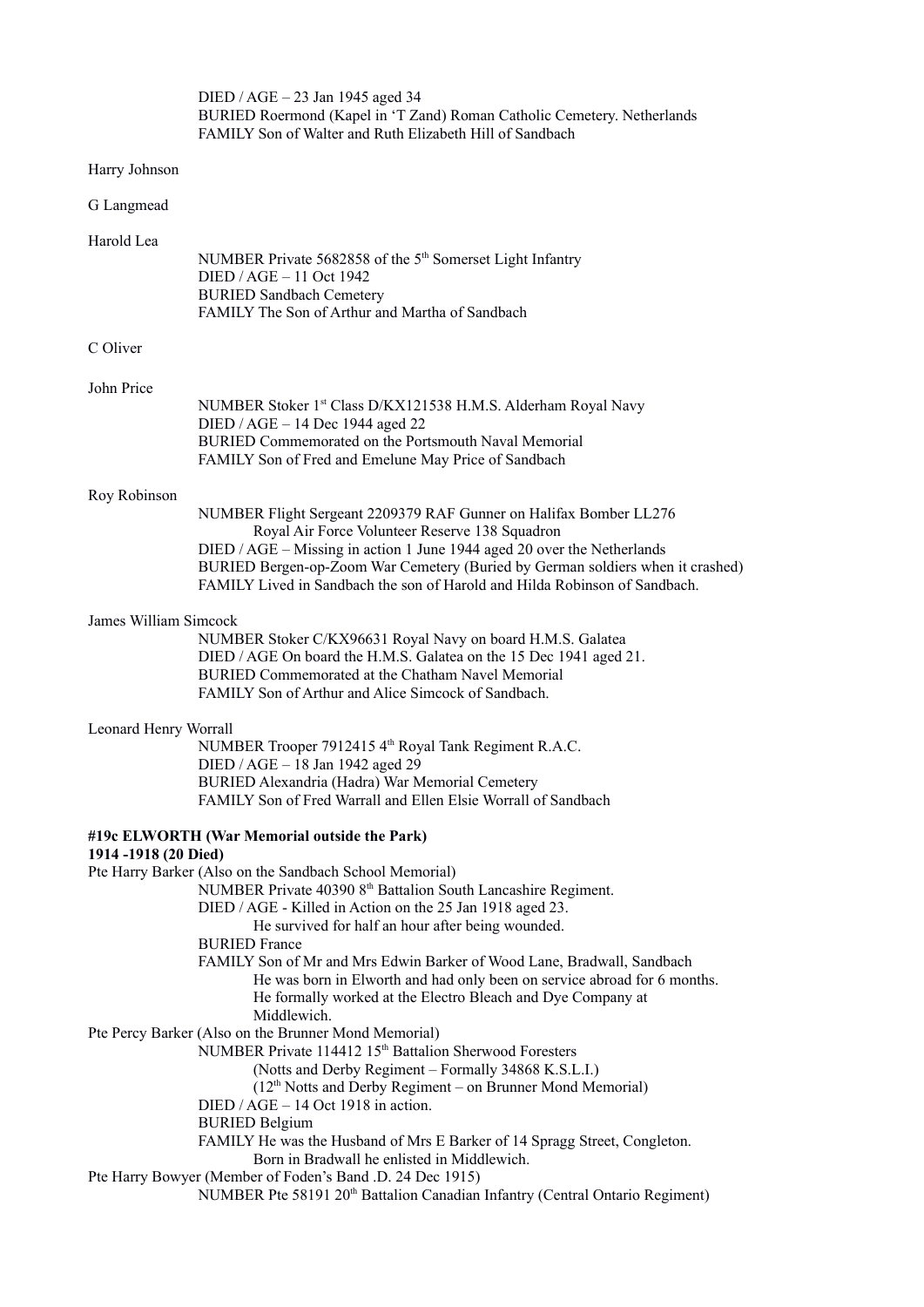DIED / AGE – Killed in Action 24 Dec 1915 Aged 23. BURIED FAMILY

It was with great sadness that the Foden Motor Works Band learned of the death of its first ex member of the band during World War 1.

Pte 58191 **HARRY BOWYER** was serving in the Canadian Infantry

(Central Ontario Regiment) as a bandsman and stretcher-bearer. On the 24 December 1915 he was attending wounded soldiers when he was killed at the age of 23.

He is buried at Ridge Wood Military Cemetery, in West-Vlaanderen, Belgium (Grave number II K1) and like Edwin Firth (.D. 1 June 1918) he is commemorated on the Elworth War Memorial.

The second son of Mr and Mrs John Bowyer of East Elworth Harry served his apprenticeship in the blacksmith's shop at Foden's Motor Works in Elworth and joined the Brass Band along with his father John Bowyer (Dates Not listed). He had also been a keen sportsman and played football as a half-back and won 6 medals, which he distributed to his family before he left to find employment abroad.

In 1912 Harry, emigrated to Toronto in Canada where he found employment with a Military Band.

In 1915 the Contingent arrived at Shorncliffe and Harry obtained leave to see his family in Elworth the first time in four years. On the  $14<sup>th</sup>$  September 1915 his regiment was sent to France where he played with the band and was a stretcher bearer on the front.

On the 24 December 1915 while he was attending the wounded he was killed. Captain Nicholson wrote to his parents – "All I can say is that in my opinion a more glorious sacrifice could not be made by a soldier and a gentleman as he was. It was a terrible shock to me and my heart goes out to you and I want you to know that he will be remembered by me and his comrades as a brave soldier and true friend.

Cap. Arthur Edward Consterdine (also on the Wheelock Memorial)

NUMBER Captain attached to the  $9<sup>th</sup>$  Battalion Prince of Wales's Own Yorkshire Regiment

DIED / AGE – Killed in Action on the 26 December 1916 aged 46.

BURIED Somme, France

FAMILY The son of the Rev. James W Consterdine and Mrs M.S. Consterdine of Alderley Edge, Cheshire.

His brother lived at Holly Bank, Elworth.

# Gunner. James Twemlow Cooper

NUMBER Gunner 131217 of the 12<sup>th</sup>Bty. 35<sup>th</sup>Bde. Royal Field Artillery

DIED / AGE – Killed in Action on the  $7<sup>th</sup>$  October 1917 aged 37.

BURIED Commemorated on the Tyne Cot Memorial in Belgium

FAMILY The son of Charles and Anna Barrington Cooper of "The Hawthorns",

Elworth. He was educated at Sandbach School and Elworth Memorial.

# Richard T Cragg

NUMBER Engineer in the Royal Navy DIED / AGE – Lost at Sea 26 February 1916 off the west coast of Scotland in Scapa Flow. BURIED Lost at sea. FAMILY The son of Richard and Charlotte Cragg of 25 Eva Street, Elworth. He is remembered on the family grave at St Peter's Church, Elworth.

# Pte. John Elsby

NUMBER Private 39928 of the 10<sup>th</sup> Battalion Lancashire Fusiliers DIED / AGE – Died of his wounds 26 November 1917 aged 30. BURIED Doznghem Military Cemetery, Belgium FAMILY The son of John and Harriet Elsby of 19 East Elworth. Pte Edwin Firth (Member of Foden's Band) NUMBER Private 766890 of the 28<sup>th</sup> Battalion, London Regiment (Artists Rifles). DIED / AGE – Killed in Action 1 June 1918 aged 29. BURIED Varennes Military Cemetery, Somme, France

FAMILY Son of Squire and Clara Firth of Yarby.

He lived with his wife Doris S Firth (of Springfield, Sandbach)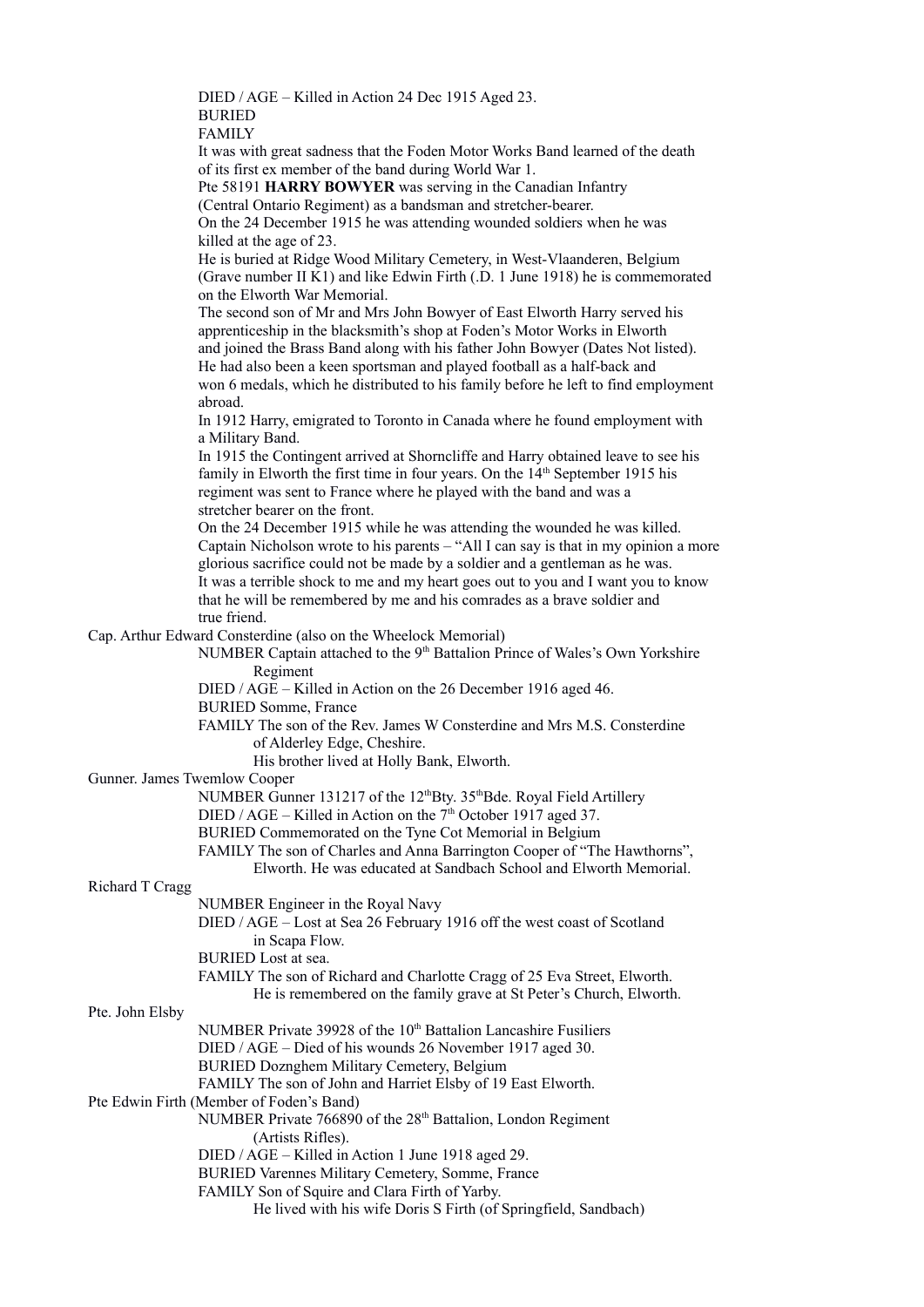at The Avenue, Elworth. Gunner. MM. Patrick Gannon NUMBER Gunner 73957 "B" Battalion 275<sup>th</sup>Bde RFA DIED / AGE – Killed in action on the 18 April 1918 BURIED France FAMILY Unknown Lieut. Leslie R. P. Hindson (also on the Sandbach and Elworth Memorial) NUMBER Lieutenant "A" Bty. 187thBde Royal Field Artillery. DIED / AGE – Killed in Action on Sunday 10 June 1917 aged 22. Leslie had been hit by a piece of shrapnel while he was resting in his bivouac and a shell burst near him causing fatal wounds. He was 22 when he died. BURIED Reninghelst New Military Cemetery Poperinge, in West-Vlaanderen, Belgium FAMILY The second son of the Rev. John Hutchinson Hindson M.A. and the Hon. Mrs Hindson of Bradwall Hall, Sandbach. Leslie was also the grandson of Lord Dunboyne of Knoppogue Castle Quin of County Clare, Ireland. He had been educated at Winchester and Woolwich R.M.A. and in August 1915 went on active service to France. Since the start of the war Mrs Hindson had been involved with the Red Cross Hospital in Sandbach for the medical treatment of wounded men. She had worked indefatigably for the Red Cross and it was through her efforts that she was Chiefly responsible for the setting up of the hospital. 2<sup>nd</sup> Lieut. T.W. Houghton (Tom Whitfield Houghton) NUMBER 2nd Lieutenant Machine Gun Corps (Motor) DIED / AGE – Died in action on the 21 April 1919 aged 22. BURIED At Damascus Commonwealth War Cemetery in Syria. FAMILY (see Biography) Son of John and Ada Houghton of Marsh Green, Elworth, Sandbach Assistant Schoolmaster at Seaman's Moss School Altrincham Pte. Harry Kesteven NUMBER Private 50174 of the 1/4<sup>th</sup> Battalion Cheshire Regiment. DIED / AGE – Believed to have drowned on the 30 December 1917 aged 20. He was returning on his way back to his regiment on a vessel when it was torpedoed. He had been at home recovering from wounds and had served in France and the Dardanelles and had been recommended for a commission. BURIED Commemorated on the Chatby Memorial, Egypt and at Elworth. FAMILY Unknown. He had worked for Foden's prior to the war. L, Cpl. Harold Kirkham NUMBER (Lance Corporal or) Captain 44778 of the 14th Battalion King's Regiment (Liverpool) DIED / AGE – Died from wounds on the 7 May 1917 aged 22. BURIED Karasouli Military Cemetery in Greece. FAMILY The son of Mr Daniel and Mrs Hester Kirkham of "Holm Lea", Marsh Green Road, Elworth. Also on the  $1<sup>st</sup>$  Sandbach and  $1<sup>st</sup>$  Wheelock Boy's Brigade roll of Honour. Prior to the War Harold was employed at Sandbach Railway Station. Samuel B Leese R.N. (*Samuel Leese* -2) NUMBER Engine Room Artificer 3rd Class M/12720 H.M.S. Vehement, Royal Navy. DIED / AGE – 2 August 1918 aged 25. BURIED Commemorated on the Plymouth Naval Memorial, Devon. FAMILY The son of Robert and Harriet Leese of Rochdale. Pte. John Thomas Lewis (*Private 36245 .D. 26 Nov 1916 aged 39 as part of the 3rd Battalion Cheshire Regiment. Son of Thomas Lewis. Buried at St Peter, Elworth*.) NUMBER Private 36245 of the 3<sup>rd</sup> Battalion Cheshire Regiment. DIED / AGE – 26 November 1916 at home aged 39. BURIED St Peter's Church, Elworth. FAMILY The son of Thomas Lewis, John was born in Crewe and enlisted at Chester. Pte. Thomas Victor Mulliner (On the Sandbach and Elworth memorials) NUMBER Private 64657 of the  $12<sup>th</sup>$  Battalion Cheshire Regiment. DIED / AGE – Killed in Action on the 19 September 1918 aged 25. BURIED Doiran Military Cemetery, Greece FAMILY The son of Mr and Mrs J Mulliner and Husband of Mary Ellen Mulliner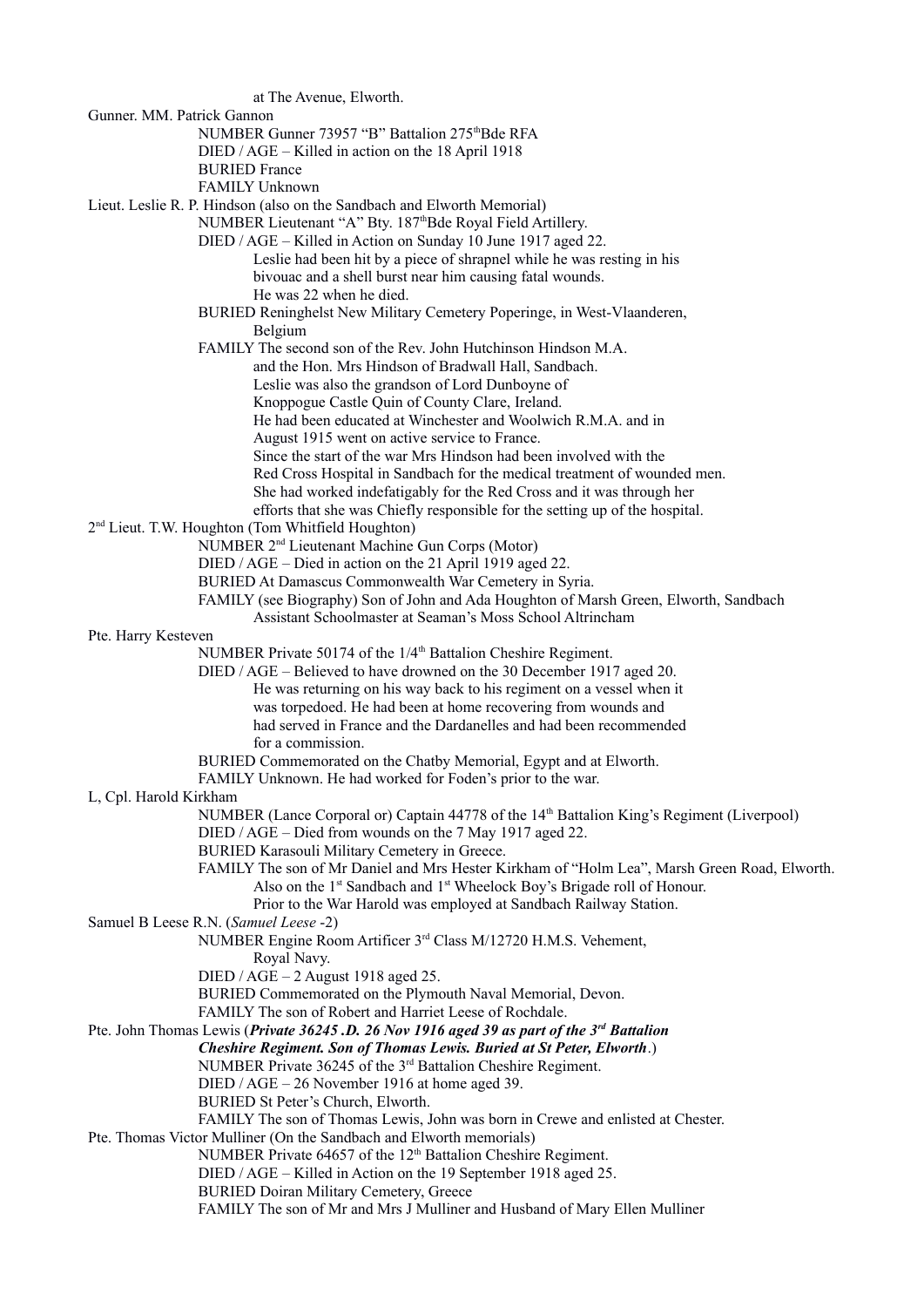|                           | of 47 Welles Street, Sandbach and late of Moston Green.                                         |
|---------------------------|-------------------------------------------------------------------------------------------------|
|                           | Worked at Electro Bleach and the Alkali Works.                                                  |
|                           | L, Cpl. Ellis Rowarth (or Ellis Howarth on Memorial)                                            |
|                           | NUMBER Lance Corporal 1667 1st / 7 <sup>th</sup> Battalion Cheshire Regiment.                   |
|                           | DIED / AGE – Died of wounds in Gallipoli on the 21 August 1915 aged 21.                         |
|                           | BURIED Alexandria (Chatby) Military Cemetery and War Memorial in Egypt.                         |
|                           | FAMILY Born in Sandbach the son of Benjamin and Mary Rowarth                                    |
|                           | of 1 George Street, Elworth.                                                                    |
| Pte. John Shaw            |                                                                                                 |
|                           | NUMBER Lance Corporal 2288 of the $1st / 7th$ Battalion Cheshire Regiment.                      |
|                           | DIED / AGE – Killed in action on the 1 December 1915 at Gallipoli aged 37.                      |
|                           | BURIED Green Hill Cemetery in Turkey.                                                           |
|                           | FAMILY The son of Charles Shaw of 4 Marsh Green Avenue, Elworth.                                |
|                           | Pte. William Vanables (Also on the Sandbach and Elworth Memorials)                              |
|                           | NUMBER Driver 3400 "A" Battalion 119th Brigade Royal Field Artillery.                           |
|                           | DIED / AGE – Killed in Action on the 17 September 1917.                                         |
|                           | BURIED - Buried at Prowse Point Military Cemetery, Belgium.                                     |
|                           | FAMILY He enlisted at Altrincham and lived in Sandbach.                                         |
|                           |                                                                                                 |
|                           | Pte. Joseph Wakefield (also on Brunner Mond and Elworth Memorials)                              |
|                           | NUMBER Private 33818 2 <sup>nd</sup> Squadron the Yorkshire Hussars                             |
|                           | (Alexandra, Princess of Wales's Own)                                                            |
|                           | 2/1st Yorkshire Hussars (Brunner Mond List)                                                     |
|                           | DIED / AGE – Died on the $2nd$ January 1919.                                                    |
|                           | <b>BURIED Middlewich Cemetery</b>                                                               |
|                           | FAMILY Joseph lived in Bradwall and was the husband of Mary Jane Wakefield.                     |
|                           | EXTRA NAMES WHO DIED AFTER 1918                                                                 |
| Pte W Haddock             |                                                                                                 |
|                           | NUMBER Private 25188 Cheshire Regiment                                                          |
|                           | DIED / AGE $-7$ May 1921(of his wounds?)                                                        |
|                           | BURIED Buried at St Peter's Church, Elworth.                                                    |
|                           | <b>FAMILY Unknown</b>                                                                           |
|                           | Pte John Robert Sheffield (Sapper 184763 .D. 19 Feb 1920 aged 37 as part of the Royal Engineers |
|                           | Buried at St Peter, Elworth.)                                                                   |
|                           | NUMBER Sapper 184763                                                                            |
|                           | DIED / AGE - Died 19 February 1920                                                              |
|                           | BURIED St Peter, Elworth.                                                                       |
|                           | FAMILY Unkn                                                                                     |
|                           |                                                                                                 |
| 1939-1945                 |                                                                                                 |
| <b>Richard Ayres</b>      |                                                                                                 |
| Eric Bayley               |                                                                                                 |
| <b>Raymond Bennett</b>    |                                                                                                 |
| Herbert Counsell          |                                                                                                 |
| Geoffrey Faulkner         |                                                                                                 |
| John Ford                 |                                                                                                 |
| Harry Hinnet              |                                                                                                 |
| William Hilton            |                                                                                                 |
| Fred Haworth              |                                                                                                 |
| O Jones                   |                                                                                                 |
| B.W. James                |                                                                                                 |
| M. G. Ogg                 |                                                                                                 |
|                           |                                                                                                 |
| Reginald George Proudlove |                                                                                                 |
|                           | NUMBER Gunner 954240 of the 27 Field Regiment, Royal Artillery                                  |
|                           | DIED / AGE - 11 April 1944 aged 25                                                              |
|                           | BURIED Taukkyan War Cemetery, Myanmar                                                           |
|                           | FAMILY Son of John Proudlove and Alice Proudlove of Bradwall, Sandbach                          |
| Kenneth Richards          |                                                                                                 |
| Seymour Roberts           |                                                                                                 |
| Kenneth Smallwood         |                                                                                                 |
|                           |                                                                                                 |

**#19d SANDBACH CEMETERY 1914 – 1919 (10 Died)**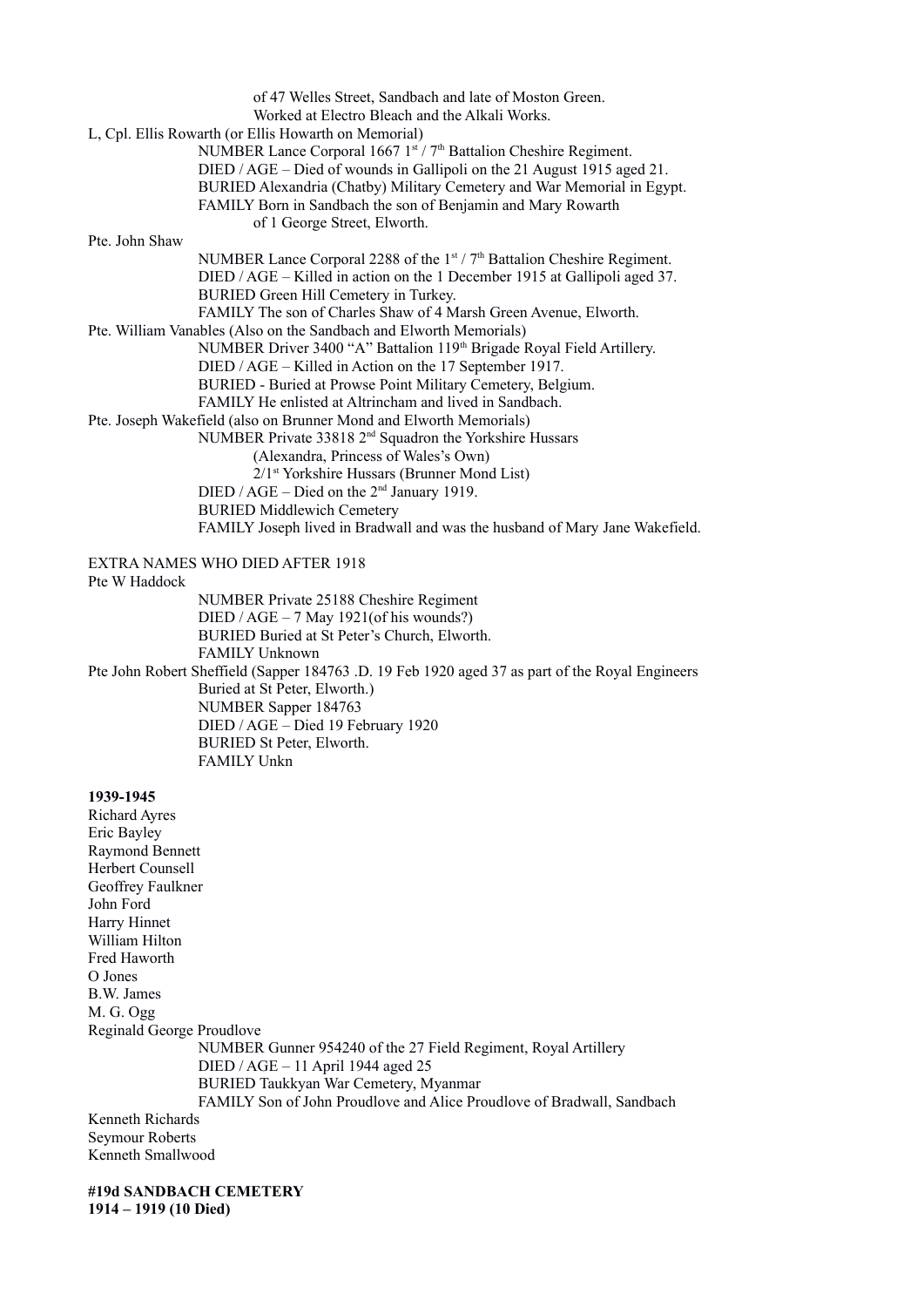# **(Brunner Mond Memorial – Moved from the works when they closed down in 1934)**  Pte Percy Barker (Also on the Elworth Memorial) NUMBER Private 114412 15th Battalion Sherwood Foresters (Notts and Derby Regiment – Formally 34868 K.S.L.I.)  $(12<sup>th</sup> Notts and Derby Regiment – on Brunner Mond Memorial)$ DIED / AGE – 14 Oct 1918 in action. BURIED Belgium FAMILY He was the Husband of Mrs E Barker of 14 Spragg Street, Congleton. Born in Bradwall he enlisted in Middlewich. Joseph Boulton (Also on the Wheelock Memorial) NUMBER Private 49294 of the 16<sup>th</sup> Battalion the Lancashire Fusiliers DIED / AGE – Killed in Action on Wednesday 2 October 1918 BURIED at the Joncourt East British Cemetery, Aisne in France FAMILY The son of Mrs E Boulton of Elworth Street, Sandbach. William Dixon (Also on the Wheelock Memorial)  $1/7<sup>th</sup>$  Cheshire Regiment NUMBER Private 290188 of the 9<sup>th</sup> Battalion Cheshire Regiment DIED / AGE – Killed in Action on Friday 3 August 1917 aged 23. BURIED Oosttaverne Wood Cemetery, Belgium FAMILY The son of John and Alice Dixon of 646 Liverpool Road, Platt Bridge, Wigan. He was born in Wheelock and lived at Canalside, Wheelock and worked at Brunner Mond. William Hancock NUMBER Acting L/Sergeant  $6784$  of the  $2/7<sup>th</sup>$  Cheshire Regiment DIED / AGE – Killed in action on the 11 April 1918. BURIED Commemorated in Belgium and the grave of his wife in Sandbach Cemetery. FAMILY He was the husband of Anne Hancock (Died 17 Apr 1940) and lived at Plant's Cottages in Bradwall Road, Sandbach. Before the war he worked at Brunner Mond (Malkins Bank) but was also an Army reservist and was called up at the start of the war for foreign service. Harry Leese (also at St John's Memorial Sandbach Heath) NUMBER 3rd Cheshire Regiment (Grave Information) / Private  $8/11729$  of the  $8<sup>th</sup>$  Battalion Cheshire Regiment DIED / AGE – Died on Tuesday 4 July 1916. BURIED Amara War Cemetery in Iraq. FAMILY Born in Sandbach he worked at Brunner Mond (Malkins Bank). Herbert Leese RGA NUMBER Gunner 154366 of the 297<sup>th</sup> Siege Bty, Royal Garrison Artillery DIED / AGE – Died of his wounds on Tuesday 26 March 1918. BURIED France FAMILY The husband of Annie Leese of 15 Towngate, Holmforth, Huddersfield. Herbert worked at Brunner Mond (Malkins Bank). Abraham Oakes (*Sergeant 290027 .D. 15 Jan 1918 as part of the 7th Battalion Cheshire Regiment. Buried at St Mary's Sandbach aged 49. Husband of Mary Ellen Oakes of 61 Silver Terrace, The Heath Sandbach*) NUMBER Sergeant 290027 of the 7<sup>th</sup> Battalion Cheshire Regiment. DIED / AGE – Died at the Whitchurch Military Hospital on the 15 January 1918 at the age of 49. BURIED St Mary's Church with Military Honours. FAMILY Abraham was Married to Mary Ellen Oakes of 61 Silver Terrace, The Heath, Sandbach. Upon completion of his Military career he joined the Sandbach "Volunteers". On the outbreak of the South African war he became a member of the Baden Powels Mounted Police and served throughout that campaign. When the South Africa war was over Abraham returned to Sandbach and joined the "Volunteers" again, staying with them until they became the Territorials. On the outbreak of War the Territorials were called up to serve at Galipolli, at Suvla Bay and in Egypt where he contracted Malaria and was invalided home in late 1917 and was placed in the Whitchurch Military Hospital where he died. He was given a military funeral which was conducted by the Rev Armistead of Malpas with five members of the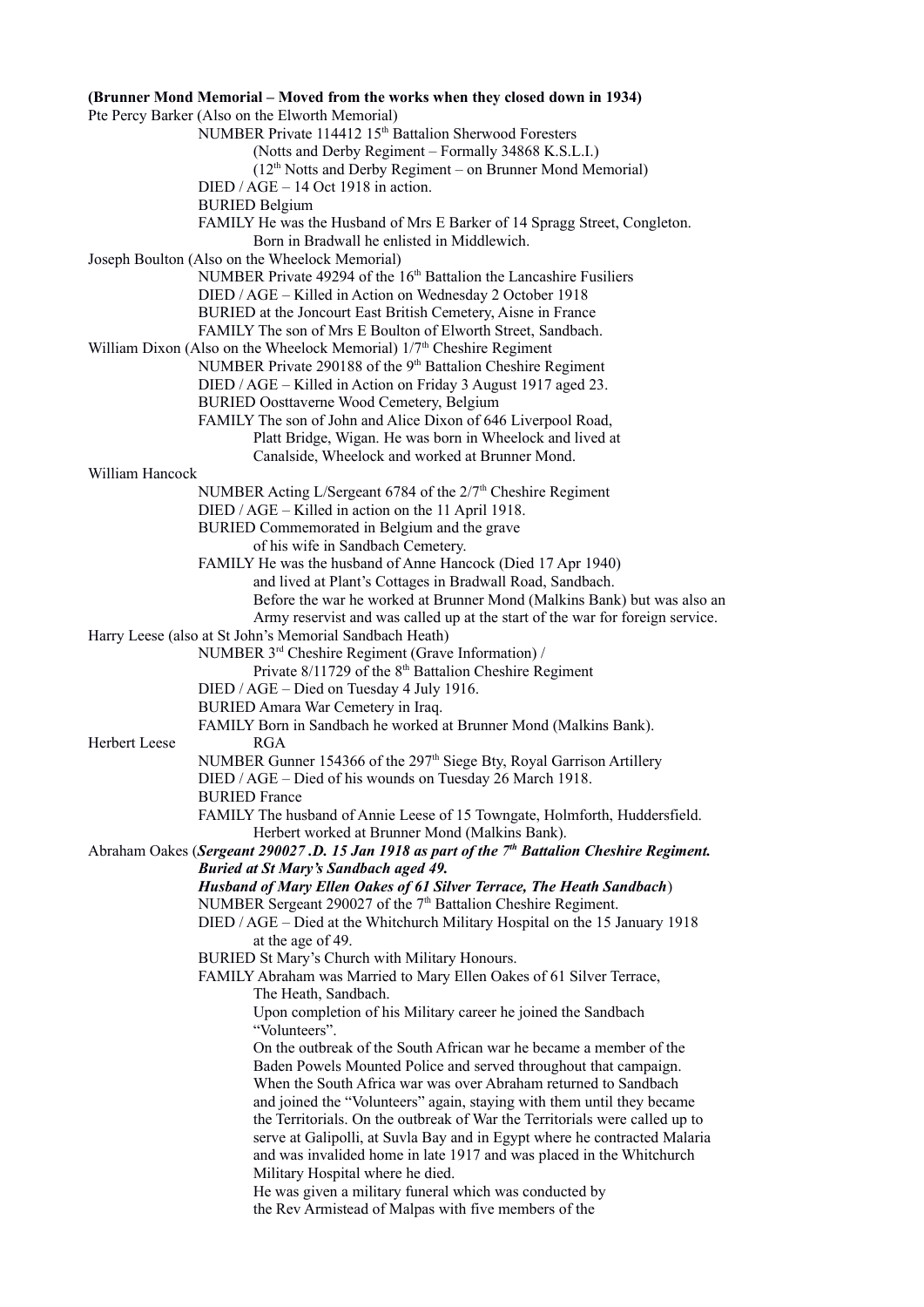|                             | Cheshire Reserve Battalion acted as bearers.                                        |
|-----------------------------|-------------------------------------------------------------------------------------|
|                             | The Volunteers Band played the Dead March and a                                     |
|                             | Firing Party from the Sandbach Section of the Volunteer Regiment                    |
|                             | Under Lieutenant Ferrand fired three volleys over the grave.                        |
|                             | A buglers from the Reserve Battalion and two buglers from the                       |
|                             | Bradwall Training School Boys sounded the Last Post.                                |
| Daniel Trueman              |                                                                                     |
|                             | (Also on the Brunner Mond Memorial, Sandbach, St Mary's Roll and Wheelock Memorial) |
|                             | NUMBER Lance Corporal 6416 of the 8 <sup>th</sup> Battalion the Cheshire Regiment.  |
|                             | DIED / AGE - Died on Monday 22 May 1916 aged 35.                                    |
|                             | BURIED The Amara War Cemetery in Iraq.                                              |
|                             | FAMILY The son of Samuel and Ellen Trueman of Sandbach and the                      |
|                             |                                                                                     |
|                             | Husband of Sarah Trueman (Later Mrs Sarah Challinor)                                |
|                             | of 103 Union Street, Sandbach                                                       |
|                             | George Wakefield (also on the Brunner Mond and Sandbach Heath Memorials)            |
|                             | NUMBER Private 11743 of the 9 <sup>th</sup> Battalion Cheshire Regiment.            |
|                             | DIED / AGE – Died from wounds received at the Battle of the Somme, France           |
|                             | on the 20 November 1916 when in Hospital in Chelsea aged 24.                        |
|                             | BURIED St John's Sandbach Heath in the family grave.                                |
|                             | FAMILY The son of Mrs Margaret Ann Wakefield and the late                           |
|                             | Frank Wakefield of South View, Sandbach Heath.                                      |
|                             | (Also a Relative of the Hovey Family who owned ZAN)                                 |
|                             | Joseph Wakefield (also on Brunner Mond and Elworth Memorials)                       |
|                             | NUMBER Private 33818 2 <sup>nd</sup> Squadron the Yorkshire Hussars                 |
|                             | (Alexandra, Princess of Wales's Own)                                                |
|                             | 2/1 <sup>st</sup> Yorkshire Hussars (Brunner Mond List)                             |
|                             | DIED / AGE - Died on the $2nd$ January 1919.                                        |
|                             | <b>BURIED Middlewich Cemetery</b>                                                   |
|                             | FAMILY Joseph lived in Bradwall and was the husband of Mary Jane Wakefield.         |
|                             |                                                                                     |
| #19e SANDBACH HEATH         | (Lych Gate and tablet at St John's Church)                                          |
| 1914 -1918 (25 Died)        |                                                                                     |
|                             | H Bailey ? (or Wilfred Bailey - see below)                                          |
|                             | <b>NUMBER</b>                                                                       |
|                             | DIED / AGE -                                                                        |
|                             | <b>BURIED</b>                                                                       |
|                             | <b>FAMILY</b>                                                                       |
| Wilfred Bailey              |                                                                                     |
|                             | NUMBER Private 19287 1st Battalion Prince of Wales's Own                            |
|                             | (North Staffordshire Regiment)                                                      |
|                             | DIED / AGE - Died of Wounds 7 Dec 1916.                                             |
|                             | BURIED Barlin Communal Cemetery, France                                             |
|                             | FAMILY Born in Astbury he enlisted in Stoke on Trent                                |
|                             | The son of Joshua and Annie Bailey of 55 Silver Terrace Sandbach Heath.             |
|                             |                                                                                     |
|                             |                                                                                     |
| Arnold Beresford            |                                                                                     |
|                             | NUMBER Private 290495 in "B Company" 7 <sup>th</sup> Battalion Cheshire Regiment    |
|                             | DIED / AGE - While serving in the Dardanelles Arnold was severely wounded           |
|                             | And died in Cairo from gastric enteritis on the 5 May 1918 aged 33.                 |
|                             | <b>BURIED Cairo War Memorial Cemetery</b>                                           |
|                             | FAMILY He was the grandson of Nurse Chapman of Sandbach Heath.                      |
|                             | He was born in Sandbach Heath and worked at Crewe Works.                            |
| <b>Ernest Arthur Cooper</b> |                                                                                     |
|                             | NUMBER Private 21602 of the 11 <sup>th</sup> Battalion King's Own                   |
|                             | (Royal Lancaster Regiment)                                                          |
|                             | DIED / AGE – Killed in Action on the 28 Aug 1916.                                   |
|                             | <b>BURIED France</b>                                                                |
|                             | FAMILY Born in Crewe he enlisted at Bolton                                          |
| Absalom Fox                 |                                                                                     |
|                             | NUMBER Sergeant 51017 Princess Patricia's Canadian Light Infantry                   |
|                             | (Eastern Ontario Regiment)                                                          |
|                             | DIED / AGE - Died on Saturday 8May 1915 aged 33.                                    |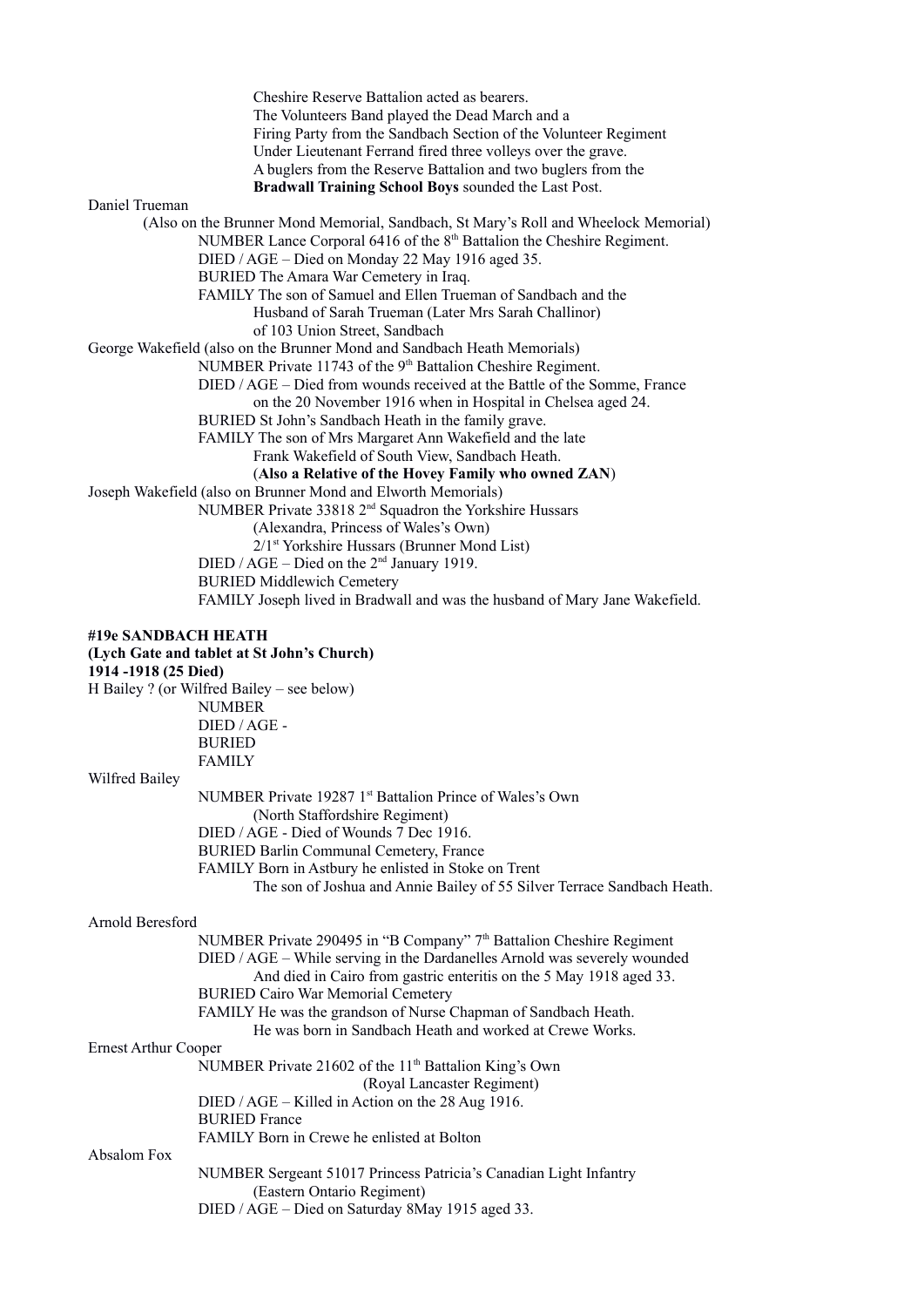| BURIED Commemorated at Ypres on the Menin Gate, Memorial and                                                        |
|---------------------------------------------------------------------------------------------------------------------|
| also at Leper in West Vlaanderen in Belgium.                                                                        |
| He is also on the family grave in St John's as well as the                                                          |
| Lyche Gate at St John's, Sandbach Heath.                                                                            |
| FAMILY The son of John and Sarah Fox of 72 the Heath, Sandbach.                                                     |
| Absalom had previously served in the Boer War.                                                                      |
| He then became a farmer in Canada but on the outbreak of                                                            |
| war decided to rejoin the army and signed up for the                                                                |
| Canadian Light Infantry Regiment.                                                                                   |
| On his death Absalom's parents received a letter from the King                                                      |
| expressing His Majesty's regrets.                                                                                   |
| Henry Greenwood (also at the Wesley Avenue Roll of Honour)                                                          |
| NUMBER Captain 18520 "A" Bty. 148thBde. Royal Field Artillery.                                                      |
| DIED / AGE – Died at a casualty Clearing Station on the 17 June 1917 aged 26.                                       |
| <b>BURIED Belgium</b>                                                                                               |
| FAMILY The son of Mr and Mrs J Greenwood of Day Green, Hassall, Nr Sandbach.                                        |
| He used to live in a Thatched Cottage on Wrights Lane, Sandbach Heath.                                              |
| Prior to the war he had joined the Lancashire Police Force and before                                               |
| that had worked at Foden's.                                                                                         |
| He is also remembered on the grave of William and Ann Hough at                                                      |
| Sandbach cemetery.                                                                                                  |
| Sydney Hall (also on the Sandbach School, Sandbach and Sandbach Heath Memorial)                                     |
| NUMBER C.S.M. 42119 of the 17 <sup>th</sup> Battalion Manchester Regiment                                           |
| (Formally 13883 King's Shropshire Light Infantry)                                                                   |
| DIED / AGE - Killed in action on the 28 June 1917 when he was hit by a                                              |
| shell and was killed instantly.                                                                                     |
| <b>BURIED Belgium</b>                                                                                               |
| FAMILY Born in Sandbach he was the son of Peter and Margaret Hall                                                   |
| of Betchton Cottage, Newcastle Road, Sandbach.                                                                      |
| He went to school at the Church of England School, Sandbach                                                         |
| and later Sandbach School (1896-1899).                                                                              |
| He then went to work at Sandbach Post Office and then                                                               |
|                                                                                                                     |
| Shrewsbury Post Office.                                                                                             |
| Sydney joined the war soon after it started he joined up in Shrewsbury                                              |
|                                                                                                                     |
| and was wounded in France. After his wounds had healed he became a                                                  |
| drill instructor at Prees Heath in Shropshire but rejoined the front in                                             |
| May 1917 just a month before he was killed.                                                                         |
|                                                                                                                     |
| NUMBER Gunner 820284 "A" Bty 232 <sup>nd</sup> Bde Royal Field Artillery                                            |
| DIED / AGE – Died of his wounds in France on 1 June 1917 aged 24.                                                   |
| <b>BURIED Belgium</b>                                                                                               |
| FAMILY Originally from Hanley he lived at 39 Heath Road, Sandbach Heath                                             |
| he was married with one child.                                                                                      |
|                                                                                                                     |
| NUMBER Gunner 195122 "G" Anti-Aircraft Bty R.G.A.                                                                   |
| DIED / AGE – Died on the 7 December 1918 aged 27.                                                                   |
| BURIED at Charleroi Communal Cemetery in Belgium.                                                                   |
| FAMILY The son of Walter and Ann Lees of Coldmoss Heath (Now Hassell Road)                                          |
| Sandbach and was married to Florence Rhonda Wright (formally Lees)                                                  |
| of 80 The Heath, Sandbach.                                                                                          |
| Harry Leese (also known as Harry Lees and at Brunner Mond Memorial)                                                 |
| NUMBER 3 <sup>rd</sup> Cheshire Regiment (Grave Information) /                                                      |
| Private 8/11729 of the 8 <sup>th</sup> Battalion Cheshire Regiment                                                  |
| DIED / AGE - Died on Tuesday 4 July 1916.                                                                           |
| BURIED Amara War Cemetery in Iraq.                                                                                  |
|                                                                                                                     |
| FAMILY Born in Sandbach he worked at Brunner Mond (Malkins Bank).                                                   |
| NUMBER Lance Corporal 241476 of the 1st/6th Battalion Cheshire Regiment.                                            |
| DIED / AGE – Killed in action on the 21 September 1917 aged 31.                                                     |
|                                                                                                                     |
| BURIED Commemorated on the Tyne Cote Memorial in Belgium.<br>FAMILY The son of Mrs E Lewis of 34 The Hill, Sandbach |
|                                                                                                                     |
|                                                                                                                     |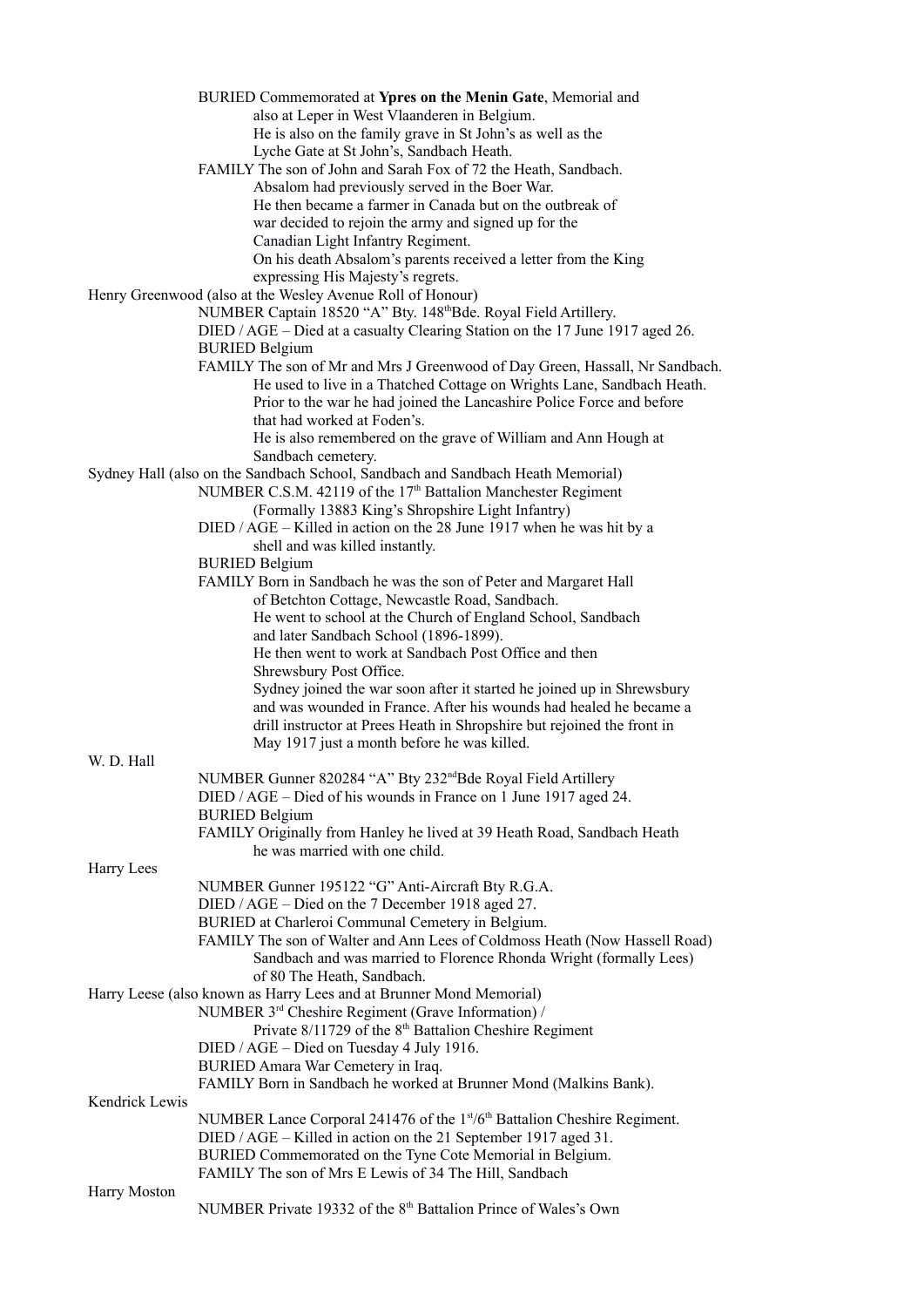|                            | (North Staffordshire)<br>DIED / AGE - Killed in Action on the 18 November 1916 during the                                                         |
|----------------------------|---------------------------------------------------------------------------------------------------------------------------------------------------|
|                            | Battle of Ancre in France.                                                                                                                        |
|                            | BURIED at Grandcourt Road Cemetery, Somme, France.                                                                                                |
|                            | FAMILY Lived at The Avenue, Elworth. The son of Mr A Moston of                                                                                    |
|                            | 23 Castle Street, Crewe. He was the cousin of Private Ronald Moston<br>and was present when he performed his act of bravery.                      |
|                            | Abraham Oakes (Sergeant 290027.D. 15 Jan 1918 as part of the 7 <sup>th</sup> Battalion Cheshire Regiment.                                         |
|                            | <b>Buried at St Mary's Sandbach aged 49.</b><br>Husband of Mary Ellen Oakes of 61 Silver Terrace, The Heath Sandbach)                             |
|                            | NUMBER Sergeant 290027 of the 7 <sup>th</sup> Battalion Cheshire Regiment.                                                                        |
|                            | DIED / AGE - Died at the Whitchurch Military Hospital on the 15 January 1918                                                                      |
|                            | at the age of 49.                                                                                                                                 |
|                            | BURIED St Mary's Church with Military Honours.<br>FAMILY Abraham was Married to Mary Ellen Oakes of 61 Silver Terrace,                            |
|                            | The Heath, Sandbach.                                                                                                                              |
|                            | Upon completion of his Military career he joined the Sandbach<br>"Volunteers".                                                                    |
|                            | On the outbreak of the South African war he became a member of the                                                                                |
|                            | Baden Powels Mounted Police and served throughout that campaign.<br>When the South Africa war was over Abraham returned to Sandbach               |
|                            | and joined the "Volunteers" again, staying with them until they became                                                                            |
|                            | the Territorials. On the outbreak of War the Territorials were called up to                                                                       |
|                            | serve at Galipolli, at Suvla Bay and in Egypt where he contracted Malaria<br>and was invalided home in late 1917 and was placed in the Whitchurch |
|                            | Military Hospital where he died.                                                                                                                  |
|                            | He was given a military funeral which was conducted by                                                                                            |
|                            | the Rev Armistead of Malpas with five members of the                                                                                              |
|                            | Cheshire Reserve Battalion acted as bearers.<br>The Volunteers Band played the Dead March and a                                                   |
|                            | Firing Party from the Sandbach Section of the Volunteer Regiment                                                                                  |
|                            | under Lieutenant Ferrand fired three volleys over the grave.                                                                                      |
|                            | A buglers from the Reserve Battalion and two buglers from the                                                                                     |
| M Pimblott (or W Pimblott) | Bradwall Training School Boys sounded the Last Post.                                                                                              |
|                            | NUMBER Private 56411 of the 11 <sup>th</sup> Battalion Hampshire Regiment.                                                                        |
|                            | DIED / AGE - 21 November 1918                                                                                                                     |
|                            | BURIED Ascq Communal Cemetery, Nord, France.                                                                                                      |
| William Rowe               | <b>FAMILY Unkn</b>                                                                                                                                |
|                            | NUMBER Private 2415 of the 1/7 <sup>th</sup> Battalion Cheshire Regiment.                                                                         |
|                            | DIED / AGE – Died of his wounds at Sea on the 20 August 1915.                                                                                     |
|                            | <b>BURIED Unkn</b>                                                                                                                                |
|                            | FAMILY Lived in Sandbach                                                                                                                          |
| Jehu Sherwin               | NUMBER Private 2836 of the 1st / 7 <sup>th</sup> Battalion Cheshire Regiment.                                                                     |
|                            | DIED / AGE - Killed in action at Gallipoli on the 13 August 1915 aged 19.                                                                         |
|                            | BURIED Commemorated on the Helles Memorial in Turkey.                                                                                             |
|                            | FAMILY The son of Thomas Sherwin of 54 Back Lane, (Now Manor Road)<br>Sandbach.                                                                   |
|                            | Frederick Street (also on St John's Sandbach Heath and Wesleyan Chapel in Sandbach Heath.)                                                        |
|                            | NUMBER Private 20393 of the 2 <sup>nd</sup> Battalion York and Lancaster Regiment.                                                                |
|                            | DIED / AGE - Died of his wounds in Flanders on the 17 February 1916.<br>BURIED Commemorated at West Vlaanderren Belgium.                          |
|                            | <b>FAMILY Unkn</b>                                                                                                                                |
| Harry Street               |                                                                                                                                                   |
|                            | NUMBER Gunner Royal Garrison Artillery.                                                                                                           |
|                            | DIED / AGE - Unkn<br><b>BURIED Unkn</b>                                                                                                           |
|                            | <b>FAMILY Unkn</b>                                                                                                                                |
|                            | Alfred Stringer (Also at St John's Sandbach Heath, Weslyan Chapel Sandbach Heath)                                                                 |
|                            | NUMBER Private 2826 of the 1st/7 <sup>th</sup> Battalion Cheshire Regiment.                                                                       |

DIED / AGE – Killed in Action at Gallipoli on the 18 September 1915.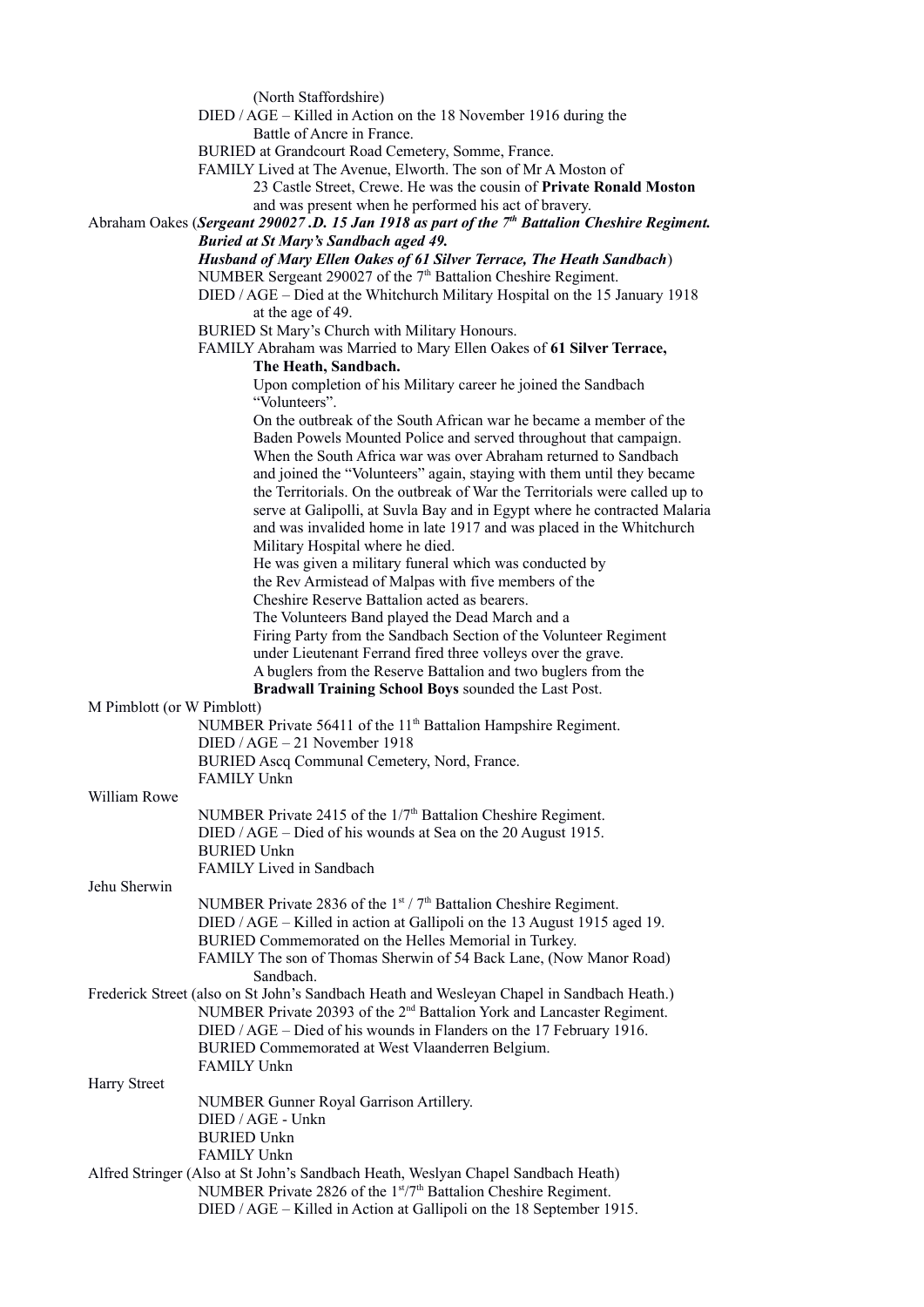BURIED Commemorated at the Helles Memorial in Turkey. FAMILY Unkn Norman Luther Thornhill NUMBER Private in the Cheshire Regiment. DIED / AGE – Died at home of Pneumonia on the 9 November 1918 aged 20. BURIED St John's Church, Sandbach Heath in the family grave. FAMILY The son of Luther and Fanny Thornhill they lived at the Oddfellows Public House at the Top of the Hill, Sandbach Heath. W. G. Upton (William George Upton) (also on the Sandbach, Sandbach School and Sandbach Heath Memorials) NUMBER Lieutenant 213<sup>th</sup> Squadron, Royal Air Force. DIED / AGE – Killed in Action on the 4 October 1918 at the age of 20 William George Upton died when his plane a Sopwith Camel was shot down five miles over enemy lines during a fire-fight over Roulers in Belgium. BURIED He is buried at Dadizelle Cemetery in West Vlaanderen, Belgium. FAMILY William Upton took part in class debates and was able to pinpoint British Troops on a Map of France during Geography lessons. A native of Betchton he lived at Dubthorn Villas the son of George Henry Upton and his mother Mrs Jessie Mary Upton later of "Graystone", Mostyn Avenue, Llandudno. His sister Miss Alice Mary Upton was a nurse at Abbey Fields during WW1. He had flown before the war and once flew his plane into an ash tree near his home breaking a leg and collar bone. George Wakefield (*Private 11743 .D. 20 Nov 1916 as part of the Cheshire Regiment. Buried at St John's Sandbach Heath. Son of Margaret Ann Wakefield and the late Frank Wakefield*) NUMBER Private 11743 of the 9<sup>th</sup> Battalion Cheshire Regiment. DIED / AGE – Died from wounds received at the Battle of the Somme, France on the 20 November 1916 when in Hospital in Chelsea aged 24. BURIED St John's Sandbach Heath in the family grave. FAMILY The son of Mrs Margaret Ann Wakefield and the late Frank Wakefield of South View, Sandbach Heath. (**Also a Relative of the Hovey Family who owned ZAN**) Seth Walley (*NOT ON THE MEMORIAL ONLY ON A GRAVE*) NUMBER Private 34276 of the  $1<sup>st</sup> / 9<sup>th</sup>$  Battalion Manchester Regiment. DIED / AGE – Killed in action on the 12 September 1917. BURIED Commemorated on the Tyne Cot Memorial in Zonebeke, West Vlaanderen in Belgium. Remembered on his parents grave at St John's, Sandbach Heath. FAMILY Seth lived at 62 Heath Road, Sandbach the son of Joseph and Ann Walley. Ernest Wood NUMBER Lance Corporal S/111772 of the Gordon Highlanders. DIED / AGE – Died on the 18 August 1916. BURIED Commemorated on the Thiepval Memorial at the Somme in France. FAMILY A native of Mow Cop. Prior to the war he was the chauffer to Mrs Kennedy of Brookside. Mark Wood (also on the Family grave at St John's, Sandbach Heath and Roll of Honour.) Also on The Heath Wesleyan Chapel, Sandbach Heath. NUMBER Corporal 40717 of the 1<sup>st</sup> Field Ambulance, South Africa Medical Corps. DIED / AGE – Died on the 28 December 1914 aged 37 on his way to Cape Town, on the Hospital Ship "EBANI". BURIED Interred at Swakopmund Municipal Cemetery at Walvis Bay, Namibia, South Africa. FAMILY Mark was the son of Mark and Annie Wood and the husband of Nellie Wood. He had previously been serving in India.

# **#19f SANDBACH METHODIST CHURCH**

**/ WESLEY AVENUE Methodist Church.**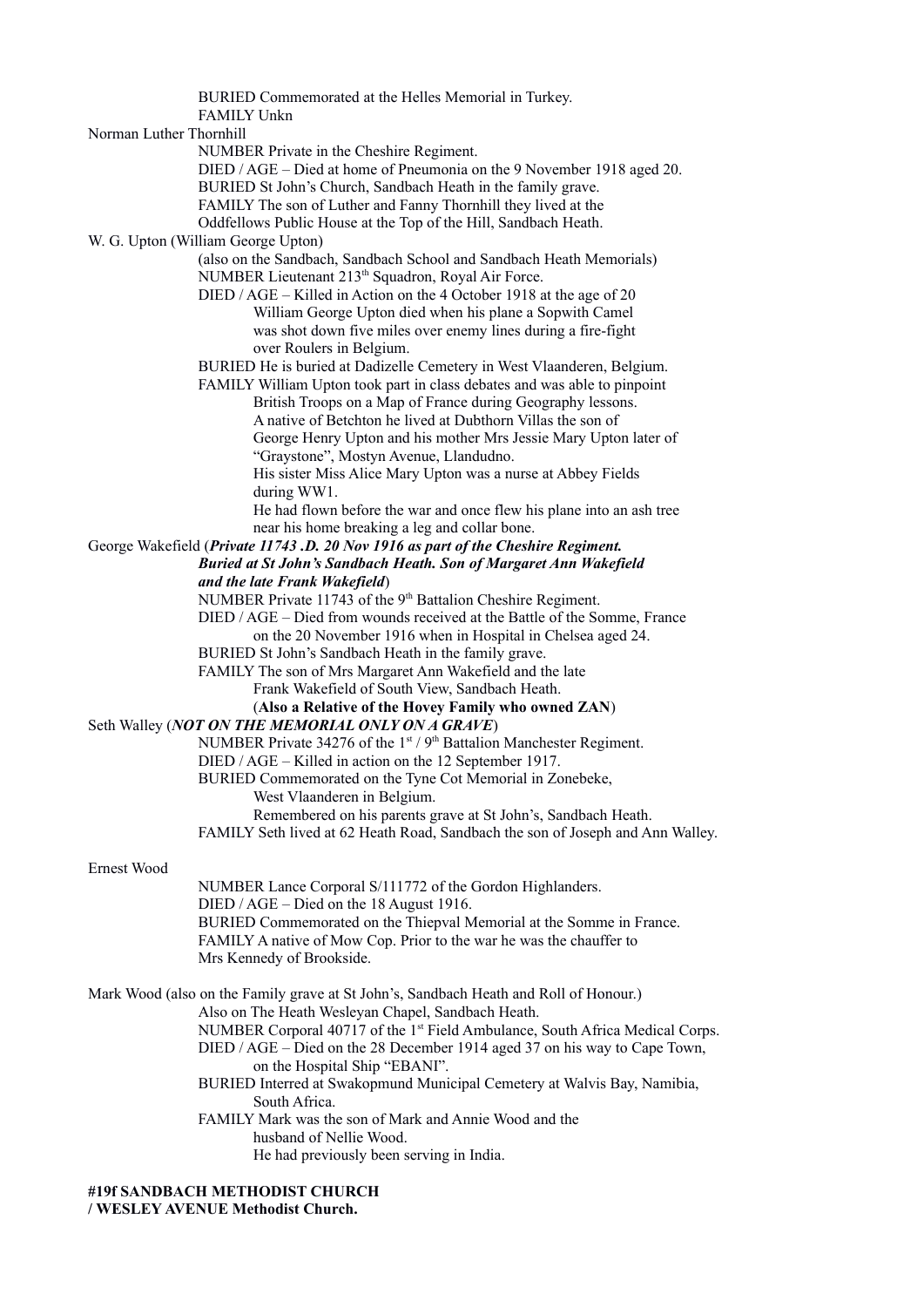# **1914 -1918 (9 Died)**

|                     | Samuel Bolshaw (Sandbach Methodist Church and on the Market Square Memorial)                                                           |
|---------------------|----------------------------------------------------------------------------------------------------------------------------------------|
|                     | NUMBER Private 1 <sup>st</sup> Battalion Kings Royal Rifles                                                                            |
|                     | DIED / AGE – Killed in action on the 28 Oct 1914.                                                                                      |
|                     | <b>BURIED Unknown</b>                                                                                                                  |
|                     | FAMILY His father had died before his son's death while his mother lived                                                               |
|                     | in Middlewich Road, Holmes Chapel.                                                                                                     |
|                     | He managed a Butcher's shop in 8 Welles Street, Sandbach for                                                                           |
|                     | his Aunt Mrs Mary Bolshaw, who he had lived with since the age                                                                         |
|                     | of 12. He attended Cranage School and had been a member of                                                                             |
|                     | the School Choir.                                                                                                                      |
|                     | He later trained as a butcher.                                                                                                         |
|                     | At the start of the 20 <sup>th</sup> century Samuel joined the army and served in                                                      |
|                     | Egypt, Malta and Gibraltar for seven years.                                                                                            |
|                     | He was one of the Crack Shots in the Regiment and in one year                                                                          |
|                     | he won the battalion prize.                                                                                                            |
|                     | He then left the army when his Uncle John Edward Bolshaw died                                                                          |
|                     | and his aunt asked him to take over the butchers shop as manager for her.                                                              |
|                     | On the 4 August 1914 he received his papers instructing him to re-enlist                                                               |
|                     | which he did at Winchester.                                                                                                            |
|                     | Samuel was one of the first men in Sandbach to be killed in Action.                                                                    |
|                     | Frank Cooke (also at Market Square)                                                                                                    |
|                     | NUMBER Captain 58898 of the 131stBty. Royal Horse Artillery.                                                                           |
|                     | DIED / AGE – Died in action on the 16 March 1915 aged 25.                                                                              |
|                     | <b>BURIED France</b>                                                                                                                   |
|                     | FAMILY Frank previously served in India and South Africa before going to France.                                                       |
|                     | He is also on the 1 <sup>st</sup> Sandbach and 1 <sup>st</sup> Wheelock Boys Brigade Roll of Honour.                                   |
|                     | George Davies (also on the Sandbach Memorial and St Mary's Roll of Honour)                                                             |
|                     | NUMBER L/Captain 1272 of the $1st / 7th$ Battalion Cheshire Regiment.                                                                  |
|                     | DIED / AGE - Died of his wounds on Monday 23 August 1915 aged 22.                                                                      |
|                     | BURIED Commemorated on the Helles Memorial Turkey including Gallipoli                                                                  |
|                     | FAMILY Son of William Davies of 8 Welles Street, Sandbach                                                                              |
|                     | Henry Greenwood (also at St John's Sandbach Heath)                                                                                     |
|                     | NUMBER Captain 18520 "A" Bty. 148 <sup>th</sup> Bde. Royal Field Artillery.                                                            |
|                     | DIED / AGE - Died at a casualty Clearing Station on the 17 June 1917 aged 26.                                                          |
|                     | <b>BURIED Belgium</b>                                                                                                                  |
|                     | FAMILY The son of Mr and Mrs J Greenwood of Day Green, Hassall, Nr Sandbach.                                                           |
|                     | He used to live in a Thatched Cottage on Wrights Lane, Sandbach Heath.                                                                 |
|                     | Prior to the war he had joined the Lancashire Police Force and before                                                                  |
|                     | that had worked at Foden's.                                                                                                            |
|                     | He is also remembered on the grave of William and Ann Hough at                                                                         |
|                     | Sandbach cemetery.                                                                                                                     |
| <b>Samuel Leese</b> |                                                                                                                                        |
|                     | NUMBER Captain 290082 of the 1st/7 <sup>th</sup> Battalion Cheshire Regiment.                                                          |
|                     | DIED / AGE - Killed in Action on Monday 26 March 1917 in Egypt.<br>BURIED Commemorated on the Jerusalem Memorial in Israel and on      |
|                     | the Memorial at Sandbach and Wheelock as well as the                                                                                   |
|                     |                                                                                                                                        |
|                     | Plaque in the Wesley Avenue Methodist Church.<br>FAMILY Samuel was married and lived in Malkins Bank.                                  |
|                     |                                                                                                                                        |
|                     | He was the son of Mr Leese of Chapel Street, Sandbach and                                                                              |
|                     | had been employed at the Sandbach Water Works.<br>William Henry Stockton (on the Sandbach, Sandbach Heath and Wesley Avenue Memorials) |
|                     | NUMBER Private 36447 of the 8 <sup>th</sup> Battalion Cheshire Regiment.                                                               |
|                     | DIED / AGE - Killed in action on the 19 February 1917 aged 27.                                                                         |
|                     | BURIED Commemorated at Basra Memorial in Iraq                                                                                          |
|                     | FAMILY The son of William and M Stockton of Bradwall Road, Sandbach.                                                                   |
|                     | Before the war he worked at Mr George Leese's Shop for 13 years                                                                        |
|                     | and attended the Wesley Avenue Church and was a member of the                                                                          |
|                     | Young Man's Institute.                                                                                                                 |
| Harry Walley        |                                                                                                                                        |
|                     | NUMBER Private 64846 of the 8 <sup>th</sup> Battalion Cheshire Regiment.                                                               |
|                     | DIED / AGE – Died on the $6th$ January 1919 age 24.                                                                                    |
|                     | BURIED Mikra British Cemetery, Calamari, Greece.                                                                                       |
|                     |                                                                                                                                        |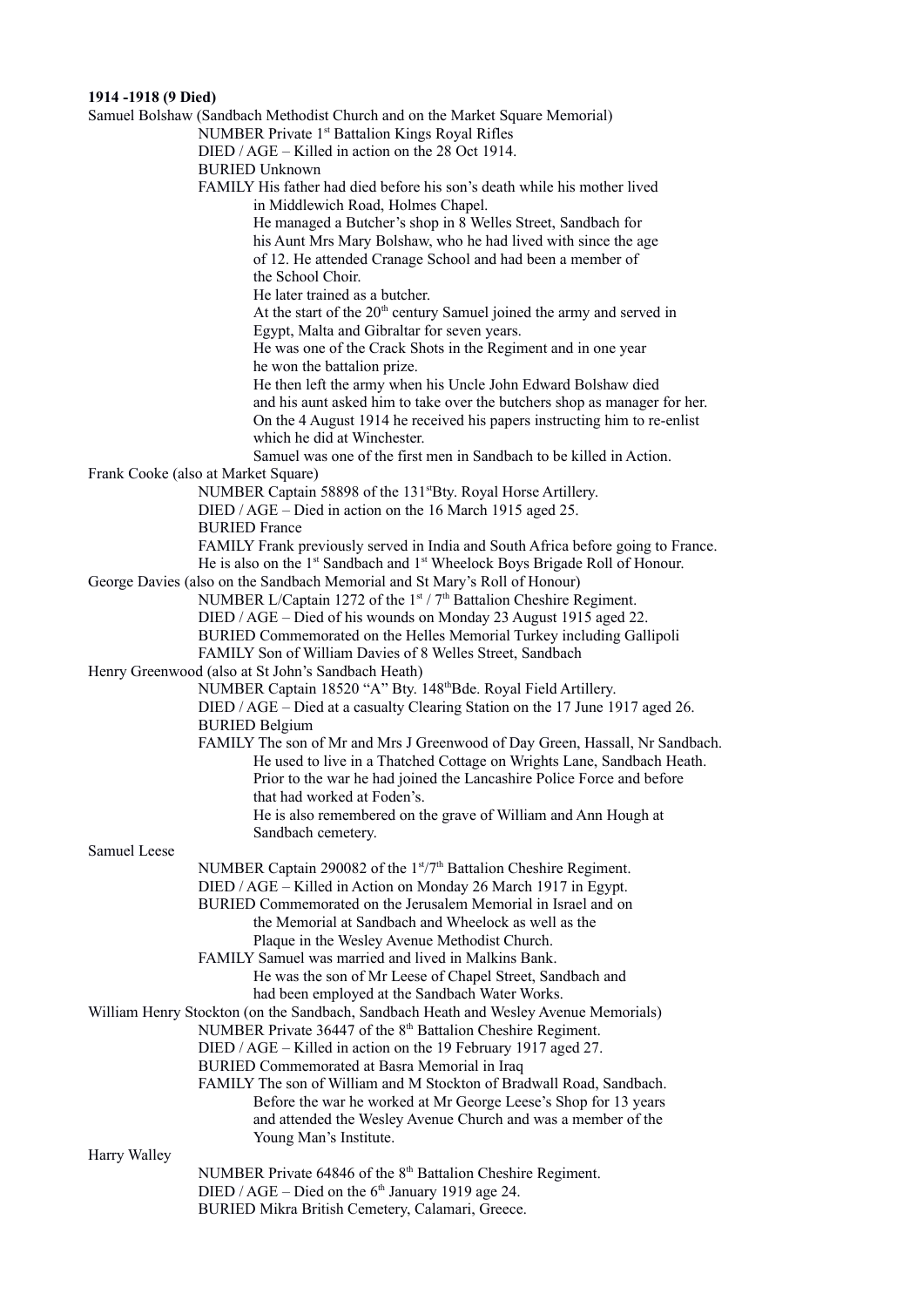FAMILY The son of Thomas and Elizabeth Walley of 3 Newfield Street, Sandbach Edward Wilkinson (Also on Sandbach Memorial and Wesley Avenue, Methodist Church). NUMBER Lance Corporal 1266 of the 1st/7<sup>th</sup> Battalion Cheshire Regiment. DIED / AGE – Killed in action on the 27 September 1915 in Gallipoli. BURIED Unkn FAMILY Born in Wheelock he is mentioned on the 1<sup>st</sup> Sandbach and 1 st Wheelock Boys Brigade Roll of Honour 1915. Edwards parents lived at Bradwall Street, Sandbach. (Brother of Harry Wilkinson – See below) Harry Wilkinson (Also on Sandbach Memorial and Wesley Avenue, Methodist Church). NUMBER Private 2001 of the 1/7<sup>th</sup> Battalion Cheshire Regiment. DIED / AGE – Died of his wounds at Sea on the 20 August 1915 aged 28. BURIED Commemorated on the Helles Memorial, Turkey. FAMILY Born in Sandbach he also enlisted in the town. He is mentioned on the 1<sup>st</sup> Sandbach and 1<sup>st</sup> Wheelock Boys Brigade Roll of Honour 1915. His parents lived at Bradwall Street and Harry was the Husband of Alice Wilkinson of 31 Bradwall Street, Sandbach. (Brother of Edward Wilkinson – See below) **1939-45**  Ft Sgt Frank Oswald Cooke RAF (114 Squadron Royal Air Force) DIED / AGE 5 June 1942 Aged 25 BURIED Sandbach Cemetery **#19g SANDBACH SCHOOL 1914 -1918 (= Time at Sandbach School)**  William Frederick Allen (1907-08) (Second Lieutenant W. F. Allen) NUMBER 2<sup>nd</sup> Lieutenant attd. 2<sup>nd</sup> / 4<sup>th</sup> Battalion East Lancashire Regiment DIED / AGE - 9 Oct 1917 aged 24 BURIED Belgium FAMILY Son of Frederica Fanny Crofton (Formally Allen) of the Red House, Therlwall in Warrington and born in Bermuda. Now at 65 Luton Road, Chatham, Kent. Charles Atkinson (1892-1894) (Added at end of first board after Wheatley) NUMBER Lieutenant 171<sup>st</sup> Coy Labour Corps attached to

the Chineese Labour Corps DIED / AGE - 4 July 1919 aged 40

BURIED France

FAMILY Son of John and Sarah Atkinson of 18 High town, Crewe and

Husband of Earmin M Atkinson (or Aitkinson) of

"Rathlea", Richmond Close, Crewe

Harry Barker (1898-1900) (Also on the Elworth Memorial)

NUMBER Private 40390 8<sup>th</sup> Battalion South Lancashire Regiment.

DIED / AGE - Killed in Action on the 25 Jan 1918 aged 23.

He survived for half an hour after being wounded.

BURIED France

FAMILY Son of Mr and Mrs Edwin Barker of Wood Lane, Bradwall, Sandbach

He was born in Elworth and had only been on service abroad for 6 months.

He formally worked at the electro Bleach and Dye Company at Middlewich.

Edwin Booth (1897 -1901)

NUMBER Private 114417 of the 1<sup>st</sup> Canadian Mounted Rifles

(Sackatchewan Regiment) DIED / AGE – 5 June 1916 aged 30.

BURIED Ypres in Belgium

FAMILY Son of Edward Charles and Florence Booth of 5 Chester Bridge, Crewe. He was educated at Sandbach School.

Harold Bradley (1907-1908) (Private Harold Brasley .D. 19 Aug 1915) NUMBER Private 2570 of the  $1/10<sup>th</sup>$  Manchester Regiment

And the  $2/10<sup>th</sup>$  Manchester Regiment

DIED / AGE - Died on the 19 August 1915 aged 22 on board the Hospital Ship "Galika" from wounds received at Gallipoli.

BURIED Unknown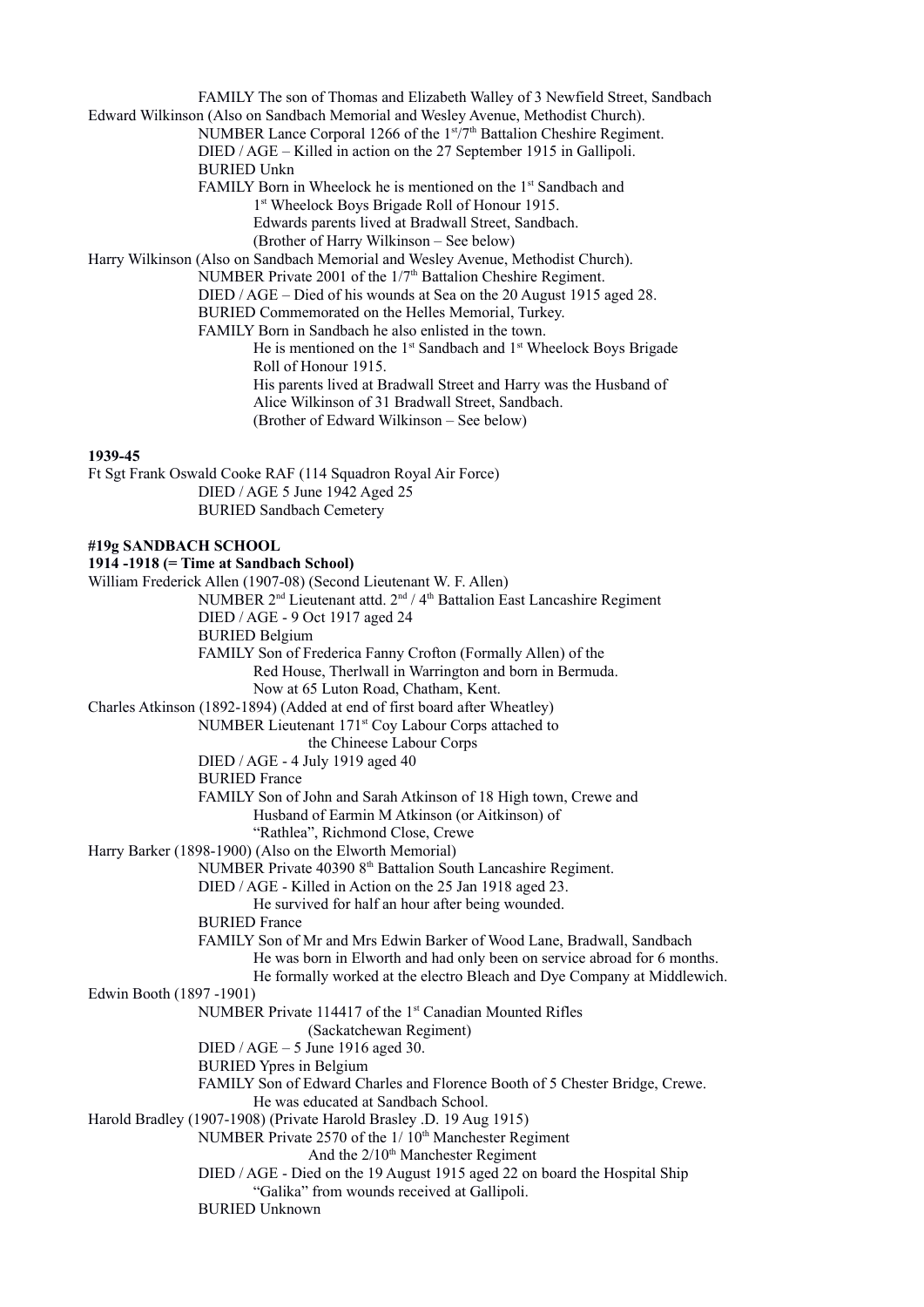FAMILY He lived at Middleton in Manchester. J Brocklehurst (1904-1909) (Sergeant John Brocklehurst .D. 2 July 1916) NUMBER Sergeant 6345 of the 16<sup>th</sup> Battalion Manchester Regiment DIED / AGE - Killed on the  $(1<sup>st</sup>$  or) 2 July 1916 in France aged 25. BURIED FAMILY Lived at 8 Leadsmithy Street, Middlewich. Ben Fletcher Chapman (1900-1906) (.D. 19 Apr 1917) NUMBER 2nd Lieutenant (Temp), Hong Kong and Singapore Mountain Bty., Royal Garrison Artillery. DIED / AGE – Killed in action on the 19 April 1917 in Gaza. BURIED Gaza War Cemetery, Israel. FAMILY Lived at Ivy Bank, Holgate, York. James Twemlow Cooper (1893-1895) NUMBER Gunner 131217 of the 12<sup>th</sup>Bty. 35<sup>th</sup>Bde. Royal Field Artillery DIED / AGE – Killed in Action on the  $7<sup>th</sup>$  October 1917 aged 37. BURIED Commemorated in Belgium FAMILY The son ofCharles and Anna Barrington Cooper of "The Hawthorns", Elworth. He was educated at Sandbach School and Elworth Memorial. Edward Mosley Cope (1909-1912) NUMBER Lieutenant in the Prince of Wales (North Staffordshire Regiment) DIED / AGE – 3 June 1919 while attached to the  $52<sup>nd</sup>$  Leicestershire Regiment aged 23. BURIED Cologne in Germany FAMILY The son of George and Jane Cope of Rope Hall, Nantwich Richard William Eachus (1909-1912) (also on the Sandbach Memorial) NUMBER Private 2286 of the 1<sup>st</sup> / 7<sup>th</sup> Battalion Cheshire Regiment. DIED / AGE – Thursday 19 August 1915 aged 17 when he was killed in action at Sulva Bay, Gallipoli. BURIED Commemorated in Turkey. FAMILY The son of Frank and Victoria E Eachus of the Square, Sandbach. W. H. Fortnam (1908-1910) NUMBER Private PS/9009 of the 24<sup>th</sup> Battalion Royal Fusiliers (City of London Regiment) DIED / AGE – Killed in Action 31 July 1916 aged 22. BURIED Commemorated at the Somme, France. FAMILY Born in Drayton House, Willenhall, Staffordshire he was the son of George and Eliza Fortnam and was educated at Sandbach School. Leonard Gibson (1906-1908) (also on the Sandbach Memorial and Sandbach School) NUMBER Pioneer 91566 Royal Engineers / Cheshire Regiment (Sandbachian entry) DIED / AGE – Died of ill health at home in Malkins Bank on the 19 December 1917 / 20 December 1917 (Sandbachian Entry). He was sent home from the front in France during January 1915 as his health failed, he was 22 when he died. BURIED at St Mary's Graveyard. FAMILY He was the son of Thomas and Hannah Gibson of Malkins Bank, Sandbach **His brother William Gibson also died in the war on the 12 Nov 1916**. Sydney Hall (1896-1899) (also on the Sandbach School, Sandbach and Sandbach Heath Memorial) NUMBER C.S.M. 42119 of the 17<sup>th</sup> Battalion Manchester Regiment (Formally 13883 King's Shropshire Light Infantry) DIED / AGE – Killed in action on the 28 June 1917 when he was hit by a shell and was killed instantly. BURIED Belgium FAMILY Born in Sandbach he was the son of Peter and Margaret Hall of Betchton Cottage, Newcastle Road, Sandbach. He went to school at the Church of England School, Sandbach and later Sandbach School (1896-1899). He then went to work at Sandbach Post Office and then Shrewsbury Post Office. Sydney joined the war soon after it started he joined up in Shrewsbury and was wounded in France. After his wounds had healed he became a drill instructor at Prees Heath in Shropshire but rejoined the front in May 1917 just a month before he was killed.

Tom Hall (1908-1909)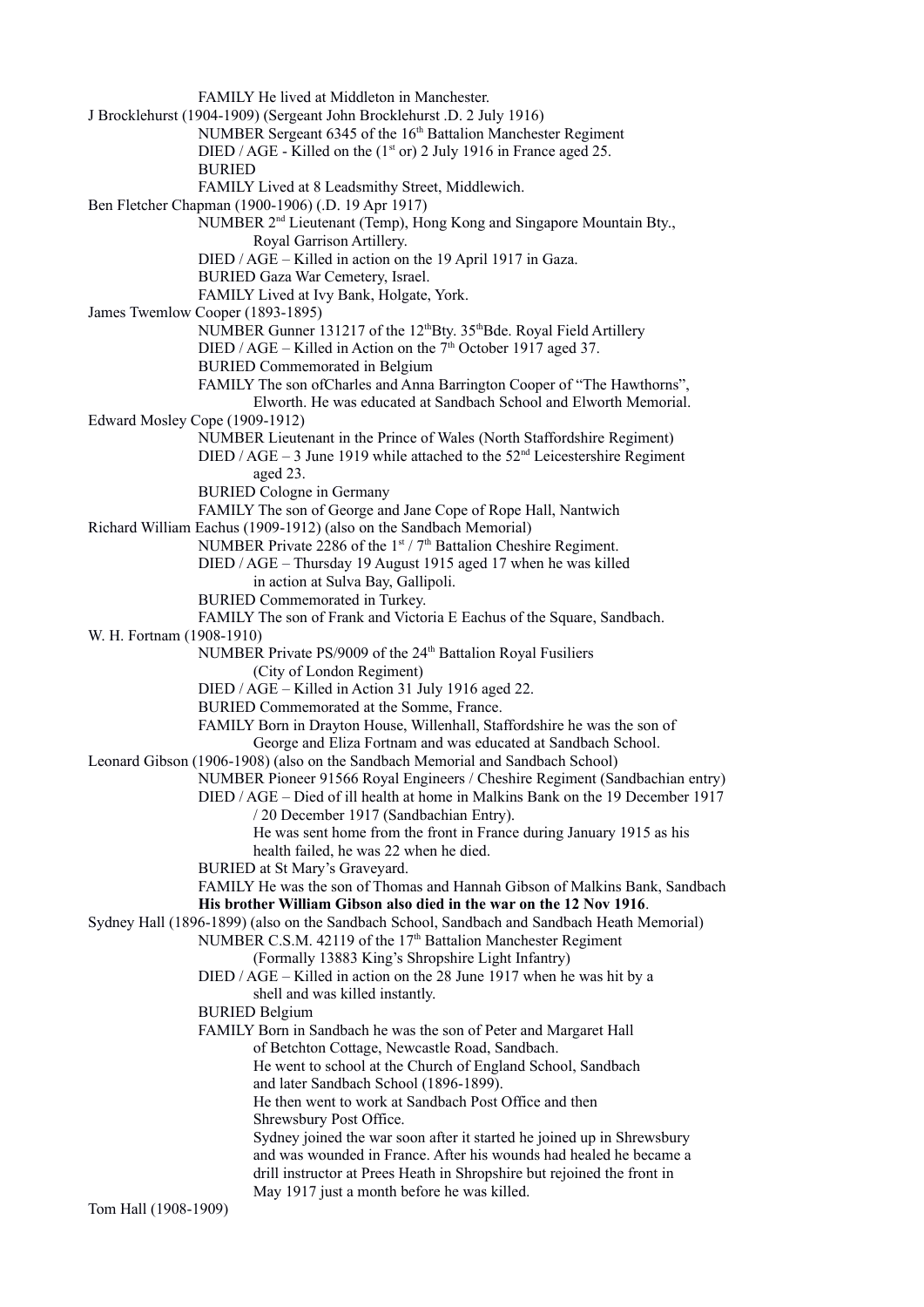NUMBER Private 371 of the 17<sup>th</sup> Battalion Australian Infantry. DIED / AGE – 27 August 1915 at Gallipoli aged 20. BURIED Commemorated on the Sandbach School Memorial and the Lone Pine Memorial in Turkey as well as the Anzac Hill in Alice Springs (Northern Australia) a memorial to all the Australian Forces in Anzac and all the Casualties of War. FAMILY He is the son of Thomas and Margaret Anne Hall of Stockton Brook, Staffordshire and formally of "Penryn", Waterloo Road, Burslem. He was educated at Sandbach School. He joined the services in Australia after emigrating for the sake of his health. Alfred John Haughton (1892-1895) (First School Member to die 24 July 1915 in the Sandbachian) NUMBER Lieutenant in the 9<sup>th</sup> Territorial Battalion, Durham Light Infantry. DIED / AGE – Died on the 24 June 1915 at the Second Battle of Ypres in Flanders. BURIED At Kemmel Chateau Military Cemetery, Heuvelland in West Vlaanderen, Belgium. FAMILY Born at Bank House, Sandbach in 1881. He was educated at Sandbach School between 1892 and 1895. Also on a **Plaque in St Mary's Church**. T. W. Houghton (1909-1913) (2nd Lieut. Tom Whitfield Houghton) NUMBER 2nd Lieutenant Machine Gun Corps (Motor) DIED / AGE – Died in action on the 21 April 1919 aged 22. BURIED At Damascus War cemetery in Syria. FAMILY (see Biography) H. J. P. Howard (1909-1910) (Private H. J. P. Howard .D. date not announced / Tba) NUMBER DIED / AGE - BURIED FAMILY Seymour Jackson (1906-1911) NUMBER Private 20/40483 of the 20<sup>th</sup> Battalion Manchester Regiment (Formally the 2148 Cheshire Yeomanry) DIED / AGE – Died of wound received in France on the 4 October 1917. BURIED in West Vlaanderen, Belgium. FAMILY Born Sheldon, son of Alfred Joseph and Clara Louisa Jackson (nee Cadman) of Chesterton Staffordshire. He lived at Ivy Cottage, Elworth Street and was educated at Sandbach School (1906-1911). Frank Lunt (1902-1907) (also on Market Square Memorial) NUMBER Sergeant  $1261 \text{ J}^{\text{st}}$  / 7<sup>th</sup> Battalion Cheshire Regiment DIED / AGE – 19 September 1915 at Gallipoli. He was dressing a wound of a comrade at Sulva Bay, Gollipoli. BURIED Azmak Cemetery, Suvia in Turkey. FAMILY The son of Mr and Mrs **Edwin Lunt who owned an Ironmongers shop** in the town. The family lived at Hightown (Above the Shop) Frank went to Sandbach School in 1902 and became 'Head boy' and was also a School Praeposter and winner of the Evans Medal. On leaving school Frank went to work for his father and in 1911 he started his military service with the old "G" Company of the 7 th Cheshire Battalion under Captain H.L. Moir of Brereton Hall. Frank was made Corporal when the company left Sandbach on a Memorable Sunday Morning soon after the war was declared. When Frank was made Sergeant he was moved to the 1<sup>st</sup> Battalion under Major Reade of Congleton. The Cheshire Territorials as they were known went to the Dardanelles and took part in the landings at Suvla Bay. Captain H.L. Moir wrote about the battle, "Dysentery was proving troublesome and since the early days of the landing has caused far more havoc among the troops than Turkish shells or bullets." A letter from Major Reade stated that "Sergeant Lunt was in charge of a Party covering some engineers while at work when he was shot. Sergeant Lunt was of the highest character. He could always be relied upon and latterly had been in charge of an entire platoon, which he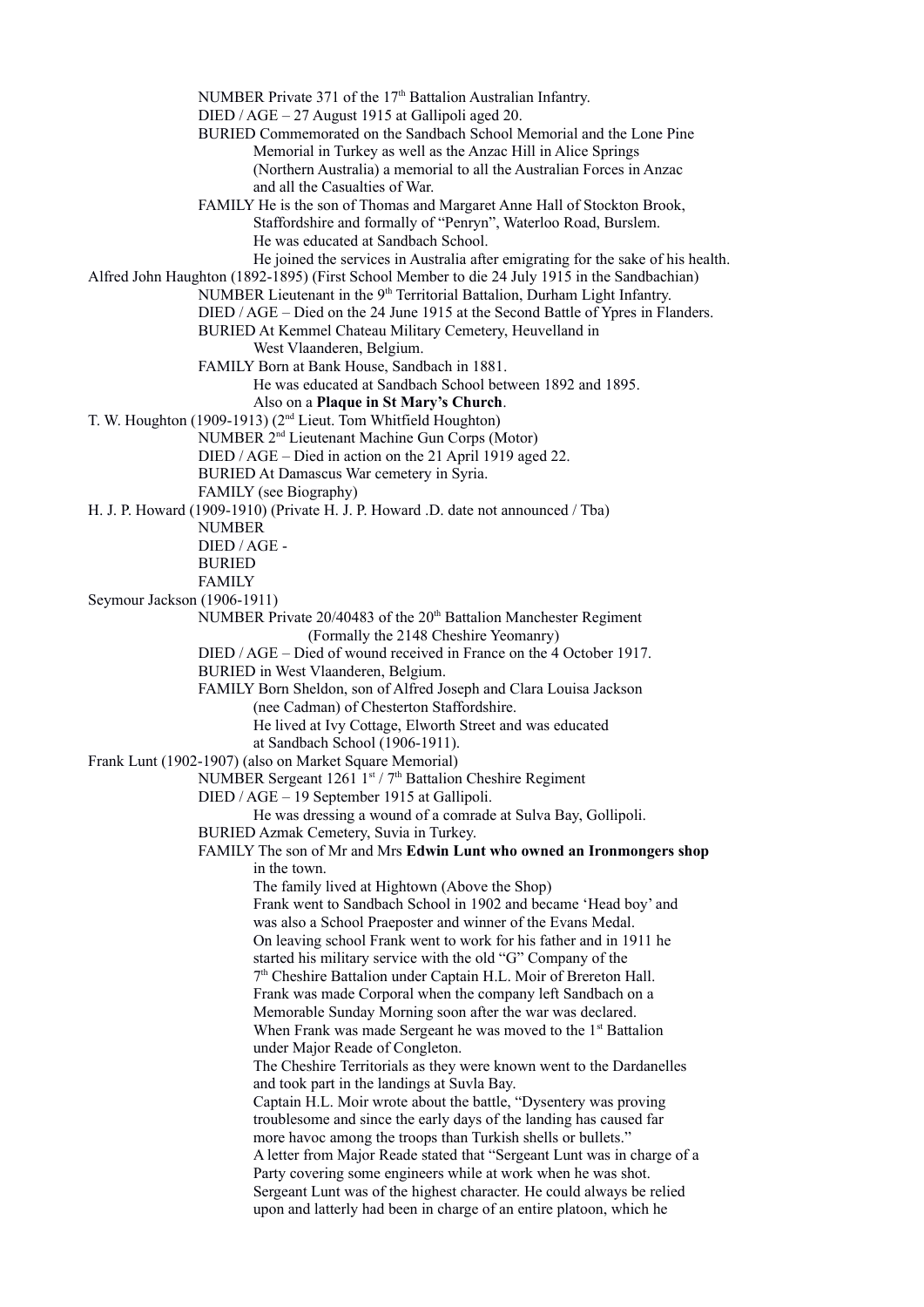|                              | commanded with ability. No-one could fail to like him and                                          |
|------------------------------|----------------------------------------------------------------------------------------------------|
|                              | I have lost an excellent Sergeant and valued comrade."                                             |
| Frank Moss (1910-1911)       |                                                                                                    |
|                              | NUMBER Lance Corporal 122321 20 <sup>th</sup> Battalion Machine Gun Corps (Infantry)               |
|                              | DIED / AGE - Killed in action on the 24 March 1918 aged 20.                                        |
|                              | BURIED Commemorated in Nord, France.                                                               |
|                              |                                                                                                    |
|                              | FAMILY The son of John and Susan Eleanor Moss of the Limes, Chester Road,                          |
|                              | Middlewich and he was educated at Sandbach School.                                                 |
|                              | Alfred Stanhope O'Dwyer (1912-1914)                                                                |
|                              | NUMBER (Temporary) 2 <sup>nd</sup> Lieutenant of the 14 <sup>th</sup> Battalion Royal Warwickshire |
|                              | DIED / AGE - Killed in action on the 29 July 1916 aged 19.                                         |
|                              | BURIED Commemorated on the Thiepval Memorial at the Somme in France.                               |
|                              | FAMILY Educated at Manchester Grammar, King's School Macclesfield                                  |
|                              | and Sandbach School where he was a Praeposter and winner of                                        |
|                              | the Evans Medal in 1913.                                                                           |
|                              | He was reading for Holy Orders at Bangor University before he joined                               |
|                              | the army and was known as "Laddie".                                                                |
|                              | The son of Stanhope and Maud O'Dwyer of "Glencoin",                                                |
|                              |                                                                                                    |
|                              | Bramhall Road, Bramhall, Cheshire.                                                                 |
| F Parker (1903-1906)         |                                                                                                    |
|                              | NUMBER Sergeant in the Army (Unit not known).                                                      |
|                              | $DIED /AGE -$                                                                                      |
|                              | <b>BURIED</b>                                                                                      |
|                              | FAMILY The son of William Parker and lived at Chelford Bridge, Middlewich.                         |
|                              | Educated at Sandbach School he is on the Middlewich and                                            |
|                              | Sandbach School Memorials.                                                                         |
| Gerald Pearson (1908 – 1913) |                                                                                                    |
|                              | NUMBER 2 <sup>nd</sup> Lieutenant in the 45 <sup>th</sup> Squadron Royal Flying Corps.             |
|                              | DIED / AGE - On the 29 October 1917 aged 19.                                                       |
|                              | (His Squadron flew Sopwith Camels)                                                                 |
|                              | BURIED Hazebrouk Communal Cemetery in Nord, France.                                                |
|                              | FAMILY He was the son of Arthur and Lucy Ada Pearson of                                            |
|                              | "Ashleigh" 293 Nantwich Road, Crewe.                                                               |
|                              | He was educated at Sandbach School.                                                                |
|                              |                                                                                                    |
| G. E. S. Poole (1899-1903)   |                                                                                                    |
|                              | <b>NUMBER Unknown</b>                                                                              |
|                              | $DIED / AGE - Unknown$                                                                             |
|                              | <b>BURIED Unknown</b>                                                                              |
|                              | FAMILY Resided at 29 Alexandra Road, Waterloo in Liverpool                                         |
|                              | Frank MolineauxReaney (1904-1910)                                                                  |
|                              | NUMBER Rifleman S/722 of the 12 <sup>th</sup> Battalion Rifle Brigade.                             |
|                              | DIED / AGE – Killed in Action on the $7th$ October 1916 aged 21.                                   |
|                              | BURIED Commemorated at the Somme, France.                                                          |
|                              | FAMILY Frank was the son of Mary J Reaney of                                                       |
|                              | 82 Kirkhams, Bury Old Road, Prestwick, Manchester.                                                 |
|                              | He was a pupil at Sandbach School.                                                                 |
|                              | Frederick William Redfern (1902-1904)                                                              |
|                              | NUMBER Private CH/20640 of the Royal Marine Light Infantry.                                        |
|                              | DIED / AGE - 26 October 1917.                                                                      |
|                              | BURIED Commemorated in West-Vlaanderen, Belgium.                                                   |
|                              | <b>FAMILY Unkn</b>                                                                                 |
| C Shaw (1906-1907)           |                                                                                                    |
|                              | NUMBER Private in the Universities and Public Schools Battalion.                                   |
|                              | DIED / AGE - Unkn                                                                                  |
|                              | <b>BURIED Unkn</b>                                                                                 |
|                              | FAMILY Educated at Sandbach School and lived at 154 Belgrade Road, Oldham.                         |
|                              |                                                                                                    |
|                              | Frederick Alvin Sproston (1910-1912)                                                               |
|                              | <b>NUMBER</b>                                                                                      |
|                              | DIED / AGE – Died of his wounds on the 30 July 1918 aged 22.                                       |
|                              | BURIED Oulchy-Le-Chateau Churchyard in Aisne, France.                                              |
|                              | FAMILY The son of Charles Frederick and Elizabeth Annie Sproston of the                            |
|                              | Tannery, Middlewich he was educated at Sandbach School.                                            |
| Alan Stevenson (1909-1912)   |                                                                                                    |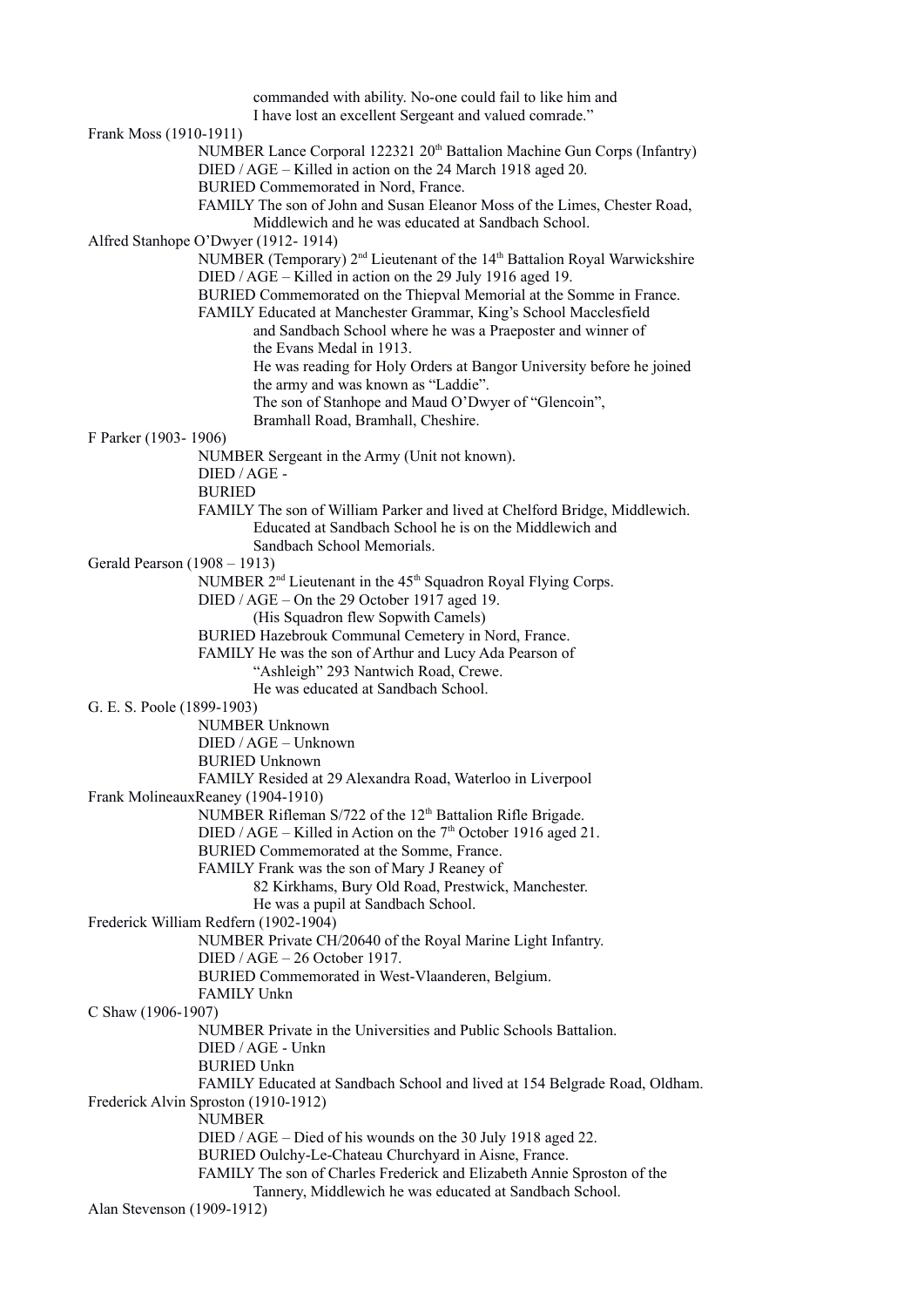NUMBER Captain (Temporary) of the 13<sup>th</sup> Battalion Sherwood Foresters. DIED / AGE – Killed in Action on the 26 September 1916 while attached to the 9<sup>th</sup> Battalion Cheshire Regiment. **BURIED** FAMILY He was a **Schoolmaster at Sandbach School** between 1909 and 1912. John Frederick Tanner (1902-1904) NUMBER 2<sup>nd</sup> Lieutenant of the 11<sup>th</sup> Battalion Sherwood Foresters. DIED / AGE – Died on the 21 February 1919 aged 32. BURIED Friezland (Christ Church) Churchyard in Yorkshire. FAMILY The son of the late Herbert H and Margaret Tanner of Rock Villa, Greenfield near Oldham. He was educated at Sandbach School. Frank Taylor (1910-1912) NUMBER Private 4249 of the Public Schools 21<sup>st</sup> Battalion the Royal Fusiliers (City of London Regiment) DIED / AGE – Killed in action on the 16 January 1916 aged 19 by a German Sniper. BURIED Unkn FAMILY Born in Middlewich he was known to have lived at Heath Cottage and was educated at Sandbach School. W. G. Upton (1911-1915) William George Upton (also on the Sandbach, Sandbach School and Sandbach Heath Memorials) NUMBER Lieutenant 213<sup>th</sup> Squadron, Royal Air Force. DIED / AGE – Killed in Action on the 4 October 1918 at the age of 20 William George Upton died when his plane a Sopwith Camel was shot down five miles over enemy lines during a fire-fight over Roulers in Belgium. BURIED He is buried at Dadizelle Cemetery in West Vlaanderen, Belgium and commemorated with a plaque in St Mary's Church (On the Right when looking at the altar). FAMILY William Upton took part in class debates and was able to pinpoint British Troops on a Map of France during Geography lessons. A native of Betchton he lived at Dubthorn Villas the son of George Henry Upton and his mother Mrs Jessie Mary Upton later of "Graystone", Mostyn Avenue, Llandudno. His sister Miss Alice Mary Upton was a nurse at Abbey Fields during WW1. He had flown before the war and once flew his plane into an ash tree near his home breaking a leg and collar bone. Oliver Wakefield (1909-1913) (also on the Sandbach Memorial) NUMBER 2nd Lieutenant Cheshire Regiment. DIED / AGE – Died on the 21 February 1921. BURIED Unkn FAMILY Educated at Sandbach School. Prior to the war Oliver worked as a Bank Clerk in Nantwich. He was one of seven children born to John and Annie Wakefield who owned the Draper's shop at 11 High Street, Sandbach. Cyril Richard Ward (1895-1900) NUMBER 2nd Lieutenant in the Corps of Royal Engineers (East Lancastrian) DIED / AGE – Killed in Action in France on the 14 July 1916 aged 32. BURIED Unkn FAMILY Educated at Sandbach School and at the School of Technology in Manchester and was a member of the Institute of Civil Engineers. Cyril lived at Everard Villa, Nantwich Road, Crewe. Rutland Villiers Wheatley (1900-1905) NUMBER  $2<sup>nd</sup>$  Lieutenant (T/Lt) of the 6<sup>th</sup> Battalion East Yorkshire Regiment DIED / AGE – Killed in action on the 29 November 1917. BURIED Unkn FAMILY Rutland was born in Sheffield and educated at Sandbach School. William Clarke Wheatley (1908-1909) (Also under W. I. Wheatley) NUMBER  $2<sup>nd</sup>$  Lieutenant of the  $9<sup>th</sup>$  Battalion the Rifle Brigade (The Prince Consort's Own) DIED /  $\angle$ AGE – Killed in Action on the 3<sup>rd</sup> May 1917. BURIED Unkn FAMILY He lived at 52 Market Street, Crewe and was educated at Sandbach School.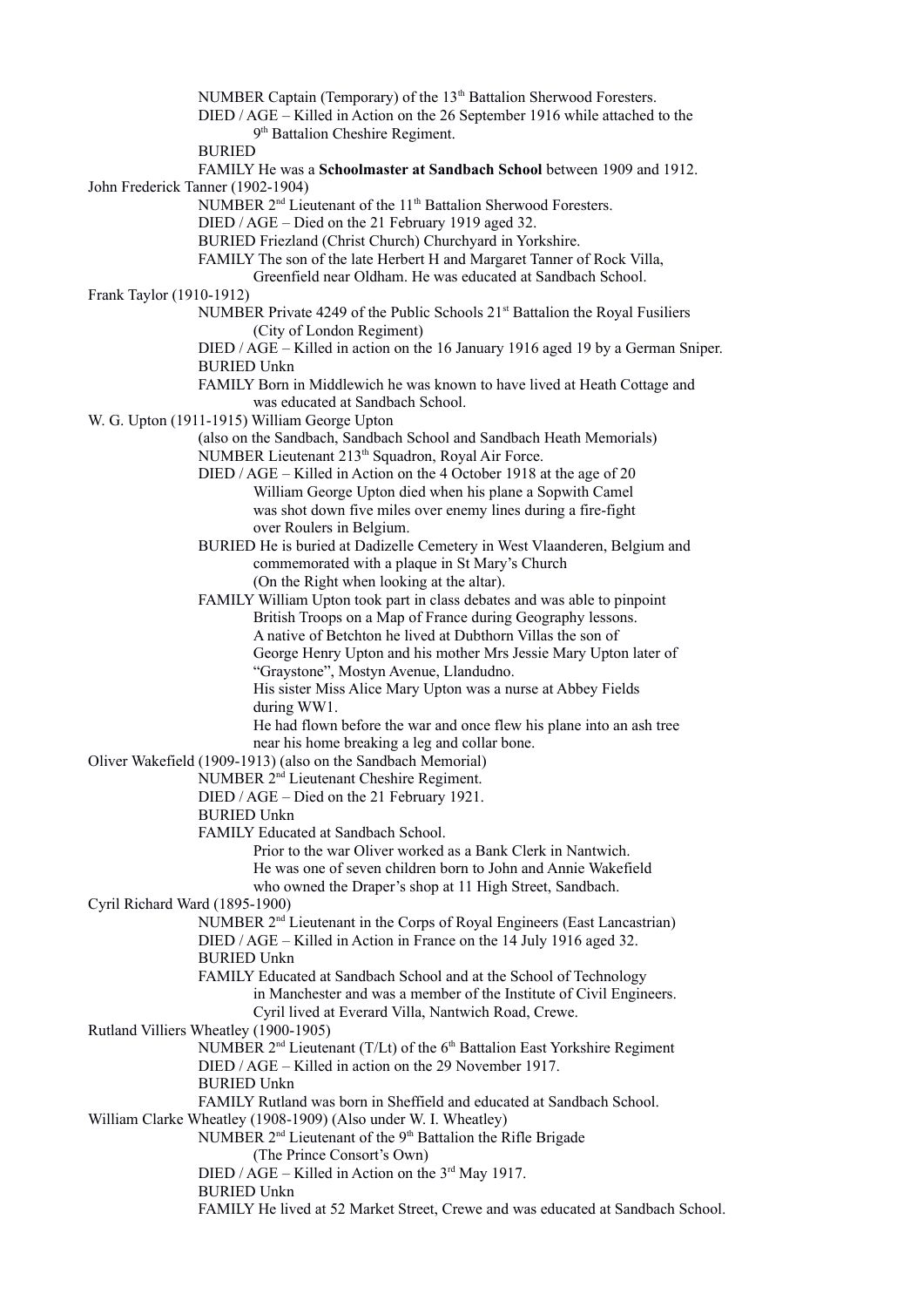# **EXTRA NAMES Not in School Records**

Arthur Charles Masters

NUMBER Private 35594 Cheshire Regiment 12<sup>th</sup> Battalion DIED / AGE – 31 Aug 1917 aged 27. BURIED Karasouli Military Cemetery, Greece FAMILY Son of Charles W Masters and Elizabeth Masters of 4 Beech Road, Sale, Manchester. A Scholar of Sandbach School and an official of the Alliance Assurance Co in Manchester.

# **1939 -1945**

H. E. Banks (1936-1940) A. R. Bennett (1937-1942) G. E. N. Birchall (1930-1937) W Bullock (1930-1936) C. H. Dean (1927-1934) A. T. Downing (1933-1939) J. G. Faulkner (1928-1935) J. E. Ford (1930-1934) I. J. Herd (1928-1933) G Hill (1922-1925) K Hope (1926-1933) A Holland (1925-1927) O Jones (1926-1930) J. H. Kinsey (1928-1934) G Langmead (1934-1941) S Newton (1935-1939) K. W, Pollack (1917-1919) R. H. Rigby (1928-1933) W. J. Rowe (1930-1934) H. W. C. Rowe (1929-1937) R. O. Stagg (1935-1940) Kenneth Stubbs (1935-1940) NUMBER Sergeant Air Gunner 1896200 Royal Air Force Volunteer Reserve DIED / AGE – 18 March 1944 aged 20. BURIED Sandbach Cemetery FAMILY Son of Richard (.D. 24 Sept 1960 aged 62) and Hilda Stubbs (.D. 24 Sept 1969 aged 67) of Northwich.

J Tipping (1921-1924) A Woodward (1931-1936)

# **#19h SMALLWOOD (Church of St John the Baptist)**

| Percy Bowden Chappell |                                                                                     |
|-----------------------|-------------------------------------------------------------------------------------|
|                       | NUMBER Private 20079 of the 15 <sup>th</sup> Battalion Royal Scots                  |
|                       | DIED / AGE – Killed in action on the 1 July 1916 aged 18.                           |
|                       | BURIED Commemorated at the Somme, France                                            |
|                       | FAMILY The son of John William and Elizabeth Chappell of                            |
|                       | The Dog and Setter Hotel, Rainow, Macclesfield, Cheshire.<br>He lived in Smallwood. |
| <b>Samuel Davies</b>  |                                                                                     |
|                       |                                                                                     |
|                       | NUMBER Private 13241 of the 9 <sup>th</sup> Battalion Royal Warwickshire Regiment   |
|                       | DIED / AGE – Killed in action 29 March 1917 aged 20.                                |
|                       | BURIED Commemorated in Iraq                                                         |
|                       | FAMILY Born and lived in Smallwood he enlisted in Crewe.                            |
| Herbert Tunstall      |                                                                                     |
|                       | NUMBER Private CH/17390 of the Royal Marine Light Infantry                          |
|                       | DIED / AGE – Died on the 26 October 1917 aged 23.                                   |
|                       | BURIED Commemorated in West Vlaanderen, Belgium.                                    |
|                       | <b>FAMILY</b>                                                                       |
| <b>EXTRA NAMES</b>    |                                                                                     |
| <b>Edward Molloy</b>  |                                                                                     |
|                       | NUMBER Private 39340 5 <sup>th</sup> Battalion South Wales Borders                  |
|                       | DIED / $AGE - 14$ June 1917 aged 40                                                 |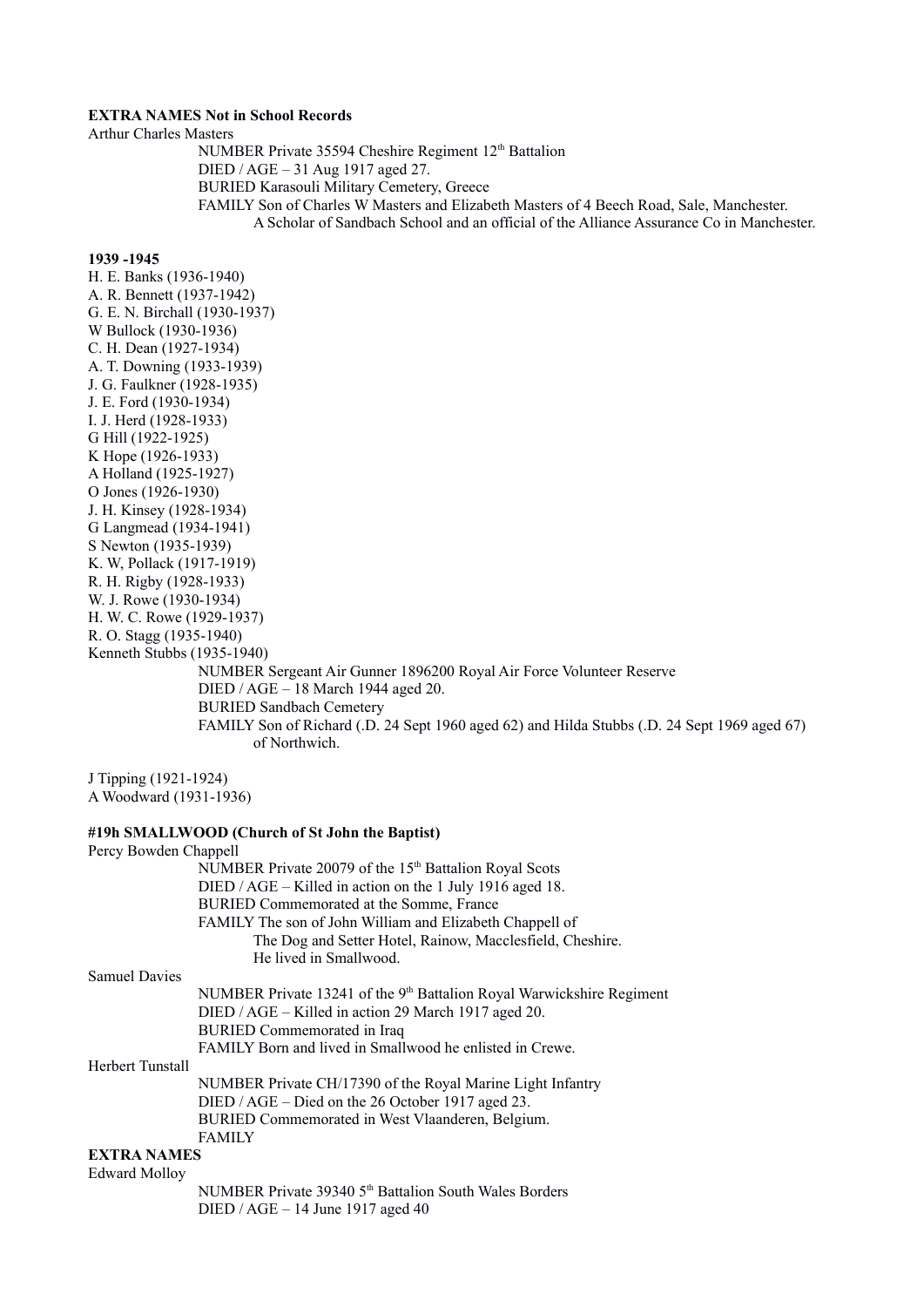BURIED The Etaples Military Cemetery, France FAMILY Son of Martin and Mary Molloy of Smallwood, Sandbach EXTRA INFO Served in the South African War

# G.W. Painter

NUMBER Shoeing Smith TS/1859 Royal Army Service Corps DIED / AGE – 4 June 1919 aged 24 BURIED Astbury (St Mary) Churchyard FAMILY Son of Arthur and Hariette Painter of Holly Bush House, Smallwood, Nr Sandbach

# **#19i WARMINGHAM (St Leonard Church)**

Richard Ashley

| NUMBER Sgt 7943 1st Battalion Cheshire Regiment   |
|---------------------------------------------------|
| DIED / AGE - 19 Oct 1914 of his wounds.           |
| BURIED Gorre British and Indian Cemetery, France  |
| FAMILY Son of W Ashley of Elton Cottage, Sandbach |
| Born at Elton he enlisted at Chester.             |

### William Boulton

NUMBER Private 18373 of the  $7<sup>th</sup>$  Battalion King's Shropshire Light Infantry DIED / AGE – Killed in Action on the 24 April 1916 in France. BURIED Belgium FAMILY Born in Warmingham the son of John and Ann Boulton of Moss Farm Warmingham. He Enlisted in Aldershot

# Joseph Henry Thomas

NUMBER Private 51554 of the 1<sup>st</sup> Battalion Cheshire Regiment.

DIED / AGE – Died of his wounds on the 26 October 1918 in France.

BURIED Awoingt British Cemetery, Nord in France.

FAMILY Born and lived in Elton he enlisted at Crewe. Joseph was

the only son of John James and Mary Thomas of Clay Lane, Elton, Sandbach.

| #19j WHEELOCK AND HASSELL                                                            |  |
|--------------------------------------------------------------------------------------|--|
| (Memorial Statue in Churchyard)                                                      |  |
| 1914-1918 (37 Died)                                                                  |  |
| Frederick George Allen                                                               |  |
| NUMBER Sgt 686821 550 <sup>th</sup> Bty. 330 <sup>th</sup> Bde Royal Field Artillery |  |
| DIED / AGE - 25 on the 28 Apr 1917 (Sat) from wounds received in France.             |  |
| BURIED In Longuenesse (St Omer) Souvineer Cemetery, Pas de Calais, France            |  |
| FAMILY The son of Ernest Edgar Allcock and Ann Allen Allcock                         |  |
| William Astle (Also on the Sandbach Memorial)                                        |  |
| NUMBER Private 292806 1st / 14th Battalion Cheshire Regiment                         |  |
| DIED / AGE - 26 Oct 1918 of his wounds                                               |  |
| <b>BURIED Belgium</b>                                                                |  |
| FAMILY Husband of Mrs M Benson (Formally Astle) of                                   |  |
| 74 Union Street, Sandbach                                                            |  |
| Richard Ayres (also on Sandbach Memorial)                                            |  |
| NUMBER Private 11679 1st Battalion Grenadier Guards.                                 |  |
| DIED / AGE - In Action on Friday 16 Aug 1918.                                        |  |
| <b>BURIED</b> France                                                                 |  |
| FAMILY Married (Name not known so far) and living in Union Street.                   |  |
| <b>Ernest Beardmore</b>                                                              |  |
| NUMBER Private 291370 of the $1st / 7th$ Battalion Cheshire Regiment                 |  |
| DIED / AGE – Killed in Action 17 Dec 1917 (Mon) aged 22.                             |  |
| BURIED Commemorated on Jerusalem Memorial in Israel                                  |  |
| FAMILY Son of George and Sarah Beardmore of 25 Forge Fields, Wheelock                |  |
| Joseph Boulton (Also on the Brunner Mond Memorial)                                   |  |
| NUMBER Private 49294 of the 16 <sup>th</sup> Battalion the Lancashire Fusileers      |  |
| DIED / AGE - Killed in Action on Wednesday 2 October 1918                            |  |
| <b>BURIED</b> at Aisne in France                                                     |  |
| FAMILY The son of Mrs E Boulton of Elworth Street, Sandbach.                         |  |
| George Henry Bourne                                                                  |  |
| NUMBER Private 12621 of the 1 <sup>st</sup> Battalion Irish Guards.                  |  |
| DIED / $AGE - Killed$ in action on the 20 Oct 1918.                                  |  |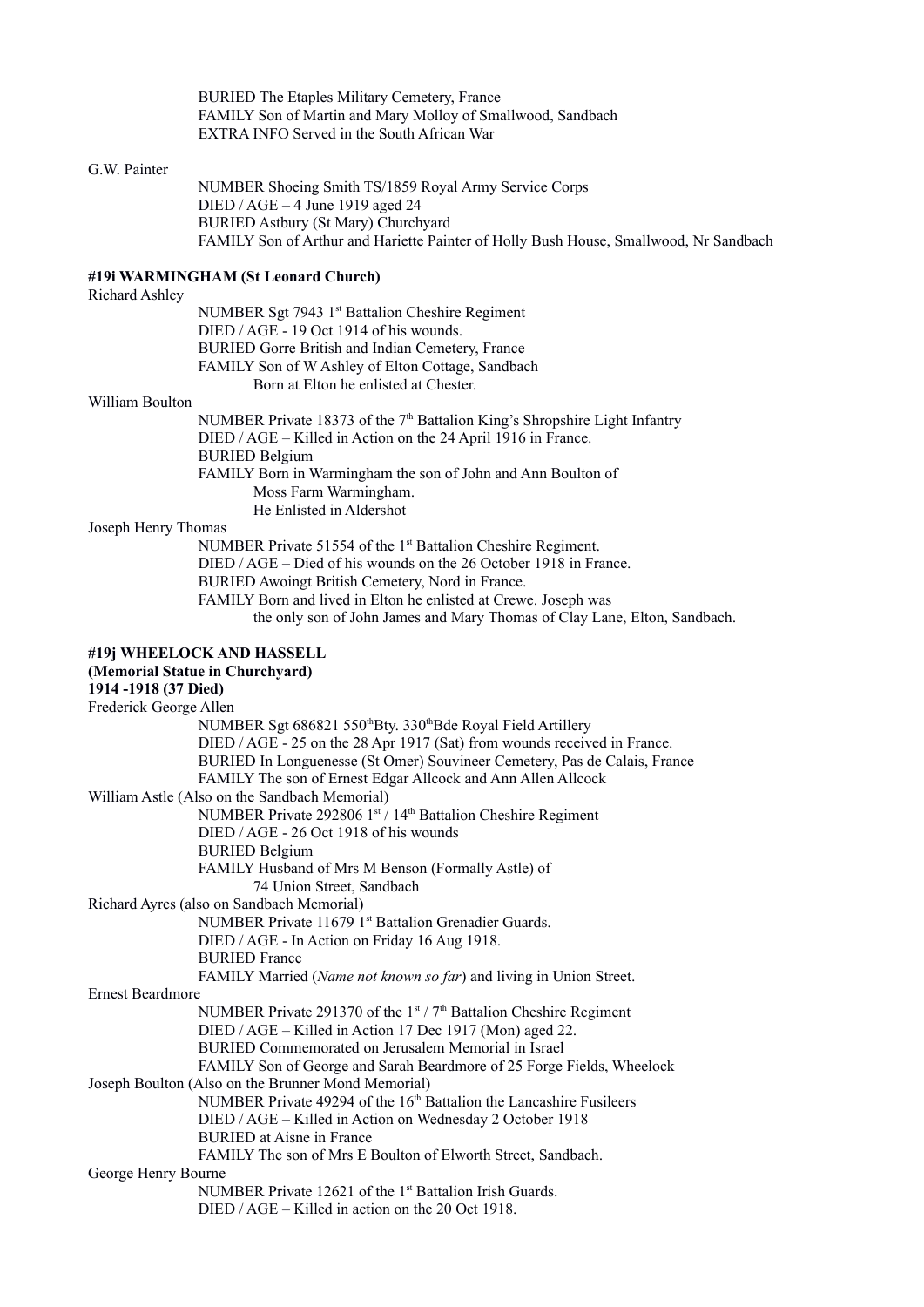|                      | BURIED Commemorated in France.                                                                |
|----------------------|-----------------------------------------------------------------------------------------------|
|                      | FAMILY Born one of 10 Children with six brothers serving in the army.                         |
|                      | He was the Husband of Alice Bourne (Married 3 Weeks prior to his death)                       |
|                      | of 113 Market Street, Crewe and worked at the Crewe Goods Sheds                               |
|                      | before enlisting.                                                                             |
| John James Butler    |                                                                                               |
|                      | NUMBER L/Captain 54671 of the 16 <sup>th</sup> Battalion The Manchester Regiment              |
|                      | DIED / AGE - Killed in action on Thursday 21 March 1918 aged 19 years.                        |
|                      | BURIED Commemorated at the Somme, France                                                      |
|                      | FAMILY He was the son on John Thomas and Maria Butler of Wheelock                             |
|                      | and is also commemorated on the family grave at Christ Church.                                |
|                      | Prior to the war John J Butler was an agricultural labourer for Mr Witter                     |
|                      | at his farm in Wheelock Heath.                                                                |
| Arthur Cooke         |                                                                                               |
|                      | NUMBER Private 50366 of the 9 <sup>th</sup> Battalion Cheshire Regiment.                      |
|                      | DIED / AGE - Killed in action on Friday 19 October 1917 aged 21.                              |
|                      | BURIED Commemorated on the Tyne Cot Memorial in Belgium                                       |
|                      | FAMILY The Son of G.H. Cooke and Fanny Cooke of 500 Crewe Road, Wheelock.                     |
| George William Cooke |                                                                                               |
|                      | NUMBER Private 244302 of the 5 <sup>th</sup> Battalion Cheshire Regiment.                     |
|                      | DIED / AGE – Of an accident on Wednesday 6 February 1917 (Died 7 Feb 1917) in France aged 28. |
|                      | BURIED Calais Southern Cemetery, France.                                                      |
|                      | FAMILY The son of W and Sarah Cooke of 29 Rotherne Terrace, Wheelock Heath,                   |
|                      | Sandbach, he is remembered on the grave of his parents and sister Emma at                     |
|                      | Christ Church, Wheelock.                                                                      |
| Herbert Cooper       |                                                                                               |
|                      | NUMBER Private 32582 of the 9 <sup>th</sup> Battalion Cheshire Regiment                       |
|                      | DIED / AGE – Killed in action 27 Oct 1916.                                                    |
|                      | BURIED Commemorated at the Somme, France                                                      |
|                      | FAMILY Born in Sandbach                                                                       |
|                      | Charles Dickenson / Charles Dickinson                                                         |
|                      | NUMBER Private 28511 of the 8 <sup>th</sup> Battalion King's Own                              |
|                      | (Royal Lancaster Regiment)                                                                    |
|                      | DIED / AGE - Killed in action on Wednesday 21 August 1918.                                    |
|                      | <b>BURIED France</b>                                                                          |
|                      |                                                                                               |
|                      | <b>FAMILY Unknown</b>                                                                         |
|                      | William Dixon (also on the Brunner Mond Memorial)                                             |
|                      | NUMBER Private 290188 of the 9 <sup>th</sup> Battalion Cheshire Regiment                      |
|                      | DIED / AGE - Killed in Action on Friday 3 August 1917 aged 23.                                |
|                      | <b>BURIED Belgium</b>                                                                         |
|                      | FAMILY The son of John and Alice Dixon of 646 Liverpool Road,                                 |
|                      | Platt Bridge, Wigan. He was born in Wheelock and lived at                                     |
|                      | Canalside, Wheelock and worked at Brunner Mond.                                               |
|                      | Albert Dodd (also on the Market Square Memorial)                                              |
|                      | NUMBER Private 35529 of the 13 <sup>th</sup> Battalion Cheshire Regiment.                     |
|                      | DIED / AGE $-2$ April 1917 aged 23.                                                           |
|                      | <b>BURIED At St Mary's Church</b>                                                             |
|                      | FAMILY Lived at Elworth Street, Sandbach                                                      |
|                      | William Gibson (also on the Sandbach Memorial)                                                |
|                      | NUMBER Gunner 706701 "A" Bty 237 <sup>th</sup> Bde Royal Field Artillery.                     |
|                      | DIED / AGE - Killed in Action on Sunday 12 November 1916 aged 25.                             |
|                      | BURIED Commemorated at Ypres on the Menin Gate, Memorial and                                  |
|                      | also at Leper in West Vlaanderen in Belgium.                                                  |
|                      | FAMILY Born in Betchton he was the son of Thomas and Hannah Gibson                            |
|                      | of Malkins Bank, Sandbach.                                                                    |
|                      | He was the Husband of Matilda Gibson (Later Matilda Pratt)                                    |
|                      | of 214 Conway Street, Birkenhead.                                                             |
|                      | His brother Leonard Gibson also died in the war on the 19 Dec 1917.                           |
|                      | Ernest Guest (also on the Sandbach Memorial)                                                  |
|                      | NUMBER Lance Corporal 34715 of the 11 <sup>th</sup> Battalion Cheshire Regiment               |
|                      | DIED / AGE – Killed in action at the Battle of Messines on                                    |
|                      | Thursday 7 June 1917 aged 24.                                                                 |
|                      | BURIED Messines Ridge British Cemetery, Mesen in Belgium                                      |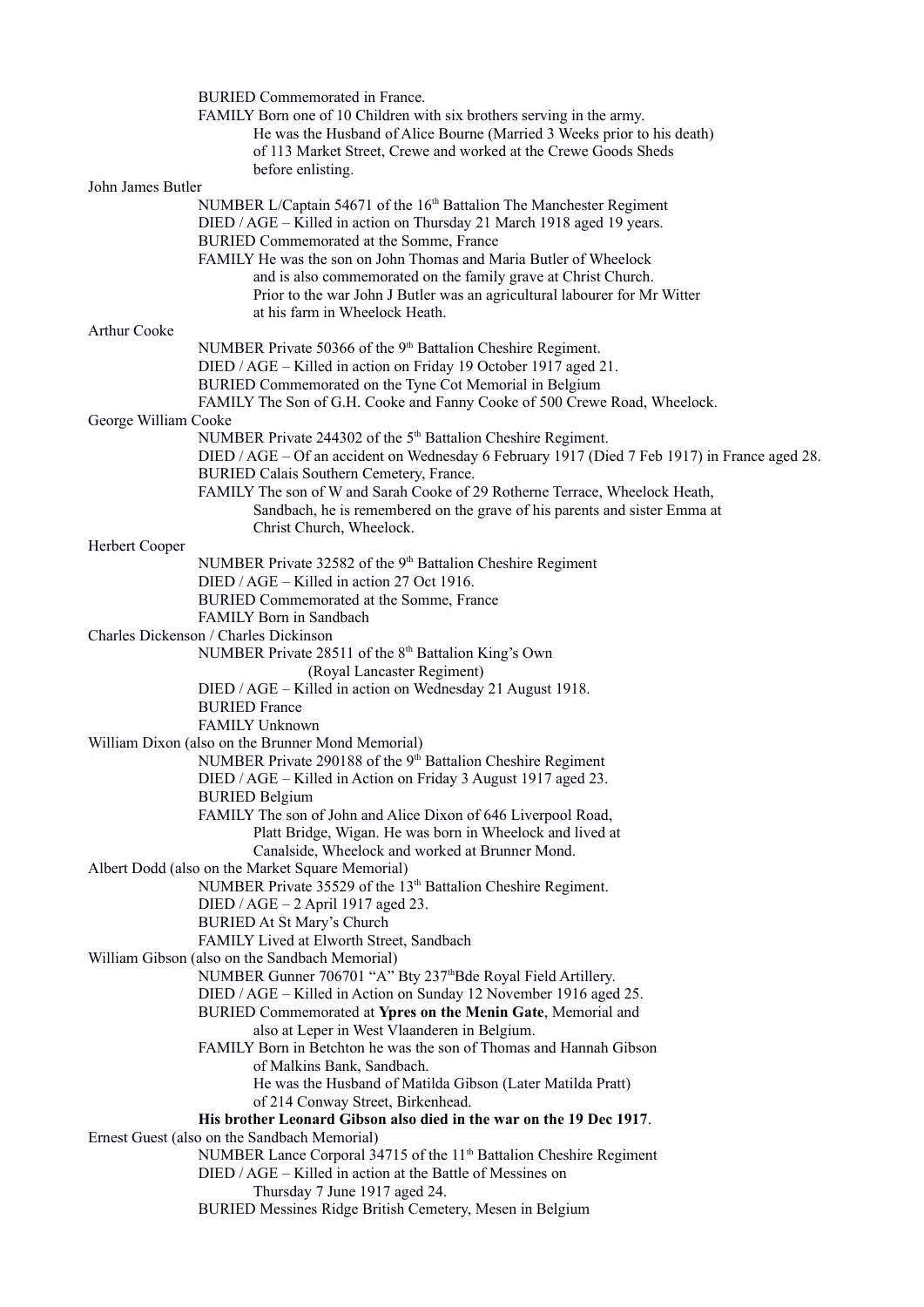|                            | FAMILY The son of Joseph and Mary Guest of 17 Coldmoss Heath                                                       |
|----------------------------|--------------------------------------------------------------------------------------------------------------------|
|                            | (Now Hassell Road), Sandbach                                                                                       |
|                            | Arthur Harrison (also on the Sandbach Memorial)                                                                    |
|                            | NUMBER L/ Captain 15459 of the 8 <sup>th</sup> Battalion South Lancashire Regiment.                                |
|                            | DIED / AGE - Killed in Action on Sunday 16 May 1916 at Ovillers, France                                            |
|                            | at the age of 26.                                                                                                  |
|                            | BURIED Commemorated at the Somme, France Memorial.                                                                 |
|                            | FAMILY He was the son of Mrs Betsy Harrison of 517 Crewe Road, Wheelock.                                           |
| Joseph Johnson             | NUMBER Rifleman Z/831 of the 2 <sup>nd</sup> Battalion Rifle Brigade.                                              |
|                            | DIED / AGE - Killed in Action on Friday 15 January 1915 aged 28.                                                   |
|                            | BURIED Fauquissart Military Cemetery, Laventie, France.                                                            |
|                            | FAMILY The son of William and Esther Johnson of Ettiley Heath.                                                     |
|                            | Husband of Agnes May Kenderdine (formerly Johnson) of                                                              |
|                            | 7 Honeywell, Stoke on Trent.                                                                                       |
| John Howard Vincent Latham |                                                                                                                    |
|                            | NUMBER 2 <sup>nd</sup> Lieutenant in the Royal Air Force.                                                          |
|                            | DIED / AGE - Died in a flying accident on the 20 April 1918 aged 19.                                               |
|                            | BURIED at the family grave in St Michael's Churchyard, Grimsargh, Lancashire.                                      |
|                            | FAMILY The son of Howard and Emma Alice Latham of 7 Sunny Bank,                                                    |
|                            | Grimsargh, Lancashire.                                                                                             |
|                            | The family originated at Wheelock and Howard (Father) was a worker                                                 |
|                            | at Crewe Railway Station before moving to Grimsargh, Lancashire where                                              |
|                            | he became the Station Master there.                                                                                |
| Thomas Mason               |                                                                                                                    |
|                            | NUMBER Private 33268 of the 8 <sup>th</sup> Battalion, Boarder Regiment.                                           |
|                            | DIED / AGE – Killed in Action on the $5th$ June 1917 aged 21.                                                      |
|                            | BURIED St Quentin Caberet Military Cemetery, Belgium                                                               |
|                            | FAMILY The son of Charles Henry and Eliza Jane Mason of Crescent Villas,                                           |
|                            | Malkins Bank.                                                                                                      |
|                            | Before joining up Thomas was employed by Mr Gorst of Hassell Green.                                                |
| Fred Moses                 |                                                                                                                    |
|                            | NUMBER Lance Corporal 27351 of the 1 <sup>st</sup> Battalion Cheshire Regiment.                                    |
|                            | DIED / AGE - Killed in action on Tuesday 9 October 1917.                                                           |
|                            | <b>BURIED Commemorated in Belgium</b>                                                                              |
|                            | FAMILY Born in Wheelock.                                                                                           |
| Wilfred Henry Newton       |                                                                                                                    |
|                            | NUMBER Captain 63549 of the 163 <sup>rd</sup> Siege Battalion, Royal Garrison Artillery.                           |
|                            | DIED / AGE - 30 November 1917 aged 21 in France.                                                                   |
|                            | <b>BURIED</b> France                                                                                               |
|                            | FAMILY The son of John and Hannah Newton of Pear Tree House, Wheelock.                                             |
| Thomas Edward Peakman      |                                                                                                                    |
|                            | NUMBER Private 13838 of the 11 <sup>th</sup> Battalion Cheshire Regiment.                                          |
|                            | DIED / AGE – Killed in action on Thursday 7 June 1917 Aged 23.                                                     |
|                            | He died at the 3 <sup>rd</sup> Battle of Ypres, Messines.                                                          |
|                            | BURIED Commemorated in Ypres (Menin Gate) Memorial in Belgium.                                                     |
|                            | FAMILY Born in Haslington he was the son of Earnest A and Martha Peakman                                           |
|                            | of 631 Crewe Road, Wheelock.                                                                                       |
|                            | Thomas was formally a goods porter at LNWR in Crewe.                                                               |
| <b>Luther Postles</b>      |                                                                                                                    |
|                            | NUMBER Private 29021 of "B" Company $1^{st}$ / $7^{th}$ Battalion Cheshire Regiment.                               |
|                            | DIED / AGE - Killed in action in Egypt on Monday 26 March 1917 aged 24.                                            |
|                            | BURIED Commemorated at the Jerusalem Memorial in Israel.                                                           |
|                            | FAMILY The son of Thomas and Ellen Postles of Back Lane, Wheelock Heath.                                           |
| Pte. James William Shepley |                                                                                                                    |
|                            | NUMBER Private 11626 of the $(2nd$ or) 1 <sup>st</sup> Battalion Grenadier Guards.                                 |
|                            | DIED / AGE – Killed in action on the 26 February 1915 (Died of his wounds)                                         |
|                            | BURIED at Bethune Town Cemetery, Pas de Calais.                                                                    |
|                            |                                                                                                                    |
|                            | FAMILY Lived in Wheelock and was the son of Mr and Mrs Albert Shepley                                              |
|                            | of 471 Crewe Road, Wheelock and had a wife and child in London.                                                    |
|                            | He was a noted footballer and played twice in matches between a                                                    |
|                            | team from the Belgian and the Britsh Army in Brussels.<br>He also played Rugby for the army and played against the |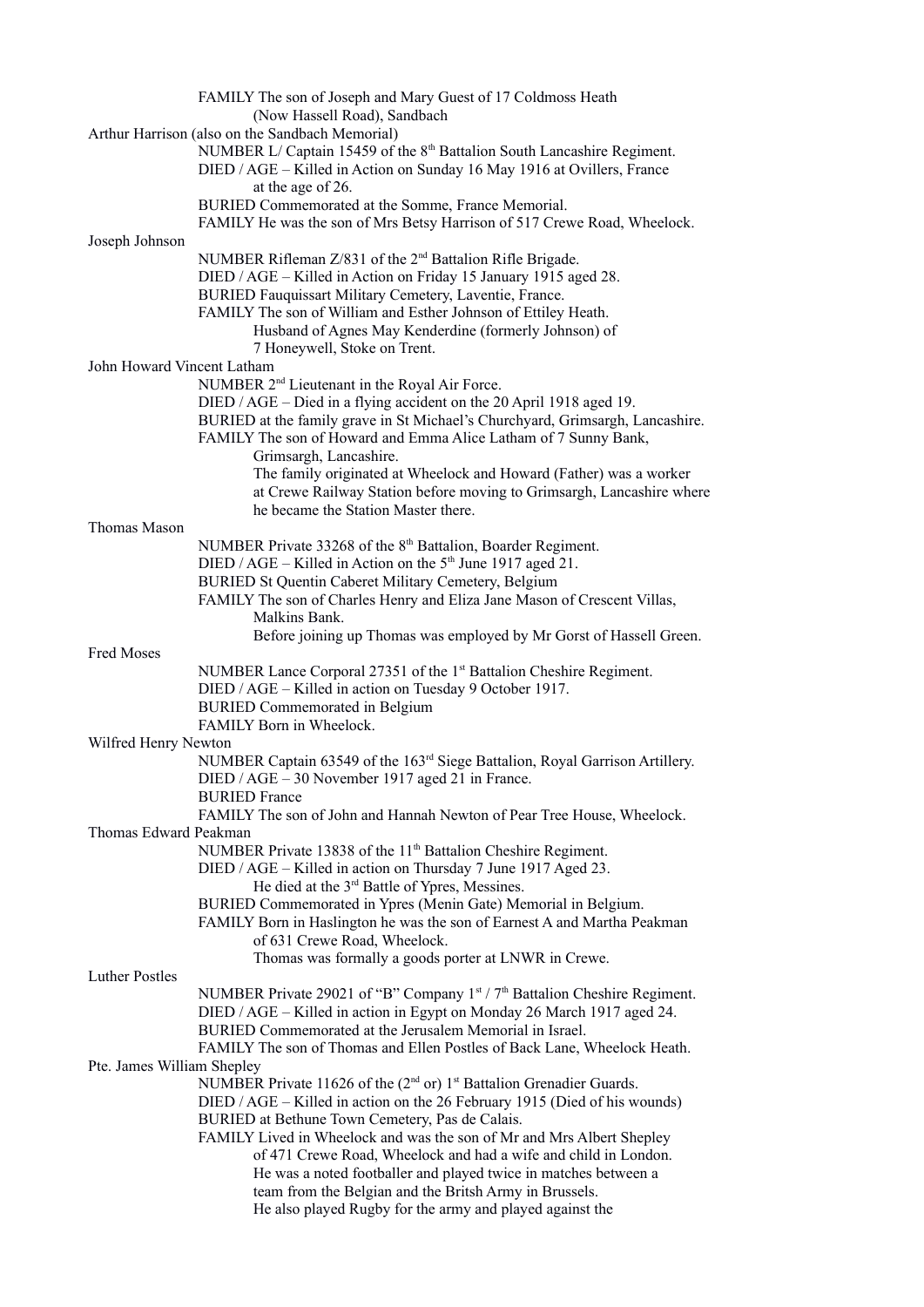|                     | Dublin Army Champions.<br>He joined the Guards on his 21 <sup>st</sup> Birthday and he served for<br>seven years before leaving the service and joined the<br>Metropolitan Police at Kings Cross.<br>At the outbreak of war he received his call up papers and rejoined<br>his old Regiment being sent to France in September 1914. James<br>also fought at Mons, Ypres, Hill 60 and Bassee where he fell. |
|---------------------|------------------------------------------------------------------------------------------------------------------------------------------------------------------------------------------------------------------------------------------------------------------------------------------------------------------------------------------------------------------------------------------------------------|
| <b>Arthur Simms</b> |                                                                                                                                                                                                                                                                                                                                                                                                            |
|                     | NUMBER Private 34826 of the 2 <sup>nd</sup> Battalion Oxfordshire and Buckinghamshire<br>Light Infantry.                                                                                                                                                                                                                                                                                                   |
|                     | DIED / AGE – Killed in Action on the 1 October 1918.                                                                                                                                                                                                                                                                                                                                                       |
|                     | BURIED Anneux British Cemetery in Nord, France.                                                                                                                                                                                                                                                                                                                                                            |
|                     | FAMILY Arthur lived at Forge Fields, Wheelock and the flag of the                                                                                                                                                                                                                                                                                                                                          |
|                     | Wheelock Wesleyan School was flown at half-mast on the                                                                                                                                                                                                                                                                                                                                                     |
|                     | news of his death.                                                                                                                                                                                                                                                                                                                                                                                         |
|                     | Arthur had worked for J Snelson of Lightly Hill Farm before joining                                                                                                                                                                                                                                                                                                                                        |
| <b>Ernest Smith</b> | the army.                                                                                                                                                                                                                                                                                                                                                                                                  |
|                     | NUMBER Unkn                                                                                                                                                                                                                                                                                                                                                                                                |
|                     | DIED / AGE - Unkn                                                                                                                                                                                                                                                                                                                                                                                          |
|                     | <b>BURIED Unkn</b>                                                                                                                                                                                                                                                                                                                                                                                         |
|                     | FAMILY Unkn (Commemorated on a stone plaque in the entrance of the                                                                                                                                                                                                                                                                                                                                         |
| <b>Ernest Swain</b> | Wheelock Methodist Church)                                                                                                                                                                                                                                                                                                                                                                                 |
|                     | NUMBER Private 291363 of the $1st / 6th$ Battalion Cheshire Regiment.                                                                                                                                                                                                                                                                                                                                      |
|                     | DIED / AGE – Died of his wounds on Friday the 21 September 1917 aged 19.                                                                                                                                                                                                                                                                                                                                   |
|                     | BURIED West Vlaanderen in Belgium.                                                                                                                                                                                                                                                                                                                                                                         |
|                     | FAMILY The son of Thomas and Emily Swain of 557 Cotton Row, Wheelock.                                                                                                                                                                                                                                                                                                                                      |
| Daniel Trueman      |                                                                                                                                                                                                                                                                                                                                                                                                            |
|                     | (Also on the Brunner Mond Memorial, Sandbach, St Mary's Roll and Wheelock Memorial)                                                                                                                                                                                                                                                                                                                        |
|                     | NUMBER Lance Corporal 6416 of the 8th Battalion the Cheshire Regiment.<br>DIED / AGE - died on Monday 22 May 1916 aged 35.                                                                                                                                                                                                                                                                                 |
|                     | BURIED The Amara War Cemetery in Iraq.                                                                                                                                                                                                                                                                                                                                                                     |
|                     | FAMILY The son of Samuel and Ellen Trueman of Sandbach and the                                                                                                                                                                                                                                                                                                                                             |
|                     | Husband of Sarah Trueman (Later Mrs Sarah Challinor)                                                                                                                                                                                                                                                                                                                                                       |
|                     | of 103 Union Street, Sandbach                                                                                                                                                                                                                                                                                                                                                                              |
| George Wainwright   |                                                                                                                                                                                                                                                                                                                                                                                                            |
|                     | NUMBER Private 15326 of the 2 <sup>nd</sup> Battalion South Lancashire Regiment                                                                                                                                                                                                                                                                                                                            |
|                     | (Prince of Wales's Volunteers) (Formally 15735 of the Cheshire Regiment)<br>DIED / AGE - Killed in Action on Sunday 3 September 1916.                                                                                                                                                                                                                                                                      |
|                     | BURIED Burried at Lonsdale Cemetery, Authuille, Somme, France.                                                                                                                                                                                                                                                                                                                                             |
|                     | FAMILY Born in Sandbach.                                                                                                                                                                                                                                                                                                                                                                                   |
| George Walley       |                                                                                                                                                                                                                                                                                                                                                                                                            |
|                     | NUMBER Driver 33317 of the 250 <sup>th</sup> Brigade, Royal Field Artillery                                                                                                                                                                                                                                                                                                                                |
|                     | DIED / AGE – Died of his wounds on Sunday the 25 August 1918                                                                                                                                                                                                                                                                                                                                               |
|                     | aged 27 in Flanders.                                                                                                                                                                                                                                                                                                                                                                                       |
|                     | BURIED Daours Communal Cemetery, Somme, France.                                                                                                                                                                                                                                                                                                                                                            |
|                     | FAMILY The husband of Ellen Walley of 16 Wharf Street, Wheelock.<br>Prior to the war George was a Boatman employed by the                                                                                                                                                                                                                                                                                  |
|                     | North Staffordshire Canal Society.                                                                                                                                                                                                                                                                                                                                                                         |
| George Yates        |                                                                                                                                                                                                                                                                                                                                                                                                            |
|                     | NUMBER Private 40613 of the 21 <sup>st</sup> Battalion Manchester Regiment                                                                                                                                                                                                                                                                                                                                 |
|                     | (Formally 1649 Cheshire Regiment)                                                                                                                                                                                                                                                                                                                                                                          |
|                     | DIED / AGE – Killed in Action on the 4 October 1918 aged 25.                                                                                                                                                                                                                                                                                                                                               |
|                     | BURIED Commemorated on the Vis-en Artois Memorial, Pas de Calais, France.                                                                                                                                                                                                                                                                                                                                  |
|                     | FAMILY Born in Sandbach he was the son of William and Emily Yates<br>of 45 Forge Fields, Wheelock.                                                                                                                                                                                                                                                                                                         |
|                     |                                                                                                                                                                                                                                                                                                                                                                                                            |
|                     | EXTRA NAMES NOT ON MEMORIAL                                                                                                                                                                                                                                                                                                                                                                                |
|                     | Cap. Arthur Edward Consterdine (also on the Elworth Memorial)                                                                                                                                                                                                                                                                                                                                              |
|                     | NUMBER Captain attached to the 9 <sup>th</sup> Battalion Prince of Wales's Own Yorkshire                                                                                                                                                                                                                                                                                                                   |
|                     | Regiment                                                                                                                                                                                                                                                                                                                                                                                                   |

DIED / AGE – Killed in Action on the 26 December 1916 aged 46.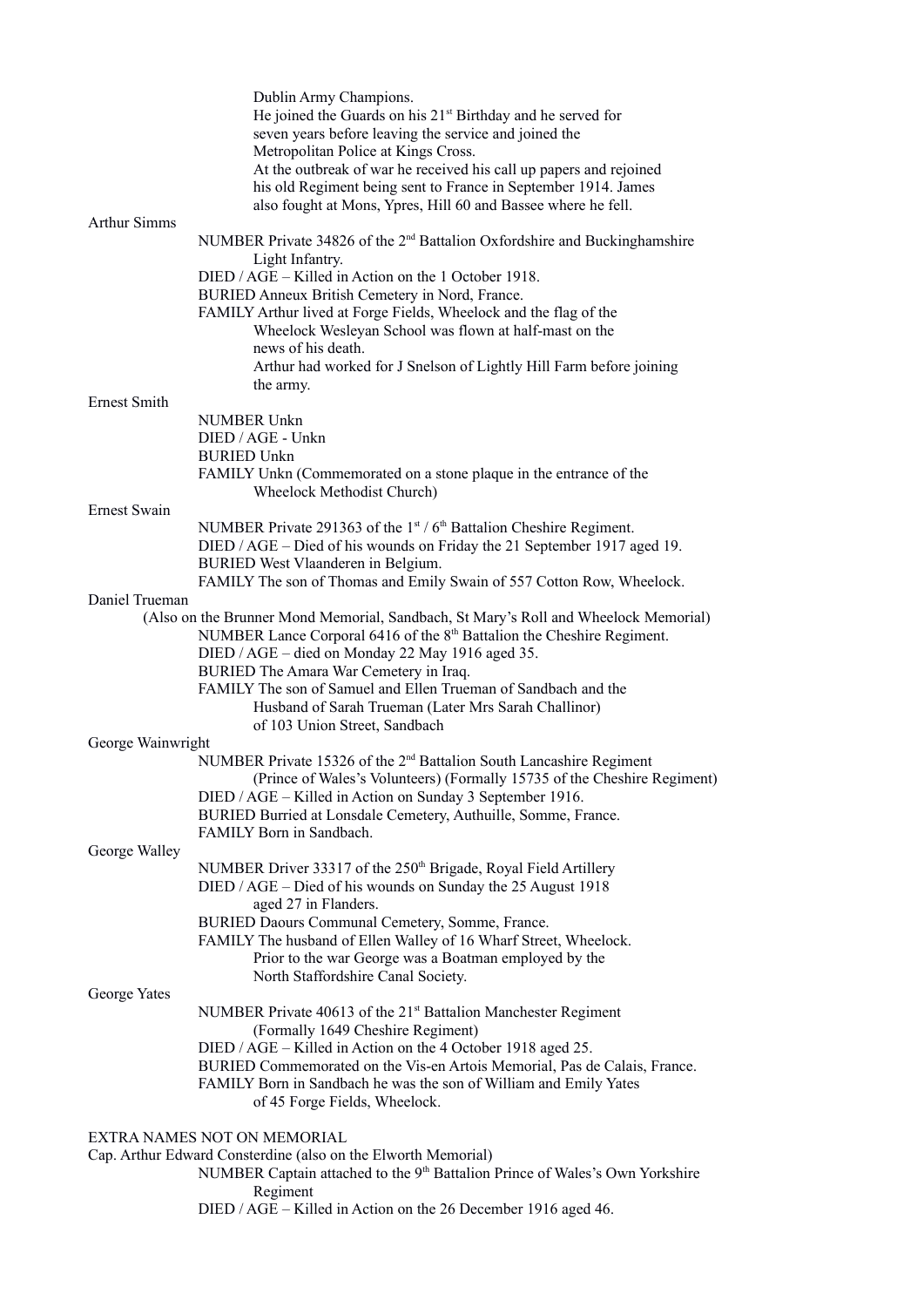|                         | <b>BURIED Somme, France</b>                                                             |
|-------------------------|-----------------------------------------------------------------------------------------|
|                         | FAMILY The son of the Rev. James W Consterdine and Mrs M.S. Consterdine                 |
|                         | of Alderley Edge, Cheshire.                                                             |
|                         | His brother lived at Holly Bank, Elworth.                                               |
| Pte Andrew Holland      |                                                                                         |
|                         | NUMBER Private 28492 of the 7 <sup>th</sup> Battalion Australian Infantry A.I.F.        |
|                         | DIED / AGE - Died on the 18 August 1916                                                 |
|                         | BURIED The Somme, France.                                                               |
|                         | FAMILY The son of Andrew A and Sarah E Holland of Yering, Victoria, Australia.          |
|                         | They had lived at Hind Heath Farm and emigrated to Australia just                       |
|                         | before the war. He is commemorated in the entrance of                                   |
|                         | Wheelock Methodist Church.                                                              |
|                         | William Holland M.C. (Military Cross) (W.R. Garside)                                    |
|                         | NUMBER 2 <sup>nd</sup> Lieutenant of the Prince of Wales's Own West Yorkshire Regiment. |
|                         | DIED / AGE – Died on the 18 September 1917 aged 24.                                     |
|                         | <b>BURIED France</b>                                                                    |
|                         | FAMILY The son of William and Sarah Holland of Brook Farm, Wheelock.                    |
|                         | He is commemorated in the entrance of Wheelock Methodist Church.                        |
| Pte Frederick Howarth   |                                                                                         |
|                         | NUMBER Private 26311 of the King's Shropshire Light Infantry.                           |
|                         | DIED 22 November 1918 aged 19.                                                          |
|                         | BURIED- Buried at Wheelock Heath Baptist Chapel yard.                                   |
|                         | FAMILY Son of Thomas and Hannah Wilkinson of 15 Holly Bush Row,                         |
|                         | Wheelock Heath, Sandbach (Possibly adopted or 2 <sup>nd</sup> Marriage?).               |
| Pte Thomas Newton       |                                                                                         |
|                         | NUMBER Private 291570 of the Cheshire Regiment.                                         |
|                         | DIED / AGE - Friday 1 April 1921                                                        |
|                         | BURIED - Buried at Wheelock Heath Baptist Chapel yard.                                  |
|                         | FAMILY Married and lived at 16 Green Street, Sandbach                                   |
| Arthur Whittle          |                                                                                         |
|                         | NUMBER Sergeant 11081 of the 1 <sup>st</sup> Battalion the Cheshire Regiment.           |
|                         | DIED / AGE - Killed in Action on the 22 February 1915 in Belgium.                       |
|                         | BURIED- Buried at Heuvelland in West Vlaanderen, Belgium.                               |
|                         | He is also commemorated on the family grave at Christ Church Wheelock.                  |
|                         | FAMILY He was the Husband of Alice Jane Whittle of 43 Henry Whalley Street,             |
|                         | Mill Hill in Blackburn where he originated from.                                        |
| 1939-1945               |                                                                                         |
| William Chadwick        |                                                                                         |
| <b>Ernest Charity</b>   |                                                                                         |
| Charles Ernest Crawford |                                                                                         |
|                         | NUMBER Sergeant 972281 Royal Artillery                                                  |
|                         | DIED / AGE - Friday 23 November 1945 aged 25                                            |
|                         | BURIED Udine War Cemetery, Italy                                                        |
|                         | Commemorated on the Sandbach and Wheelock Memorials                                     |
|                         | FAMILY The son of Charles Richard and Emmie Crawford.                                   |
|                         | Husband of Winifred Rosina Grace Crawford of Bude, Cornwall                             |
|                         |                                                                                         |
| Thomas Griffin          |                                                                                         |
| Arthur Holland          |                                                                                         |

Arthur Holland George Leese John Leeson John McClymont Fred Middling Sidney Newton Herbert W.C. Rowe John W Simpson

EXTRA NAMES NOT ON MEMORIAL

John William Simpson (Stoker 1<sup>st</sup> Class P/K59296 .D. 9 Oct 1942 Aged 40 as part of the Royal Navy. Buried at Wheelock Heath Baptist Chapel yard.)

# **#19k WHEELOCK HEATH BAPTISE CHURCH 1914 -1918**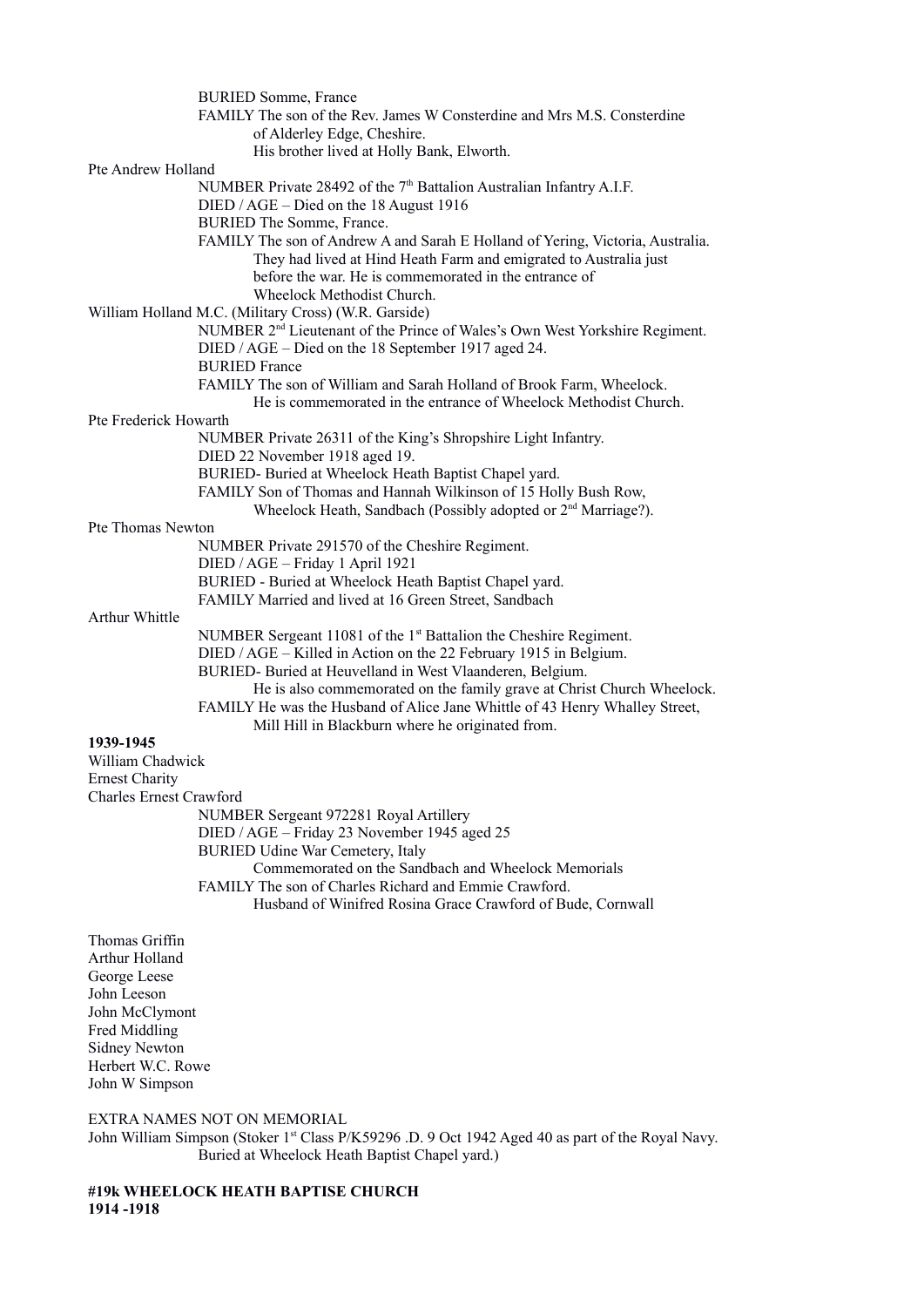| George Oaksbury Bailey          |                                                                                                                                                                 |
|---------------------------------|-----------------------------------------------------------------------------------------------------------------------------------------------------------------|
|                                 | NUMBER Private 18160 11 <sup>th</sup> Battalion Cheshire Regiment                                                                                               |
|                                 | DIED / AGE - Killed in Action on the 3 July 1916 in France aged 19.                                                                                             |
|                                 | <b>BURIED Somme, France</b>                                                                                                                                     |
|                                 | FAMILY He was born in Crewe and enlisted in Crewe.                                                                                                              |
|                                 | The son of William and Annie Maria Bailey who lived at                                                                                                          |
|                                 | 11 Brown Street, Crewe.                                                                                                                                         |
|                                 | George also had a Brother called Ernest Edgar Bailey.                                                                                                           |
| Joseph Wood                     |                                                                                                                                                                 |
|                                 | NUMBER Private 345657 of "B" Company 24th Battalion The Royal Welch Fusiliers                                                                                   |
|                                 | DIED / AGE – Died of his wounds in France on the 21 September 1918 aged 35.                                                                                     |
|                                 | BURIED - Buried at the Point-D'Achelles Military Cemetery and commemorated at                                                                                   |
|                                 | Wheelock Heath Baptist Church.                                                                                                                                  |
|                                 | FAMILY The son of Henry and Louisa Wood of Winterley, Sandbach.                                                                                                 |
|                                 | Husband of Ann Wood of Stowford, Weston, Crewe.                                                                                                                 |
|                                 | Joseph was born at Wheelock Heath.                                                                                                                              |
|                                 |                                                                                                                                                                 |
|                                 |                                                                                                                                                                 |
|                                 | #19L THE FALLEN NOT ON A SANDBACH MEMORIAL                                                                                                                      |
|                                 |                                                                                                                                                                 |
| Archibald John Scott Anderson # |                                                                                                                                                                 |
|                                 | NUMBER Second Lieutenant of the 3 <sup>rd</sup> Battalion attached to the 11 <sup>th</sup> Battalion                                                            |
|                                 | The Cheshire Regiment.                                                                                                                                          |
|                                 | DIED / AGE - Killed in action on the 27 August 1916 aged 23.                                                                                                    |
|                                 | BURIED Blighty Valley Cemetery, Authuille Woods, Somme, France.                                                                                                 |
|                                 | FAMILY The son of David Elder and Frances Gertrude Anderson                                                                                                     |
|                                 | of White Hall, Wheelock Heath.                                                                                                                                  |
| William Edward Bailey #         |                                                                                                                                                                 |
|                                 | NUMBER Private 8929 of the 24 <sup>th</sup> Battalion Royal Inniskilling Fusiliers                                                                              |
|                                 | (Formally the Welch Regiment)                                                                                                                                   |
|                                 | DIED / AGE – Died of his wounds received on the 5 November 1918 aged 28 (.b. 1890).                                                                             |
|                                 | BURIED Premont British Cemetery, Aisne in France.                                                                                                               |
|                                 | FAMILY The son of Henry and Fanny Bailey of 47 Swan Street, Congleton.                                                                                          |
|                                 | William resided in Sandbach.                                                                                                                                    |
|                                 | <b>BORN 1890</b>                                                                                                                                                |
|                                 | Joined the British Army as a Private with the Welsh Regiment Number 42252.                                                                                      |
|                                 |                                                                                                                                                                 |
|                                 | Regiment changed to the 24 <sup>th</sup> Battalion Royal Inniskilling Fusiliers as Private 48828<br>Died of his wounds received on the 5 November 1918 aged 28. |
|                                 |                                                                                                                                                                 |
|                                 | 1911 CENSUS Age = $20$ in 1911                                                                                                                                  |
|                                 | House Owner at 36 Welles Street, Sandbach                                                                                                                       |
|                                 |                                                                                                                                                                 |
|                                 | William Morris (Aged 69 from Bilstone, Staffs) Roadman Urban District Council                                                                                   |
|                                 | Sara Ann Morris (Age 59 from Tupton, Derbyshire)                                                                                                                |
|                                 | Above MARRIED in 1875                                                                                                                                           |
|                                 | Had three children 2 still alive and 1 died by 1911.                                                                                                            |
|                                 | Frederick John Price (Age 27from Bridgnorth, Salop) Confectioner                                                                                                |
|                                 | William Edward Bailey (Lodger from Congleton, Cheshire a Baker aged 20)                                                                                         |
|                                 |                                                                                                                                                                 |
| Joseph Ball #                   |                                                                                                                                                                 |
|                                 | NUMBER Private 8929 of the 24 <sup>th</sup> Battalion Royal Fusiliers.                                                                                          |
|                                 | DIED / AGE – Killed in Action on the 23 August 1918 aged 32 (.b. 1886).                                                                                         |
|                                 | BURIED Pas de Calais in France.                                                                                                                                 |
|                                 | FAMILY Husband of Amy E Ball (Later Amy Ludkin) of 33 Romborough Way,                                                                                           |
|                                 | Lewisham, London. Joseph was born in Hanley and lived in Sandbach.                                                                                              |
| Joseph Barnes #                 |                                                                                                                                                                 |
|                                 | NUMBER Bombardier 4656 "D" Battalion, 76th Brigade Royal Field Artillery.                                                                                       |
|                                 | DIED / AGE - Died on Monday 16 October 1916 aged 32.                                                                                                            |
|                                 | BURIED Caterpillar Valley Cemetery, Longueval, Somme in France.                                                                                                 |
|                                 | FAMILY Born in Sandbach the son of Samuel and Eliza Barnes.                                                                                                     |
|                                 |                                                                                                                                                                 |
| William Reginald Bate #         |                                                                                                                                                                 |
|                                 | NUMBER Sergeant 43042 of the Royal Irish Rifles                                                                                                                 |
|                                 |                                                                                                                                                                 |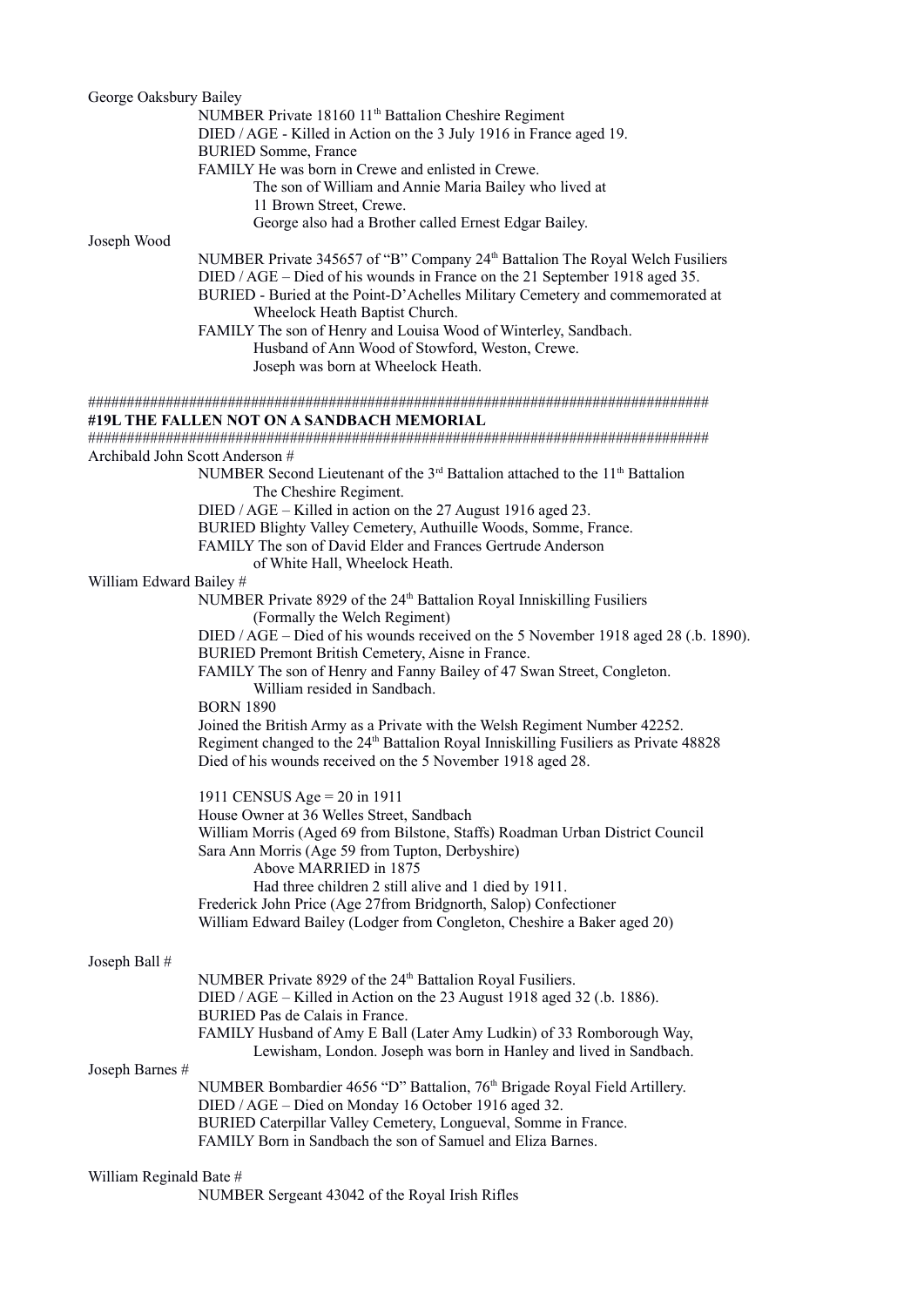|                         | DIED / AGE – Died of his wounds on the 6 September 1918 aged 29.                        |
|-------------------------|-----------------------------------------------------------------------------------------|
|                         | BURIED Souvineer Cemetery, Pas de Calais, France.                                       |
|                         | FAMILY Born in Elworth the husband of Mary Elizabeth Bate of                            |
|                         | 8 Bringswood Cottages, Whaley Bridge in Stockport.                                      |
|                         | <b>Awarded the Military Medal</b>                                                       |
| Harry Bayley #          |                                                                                         |
|                         | NUMBER Able Seaman D/JX237586 Royal Navy H.M. Submarine Olympus                         |
|                         | DIED / AGE - 8 May 1942 Aged 24                                                         |
|                         | BURIED Commemorated on the Portsmouth Naval Memorial                                    |
|                         | FAMILY Son of Abraham and Mary Ann Bayley of Sandbach                                   |
| Ralph Beresford #       |                                                                                         |
|                         | NUMBER Lance Corporal 9632 South Staffordshire Regiment 1st Bn                          |
|                         | DIED / AGE - Killed in action 15 July 1916                                              |
|                         | BURIED Commemorated on the Thiepval Memorial, Somme, France                             |
|                         | FAMILY Born in Wheelock                                                                 |
|                         |                                                                                         |
| James Lackland Bocock # |                                                                                         |
|                         | NUMBER Private 44035 2/23 <sup>rd</sup> East Surrey Regiment                            |
|                         | DIED / AGE – Died in Action 14 Oct 1918 aged 18                                         |
|                         | BURIED Hooge Crater Cemetery, Ieper in West-Vlaanderen, Belgium                         |
|                         | FAMILY Born in Sandbach the son of Alfred and Elizabeth Bocock of                       |
|                         | 692 Manchester Old Road, Rhodes, Manchester                                             |
|                         |                                                                                         |
| Charles Edgar Bowler #  |                                                                                         |
|                         | NUMBER Gunner 701514 of the 330 <sup>th</sup> Brigade Royal Field Artillery             |
|                         | DIED / AGE - 27 July 1917 aged 21 (.b. 1896)                                            |
|                         | BURIED Adinkerke Churchyard Extension, Belgium                                          |
|                         | FAMILY Son of Charles and Betsy E Bowler of 126 Moorside Street, Droylsden, Manchester. |
|                         | He was a native of Sandbach, Cheshire.                                                  |
|                         | Born in Sandbach and by 1911 (Census) was living at 17 St Andrews Avenue, Droylsden     |
|                         | and was an Office Boy.                                                                  |
|                         | He lived with his -                                                                     |
|                         | Father Charles Henry Bowler (.b. 1874 in Sandbach Aged 37 a railway worker)             |
|                         | Married for 15 years in 1911.                                                           |
|                         | Mother Betsy Emma Bowler (.b. 1867 Bilston, Staffordshire Aged 44)                      |
|                         | Charles Edgar Bowler (Above .b. 1896 Sandbach aged 14)                                  |
|                         | Marian Bowler (.b. 1904 Manchester Aged 7)                                              |
|                         |                                                                                         |
| Percival Broadhurst #   |                                                                                         |
|                         | NUMBER Private 26839 The Loyal North Lancashire Regiment 1 <sup>st</sup> Battalion      |
|                         | DIED / AGE - 26 September 1916 aged 31 (.b. 1885)                                       |
|                         | BURIED Commemorated on the Thiepval Memorial, France and                                |
|                         | the family grave at Christ Church, Wheelock.                                            |
|                         | FAMILY Son of Frederick Broadhurst and the late Mary Emma Broadhurst                    |
|                         | Born in Sandbach                                                                        |
|                         | By 1916 he was living in Northwich, Cheshire.                                           |
|                         | 1901 CENSUS (Forge Fields, Wheelock)                                                    |
|                         | Frederick Broadhurst (.b. 1855 Aged 46)                                                 |
|                         | Mary Emma Broadhurst (.b. 1855 Aged 46)                                                 |
|                         | Tom Broadhurst (.b. 1883 aged 18)                                                       |
|                         | Percival Broadhurst (.b. 1886 aged 15 a Railway Clerk)                                  |
|                         | Harry Pauldon Broadhurst (.b. 1889 aged 12)                                             |
|                         | Bertha Kathleen Broadhurst (.b. 1900 aged 9 Months)                                     |
|                         | Emma Minshull (.b. 1886 born in Hassall Green or Stoke, Servant /                       |
|                         | Daughter in Law)                                                                        |
|                         |                                                                                         |
| Edward Brooker (WW2)    |                                                                                         |
|                         | NUMBER Bombardier 1558142 24 Lt A.A. / Anti-tank Regiment, Royal Artillery              |

# DIED / AGE – 25 April 1944 aged 29 (.b. 1915)

BURIED Calcutta (Bhowanipore) Cemetery, Kolkata in India

FAMILY Son of Thomas Charles and Katherine Brooker. Husband of Phoebe Brooker of Sandbach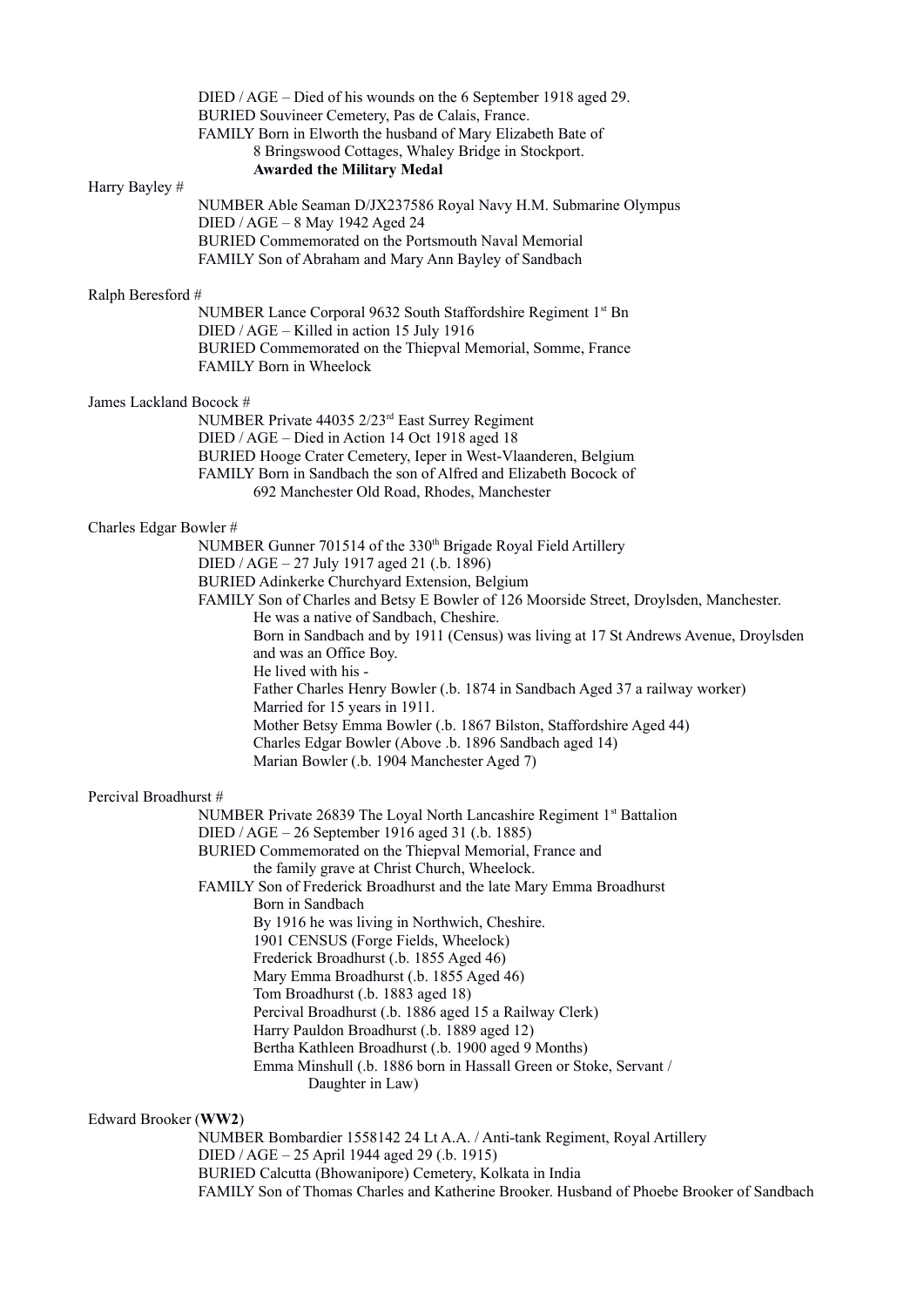| William Brooks (WW2)                          |                                                                                                                                                  |
|-----------------------------------------------|--------------------------------------------------------------------------------------------------------------------------------------------------|
|                                               | NUMBER Guardsman 2722364 1st Battalion Irish Guards.                                                                                             |
|                                               | DIED / AGE - 30 March 1943 aged 32<br>BURIED Medjez-El-Bab Memorial Tunisia                                                                      |
|                                               | FAMILY Son of William and Sarah Ellen Brooks and Husband of Bessie Brooks of Sandbach.                                                           |
|                                               | (Possibly the Rev. William Brooks of the Wesleyan Church at 26 Bradwall Road, Sandbach)                                                          |
| William Brown #                               |                                                                                                                                                  |
|                                               | NUMBER Rifleman S/10981 of the 2/17 <sup>th</sup> Battalion London Regiment                                                                      |
|                                               | DIED / AGE - Killed in Action 17 Aug 1918 aged 19 in France.                                                                                     |
|                                               | BURIED Godewaersvelde British Cemetery, France<br>FAMILY Born in Coppenhall (Crewe), Lived in Sandbach and enlisted in Crewe.                    |
|                                               | He was the son of Mrs E Brown of Victoria Street, Richmond Grove, Longsight, Manchester                                                          |
|                                               | William Buckley (On the Foden Works Memorial)                                                                                                    |
|                                               | NUMBER Sergeant 1080095 11 O.T.U. Royal Air Force Volunteer Reserve                                                                              |
|                                               | DIED / AGE - 17 Sept 1942 aged 21<br>BURIED Heverlee War Cemetery, Belgium                                                                       |
|                                               | FAMILY Son of Roger John and Caroline Buckley of Elton, Sandbach                                                                                 |
| Arthur Burt #                                 |                                                                                                                                                  |
|                                               | NUMBER Private 15046 of the 7 <sup>th</sup> Battalion Prince of Wales's (North Staffordshire Regiment)                                           |
|                                               | DIED / AGE – Died of Wounds 11 March 1917 in Mesopotamia aged 30 (.b. 1887)                                                                      |
|                                               | BURIED Commemorated on the Basra Memorial in Iraq.<br>FAMILY Born in Sandbach the son of the late Mr and Mrs James Burt and Husband of May Burt  |
|                                               | Enlisted at Stoke on Trent                                                                                                                       |
|                                               | 1917 Residence at Tunstall, Staffordshire.                                                                                                       |
| Walter Capper (On St Mary's Roll of Honour) # |                                                                                                                                                  |
|                                               | NUMBER Private 291032 1st / 7 <sup>th</sup> Battalion Cheshire Regiment                                                                          |
|                                               | DIED / $AGE - 3$ Sept 1918 aged 20<br>BURIED Wulverghem Lindenhoek Road, Military Cemetery, Belgium                                              |
|                                               | FAMILY Son of William Capper of 59 Silver Terrace, Sandbach Heath, Cheshire                                                                      |
| John Carr#                                    |                                                                                                                                                  |
|                                               | NUMBER Private 14402 8 <sup>th</sup> Battalion Prince of Wales's Own (North Staffordshire Regiment)                                              |
|                                               | DIED / AGE - Killed in action 3 July 1916.<br>BURIED Commemorated on the thiepval Memorial, Somme, France                                        |
|                                               | FAMILY Born in Smallwood                                                                                                                         |
| Randal Alexander Casson                       |                                                                                                                                                  |
|                                               | NUMBER Second Lieutenant 2 <sup>nd</sup> Battalion the Royal Welch Fusiliers.                                                                    |
|                                               | DIED / AGE – Killed in Action on the 26 Sept 1917 at Polygon Wood, Ypres                                                                         |
|                                               | aged 23 (Born 11 Oct 1893)<br>BURIED Poelcapelle British Cemetery, Belgium                                                                       |
|                                               | Family Plaque in St Mary's Church                                                                                                                |
|                                               | FAMILY He was the son of Randal Casson Snr of Betchton House, Sandbach and                                                                       |
|                                               | Bron-Y-Garth, Portmadoc.                                                                                                                         |
|                                               | Randal Casson Snr Born 10 Feb 1850 died aged 64 on the 2 April 1914                                                                              |
|                                               | at Taormina, Sicily (Italy was natural during this part of the war)<br>Mother Lucy I Casson of Bron-y-garth, Portmadoc in Carnarvonshire, Wales. |
|                                               | (Nephew See below)                                                                                                                               |
| William Casson #                              |                                                                                                                                                  |
|                                               | NUMBER Major 7 <sup>th</sup> Battalion The London Regiment.                                                                                      |
|                                               | DIED / AGE – Killed in Action on the 25 Sept 1915 aged 42 (Born 18 Aug 1873).<br>BURIED Loos British Cemetery, Calais, France                    |
|                                               | Family Plaque in St Mary's Church                                                                                                                |
|                                               | FAMILY He was the son of Thomas and Laura Ann Casson of Portmadoc                                                                                |
|                                               | in Carnarvonshire, Wales.                                                                                                                        |
|                                               | He was also the Husband of Annie Gertrude Casson of<br>183 Ladbroke Grove, London                                                                |
|                                               | London and Nephew of Randal Casson of Betchton House, Sandbach                                                                                   |
|                                               |                                                                                                                                                  |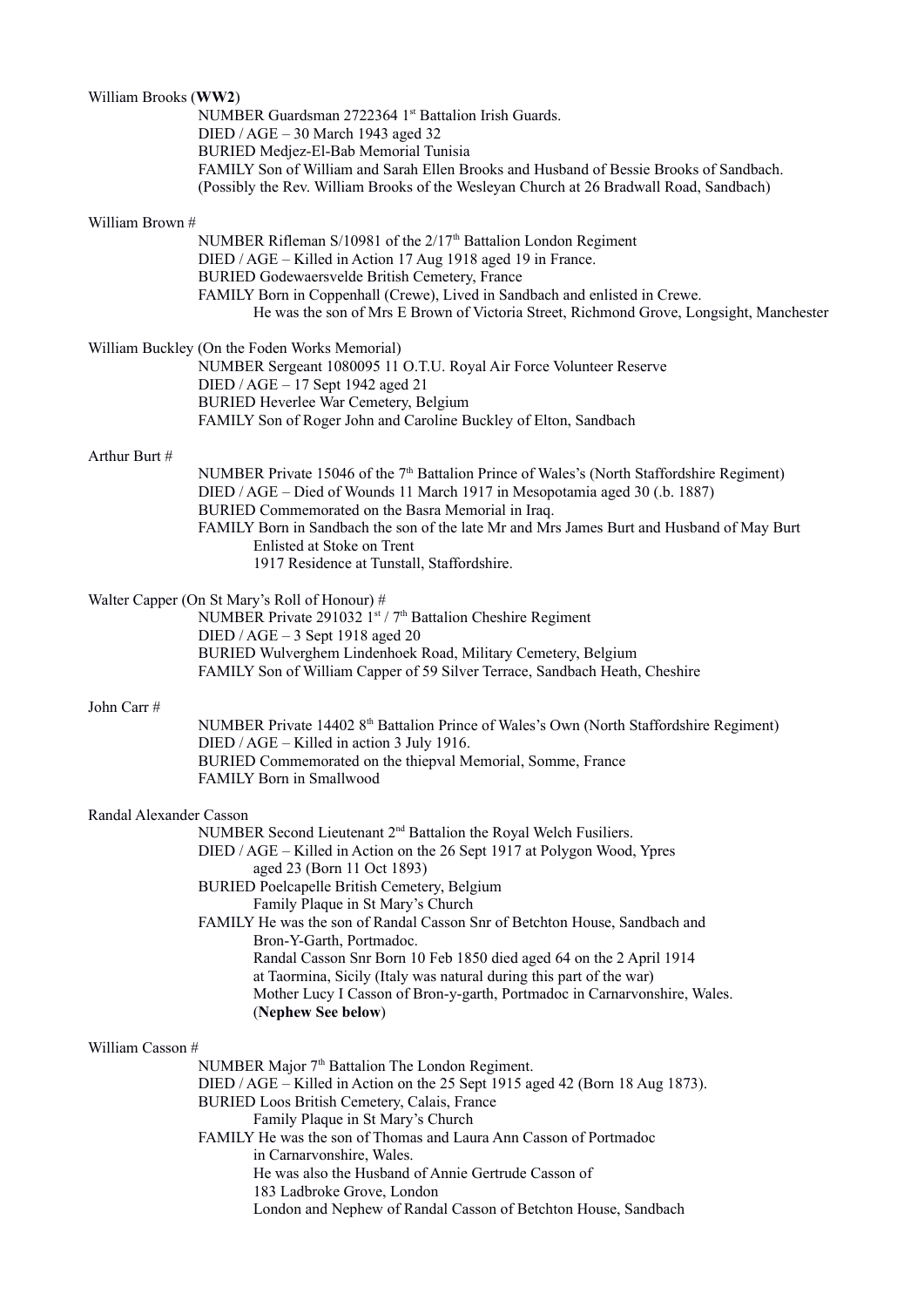He was awarded the Territorial Decoration and was mentioned in despatches. (**See above**)

| Herbert Chalstrey #       |                                                                                                                                                                            |
|---------------------------|----------------------------------------------------------------------------------------------------------------------------------------------------------------------------|
|                           | NUMBER Private 7994 of the $(8th$ or) $7th$ Battalion Prince of Wales's (North Staffordshire Regiment)<br>DIED / AGE - Killed in Action 24 May 1917 at Flanders in France. |
|                           | BURIED Railway Dugouts Burial Ground, Leper in West-Vlaanderedn, Belgium<br>FAMILY Born in Sandbach                                                                        |
|                           | In 1917 he was a resident of Brindley Ford, Staffordshire.                                                                                                                 |
| Frederick Chell #         |                                                                                                                                                                            |
|                           | NUMBER Private 203329 of the 2/5 <sup>th</sup> Battalion Manchester Regiment                                                                                               |
|                           | DIED / AGE - Killed in action 21 March 1918 in Flanders, France.                                                                                                           |
|                           | BURIED Commemorated on the Pozieres Memorial, Somme, France<br>FAMILY Born in Sandbach                                                                                     |
|                           | In 1818 he was living in Withington, Manchester.                                                                                                                           |
| William Ringrose Clarke # |                                                                                                                                                                            |
|                           | NUMBER Sergeant 473027 Canadian Infantry 65 <sup>th</sup> Battalion                                                                                                        |
|                           | DIED / AGE - 23 Oct 1915 aged 56 (born about 1859 in Sandbach)                                                                                                             |
|                           | <b>BURIED Shorncliffe Military Cemetery</b>                                                                                                                                |
|                           | FAMILY Son of Philip and Anne Clarke of Sandbach.                                                                                                                          |
|                           | Husband of H Clarke of Nelson Place, Hyfield, Stockport, Cheshire<br><b>EXTRA INFORMATION</b>                                                                              |
|                           | Awarded the Volunteer Long Service Medal                                                                                                                                   |
|                           | CENSUS 1911 at Chapel Street, Hayfield, Derbyshire                                                                                                                         |
|                           | William Ringrose Clarke (Aged 52 Occupation Sadler)                                                                                                                        |
|                           | Hannah Clarke (Aged 51 Born in Macclesfield, Cheshire.                                                                                                                     |
|                           | Married William in 1881 and had 6 Children 1 died)<br>George Harold Clarke (Aged 15 Born in Oldham, Lancashire.                                                            |
|                           | Son a Labourer with Public Works)                                                                                                                                          |
|                           | Annie Beatrice Clarke (Aged 12 Born in New Mills, Derbyshire. Daughter)                                                                                                    |
|                           | Henry Shorpe (Aged 45 Born in Ashford, Derbyshire. Married Boarder a Stonemason)<br>Charles Heald (Aged 47Born in Buxton, Derbyshire. Married Boarder a Bricklayer)        |
| B Collins #               |                                                                                                                                                                            |
|                           | NUMBER Lance Corporal 201680 Manchester Regiment 1st / 5th Battalion                                                                                                       |
|                           | DIED / AGE - 14 September 1917                                                                                                                                             |
|                           | BURIED Ypres Reservoir Cemetery, Leper in West-Vlaanderedn, Belgium<br>FAMILY Born in Queensborough, Kent, and was a resident of Sandbach.                                 |
| Frank Condliffe #         |                                                                                                                                                                            |
|                           | NUMBER Private 28342 6 <sup>th</sup> Battalion South Lancashire Regiment (Prince of Wales's Volunteers)                                                                    |
|                           | DIED / AGE – Died in Mesopotamia on the 6 July 1916 aged 20<br><b>BURIED Basra War Cemetery, Iraq</b>                                                                      |
|                           | FAMILY Born in Sandbach the son of George and Emma Condliffe of                                                                                                            |
|                           | 55 New Martin Street, Crewe                                                                                                                                                |
|                           | Before the war he was employed by LNWR at Crewe (Railway)                                                                                                                  |
| Samuel Condliffe #        |                                                                                                                                                                            |
|                           | NUMBER Lance Corporal 12043 19th Battalion Manchester Regiment                                                                                                             |
|                           | DIED / AGE – Killed in Action 13 Feb 1916 aged 21 (.b. 1895)                                                                                                               |
|                           | BURIED Carnoy Military Cemetery, Somme, France<br>FAMILY Son of James and Annie Florence Condliffe of                                                                      |
|                           | 20 Cooke Street, Hazel Grove, Stockport (1916 Military records)                                                                                                            |
|                           | Born in Crewe, Cheshire by 1901 (Census) he was living in Lymm.                                                                                                            |
|                           | 1901 CENSUS (Yew Tree Terrace, Lymm)                                                                                                                                       |
|                           | James Condliffe (.b. 1873 Aged 27 in Sandbach / Crewe. Police Constable)                                                                                                   |
|                           | Annie Florence Condliffe (.b. 1870 Aged 30 in Newport, Shropshire)<br>Samuel Condliffe (.b. 1895 Aged 6 Crewe)                                                             |
|                           | Ada Condliffe (.b. 1989 Aged 3 Crewe)                                                                                                                                      |
|                           | 1911 CENSUS (20 Compstall Romiley W, Stockport, Cheshire)                                                                                                                  |
|                           | James Condliffe (.b. 1873 Aged 38 in Sandbach.                                                                                                                             |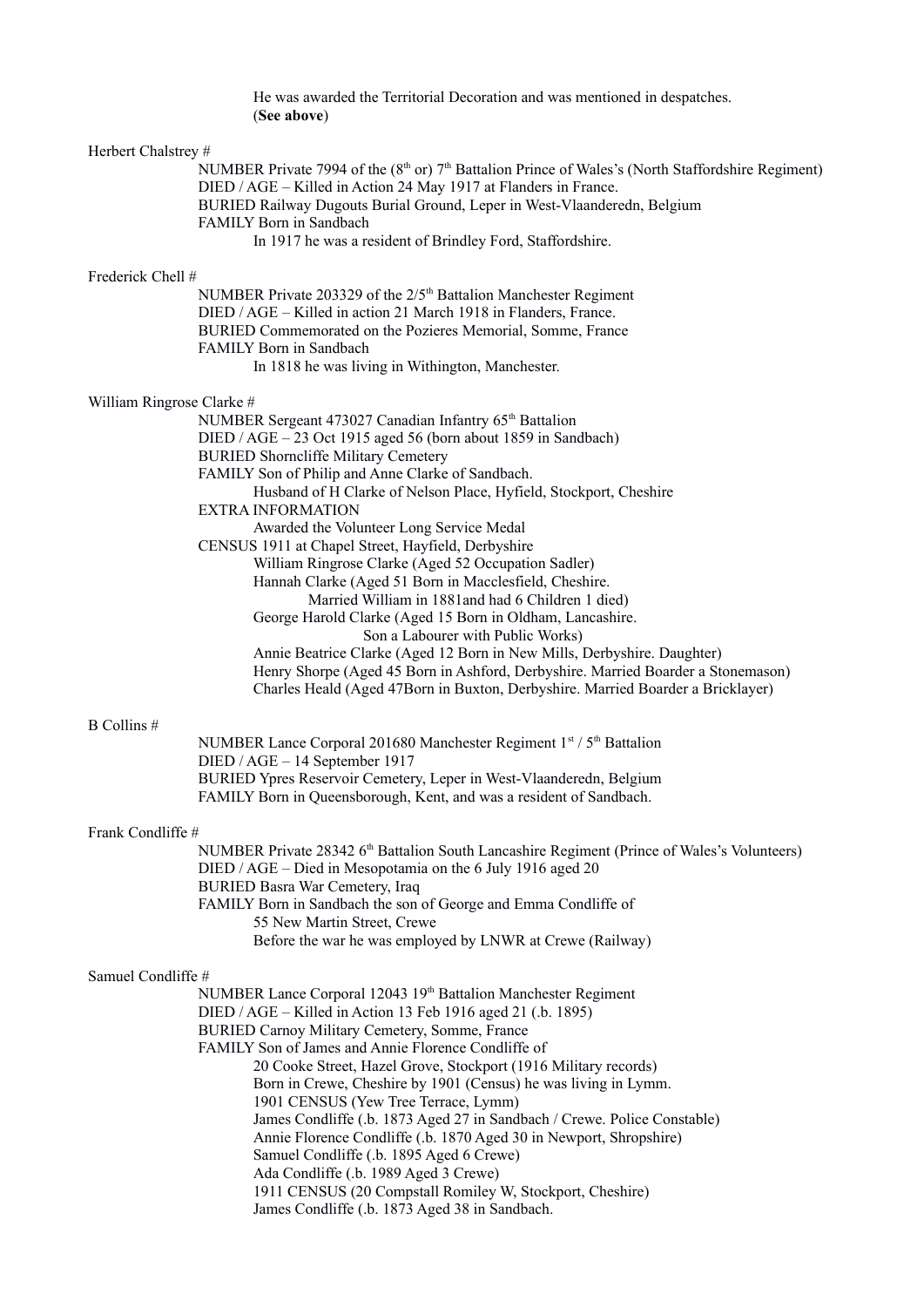|                              | Police Constable with Cheshire Constabulary)<br>Annie Florence Condliffe (.b. 1870 Aged 41 in Newport, Shropshire)<br>Samuel Condliffe (.b. 1895 Aged 16 Wheelock nr Crewe)<br>Ada Condliffe (.b. 1898 Aged 13 Wheelock nr Crewe)<br>Winefred Condliffe (.b. 1902 Aged 9 Lymm)                                                                                                                                                                                                                                                                                                                                                                                      |
|------------------------------|---------------------------------------------------------------------------------------------------------------------------------------------------------------------------------------------------------------------------------------------------------------------------------------------------------------------------------------------------------------------------------------------------------------------------------------------------------------------------------------------------------------------------------------------------------------------------------------------------------------------------------------------------------------------|
| Roy Cooke (WW2)              | NUMBER 2622037 Lance Corporal 3rd Battalion Grenadier Guards<br>DIED / AGE - 16 Aug 1944 aged 22<br><b>BURIED Naples War Cemetery, Italy</b><br>FAMILY Son of Alfred and Ellen Cooke of Sandbach                                                                                                                                                                                                                                                                                                                                                                                                                                                                    |
| William Farrington Cookson # | NUMBER Private 10791 of the 1 <sup>st</sup> Battalion Cheshire Regiment<br>DIED / AGE – Killed in Action1st June 1915<br>BURIED Commemorated on the Ypres (Menin Gate) Memorial,<br>Leper in West-Vlaanderen, Belgium<br>FAMILY Born in Sandbach, Enlisted in Runcorn                                                                                                                                                                                                                                                                                                                                                                                               |
| Alan Davenport #             | NUMBER Sergeant 8409 of the 2 <sup>nd</sup> Battalion Royal Welch Fusiliers.<br>DIED / AGE – Killed in action $7th$ November 1914 aged 33<br>BURIED Commemorated on the Ypres (Menin Gate) Memorial, Leper in West-Vlaanderedn, Belgium<br>FAMILY Born at Sandbach Heath the husband of Adelina Mitcham (Formerly Davenport)<br>Of 17 Ffordd Estyn, Garden Village, Wrexham.                                                                                                                                                                                                                                                                                        |
| Frank Dean #                 | NUMBER Private 12116 "B" Company 2 <sup>nd</sup> Battalion Cheshire Regiment<br>DIED / AGE - Killed in Action 8 Aug 1915 age 41<br>BURIED Commemorated on the Ypres (Menin Gate) Memorial, Leper in West-Vlaanderedn, Belgium<br>FAMILY Born in Sandbach the son of John Dean.<br>Husband of Emily Dean of 18 Twemlow Street, Congleton.                                                                                                                                                                                                                                                                                                                            |
| Horace Dean #                | NUMBER Private 29680 South Wales Borderers 3rd Battalion<br>DIED / AGE - Died in England 25 Feb 1917 aged 18<br>BURIED St Peter Churchyard, Congleton<br>FAMILY Son of John and Leah Harris Dean of 61a Antrobus Street, Congleton<br>Born in Sandbach.                                                                                                                                                                                                                                                                                                                                                                                                             |
| Harold Downs #               | NUMBER Sgt 28742 12 <sup>th</sup> Battalion The Kings (Liverpool Regiment)<br>DIED / AGE – Killed in Action on Frida the 30 November 1917 aged 31 (.b. 1886).<br>BURIED Commemorated on the Cambrai Memorial, Louverval, Nord, France.<br>FAMILY A resident of Sandbach and husband of Gertrude Minnie Downs.<br>EXTRA INFORMATION Served in the South African Campaign with the 5 <sup>th</sup> Dragoon Guards.<br>Re-enlisted in the Cheshire Yeomanry in October 1914.<br>1911 CENSUS (20 Moody Street, Bradford)<br>Harold Downes (.b. 1885/6 Aged 26 Salford, Lancashire, a Railway Porter)<br>Gertrude Minnie Downs (.b. 1883 Aged 28 Cheltenham, Gloucester) |
| Oswald Dunn #                | NUMBER Private 1889 1/5 <sup>th</sup> Battalion Cheshire Regiment<br>DIED / AGE - Died of Wounds on the 27 March 1915<br>BURIED Kemmel Chateau Military Cemetery. Heuvelland, in West-Vlaanderen, Belgium<br>FAMILY Born in Sandbach about 1895.<br>1901 CENSUS (69 Lewin Street, Middlewich)<br>Thomas Dunn (.b. 1864 Aged 37 West Bromwich Joiner with Chemical Manufacturer)<br>Elizabeth Dunn (.b. 1860 Aged 41 Lawley Bank, Salop / Shropshire)<br>Sarah E Dunn (.b. 1889 Aged 12 Sandbach)<br>Adila Dunn (.b. 1891 Aged 10 Sandbach)<br>Gladys E Dunn (.b. 1892 Aged 9 Sandbach)<br>Oswald Dunn (.b. 1895 Aged 6 Sandbach)                                    |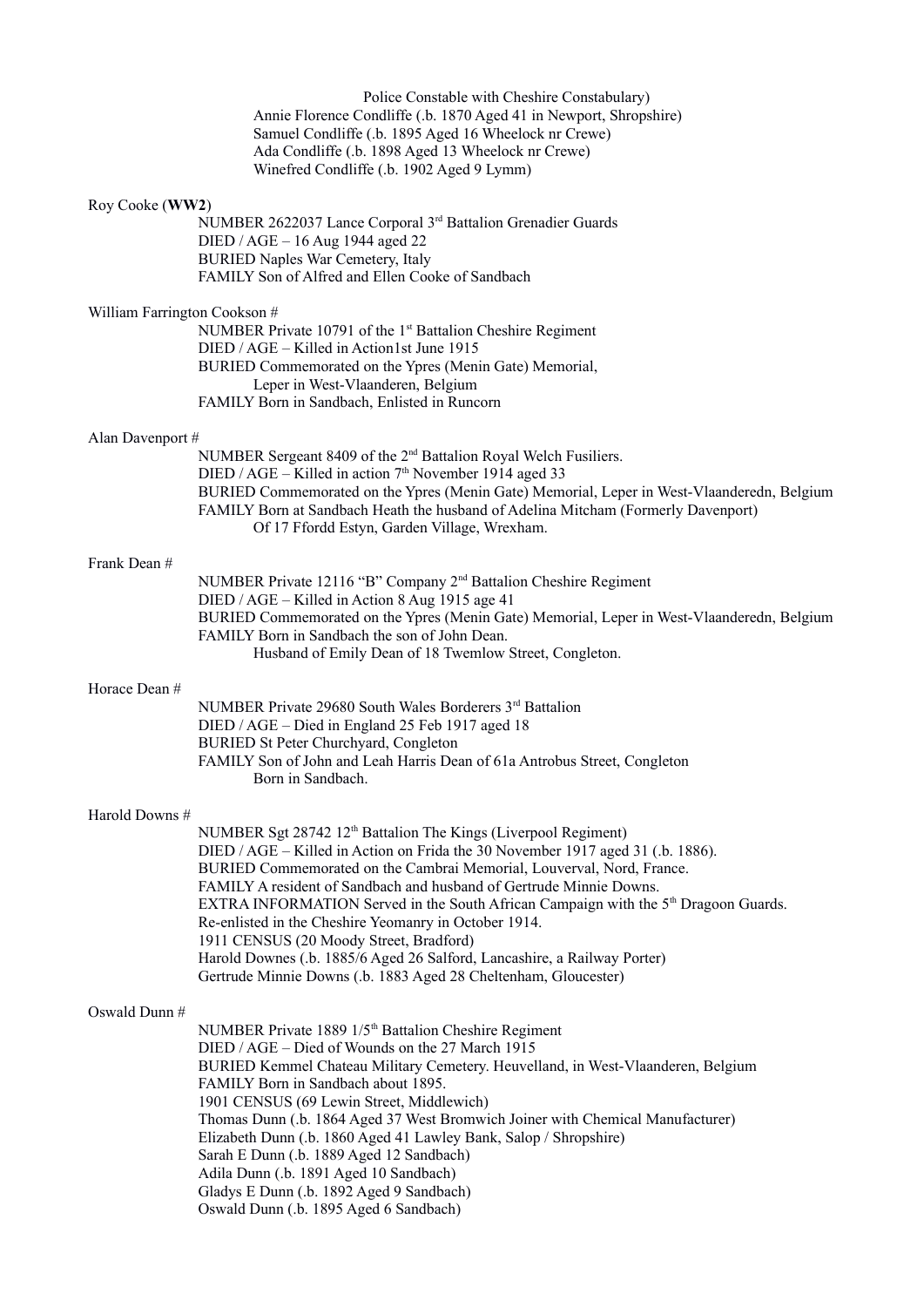Bertha Dunn (.b. 1895 Aged 6 Sandbach) Percy Samuel Dunn (.b. 1896 Aged 5 Middlewich) Beatrice Dunn (.b. 1900 Aged 11 Middlewich)

 1911 CENSUS (69 Lewin Street, Middlewich) Thomas Dunn (.b. 1864 Aged 47 West Bromwich Joiner with Chemical Manufacturer) Married 23 Years 12 Children, 9 Living, 3 Died. Elizabeth Dunn (.b. 1860 Aged 51 Lawley Bank, Salop / Shropshire) Adila Dunn (.b. 1891 Aged 20 Sandbach, General Assistant) Oswald Dunn (.b. 1895 Aged 16 Sandbach. Joiner's Apprentice) Bertha Dunn (.b. 1895 Aged 16 Sandbach, Domestic Servant) Percy Samuel Dunn (.b. 1896 Aged 15 Middlewich) Beatrice Dunn (.b. 1900 Aged 11 Middlewich) Gertie Dunn (.b. 1903 Aged 8 Middlewich) Doris Gwendoline Dunn (.b. 1909 Aged 2 Middlewich)

# John Thomas Elsby #

NUMBER Sapper 102205 Royal Engineers (175<sup>th</sup> Tunn Coy) DIED / AGE – Died of his wounds on the 28 Sept 1915 aged 48. BURIED Gosforth (St Nicholas Churchyard) Northumberland, United Kingdom FAMILY Born in Sandbach the son of James and Charlotte Elsby of Lewis Street, Stoke on Trent Husband of Sarah Annis Elsby of 66 Garden Street, Newcastle, Staffs.

#### Peter Filcock #

NUMBER Private 26038 of the 10<sup>th</sup> Battalion Cheshire Regiment. DIED / AGE – Killed in action on the 21 May 1916 aged 19. BURIED Ecoivres Military Cemetery, Mont-St Eloi, Pas de Calais in France. FAMILY Born in Sandbach the son of Peter and Martha Fillcock of Thurlwood, Rode Heath, Nr Sandbach

# William Frederick Filler #

NUMBER Private 32 London Regiment 19th Battalion

DIED / AGE – Died of his wounds 15 Sept 1916 aged 25 (.b. 1891)

BURIED Dartmoor Cemetery, Becordel-Becourt, France

FAMILY Son of the late Mr and Mrs W Filler.

 Husband of Maud Elizabeth Greenhalgh (Formerly Filler) of 40 High Street, Sandbach In 1914 the shop at 40 High Street was owned by Joseph and Annie Johnson (Confectioner)

#### Cuthbert Abraham Taylor Fincken # (NO KNOWN CONNECTION TO SANDBACH?)

NUMBER Engineer H.M.S. Hampshire, Royal Navy

- DIED / AGE Monday 5 June 1916 aged 35 (.b. 1881/2)
- BURIED Plymouth Navel Memorial, Devon
- FAMILY Son of Henry John and Sarah Fincken of Crewe.

Husband of Elsie Lucy Fincken of 13 Kingswood Park Avenue, Plymouth

 1901 CENSUS (30 Brooklyn Street, Monks Coppenhall, Nr Crewe) Henry J Finckin (aged 49 Whitechapel, London a Railway Ledger Clerk)

 Sarah H Finckin (Aged 50 Rochdale) Cuthbert Abraham Taylor Fincken (.b. Aged 19 Haslington, Nr Crewe)

Fritz C Fincken (Aged 17 Haslington, Nr Crewe)

Christopher H Frincken (Aged 15 Haslington, Nr Crewe)

- Carl W Frinckin (Aged 13 Haslington, Nr Crewe)
- CENSUS 1911 at 23 Sydney Street, Plymouth, Devon

John Chester (Age 67)

- Sidney Chester (Age 27)
- Reginald Chester (Age 21)
- Elsie Lucy Fincken (Age 24 Married to Cuthbert in 1910)
- Cuthbert Abraham T Fincken (Aged 29 a Engine Room Artificted H M Navy)

# Frank Fox #

NUMBER Corporal 2576 of the 2nd Battalion Royal Irish Rifles DIED / AGE – Killed in Action on the 20 April 1917 BURIED St Quentin Military Cemetery, Heuvelland in West-Vlaanderen, Belgium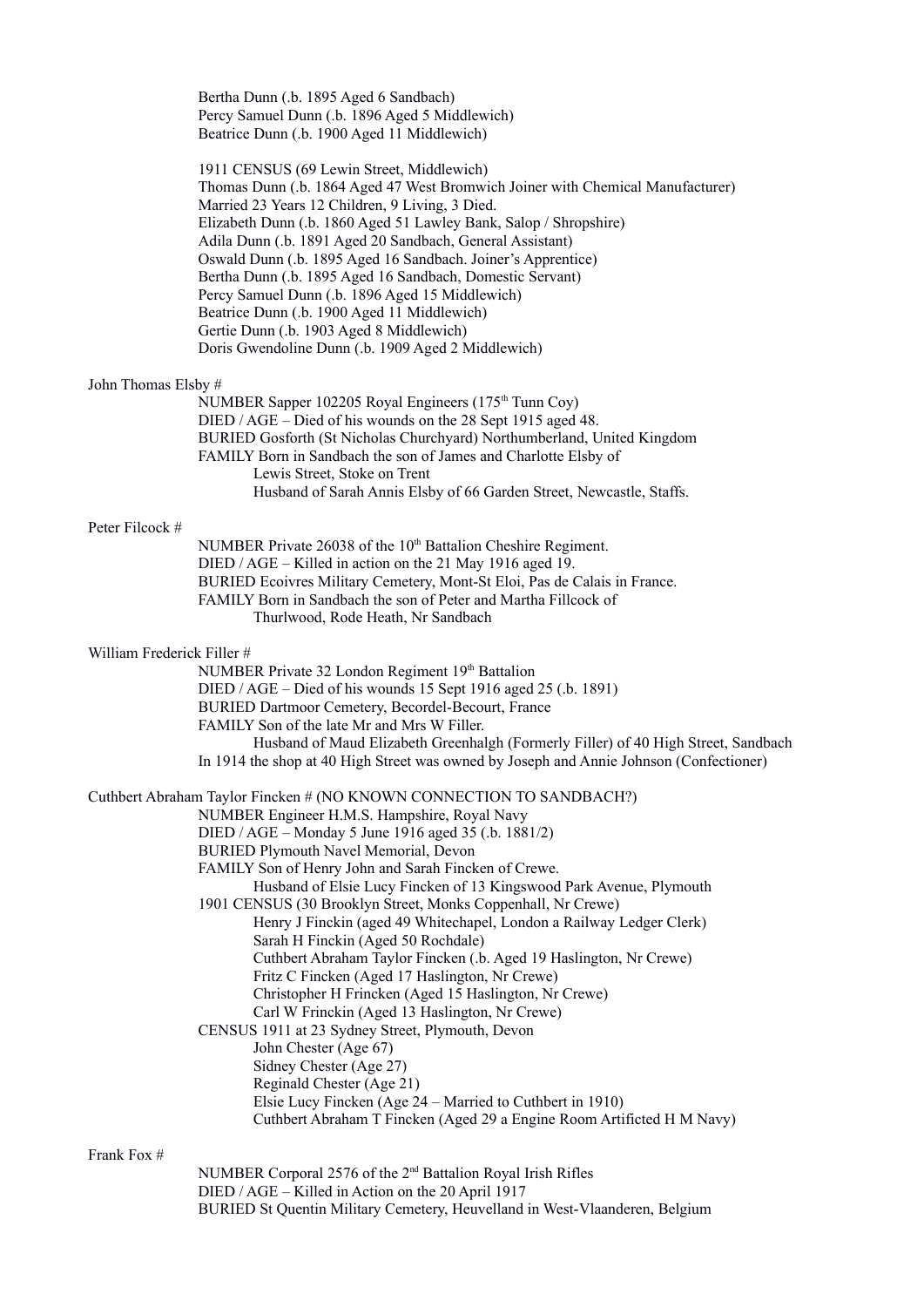# FAMILY Born in Wheelock

# Alfred Edward Gallimore #

NUMBER Private 63946 of "A" Company, 16<sup>th</sup> Battalion Royal Welch Fusiliers. DIED / AGE – Killed in Action 15 March 1918 aged 33 BURIED Erquinghem-Lys Churchyard Extension, Nord, France. FAMILY Born in Sandbach the son of William Henry and Alice Gallimore. Husband of Rose Gallimore of 21 Shepley St Hyde, Cheshire

#### Alfred Gater #

NUMBER Guardsman 14678 of the 1<sup>st</sup> Battalion the Grenadier Guards DIED / AGE – Died of wounds 2 November 1914 BURIED Ypres Town Cemetery Extension, Leper in West-Vlaanderen, Belgium FAMILY Born in Sandbach TWO POSSIBLE SOLDIERS (1) Born 1891 appeared in the 1911 Census (Aged 20) for the 3<sup>rd</sup> Battalion Grenadier Guards, as a Private Single at the time. Born in Wheelock, Sandbach 1891 CENSUS (Park Lane, Sandbach) Aras Gater (Aged 36) Margaret Gater (Aged 41) Charles / Chas Gater (Aged 11) Annie Gater (Aged 10) Arthur Gater (Aged 6) Herbert Gater (Aged 5) Frank Gater (Aged 4) Alfred Gater (Born 1891 Aged 11 months) 1901 CENSUS (3 New Street, Hartshill, Stoke on Trent) Aras Gater (Aged 47 in Kidsgrove) Margaret Gater (Aged 52 in Macclesfield) Charles Gater (Aged 21 in Sandbach) Annie Gater (Aged 20 in Wheelock) Arthur Gater (Aged 17 in Wheelock) Herbert Gater (Aged 15in Wheelock) Frank Gater (Aged 14 in Wheelock) Alfred Gater (Born 1891 Aged 10 in Wheelock)

#### (2)

 1881 CENSUS (Wheelock Wharf) Robert Gater (Aged 34) Matilda Gater (Aged 32) Alfred Gater (Aged 9 Born in Kidsgrove) Robert Gater (Aged 5) John Gater (Aged 3) Elizabeth Gater (Aged 2) 1911 CENSUS (Holmes Chapel) Alfred Gater (Aged 39 Born in Kidsgrove) Elizabeth Gater (Aged 38 Born Holmes Chapel) Alfred Manderville Gater (Aged 8 Born Holmes Chapel) Robert Reginald Gater (Son not brother Aged 6 Born Holmes Chapel) Clifford Gater (Aged 3 Born Holmes Chapel) John William Gater (Aged 1 Born Holmes Chapel)

### Cyril Grisdale

NUMBER 50658 Driver with the  $85<sup>th</sup>$  Field Coy. Royal Engineers DIED / AGE – Died 25 Dec 1915 by Accident when he was cleaning the barrel of his Gun a Salonika Revolver when it went off, shooting him through his eye killing him instantly. A verdict of accidental death was recorded. BURIED Mikra British Cemetery, Salonika (Now Thessaloniki), Greece On Cheshire Roll of Honour Website. FAMILY Lived in Bradwall Road, Sandbach (Bradwall Army Training Camp) 1901 CENSUS (Cherwell Rd, Edge Hill, Liverpool) John Grisdale (Aged 34 in Dalston, Carlisle)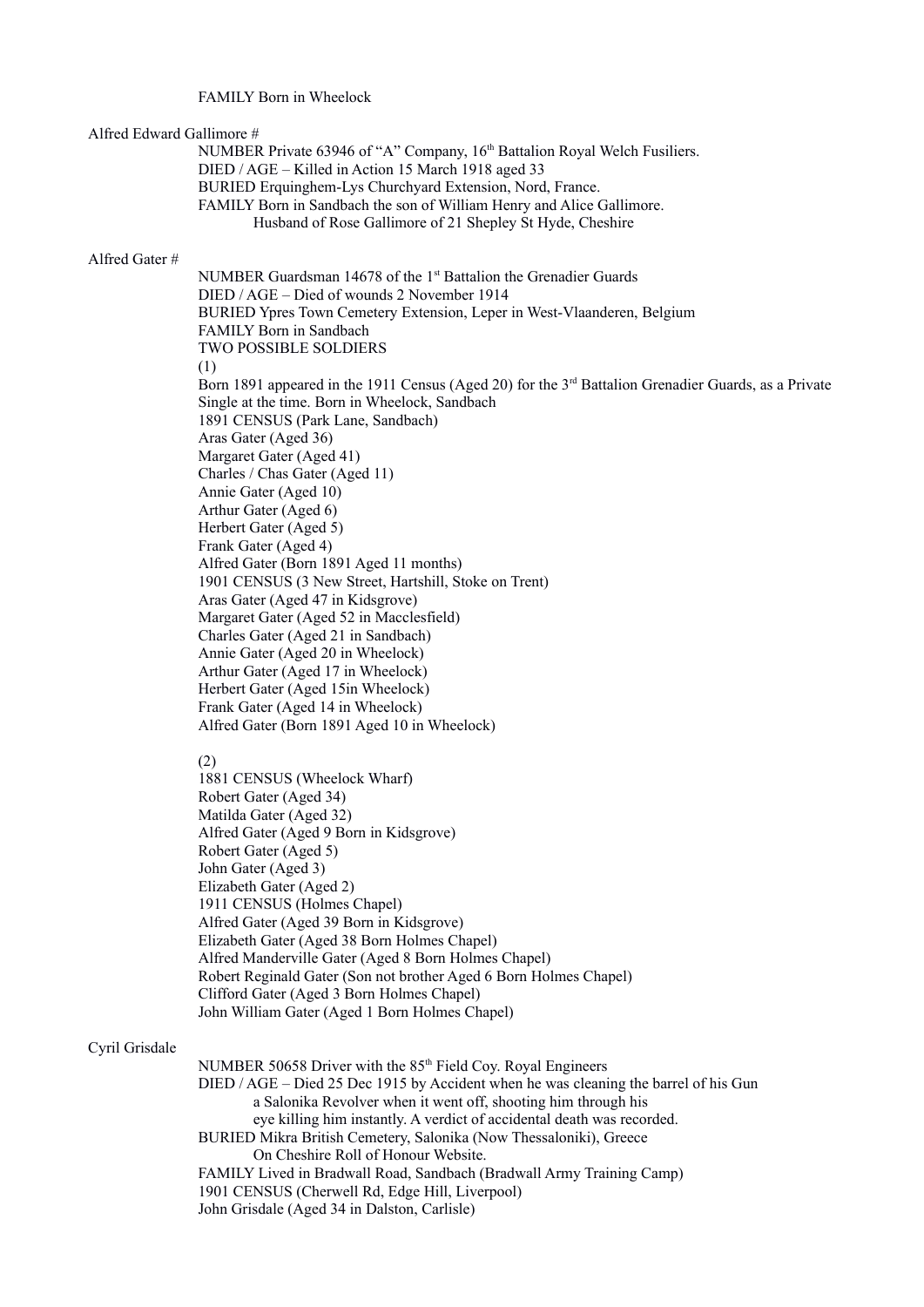Susan Grisdale (Aged 27 in Frodsham, Cheshire) Cyril Grisdale (Aged 3 in Runcorn) Joy C Grisdale (Aged2) 1911 CENSUS (Bradwall Training School, Sandbach) Cyril Grisdale (Aged 13 Born 1898 in Runcorn, Cheshire)

#### John William Hassall #

NUMBER Private 27493 of the 2nd Battalion South Lancashire Regiment (Prince of Wales's Volunteers) DIED / AGE – Killed in Action on the 13 June 1917 aged 32 BURIED Commemorated at the Memorial Ypes (Menin Gate) Memorial, Leper, in West-Vlaanderen, Belguim FAMILY Born in Sandbach the son of William and Louisa Hassall of 5 Paradise Row, Dane Side, Congleton.

# James Henshall #

NUMBER Private 7491 of the 1<sup>st</sup> Battalion Cheshire Regiment DIED / AGE – Killed in Action on the 22 October 1914 BURIED Commemorated on the Le Touret Memorial, Pas de Calais, France FAMILY Born in Holmes Chapel and enlisted in Sandbach

#### Samuel Hilditch #

NUMBER Private 10006 of the 1<sup>st</sup> Battalion Cheshire Regiment DIED / AGE – Died of wounds in France on the 10 December 1914 aged 25 BURIED Boulogne Eastern Cemetery, Pas de Calais, France FAMILY Born in Sandbach the son of Edwin and Annie Hilditch of Crewe.

# Henry Hinett (On St Mary's Roll of Honour.) (**WW2**)

 NUMBER Sergeant 1520789 Royal Air Force Volunteer Reserves DIED / AGE 1 May 1943 aged 22 (.b. 1921) BURIED Bayeux War Cemetery, France FAMILY Son of Henry and Eliza Hinett of Sandbach

 1911 CENSUS (106 Elton Road, Nr Sandbach) Samuel Hinett (.b. 1897 Aged 40 in Stoke a boatman) Betsy Hinett (.b. 1874 Aged 37 in Birmingham) Samuel Hinett (.b. 1894 Aged 17 in Middlewich a boatman) Henry Hinett (.b. 1897 Aged 14 in Stoke a Boatman) **Possible Father of above.** Wilfred Hinett (.b. 1904 Aged 7 in Ettley Heath, Nr Sandbach)

 1939 ENGLAND AND WALES REGISTER (Sandbach UD) (POSSIBLE MATCH) At Elton Road, Ettley Heath, Nr Sandbach. Henry Hinett (or Henitt) (.b. 21 Jan 1897 a Salt Vacuum Operator) Eliza Henitt (or Henitt) (.b. 14 Jan 1899 a Domestic worker) Lily Henitt (or Henitt) (.b. 3 Aug 1924 Daughter)

 1939 ENGLAND AND WALES REGISTER (Sandbach UD) (POSSIBLE MATCH) Henry Hinett (.b. 16 Apr 1916 a Salt Worker at Garden City, Sandbach) Ivy Hinett (.b. 19 Jan 1918 a Salt Packer at Garden City, Sandbach)

### Harry Houghton

NUMBER Private 7308 of the 1<sup>st</sup> Battalion Cheshire Regiment DIED / AGE – Died on Monday 24<sup>th</sup> August 1914 after being taken Prisoner of War. The regiment withdrew from Wasmes to Hornu and were entrenched alongside the Mons Road on their way to Dour. They took up defensive positions at Audregnies where they came under attack on the 24 Aug 1914. BURIED Commemorated in France and at Sandbach Roll of Honour in St Mary's. FAMILY Tba Possibly Born in Congleton or No details of connection to Sandbach except to 58 Sandbach Street. Monks Coppenhall Nr Nantwich 1881 CENSUS (58 Sandbach Street. Monks Coppenhall Nr Nantwich) James Houghton (Aged 51) Martha Haughton (Aged 46) William Houghton (Aged 17)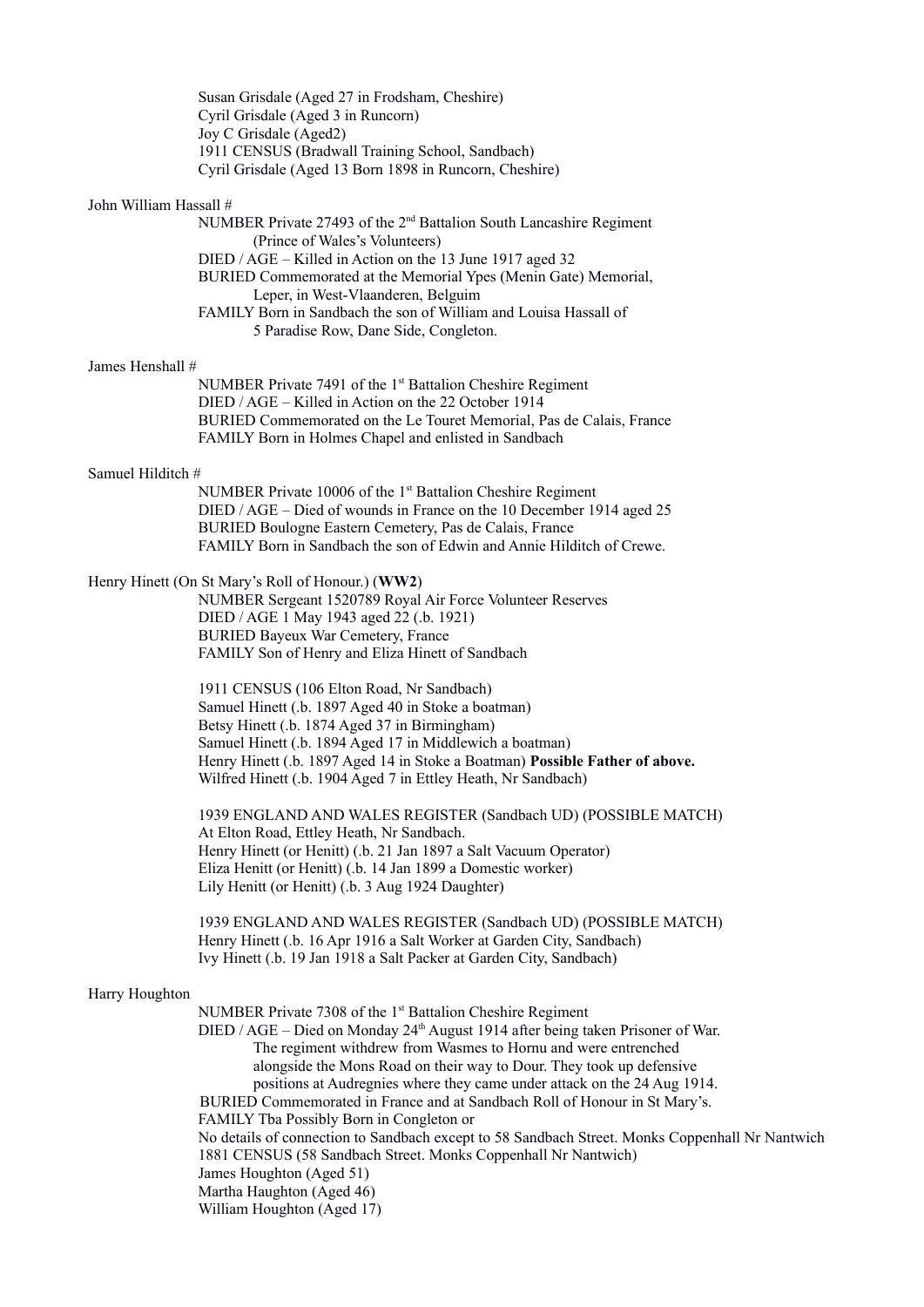Thomas Houghton (Aged 13) Jane Houghton (Aged 9) Harry Houghton (.b. 1874 Aged 7) 1911 CENSUS (54 Sandbach Street, Crewe) Thomas Houghton (Aged 44) Emma Houghton (Aged 46 wife of Thomas) Harry Houghton (Aged 38 a Painter Born in Crewe)

### Arthur James Howard

NUMBER Hampshire Regiment 2nd Battalion DIED / AGE – 30 April 1915 aged 29 BURIED Commemorated on the Helles Memorial, Turkey FAMILY Husband of Elizabeth Newton (Formerly Howard), of Meadow Cottage, Elton Lane, Wheelock Heath, Sandbach

# Tom Jackson #

NUMBER Gunner 15825 "Y" 31st Trench Mortar Battalion Royal Field Artillery DIED / AGE – 17 July 1916 aged 29 (.b. 1887) BURIED Laventie Military Cemetery, La Gorgue, France FAMILY Husband of Elizabeth Corwood (Formally Jackson) of 68 Crewe Road, Sandbach (1916) ELIZABETH JACKSON BIOG 1911 CENSUS (20 Priory Street, Oldham) Tom Jackson (.b. 1888 Aged 23 in Davenport Green, Cheshire. A Police Constable) Elizabeth Jackson (.b. 1890 Aged 21 Born in Sandbach) Ada Jackson (.b. 1910 Aged 1 Born in Sandbach) Annie Roebuck (.b. 1890 Aged 21 in Belfast Ireland / Mill Hand / Boarder)

# Oswald Jones (On Fodens Memorial) (**WW2**)

NUMBER Aircraftman 1st Class 1019069 211 Squadron Royal Air Force Volunteer Reserve DIED / AGE – 23 Oct 1944 aged 29 BURIED Commemorated on the Singapore Memorial FAMILY Son of Margaret Jones of Sandbach and Husband of Doris Jones of Elworth

#### Harry Kelcher #

NUMBER Guardsman 18029 of the 1<sup>st</sup> Battalion Grenadier Guards DIED / AGE – Killed in Action on the 17 October 1915 aged 20 (.b. 1895) BURIED Commemorated on the Loos Memorial, Pas de Calais, France FAMILY Born in Elworth the son of Frederick and Ellen Kelcher of Station Cottages, Cheadle Hulme, Stockport.

#### Ralph Kettell

NUMBER Private 235367 of the 1/4<sup>th</sup> South Lancashire Regiment (Prince of Wales's Volunteers) Formally 5015 Cheshire Regiment. DIED / AGE – Killed in Action in France on the 20 February 1917 aged 21. BURIED Remembered on the family grave at Christ Church Wheelock. FAMILY Born in Warmingham the son of Ralph and Mary Kettell of the **Forester's Arms**, Wheelock Heath.

# Harold Kingston #

NUMBER Private 21413 The King's (Liverpool Regiment) 19<sup>th</sup> Battalion DIED / AGE – Killed in Action 11July 1916 aged 23. BURIED Bernafay Wood British Cemetery, Montauban, France FAMILY Son of James and Annie M Kingston of Croxton Lane, Middlewich, Cheshire. Born in Sandbach

# Stanley Kirkpatrick #

NUMBER Private 18731 of the 19<sup>th</sup> Battalion Lancashire Fusiliers. DIED / AGE – Killed in action on the 13 July 1916 aged 24 BURIED Commemorated on the Thiepval Memorial, Somme, France FAMILY Born in Sandbach the son of Albert and Lois Mary Jane Kirkpatrick of 82 Enbridge Street, Salford, Manchester.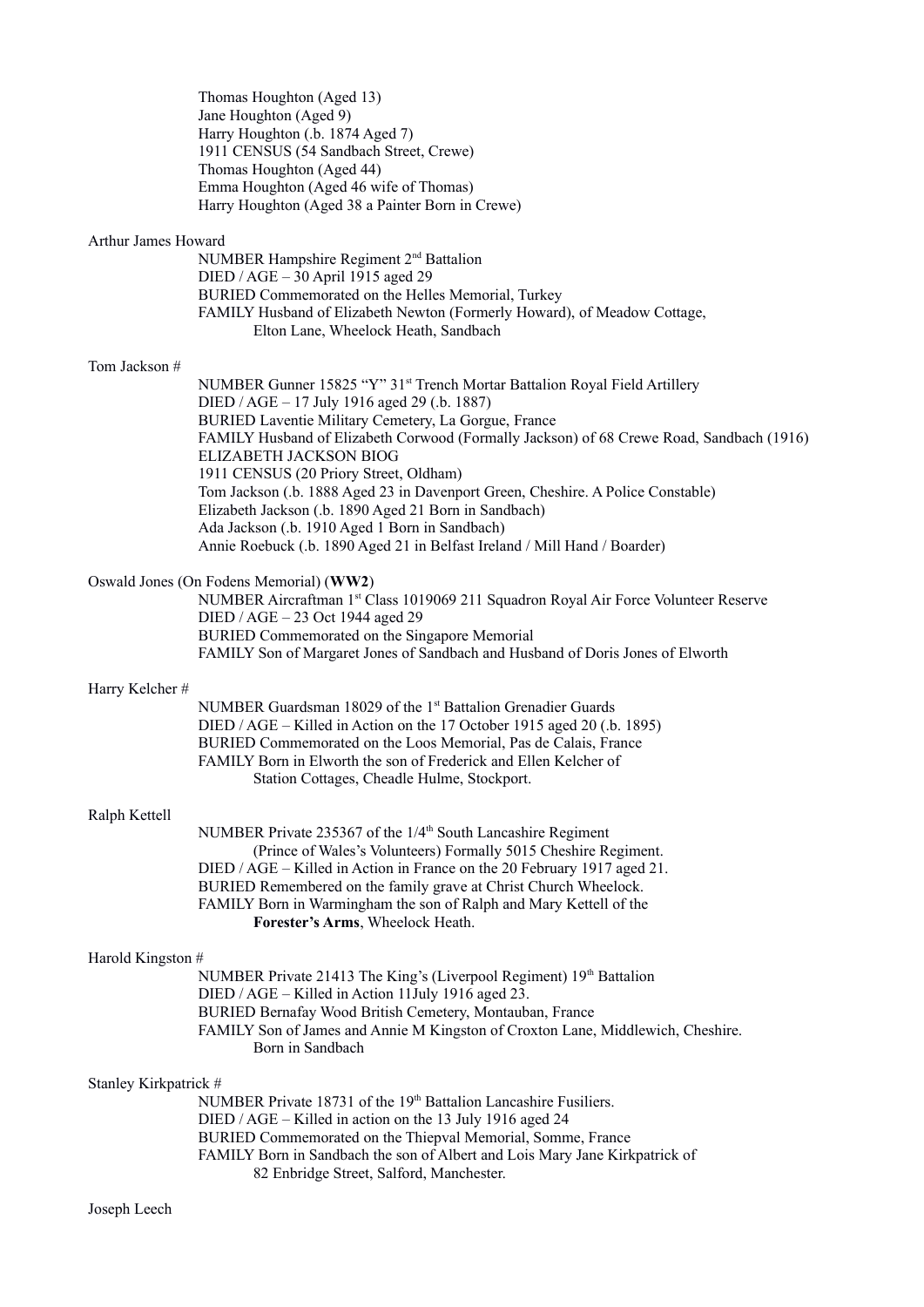NUMBER Private  $10108$  of the  $10<sup>th</sup>$  Battalion Cheshire Regiment becoming a Lance Corporal. DIED / AGE – Died on the 21 July 1917 aged 26 (.b. 1891). BURIED Lijssenthoek Military Cemetery, West-Vlaanderen, Belgium FAMILY The son of George Leech of 2 Ellen Street, Mottram Road, Godley. Joseph was married with two children and lived in Union Street, Sandbach. 1901 CENSUS George Leech (.b. 1865 in India Aged 36) Charlotte Carratt Leech (Aged 37 in Sheffield) George Leech (Aged 14 in Manchester) Mary Lane Leech (.b. 1889 Aged 12 in Manchester) Joseph Leech (.b. 1891-2 Aged 9 in Hyde, Cheshire) William Leech (Aged 6 in Hyde, Cheshire)

1911 CENSUS (3 Railway View, Hyde, Cheshire) James Kirk (.b. 1870 Aged 41 in Port Shingley, Cheshire. A Fire Beater) Selina Kirk (Aged 37) Fanny Kirk (Aged 8) Albert Kirk (Aged 3) Louise Kirk (Aged 1) Joseph Leech (.b. 1891-2 Aged 19 in Hyde, Cheshire a Calico Weaver and a Nephew of James Kirk) William Leech (Aged 16 in Hyde, Cheshire) Nephew of James Kirk

**Joseph possibly came to Sandbach to work in the Mill between 1911 and 1916**.

*JOHN LEECH (only Leech resident in Union Street in 1911 a possible relative) 1911 CENSUS (50 Union Street, Sandbach) Thomas Shelley (aged 47) Mary Leech (.b. 1866 Aged 45) John Leech (.b. 1893 Aged 18 in Malpus, Cheshire a cobbler) Jas Leech (.b. 1904 Aged 7) Leonard Leech (Aged 5) Alice Leech (Aged 3)* 

#### George Leese #

NUMBER Private 46690 of the 4<sup>th</sup> Battalion Prince of Wales Own (North Staffordshire Regiment) DIED / AGE – Died of Wounds on the 29 November 1917 BURIED Dunhallow A.D.S. Cemetery, Leper, in West Vlaanderen, Belgium FAMILY Born in Brereton.

#### Arthur Lowe #

NUMBER Private 17969 of the  $7<sup>th</sup>$  Battalion Prince of Wales Own (North Staffordshire Regiment) DIED / AGE – Killed in action in Mesopotamia on the 26 Jan 1917 aged 28. BURIED Commemorated on the Basra Memorial Iraq FAMILY Born in Sandbach. Husband of Alice Lowe of 46 Church Street, Butt Lane, Talke, Stoke on Trent

#### John Charles Lunt #

NUMBER Private 202223 of the 8<sup>th</sup> Battalion East Lancashire Regiment. DIED / AGE – Killed in Action on the 31 July 1917 BURIED Harlebeke New British Cemetery, Harelbeke in West-Vlaanderen, Belgium FAMILY Born in Sandbach 1901 CENSUS (146 Gilliland Street, Walton Le Dale, Lancashire) William Lunt (.b. 1869 Aged 32 in Middlewich a Master Baker/ Grocer) Emily Lunt (.b. 1870 Aged 31 in Sandbach – Wife of above) John Charles Lunt (.b. 1898 Aged 3 in Sandbach, assisting with business) William Frederick Lunt (.b. 1900-1 Aged 7 months in Lower Preston)

 1911 CENSUS (37 Poplar Street, Blackburn) William Lunt (.b. 1869 Aged 42 in Middlewich a Master Baker/ Grocer) John Charles Lunt (.b. 1898 Aged 13 in Sandbach, assisting with business) William Frederick Lunt (.b. 1901 Aged 10 in Lower Preston)

 POSSIBLE RELATIVES (**Mrs Lunt at 6 Hope Street IN THE PHONE BOOK 1914**)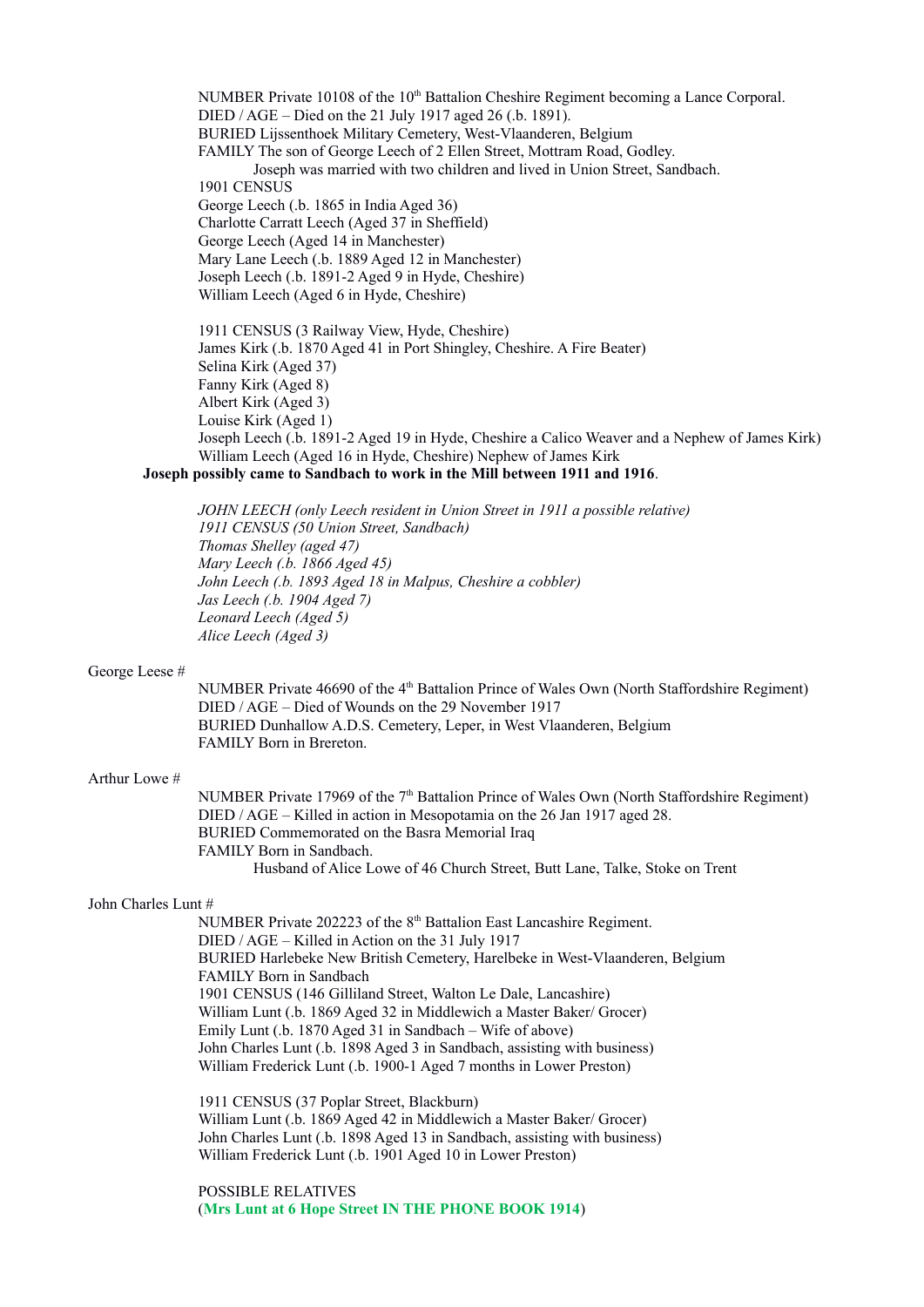# (**Edwin Lunt a grocer at 2 High St IN THE PHONE BOOK 1914**) (**Thomas Lunt an Ironmonger at 19 High Street IN THE PHONE BOOK 1914**)

| Arthur Charles Masters #     | NUMBER Private 35594 of the 12 <sup>th</sup> Battalion Cheshire Regiment.                                                                                                                                                                                                                                                                                             |
|------------------------------|-----------------------------------------------------------------------------------------------------------------------------------------------------------------------------------------------------------------------------------------------------------------------------------------------------------------------------------------------------------------------|
|                              | DIED / AGE – Died of his wounds on the 31 August 1917 aged 27<br>BURIED Karasouli Military Cemetery, Greece.                                                                                                                                                                                                                                                          |
|                              | FAMILY Son of Charles W and Elizabeth Masters of 4 Beech Road, Sale, Manchester.<br>A former pupil of Sandbach School and employee of the<br>Alliance Assurance Company of Manchester.                                                                                                                                                                                |
|                              | Edward Molloy (also listed as Edward Mulloy) #<br>NUMBER Private 39340 of the 6 <sup>th</sup> Battalion South Wales Borderers.                                                                                                                                                                                                                                        |
|                              | DIED / AGE – Died of his wounds on the 14 June 1917 aged 40                                                                                                                                                                                                                                                                                                           |
|                              | BURIED Etaples Military Cemetery, Pas deCalais, France<br>FAMILY Resident of Sandbach the son of Martin and Mary Molloy of Smallwood.<br>EXTRA INFORMATION Served in the South African Campaign                                                                                                                                                                       |
| Albert Moss #                |                                                                                                                                                                                                                                                                                                                                                                       |
|                              | NUMBER Private 35267 of the 10 <sup>th</sup> Battalion Cheshire Regiment<br>DIED / AGE – Killed in Action on the 14 July 1916 during the battle of Bazentin Ridge.<br>BURIED Thiepval Memorial, Somme, France<br>FAMILY Born in Sandbach and enlisted in Crewe                                                                                                        |
|                              | 1901 CENSUS (39 Vincent Street, Crewe)<br>Alfred Moss (.b. 1856 (or 1858) Aged 45 (or 43) at Over, Cheshire a Railway Worker)<br>Elizabeth Moss (.b. 1855 (or 1859) Aged 46 (or 42) at Over, Cheshire)<br>Jane Moss (.b. 1884 Aged 17 at Haslington)                                                                                                                  |
|                              | Frank Moss (.b. 1888 Aged 13 at Haslngton)<br>Albert Moss (.b. 1890 Aged 11 at Sandbach)<br>Lewis Moss (.b. 1892 Aged 9 at Sandbach)                                                                                                                                                                                                                                  |
|                              | Harry Moss (.b. 1893 Aged 8 at Sandbach)<br>Arthur Moss (.b. 1890 Aged 5 at Sandbach)                                                                                                                                                                                                                                                                                 |
|                              | Walter Moss (.b. 1897Aged 4) at Crewe)<br>1911 CENSUS (93 Hall O Shaw Street, Monks Coppenhall, Nr Crewe)<br>Alfred Moss (.b. 1856 Aged 55 at Over, Cheshire a Joiner)                                                                                                                                                                                                |
|                              | Elizabeth Moss (.b. 1855 Aged 56 at Over, Cheshire)<br>Jane Moss (.b. 1884 Aged 27 at Haslington)                                                                                                                                                                                                                                                                     |
|                              | Frank Moss (.b. 1888 Aged 23 at Haslngton a General Labourer)<br>Albert Moss (.b. 1890 Aged 21 at Sandbach a Presser Taylor)                                                                                                                                                                                                                                          |
|                              | Lewis Moss (.b. 1892 Aged 19 at Sandbach an Engineer's Labourer)<br>Harry Moss (.b. 1893 Aged 18 at Sandbach a Bricklayer)                                                                                                                                                                                                                                            |
|                              | Arthur Moss (.b. 1890 Aged 15 at Sandbach a Presser Taylor)<br>Walter Moss (.b. 1897Aged 14) at Crewe a Schoolboy)                                                                                                                                                                                                                                                    |
| James Mottram #              |                                                                                                                                                                                                                                                                                                                                                                       |
|                              | NUMBER Private 3/18437 of the 8 <sup>th</sup> Battalion Cheshire Regiment<br>DIED / AGE - Died in India on the 12 October 1918.                                                                                                                                                                                                                                       |
|                              | BURIED Commemorated on the Kirkee 1914-18 Memorial, India<br>FAMILY Born in Smallwood                                                                                                                                                                                                                                                                                 |
| G.W. Shoeing Smith Painter # | NUMBER TS/1859 Royal Army Service Corps<br>$DIED / AGE - 4th June 1919$                                                                                                                                                                                                                                                                                               |
|                              | BURIED St Mary's Churchyard, Astbury, Cheshire<br>FAMILY Son of Arthur and Henrietta Painter of Holly Bush House, Smallwood.                                                                                                                                                                                                                                          |
| Tom Patrick #                |                                                                                                                                                                                                                                                                                                                                                                       |
|                              | NUMBER Private 35788 of the 13 <sup>th</sup> Battalion the Cheshire Regiment<br>DIED / AGE – Killed in Action 5 Aug 1917 aged 39 at the 3 <sup>rd</sup> Battle of Ypes (Passchendaele)<br>BURIED Commemorated at the Ypres (Menin Gate) Memorial, Leper in West Vlaanderen, Belgium<br>FAMILY Born in Sandbach the husband of Mary Patrick of 5 Waverley Place, Crewe |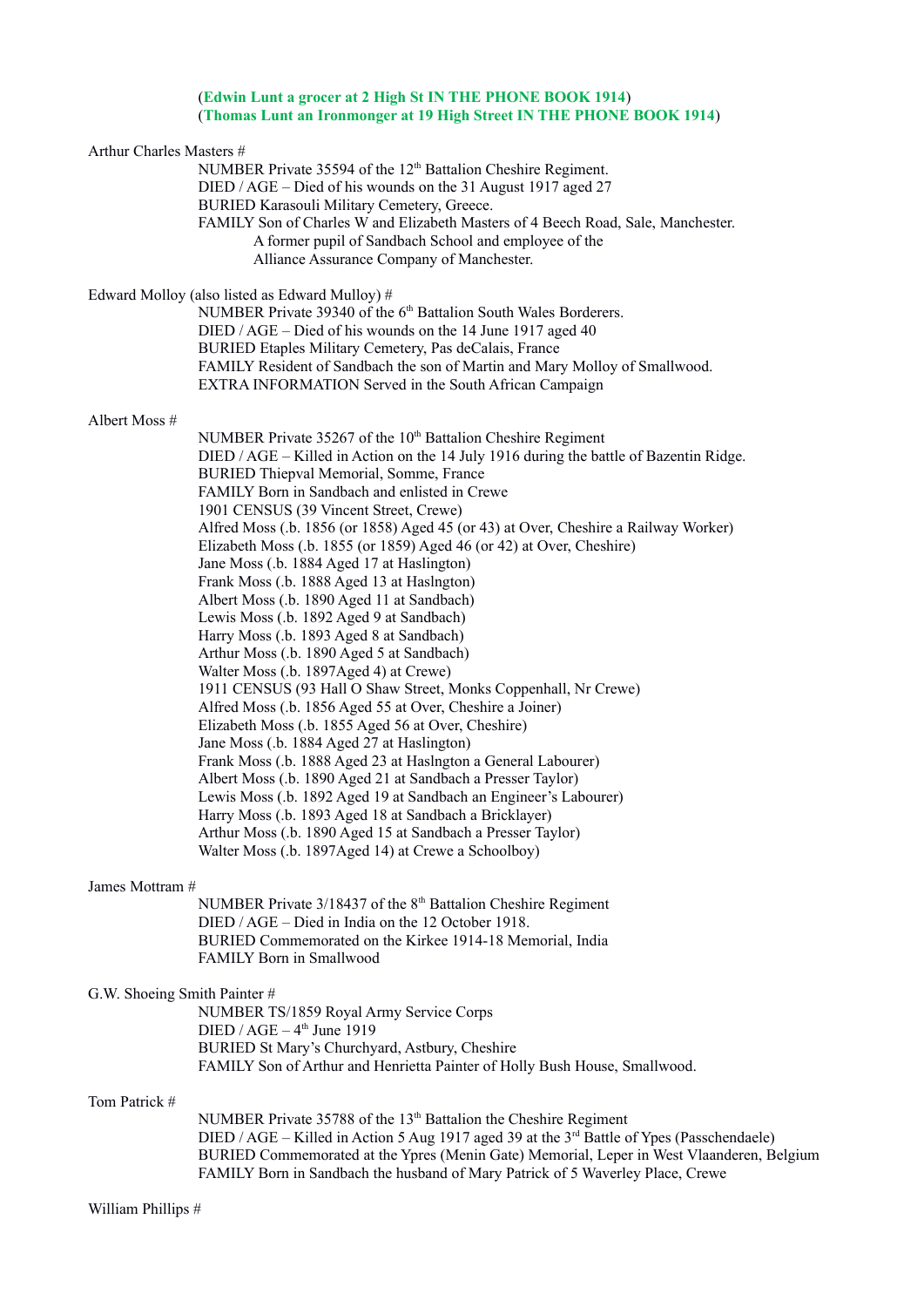|                           | NUMBER Sapper WR/289939 266 <sup>th</sup> Railway Company Royal Engineers.<br>DIED / AGE - 7 Nov 1918 aged 39<br>BURIED Gaza War Cemetery, Israel.<br>FAMILY Born in Sandbach. Husband of Matilda Phillips of 18 Reform Street, Rochdale.                                                                                                                                                                                                                    |
|---------------------------|--------------------------------------------------------------------------------------------------------------------------------------------------------------------------------------------------------------------------------------------------------------------------------------------------------------------------------------------------------------------------------------------------------------------------------------------------------------|
| Francis Bibby Pickering # | NUMBER Rifleman C/987 of the 16 <sup>th</sup> Battalion Kings Royal Rifle Corps<br>DIED / AGE - Killed in Action on the 15 July 1916 aged 20<br>BURIED Bouzincourt Communal Cemetery Extension, Somme, France<br>FAMILY Born in Elworth the son of Mr W and Mrs F B Pickering of<br>235 Humberstone Road, Leicester.                                                                                                                                         |
| Harry Powell #            |                                                                                                                                                                                                                                                                                                                                                                                                                                                              |
|                           | NUMBER Private 22541 of the $7th$ Battalion South Lancashire Regiment (Prince of Wales's<br>Volunteers)<br>DIED / AGE - Died of wounds on the 22 November 1916 age 36<br>BURIED Contay British Cemetery, Contay, Somme, France<br>FAMILY Born in Sandbach the son of John and Mary AnnPowell.<br>Husband of Jane Powell of 105 Fox Street, Warrington.                                                                                                       |
| Reginald George Proudlove |                                                                                                                                                                                                                                                                                                                                                                                                                                                              |
|                           | NUMBER Gunner 954240 Royal Artillery 27 Field Regiment<br>DIED / AGE - 11 April 1944 age 25<br><b>BURIED Taukkyan War Cemetery</b><br>FAMILY Son of John Proudlove and Alice Proudlove of Bradwall near Sandbach                                                                                                                                                                                                                                             |
| Thomas Raftery #          |                                                                                                                                                                                                                                                                                                                                                                                                                                                              |
|                           | NUMBER Private 73972 of the 34 <sup>th</sup> Battalion Machine Gun Corps (Infantry)<br>DIED / AGE - Died from wounds 17 September 1918<br>BURIED Lijssenthock Military Cemetery, Poperinge in West-Vlaanderen, Belgium<br>FAMILY Born in Sandbach<br>Living in Leitrim, Ireland at the time of his death.                                                                                                                                                    |
| John Henry Richardson #   |                                                                                                                                                                                                                                                                                                                                                                                                                                                              |
|                           | NUMBER Mercantile Marine, 2 <sup>nd</sup> Steward on board S. S. Southland (Liverpool)<br>DIED / AGE - Thursday 2 September 1915 aged 45<br>BURIED Commemorated on the Tower Hill Memorial, London<br>FAMILY Born at Sandbach, son of John Richardson.<br>Husband of Mary Jane Richardson (nee Simpson) of 133 Grove Street, Liverpool.                                                                                                                      |
| Arnold Roberts #          |                                                                                                                                                                                                                                                                                                                                                                                                                                                              |
|                           | NUMBER Mercantile Marine / Fireman S.S. Don Arturo (London)<br>DIED / AGE - 17 June 1917 aged 29<br>BURIED Commemorated on the Tower Hill Memorial, London<br>FAMILY Born in Sandbach the son of Robert and Elizabeth Roberts<br>Husband of Gwladys Isabella Roberts (nee Pedro) of 36 Grove Terrace, Senghenydd, Cardiff                                                                                                                                    |
| Frank Robinson            |                                                                                                                                                                                                                                                                                                                                                                                                                                                              |
|                           | <b>NUMBER Royal Engineers</b><br>DIED / AGE - January 1917 (.b. 1891)<br><b>BURIED Unkn</b><br>FAMILY Lived at 26 Bradwall Street, Sandbach.<br>Aged 24 years 7 Months when enlisted 11 December 1915 and was<br>approved on the 2 June 1916 at Chatham (No 67096).                                                                                                                                                                                          |
|                           | 1891 CENSUS (27 Paddok Road, Eccleston, Cheshire)<br>John Thomas Robinson (.b. 1854 Aged 37 in Macclesfield a Police Constable)<br>Judith Robinson (.b. 1853 Aged 38 in Macclesfield)<br>Berth Robinson (.b. 1876 Aged 15 in Macclesfield)<br>John W Robinson (.b. 1877 Aged 14 in Macclesfield)<br>Edmund Robinson (.b. 1897 Aged 12 in Macclesfield)<br>Catherine Robinson (Later Catherine Flockton) (.b. 1881 Aged 30 in Sandbach / Brimstage, Cheshire) |

Rebecca Robinson (.b. 1884 Aged 17 in Sandbach / Albringham, Cheshire)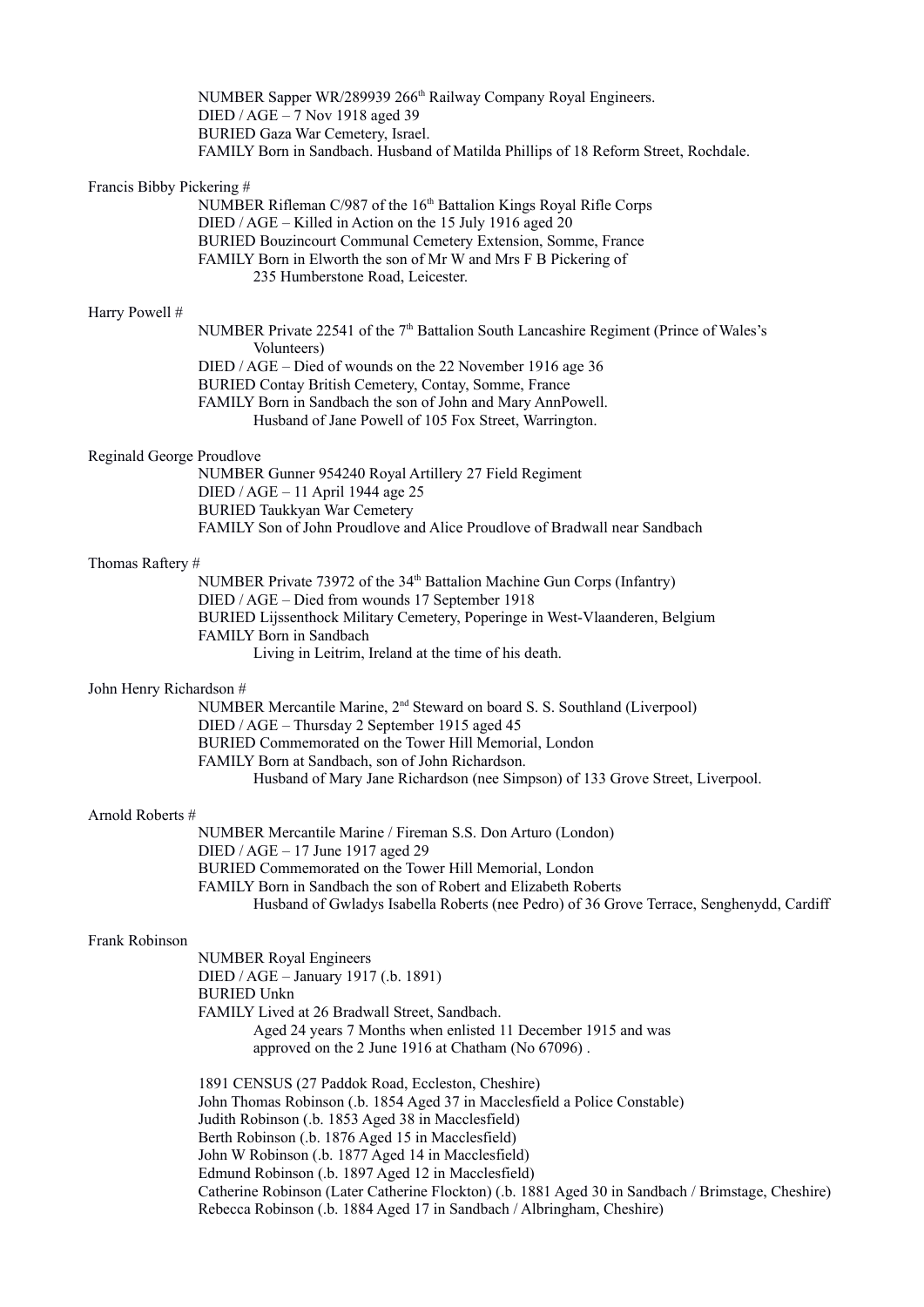May Robinson (.b. 1887 Aged 14 in Sandbach / Altrincham / Albringham, Cheshire) Maria Robinson (.b. 1889 Aged 12 in Eccleston, Lancashire a Confectioner)

 1901 CENSUS (26 Bradwall Street, Sandbach) John Thomas Robinson (.b. 1854 Aged 47 in Macclesfield a Police Constable) Judith Robinson (.b. 1853 Aged 48 in Macclesfield) Berth Robinson (.b. 1876 Aged 25 in Macclesfield) Catherine Robinson (Later Catherine Flockton) (.b. 1881 Aged 30 in Sandbach / Brimstage, Cheshire) Rebecca Robinson (.b. 1884 Aged 17 in Sandbach / Albringham, Cheshire) May Robinson (.b. 1887 Aged 14 in Sandbach / Altrincham / Albringham, Cheshire) Maria Robinson (.b. 1889 Aged 12 in Eccleston, Lancashire a Confectioner) Frank Robinson (.b. 1892 Aged 9 in Eccleston, Lancashire a Moulder) Gladys Robinson (.b. 1894 Aged 7 in Sandbach)

 1911 CENSUS (26 Bradwall Street, Sandbach) John Thomas Robinson (.b. 1854 Aged 57 in Macclesfield a Police Pensioner) Judith Robinson (.b. 1853 Aged 58 in Macclesfield) Maria Robinson (.b. 1889 Aged 22 in Eccleston, Lancashire a Confectioner) Frank Robinson (.b. 1892 Aged 19 in Eccleston, Lancashire a Moulder at Foden's Ltd) Gladys Robinson (.b. 1894 Aged 17 in Sandbach) Catherine Flockton (Catherine Robinson) (.b. 1881 Aged 30 in Sandbach / Brimstage, Cheshire) A Widowed Dress Maker. May Flockton (.b. 1911 Aged 5 Months)

#### Harry Rogerson #

NUMBER L/Cpl25722 of the 1st Battalion York and Lancashire Regiment DIED / AGE – Killed in action in Salonika on the 11 October 1916 BURIED Commemorated at the Doiran Memorial, Greece FAMILY Born in Sandbach

#### William Alfred Rowe #

NUMBER Private 2415 of the 1st / 7<sup>th</sup> Battalion Cheshire Regiment DIED / AGE – Died of wounds on the 20 August 1915 aged 17 (.b. 1898) BURIED Commemorated on the Helles Memorial, Turkey FAMILY Son of Edward and Caroline Eliza Rowe of 29 Shieneton Street, Much Wenlock, Salop Resident of Sandbach 1901 CENSUS (Red House, Shineton Street, Much Wenlock, Shropshire) Edward Rowe (.b. 1863 Aged 38 in Homer, Shropshire) Caroline Rowe (.b. 1867 Aged 34 in Weymouth, Dorset) Roselynn Sarah Rowe (.b. 1892 Aged 9 in Portsmouth) Carrie E Rowe (.b. 1894 Aged 7 in Portsmouth) Thomas E Rowe (.b. 1896 Aged 5 in Much Wenlock, Shropshire) William A Rowe (.b. 1898 Aged 3 in Much Wenlock, Shropshire) Henry J Rowe (.b. 1900 Aged 1 in Much Wenlock, Shropshire)

1911 CENSUS (43 Marsh Green, Much Wenlock, Shropshire) Edward Rowe (.b. 1863 Aged 48 in Homer, Shropshire) Caroline Rowe (.b. 1867 Aged 44 in Weymouth, Dorset) William A Rowe (.b. 1898 Aged 13 in Much Wenlock, Shropshire) Henry J Rowe (.b. 1900 Aged 11 in Much Wenlock, Shropshire) Charles Rowe (.b. 1903 Aged 8 in Much Wenlock, Shropshire) Frank Rowe (.b. 1905 Aged 6 in Much Wenlock, Shropshire) Mary Ethel Rowe (.b. 1908 Aged 3 in Much Wenlock, Shropshire) Millie Rowe (.b. 1910 Aged 6 Months in Much Wenlock, Shropshire)

#### John Rowlands #

NUMBER Sergeant 9083 of "B" Company of the 2nd Battalion Royal Welch Fusiliers DIED / AGE – Killed in Action on the 25 October 1914 aged 27 BURIED Pont-du-Hem Military Cemetery, La Gorgue, Nord, France FAMILY Born in Sandbach the son of John Rowlands of 7 Milford Street, Mold, Flintshire.

#### George William Shaw #

NUMBER Private 12364 of the 9<sup>th</sup> Battalion Cheshire Regiment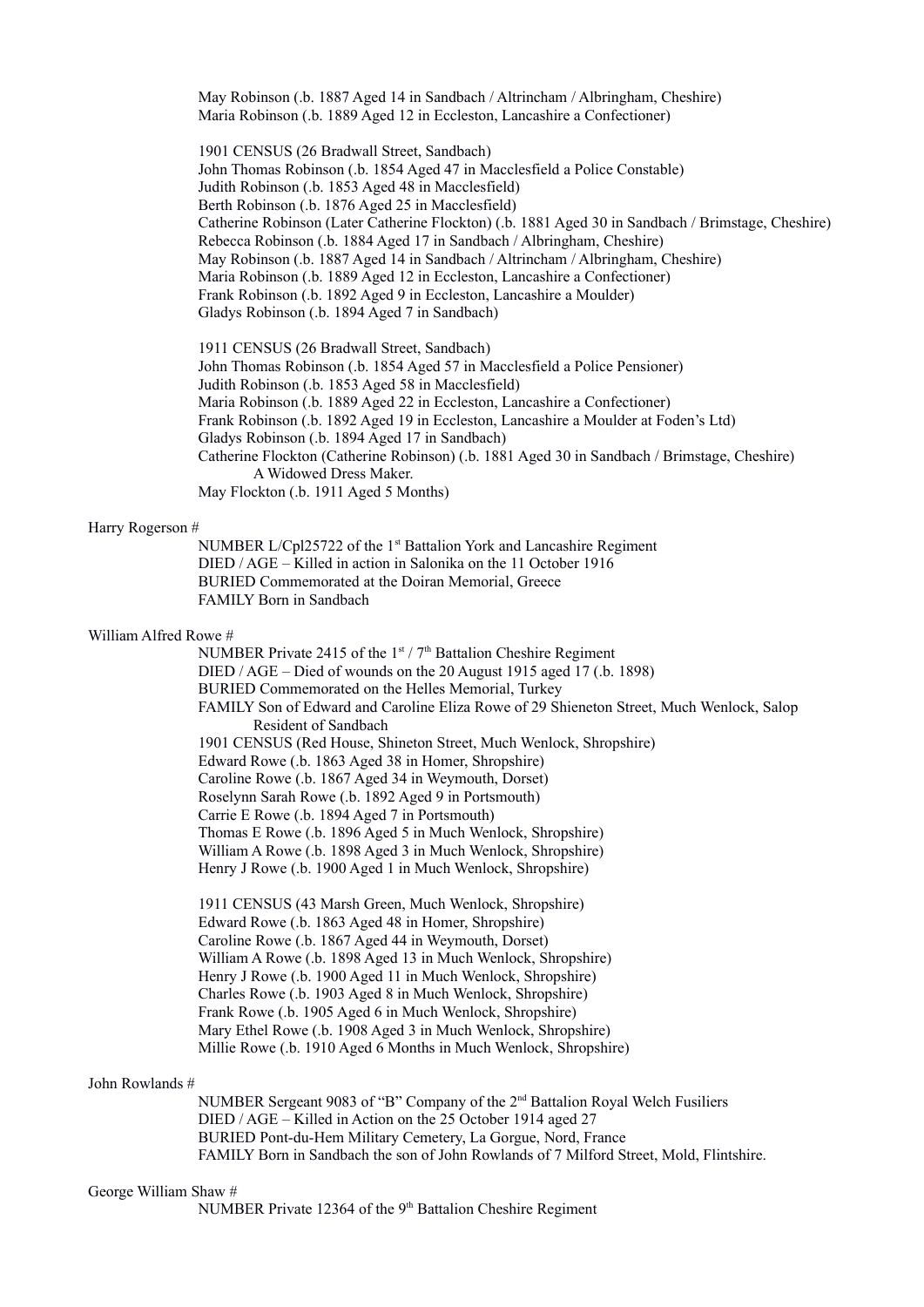DIED / AGE – Died of wounds in England on the 22 June 1917 BURIED Over (St John's Churchyard), Cheshire FAMILY Born in Sandbach

#### John Robert Sheffield #

NUMBER Sapper 184763 of the 1<sup>st</sup> Field Survey Battalion, Royal Engineers DIED / AGE – 19 February 1920 aged 37 BURIED St Peter's Churchyard in Elworth FAMILY Son of Robert and Sarah Jane Sheffield of 6 The Avenue, Elworth Husband of Ethel Sheffield

#### James Sherratt #

NUMBER "B" Battery, 1<sup>st</sup> Brigade Royal Horse Artillery – Fitter service number 1040150 DIED / AGE – 29 June 1921 aged 28 (.b. 1893) BURIED Ramleh War Cemetery (Israel and Palestine including Gaza) FAMILY Son of Alfred and Annie Sherratt of Sandbach 1911 CENSUS (56 Brunner Mond and Co. Crescent Wharf, Silvertown E, West Ham) Alfred Cartlidge Sherratt (.b. 1865 Aged 46 in Staffordshire. Mechanical Engineer) Annie Maria Sherratt (.b. 1862 Aged 49 in Sandbach) Married 1892. James Sheratt (.b. 1894 Aged 17 in Sandbach. Apprentice Engineer at Brummer Mond) Lucy Sherratt (.b. 1896 Aged 15 in Sandbach)

#### Thomas Sherratt #

NUMBER Private 325039 "A" Company of the Sherwood Foresters. DIED / AGE – Killed in Action on the 30 May 1917 aged 21 BURIED Loos British Cemetery, Pas de Calais, France FAMILY Born in Sandbach Son of Mr and Mrs T Sherratt of 62 Highland Road, Shavers End, Dudley, Worcs.

#### George William Shore #

NUMBER Private 24091 of the 13<sup>th</sup> Battalion, Cheshire Regiment DIED / AGE – Killed in Action on the  $7<sup>th</sup>$  July 1916 (.b. 1883) BURIED Commemorated at the Thiepval Memorial, Somme, France FAMILY Born in Sandbach. 1891 CENSUS Possibly lived with Arthur and Maria Mason in Sandbach Heath and his parents Joseph Shore (.b. 1851) and Elizabeth Mason (.b. 1861), sister Ann Shore and brother Thomas Shore.

 1911 CENSUS (104b London Road, Leftwich, Northwich) George William Shore (.b. 1883 Aged 28 in Sandbach a Plasterer) Florence Shore (.b. 1878 Aged 33 in Knutsford) James Howe Shore (.b. 1907 Aged 4 in Northwich) George William Shore (.b. 1908 Aged 3 in Northwich) Florence Shore (.b. 1909 Aged 2 in Northwich)

#### Joseph Shore (See below) #

NUMBER Private 13374 South Lancashire Regiment 9<sup>th</sup> Battalion (Prince of Wales's Volunteers) DIED / AGE – Killed in action 18 Sept 1918 aged 26 BURIED Doiran Memorial, Greece FAMILY Son of Joseph and Elizabeth Shore of Sandbach Heath. Husband of Elizabeth Brunyee (Formerly Shore) of 8 Mill Street, Edge Lane, Droylsden, Manchester.

## Thomas Shore (See above) #

NUMBER Rifleman B/2606 "C" company 2nd Battalion Rifle Brigade DIED / AGE – 25 March 1918 aged 29 BURIED Etaples Military Cemetery, France FAMILY Son of Joseph and Elizabeth Shore of Sandbach Heath

## William Shaw #

NUMBER Private 25396 of the 16<sup>th</sup> Battalion Manchester Regiment DIED / AGE – Killed in action on the 23 April 2917 BURIED Commemorated on the Arras Memorial Pas de Calais, France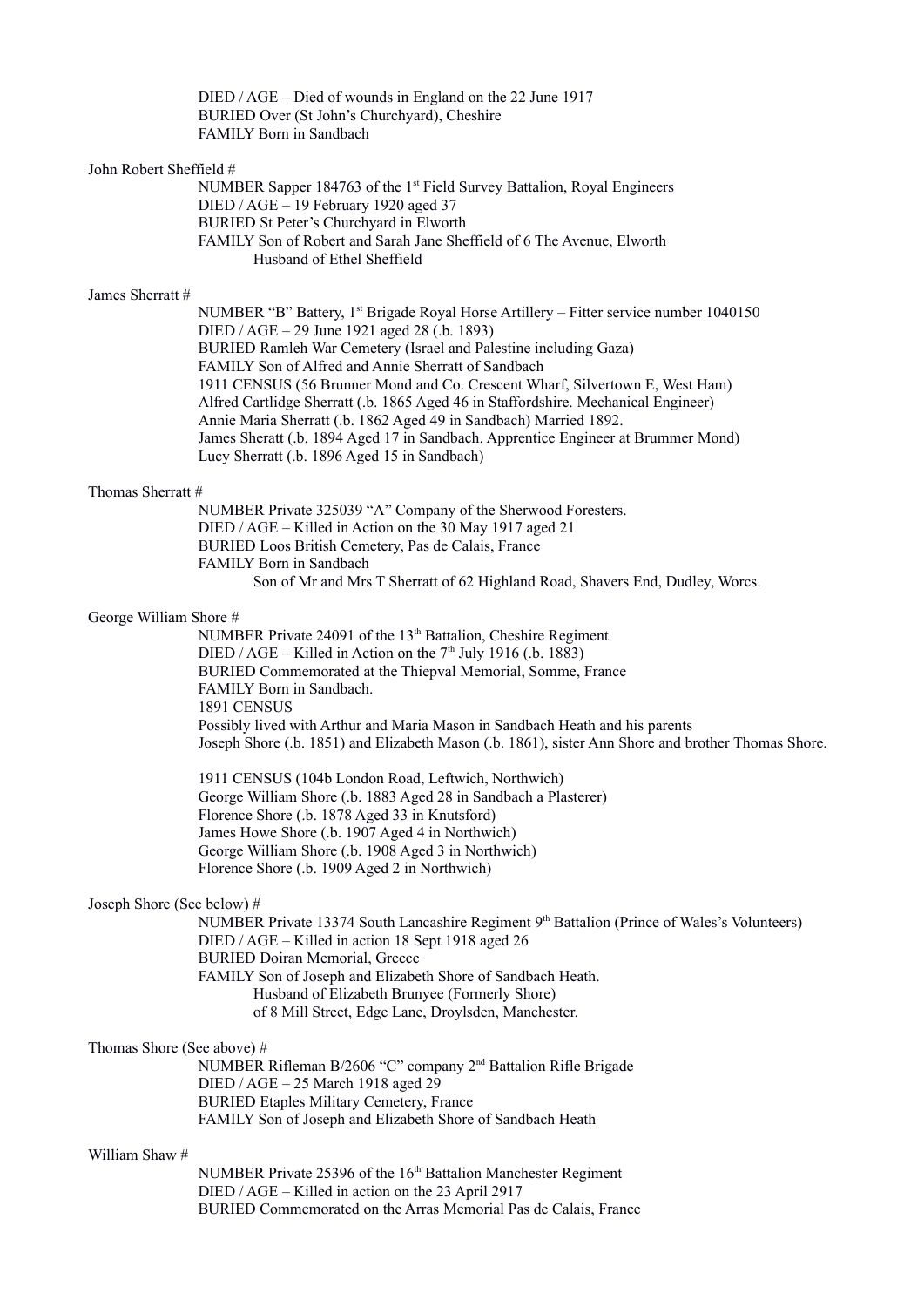# FAMILY Born in Sandbach

| Ambrose Smallwood #          |                                                                                                                                         |
|------------------------------|-----------------------------------------------------------------------------------------------------------------------------------------|
|                              | NUMBER Rifleman R/13662 of the 10 <sup>th</sup> Battalion King's Roayal Rifle Corps.                                                    |
|                              | DIED / AGE - Died of Wounds on the 7 September 1916 aged 20                                                                             |
|                              | BURIED Mount Huon Military Cemetery, Le Treport, Seine-Maritime, France<br>FAMILY Born in Sandbach                                      |
|                              | The only son of Henry and Harriet Smallwood of 7 Mellor Street, Crewe                                                                   |
|                              |                                                                                                                                         |
| Thomas Summerfield #         |                                                                                                                                         |
|                              | NUMBER Private 40382 of the 2 <sup>nd</sup> Battalion South Lancashire Regiment                                                         |
|                              | (Prince of Wales's Volunteers)                                                                                                          |
|                              | DIED / AGE – Died of wounds on the 9 <sup>th</sup> October 1918 aged 22<br>BURIED La Kreule Military Cemetery, Hazebrouck, Nord, France |
|                              | FAMILY Born in Sandbach the son of John and Annie Sommerfield of Congleton.                                                             |
|                              |                                                                                                                                         |
| Henry Sutton #               |                                                                                                                                         |
|                              | NUMBER Private 1328 1/7 <sup>th</sup> Battalion the Lancashire Fusiliers                                                                |
|                              | DIED / AGE – Killed in Action in Gallipoli on the $6th$ June 1915 aged 21                                                               |
|                              | BURIED Commemorated on the Helles Memorial, Turkey<br>FAMILY Born in Sandbach                                                           |
|                              | The son of William and Alice Sutton of 13 David Street, Lower Broughton, Manchester                                                     |
|                              |                                                                                                                                         |
| W H Swain #                  |                                                                                                                                         |
|                              | NUMBER Company Quartermaster Sergeant 12980 Cheshire Regiment 9th Battalion                                                             |
|                              | DIED / AGE - 11 January 1915 aged 38                                                                                                    |
|                              | <b>BURIED Middlewich Cemetery</b><br>FAMILY Son of William Swain and Mary Swain                                                         |
|                              | Husband of Mable Louise Swain of 64 Eaton Road, New Ferry, Cheshire                                                                     |
|                              | Born at Rose Heath, Sandbach (Possibly Rode Heath near Sandbach)                                                                        |
|                              |                                                                                                                                         |
| John Michael Tunney          | <b>CHECK</b>                                                                                                                            |
|                              | NUMBER Private S/14133651 Royal Army Service Corps                                                                                      |
|                              | DIED / AGE - 29 December 1946 (Details of death unknown)<br><b>BURIED Sandbach Cemetery</b>                                             |
|                              | <b>FAMILY</b>                                                                                                                           |
| <b>INFO FOR CONNECTIONS.</b> |                                                                                                                                         |
|                              | 1) Possibly died aged 19 (Born about 1928) Buried 1 Jan 1947 W Cheshire 10a 903                                                         |
|                              | 2) John M Tunney born in Craven, Northwich July to Sept 1927                                                                            |
|                              | 1911 CENSUS (52 Union Street, Sandbach)                                                                                                 |
|                              | John Tunny (Aged 40 at Sandbach a Farm Labourer)                                                                                        |
|                              | Eliza Tunny (Aged 39 at Sandbach)<br>Thomas Tunny (Aged 16 at Sandbach a Farm Labourer)                                                 |
|                              | Mary Tunny (Aged 15 at Sandbach)                                                                                                        |
|                              | Elsie Tunny (Aged 12 at Sandbach)                                                                                                       |
|                              | Ernest Tunny (Aged 9 at Sandbach)                                                                                                       |
|                              | Nora Tunny (Aged 8 at Sandbach)                                                                                                         |
|                              | Julia Tunny (Aged 6 at Sandbach)                                                                                                        |
|                              | Lillie Tunny (unkn at Sandbach) Died Pre 1911<br>John William Tunny (Unkn at Sandbach) Died Pre 1911                                    |
|                              |                                                                                                                                         |
|                              |                                                                                                                                         |
| Samuel Twemlow #             |                                                                                                                                         |
|                              | NUMBER Sapper 210960 of the 5 <sup>th</sup> Battalion 2 <sup>nd</sup> Division Signal Company Royal Corps of Engineers                  |
|                              | DIED / AGE - Killed in Action on the 25 March 1918 aged 38                                                                              |
|                              | BURIED Arras Memorial, Pas de Calais, France                                                                                            |
|                              | Commemorated on the Haslington War Memorial<br>FAMILY Born in Sandbach                                                                  |
|                              | Husband of Agnes Twemlow of 4 Primrose Avenue, Haslington, Crewe                                                                        |
|                              |                                                                                                                                         |

# Alfred Webb $\#$

NUMBER Private 34184 of the 19<sup>th</sup> Battalion Manchester Regiment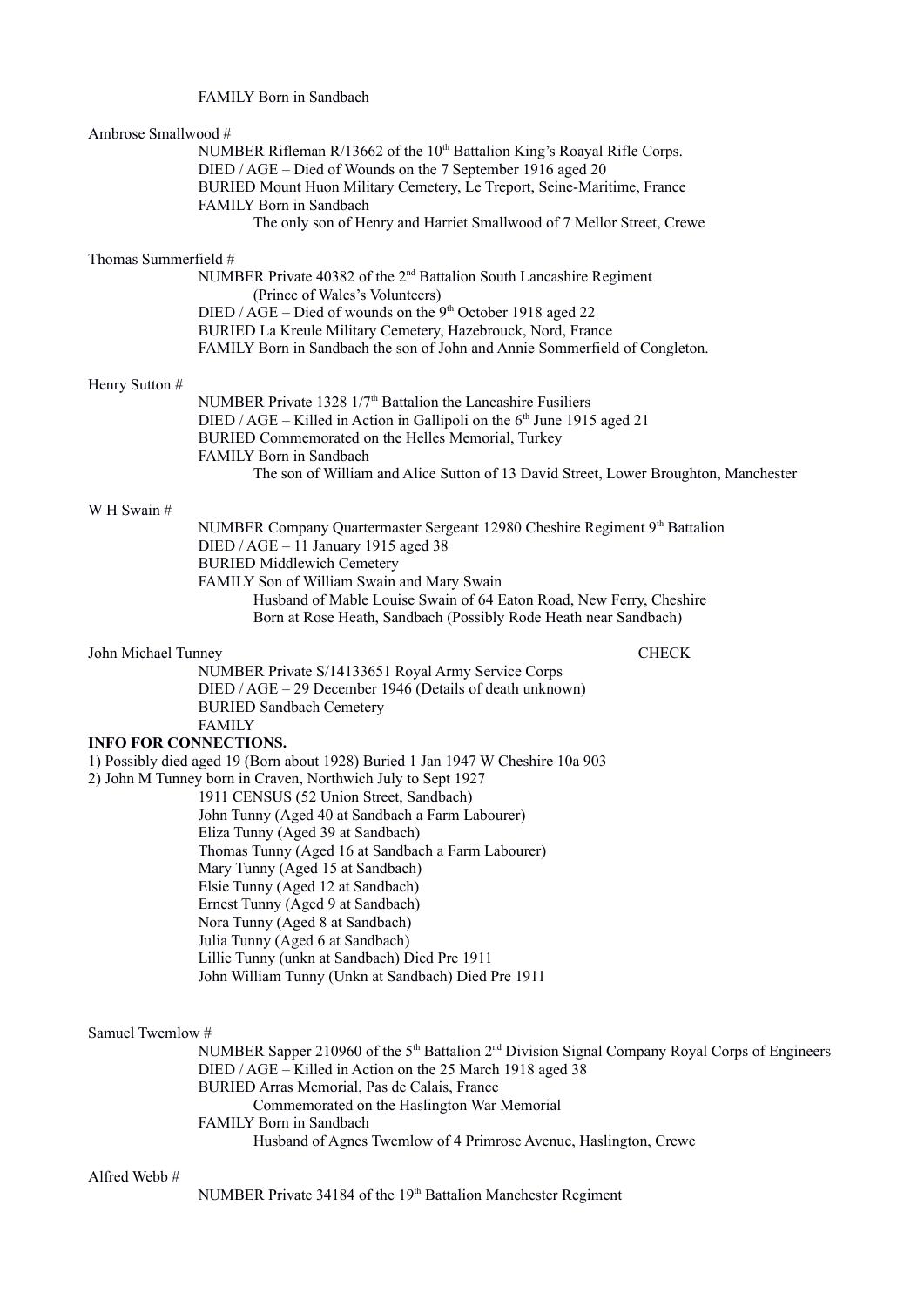DIED / AGE – Killed in action on the 23 July 1916 in Flanders aged 22 BURIED Commemorated at the Thiepval Memorial, Somme, France FAMILY Born in Smallwood The son of John and Ellen Webb of 8 Broom Avenue, Levenshulme, Manchester Brother of Charles Webb who had been killed in Iraq. (see Below) Charles Webb # NUMBER Private 23773 of the 1<sup>st</sup> Battalion Manchester Regiment DIED / AGE – Killed in action on the 8 March 1916 in Mesopotamia aged 26 BURIED Commemorated at the Basra Memorial, Iraq FAMILY Born in Smallwood The son of John and Ellen Webb of 8 Broom Avenue, Levenshulme, Manchester Brother of Alfred Webb who had been killed in Flanders. Douglas Roy Whitehead (**WW2**) NUMBER Royal Naval Volunteer Reserve H.M.S. Formidable Avenger 1 Pilot Telegraphist / Sub Lieutenant (Fleet Air Arm) 848 Squadron DIED / AGE – 17 Apr 1945 aged 22 (.b. 1923). Shot down by flack into the sea off Hirara during an attack on Miyako Airfield during Operation Iceberg 1, the Observers survived and were rescued. BURIED Commemorated on the Lee-on-Solent Memorial FAMILY Son of Douglas and Minnie Whitehead of Sandbach Place of Residence Sandbach (1945) (Parents Douglas and Minnie Rowlands married in July 1918 at Nantwich) John Waterhouse Whittaker (ALSAGER RESIDENT) NUMBER Private with the  $8<sup>th</sup>$  Battalion Royal Fusiliers DIED / AGE – 25 Dec 1916 when he was with a party on Christmas day when a shell exploded in the trench they were in and a fragment struck John in the chest killing him instantly. He was 20 years old (.b. 1896). BURIED Unknown FAMILY John had been an apprentice at Foden's Motor Works He had joined at the start of the War. 1901 CENSUS (73 Crewe Road, Alsager) George Whittaker (.b. 1869 Aged 32 Baiterley, Cheshire) Helena Whittaker (.b. 1863 Aged 38 Birkenhead, Cheshire) John Waterhouse Whittaker (.b. 1896 Aged 5 in Alsager) Dorothy Helena Whittaker (.b. 1898 Aged 3 in Alsager) Lily Boulton (.b. 1888 Aged 13 in Burslem, Stoke on Trent a Servant) 1911 CENSUS (Laburnum Cottage, Crewe Road, Alsager) George Whittaker (.b. 1869 Aged 42 Baiterley, Cheshire) Helena Whittaker (.b. 1863 Aged 48 Birkenhead, Cheshire) John Waterhouse Whittaker (.b. 1896 Aged 15 in Alsager an Engineer Apprentice "Fodens") Dorothy Helena Whittaker (.b. 1898 Aged 13 in Alsager) George Windsor Whittaker (.b. 1905 Aged 6 in Alsager) Jeremiah Wilkinson # NUMBER Private 7462 of the 1<sup>st</sup> Battalion Cheshire Regiment DIED / AGE – Killed in Action on the 24 August 1914 (.b. 1886) BURIED Commemorated at La Ferte-Sous-Jouarre Memorial One of 4,000 officers and men of the British Expeditionary Force who died in August, September and the early part of October 1914 and who have no grave. FAMILY Born in Sandbach 1901 CENSUS (at Doddington St John, Nantwich) William Emberton (aged 35) Jeremiah Wilkinson (.b. 1886 Aged 15 a Pig Feeder) 1904 JOINED ARMY Jeremiah Wilkinson joined at the age of 18 (.b. 1886) Brother Frederick Wilkinson 1911 CENSUS (1<sup>st</sup> Battalion Cheshire Regiment)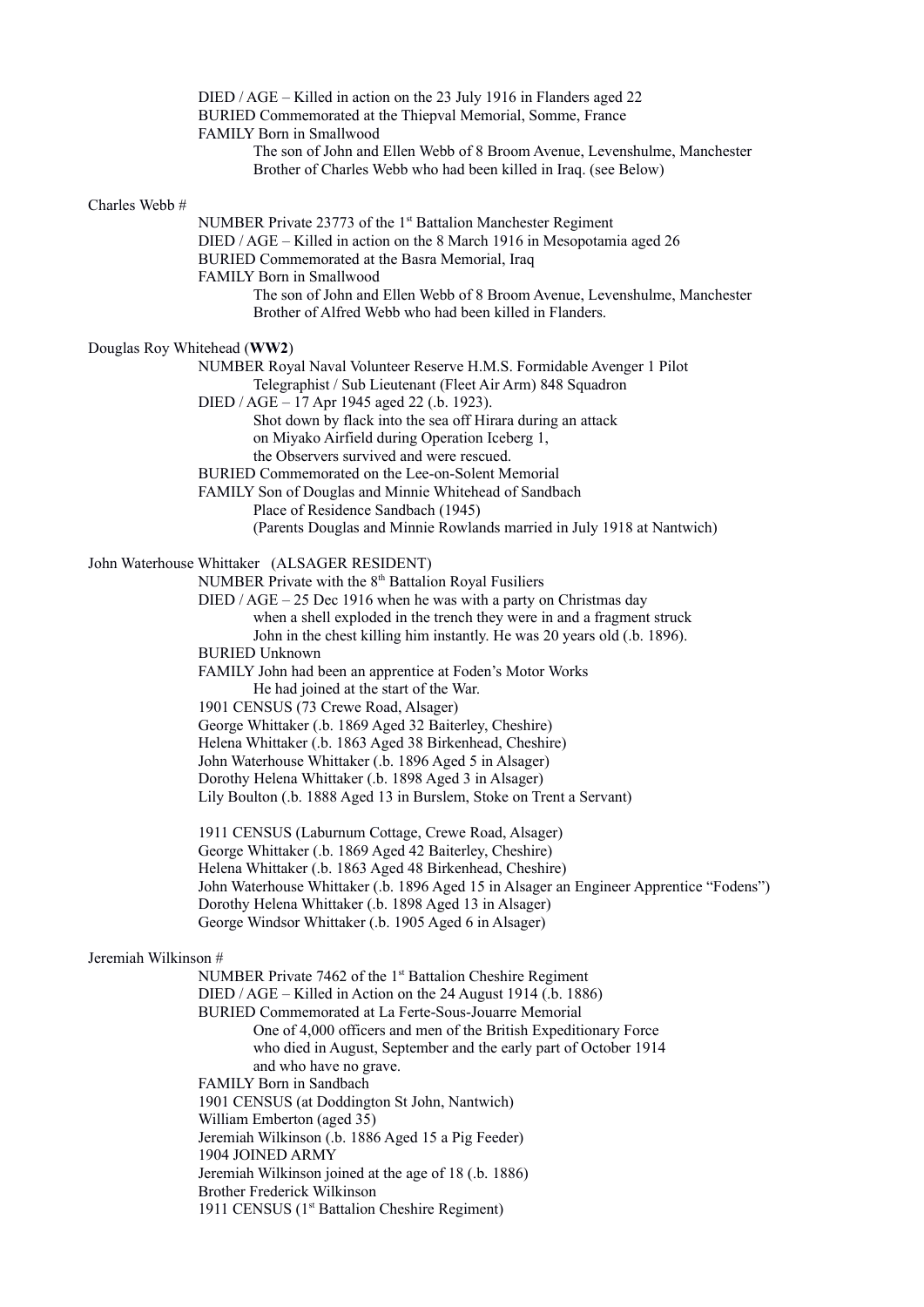## Wilfred Wood #

NUMBER Private 67603 of the 5<sup>th</sup> Battalion Prince of Wales's Own (Devonshire Regiment) DIED / AGE – Killed in Action on the 30 September 1918 aged 20 BURIED Masnieres British Cemetery, Marcoing, Nord, France FAMILY Born in Sandbach the son of Arthur Wood of 50 Moss Lane, Alderley Edge, Cheshire

#### Joseph Woodess #

NUMBER Private 53936 Northumberland Fusiliers 2<sup>nd</sup> Garrison Battalion. DIED / AGE – 21 July 1920 aged 31 BURIED Grave at St Agnes Churchyard Conway Cemetery Memorial FAMILY Husband of Sarah Ellen Woodness of 22 Union Street, Sandbach (22 Union Street was the residence of Charles and Clare Wyse in 1911)

#### Edward Samuel Woolf #

NUMBER Private 7082 of the 2<sup>nd</sup> Battalion Devonshire Regiment DIED / AGE – 16 January 1915 aged 45 (.b. 1870) BURIED Boulogne Eastern Cemetery, Pas de Calais in France FAMILY Born in Mauritius Son of Edward Samuel and Mary Woolf of Abbeyfield, Sandbach and Haslington Hall, Crewe. 1891 CENSUS (Abbey Fields on Middlewich Road, Sandbach) Edward Samuel Woolf (.b. 1827 Aged 64 in Rixton, Warrington) Father A Brewer and Spirit Merchant Mary Woolf (.b. 1832 Aged 59 in Hugh Leigh, Cheshire Nr Sandbach) Mary Elizabeth Woolf (.b. 1859 Aged 32 in Wheelock) Edward Samuel Woolf (.b. 1870 Aged 21 Son in Haslington) Brewery Manager Henry Woolf (.b. 1834 Aged 57 Brother of E.S. Woolf Snr in Roxton, Lancashire) Annie Pegg (.b. 1868 Aged 23 Servant in Chellaston, Derbyshire)

Elizabeth Charlesworth (.b. 1868 Aged 23 Servant in Coppenhall, Crewe)

 1901 CENSUS (Abbey Fields on Middlewich Road, Sandbach) Edward Samuel Woolf (.b. 1827 Aged 74 in Rixton, Warrington) Father Mary Woolf (.b. 1832 Aged 69 in Hugh Leigh, Cheshire Nr Sandbach) Elizabeth Bateman (.b. 1875 Aged 26 a Servant) Ellen Bateman (.b. 1880 Aged 21 a Servant)

 1911 CENSUS (Morningside, Elworth Nr Sandbach) Mary Elizabeth Woolf (.b. 1859 Aged 52 in Wheelock) Sister of Edward jnr.

 1911 CENSUS (1 Westbourne Street, Sloane Square, Eaton Square, SW London) Edward Samuel Woolf (.b. 1870 Aged 41 in Haslington) Visitor Married for 8 years (1903) with 3 Children Still living. He was living with independent means OTHERS IN THE HOUSE Faustin Marcel Boclet (Aged 34) John Bygott (Aged 38) Mary Elizabeth Bygott (Aged 28) Vera Bygott (Aged 5) Amnie Jess Bygott (Aged 3) Georginia Inglis (Aged 19) ES Woolf Ellen Newman (Aged 28 a Servant)

## Jose Woolley #

NUMBER Private 12248 of the 19<sup>th</sup> Battalion Manchester Regiment. DIED / AGE – Killed in action on the 12 February 1916 aged 21 (.b. 1895) BURIED Carnoy Military Cemetery, Somme, France Or Weaste Cemetery, Salford, Greater Manchester (Possibly Mentioned) FAMILY The son of the late James Woolley of 110 Evans Street, St Wolverhampton. Originally from Manchester.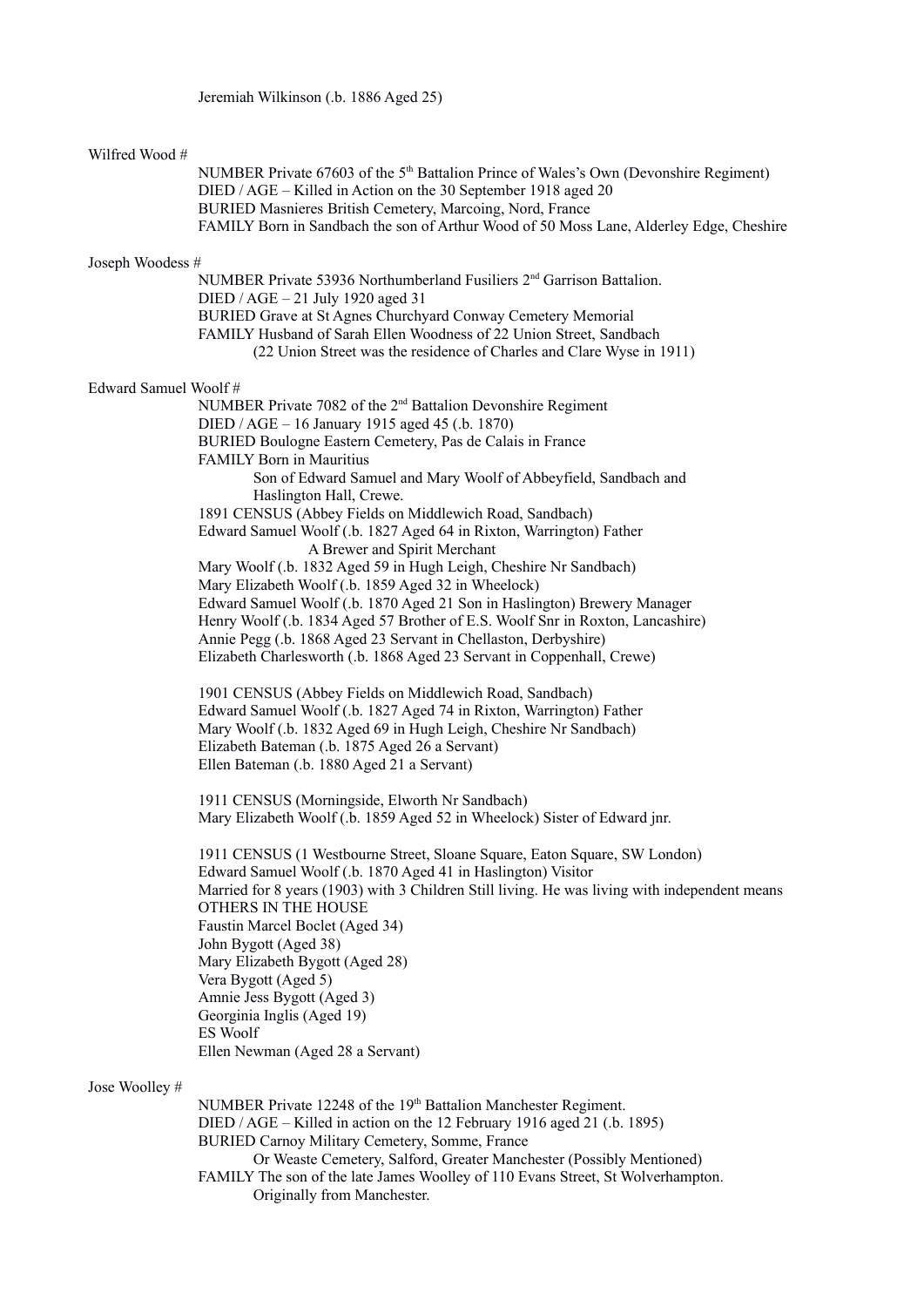A resident of Sandbach

1901 CENSUS (50 Eccles New Road, Salford)

James Woolley (.b. 1859 Aged 42 in Dormington, Shropshire a Gardener)

 Emily Woolley (.b. 1861 aged 40 in Alsagers Bank, Staffordshire) WIFE (possibly died before 1911)

William Woolley (.b 1886 aged 15 in Alsagers Bank, Staffordshire)

James Woolley (.b. 1888 aged 13 in Oak Bank, Shropshire)

Percy Woolley (.b. 1891 aged 10 in Newcastle Under Lyme)

Edith Woolley (.b. 1893 aged 8 in Butterton, Staffordshire)

Jose Woolley (.b. Jan 1895 Aged 6 in Butterton, Newcastle Staffs)

Mary Eliza Woolley (.b. 1898 aged 3 in Butterton, Staffordshire)

1911 CENSUS (39 Grange St, Pendleton, Salford)

 James Woolley (.b. 1859 Aged 52 in Dormington, Shropshire a Gardener) James died before 1916 at his home in 110 Evans Street, Wolverhampton.

 Sarah Tomasena Woolley (.b. 1870 Aged 41 in Wolverhampton, Staffordshire) WIFE (Married in 1907)

 Jose Woolley (.b. Jan 1895 Aged 16 in Butterton, Newcastle Staffs an Ironmongers Clerk) Mary Eliza Woolley (.b. 1898 aged 13 in Butterton, Staffordshire) Annette Woolley (.b. 1910 Aged 1 in Pendleton, Salford)

#### 1916 DEATH POST

 Jose Woolley (.b. Jan 1895 in Butterton, Newcastle Staffs) Residence Sandbach. (**A-** Mrs Woolley lived at 30 Bradwall Road **IN THE PHONE BOOK 1914**) (A- Mr Thomas Wooley lived at 40 Congleton Road 1910)

#### Wilfred John Wright #

NUMBER Private 33342 East Yorkshire Regiment 1<sup>st 4th</sup> Battalion formerly 25144 Manchester Regiment.

Attached to the 171<sup>st</sup> Tunnelling Coy. Royal Engineers.

DIED / AGE – Killed in action 28 December 1917 age 36 (.b. 1881).

BURIED Oxford Road Cemetery, Ieper in West-Vlaanderen, Belgium

FAMILY Born in Denton, Greater Manchester the Son of Frederick Wright.

 Husband of Eliza Wright of 46 Congleton Road, Sandbach. MARRIED

23 Dec 1911 to Eliza Higgins (.b. 1871) at Denton Christ Church, Lancashire

#################################################################

#### CIVILLIANS George Blain

NUMBER Civilian War Dead DIED / AGE – 12 Jan 1943 aged 69 in Singapore. BURIED Malaya FAMILY Son of Mr and Mrs G Blain of Sandbach. Husband of the late Isabella Blain

#### John Henry Richardson

NUMBER 2nd Steward Mercantile Marine S.S. Southland (Liverpool) DIED / AGE – 2 Sept 1916 aged 45 BURIED Commemorated at the Tower Hill Memorial FAMILY Son of John Richardson. Husband of Mary JaneRichardson (Nee Simpson) of 133 Grove Street, Liverpool. Born in Sandbach

#### Arnold Roberts

NUMBER Fireman on board Mercantile Marine S.S. Don Arturo (London) DIED / AGE – 17 June 1917 aged 29 BURIED Commemorated on the Tower Hill Memorial FAMILY Son of Robert and Elizabeth Roberts. Husband of Gwladys Isabella Roberts (nee Pedro) of 36 Grove Terrace, Senghenydd, Cardiff. Born in Sandbach ################################################################################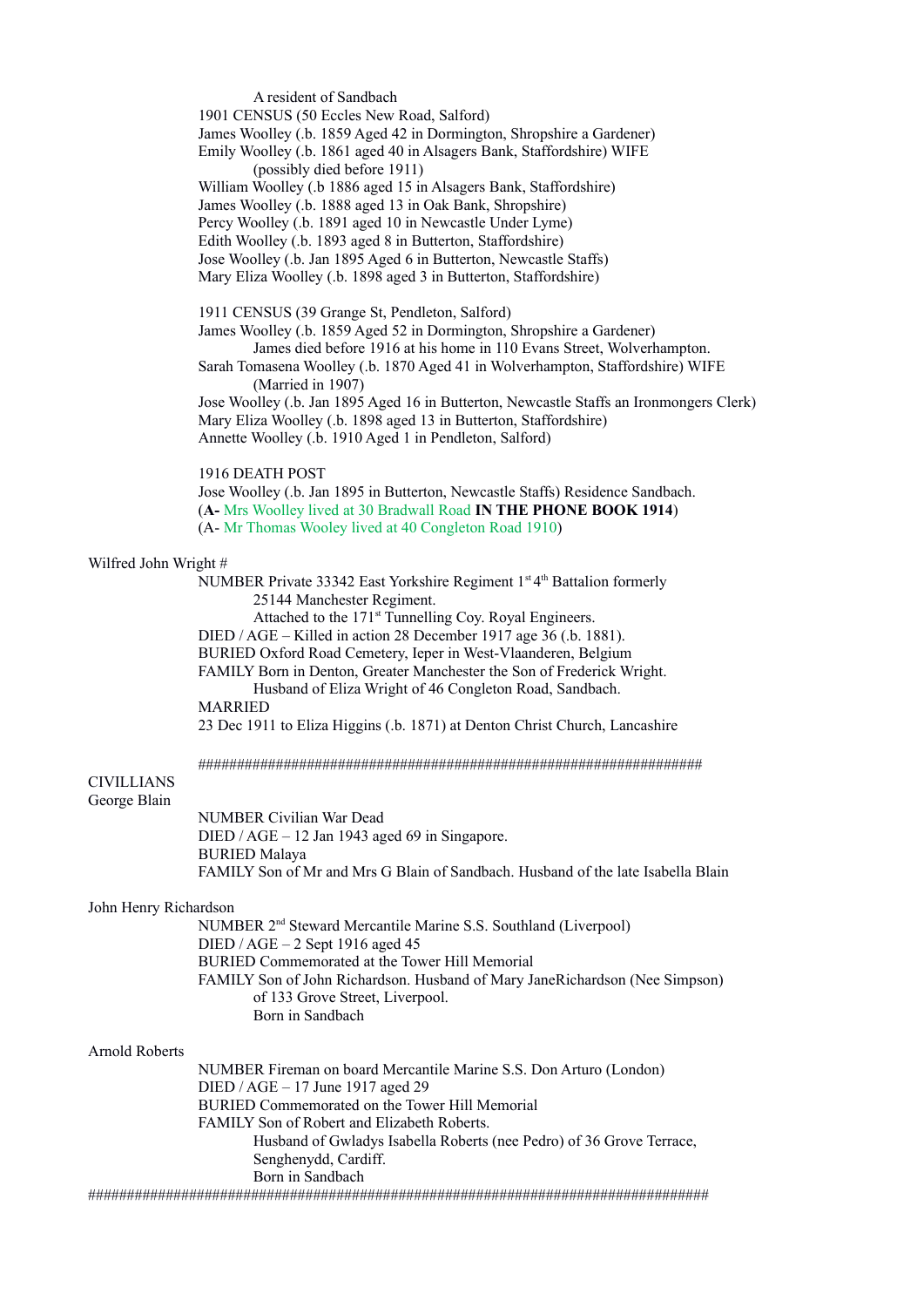#### POSSIBLE NAMES

Jamie Longworth (James Longworth Married Catherine Longworth (Catherine Foster .b. 10 Jan 1910) Born 13 June 1900 In 1939 he was living at 35 Union Street, Sandbach and was a Gas Worker Child Peter Longworth (.b. 27 Feb 1938)

OR

Philip James Longworth (Private 5121691 Royal Warwickshire Regiment) Born 1921 Died 18 Sept 1940 Buried Greenwich Cemetery

> NUMBER DIED / AGE – BURIED FAMILY

################################################################################

NUMBER DIED / AGE – BURIED FAMILY

################################################################################

ANDREW DANCASTER Former Royal Marine from Smallwood near Sandbach died at the age of 31 while working for a contractor rebuilding schools and hospitals in the north of Iraq when an explosion tore through his three vehicle convoy on the 1 November 2007 at about 2.45pm Baghdad time. (Not part of the Army at the time of his death)

GUNNER LEE THORNTON from 58 (Eyre's) Battery, 12<sup>th</sup> Regiment Royal Artillery. He was engaged to Helen O'Pray from Boulton Close, Malkins Bank. Died at the age of 22 (.b. 25 Nov 1983) when he was shot in the neck while on patrol in at the town of Al Qurna north of Basra, Iraq and died two days later in a hospital in Germany with his partner Helen O'Pray by his side. (Born in Blackpool, lived in Sandbach) Died 7 Sept 2006.

################################################################################

LIST OF WARS / CONFLICTS

################################################################################

| 1917-1922     | Russian Civil War         |
|---------------|---------------------------|
| 1919          | Third Afghan War          |
| $1919 - 1921$ | Irish War of Independence |
| $1922 - 1923$ | Irish Civil War           |
| 1939-1945     | <b>SECOND WORLD WAR</b>   |
| 1947          | Partition of India        |
| $1948 - 1960$ | Malayan Emergency         |
| 1949          | Yangtze Incident          |

################################################################################

KILLED IN ACTION in Korea War 1950 to 1953

################################################################################ T K Evans

NUMBER Sapper 21050313 the Royal Engineers. DIED / AGE – 6 April 1952 BURIED Pusan Military Cemetery, Korea Commemorated at St John's Church, Smallwood FAMILY Born in Smallwood on the 3 September 1929

################################################################################ LIST OF WARS / CONFLICTS

################################################################################

1955 – 1959 Cyprus Emergency

1955- 1975 Vietnam War 1956 Suez Crisis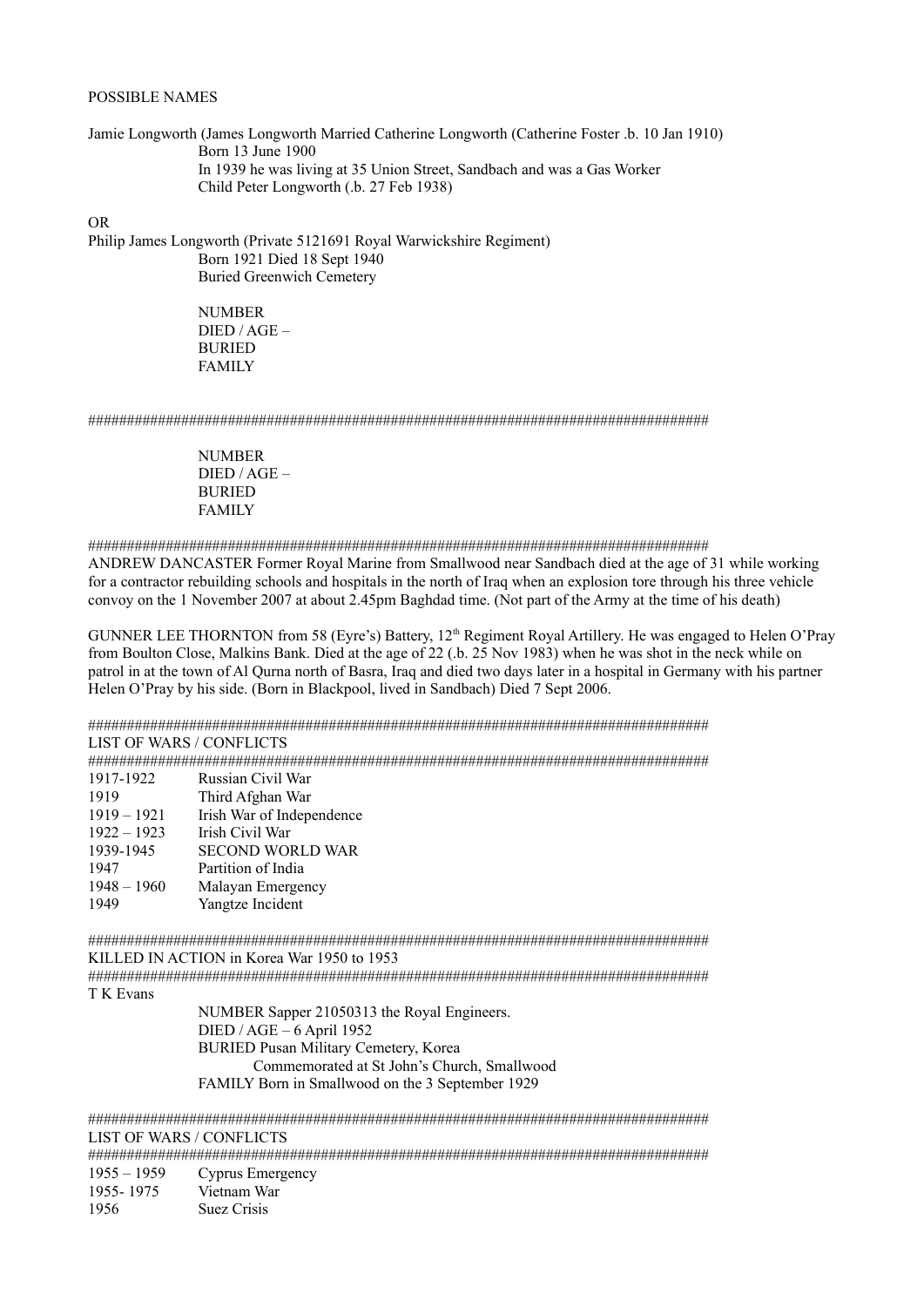1962 – 1963 Brunei Revolt

1963 – 1966 Indonesian Confrontation

1963 – 1967 Aden Emergency

################################################################################ KILLED IN ACTION in Northern Ireland Conflict / Troubles 1968 to 1998 ################################################################################ Paul S Genge

> NUMBER Signalman, Royal Corps of Signals DIED / AGE – Killed in action in Northern Ireland 7 November 1971 aged 18 BURIED Christ Church, Wheelock FAMILY Son of Ernest Anthony Genge

################################################################################ KILLED IN ACTION in an Accident 1980

################################################################################ Roger Andrew Craddock

> NUMBER Lieutenant on board HMS Osprey, Royal Navy DIED  $/$  AGE – 27 June 1980 aged 26 when he was killed in a Helicopter crash along with Lieutenant John Gregory Lewis Aged 27 and John Ashley Morris aged 23 from Gillingham in Kent. The accident took place 16 Miles off Portand Bill, Dorset BURIED Sandbach Cemetery FAMILY

################################################################################ KILLED IN ACTION in the Falkland War 1982

################################################################################ None of the 26 Service Personnel killed in the Falklands War were from Sandbach.

## CHESHIRE RESIDENTS

Paul David Callan (Royal Marines from Great Sutton in Cheshire .D. 10 June 1982) Mark W Fletcher (Parachute Regiment from Stockport .D. 28 May 1982) Anthony J Rundle (Royal Marines from Cheadle .D. 8 June 1982)

################################################################################ KILLED IN ACTION in Gulf War 1990- 1991

################################################################################ 47 British Soldiers Killed. None from Sandbach

################################################################################ LIST OF WARS / CONFLICTS

################################################################################ 1991 -2002 Sierra Leone Civil War

################################################################################ KILLED IN ACTION in Bosnian War 1992 - 1995

################################################################################ None from Sandbach

################################################################################ LIST OF WARS / CONFLICTS ################################################################################

Kosovo War

################################################################################ KILLED IN ACTION in Afghanistan 2001 – 2014

################################################################################ None from Sandbach

################################################################################ KILLED IN ACTION in Iraq War 2003 -2011 (None from Sandbach) ################################################################################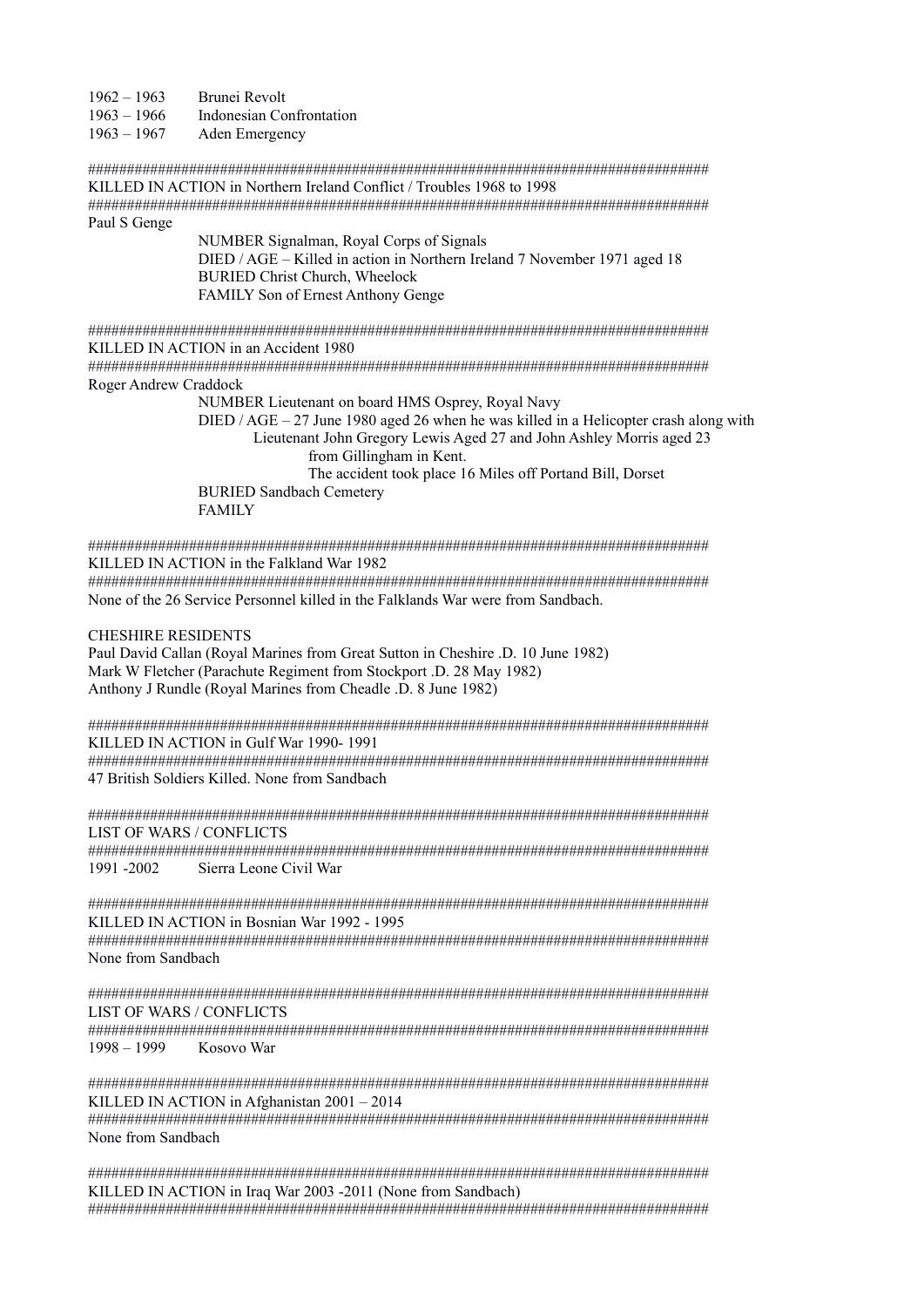Sgt Norman Patterson (Cheshire Regiment 28 from Staffordshire)

Corporal Marc Taylor (Corps of Royal Electrical and Mechanical Engineers attached to the 1<sup>st</sup> Regiment Royal Horse Artillery 27 From Ellesmere Port

Lance Corporal Paul Farrelly (Queen's Dragoon Guards 27 from Runcorn in Cheshire)

Sergeant Graham Hesketh (2nd Battalion the Duke of Lancaster's Regiment 35 from Runcorn, Cheshire)

################################################################################ LIST OF WARS / CONFLICTS

################################################################################

- 2011 to Date Libya Conflict
- 2011 to Date Syria Conflict
- 2014 to Date Yemen Conflict

2014 to Date ISIS Global Conflict

################################################################################

# **#19m ST MARY'S ROLL OF HONOUR 1914-18**

################################################################################



A list of all those from the Parish who served in the First World War a total of 726.

ALCOCK A ALCOCK Ernest ALCOCK Percy ALLCOCK Cyril Garner (.D. 10 Apr 1916) ALLCOCK W A ALLEN Frederick George (.D. 28 Apr 1917) ALLMAN George ALLMAN Harold T ARMSTRONG Henry ASHLEY A J ASHLEY W ASTLE William (.D. 26 Oct 1918) AYRES C AYRES Richard (.D. 16 Aug 1918) BADDILEY Matthew BAGNALL Albert BAGNALL Harold BAGNALL Luther BAGNALL Robert BAGNALL Thomas BAGULEY Farrier Thomas BAILEY A BAILEY W E BAILEY William H BALE Alfred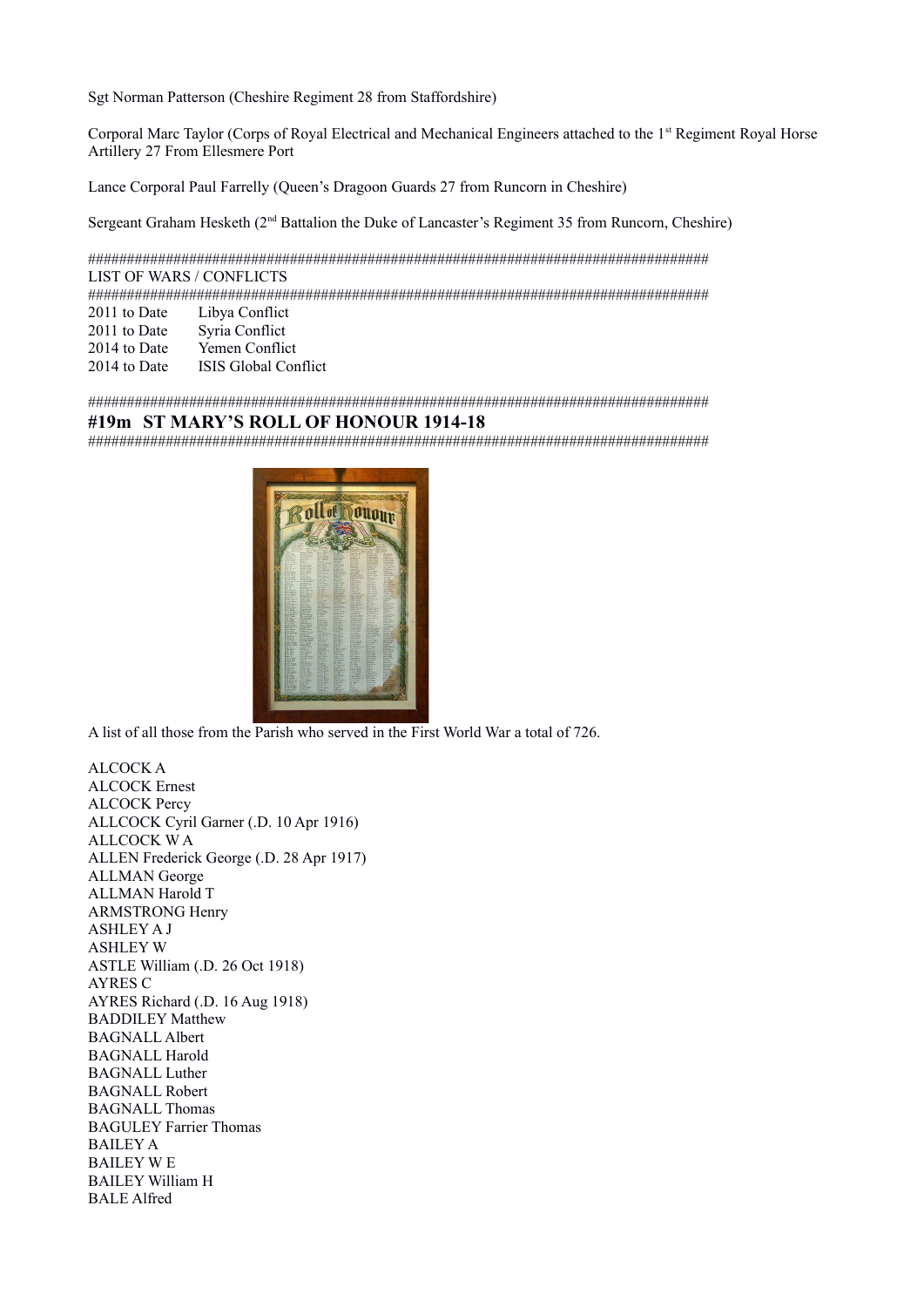BALE Charles BALL J BANN R BARBER Edmund BARKER Herbert BARON William W BARRATT Arthur (.D. 2 June 1918) BARROW Frank BARROW H BARROW Lawrence BARROW S BARROW Wilfred BARTON E BARTON Frederick BASFORD Eli BASFORD Ernest BATES James BATES Reginald BATES Stanley [K] (.D. 29 Mar 1917) BEARD Donald Wainwright MM = (Military Medal) BEARD Herbert C W BEARD Neville BECKETT Joseph BEECH C E BEECH John (.D. 25 Aug 1916) BEECH Robert BEECH Walter BEECH William BELL William BENNETT Walter [K] (.D. 10 Apr 1917) BERESFORD Arnold (.D. 5 May 1918) BETTS A J BEVAN Charles BEVAN Herbert BEVAN John BEVAN Wilfred J B BIRCH F BIRCH William BIRCHALL J BIRCHENOUGH A BIRCHENOUGH F BLACKHAM George BLACKHAM Thomas BLACKHAM William BLACOWE Reuben BLOOR E BOFFEY Hamlet BOFFEY Peter BOLSHAW Samuel [K] (.D. 28 Oct 1914) BOOTH Alfred BOOTH Arthur BOOTH Horace BOOTH Walter BOSSON G A BOSSON J BOSSONS George BOSSONS John BOSTOCK John BOULD E BOULTON George BOULTON Herbert BOURNE J BOWKER Seth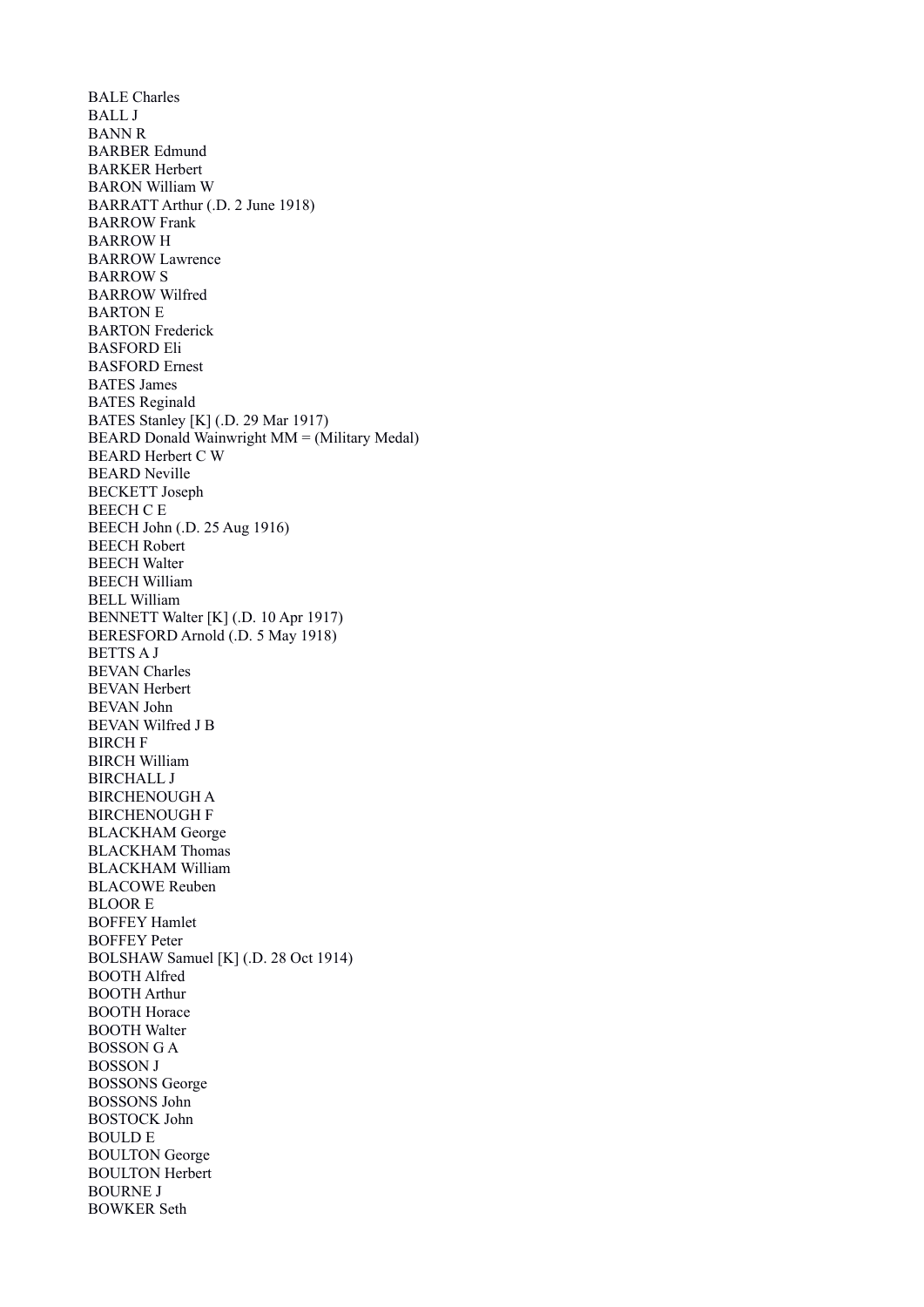BOWYER F BOWYER Harry (.D. 24 Dec 1915) BOWYER Harvey BOYD Albert BOYD Clemence BOYD Ernest BOYD Harold [K] (.D. 25 Feb 1915) BOYD James BOYD John William BOYD Robert BOYD Timothy BRACEGIRDLE Harry BRACEGIRDLE John BRACEGIRDLE William BRADBURY Frank BRADBURY Nelson BRADBURY William J BRANDRETH A BRANDRETH George [K] (.D. 26 Mar 1915) BRANDRETH Thomas BRATT G W BRAY H BREEZE W BRENNAN M BRERETON Albert BRERETON E H BRERETON Harold BRETT Albert BRETT Wilfred BRETT William BROAD H BROAD Ted BROAD Walter BROADHURST A J BROADHURST Arthur Th BROADHURST C BROADHURST Cedrick BROADHURST Ebenezer BROADHURST Tom BROADHURST William James BROOKS G BROOKSHAW J W BROWN G H BROWN Herbert W BROWN L D BROWN Reginald BUCKLEY Clarence J BUCKLEY F E BUCKLEY George (.D. 16 Aug 1917) BUDGE G W BULLAMORE William T (or W. **H**. Bullimore) (.D. 22 Feb 1919) BULLOCK A BULLOCK A E BULLOCK Albert (Brigade of Guards, the Cheshire's and the Royal Army Medical Corps) BULLOCK Arthur BULLOCK Harry BULLOCK William BUMBY Percy BURGESS Ernest BURGESS Harry BURGESS Jack BURKE F E BURROWS George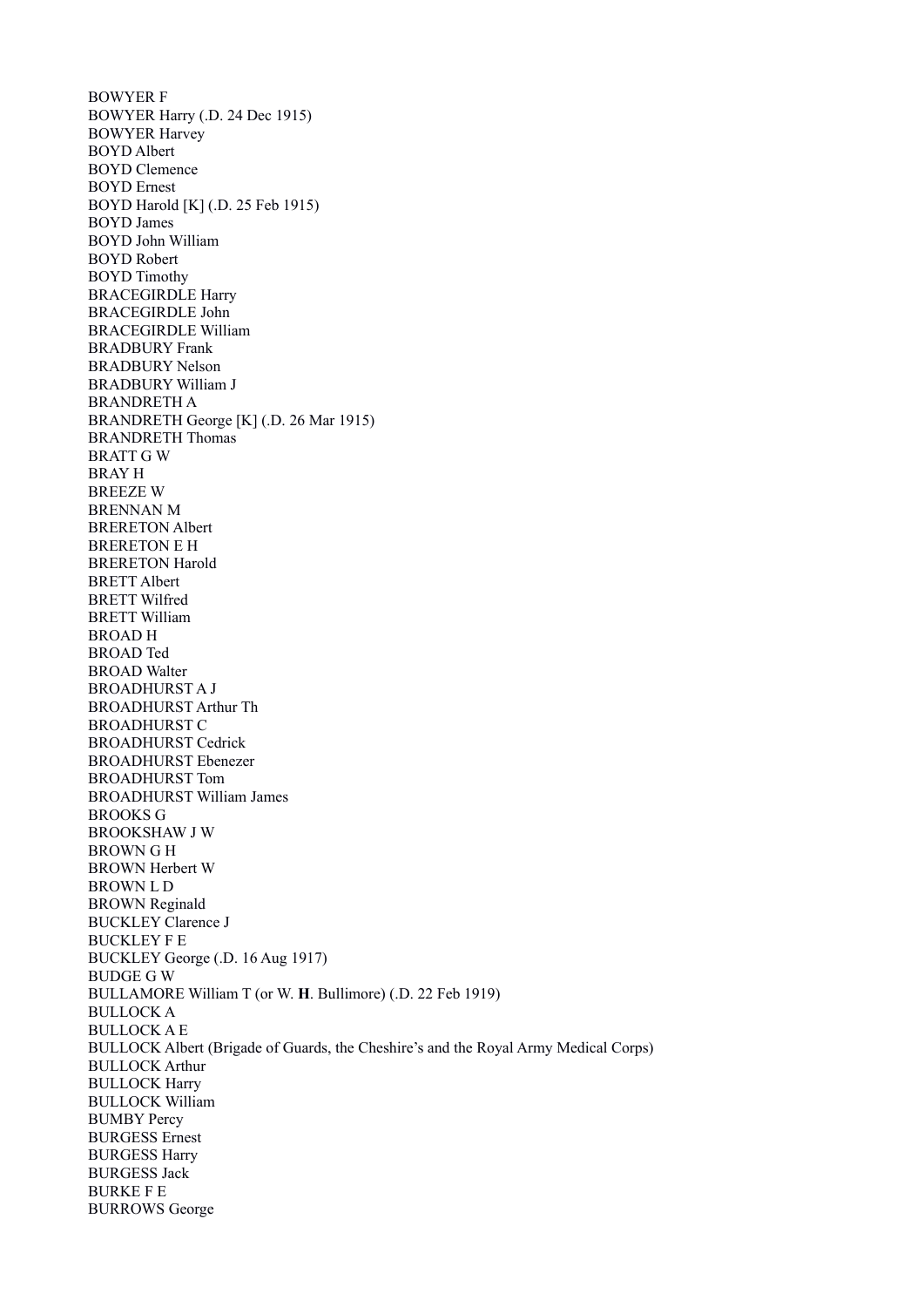BURROWS Harry BURROWS William BUTTERS James CAPPER F CAPPER Walter (.D. 3 Sept 1918) NUMBER Private 291032 1st / 7th Battalion Cheshire Regiment DIED / AGE – 3 Sept 1918 aged 20 BURIED Wulverghem Lindenhoek Road, Military Cemetery, Belgium FAMILY Son of William Capper of 59 Silver Terrace, Sandbach Heath, Cheshire CASSON Randal Alexander (.D. 26 Sept 1917) CHADWICK Fred (.D. 3 Sept 1916) CHAMBERS Thomas CHANTLER Albert CHANTLER W CHAPMAN Arthur CHAPMAN C CHAPMAN E O CHAPMAN Harry E CHARITY C CHARLESWORTH A CHARLESWORTH Harold CHEETHAM Edward CHERRINGTON William CLARKE William CLOWES Herbert CLOWES James CONDLIFFE Ernest (.D. 2 July 1917) NUMBER 2<sup>nd</sup> Captain 207919 of the 248<sup>th</sup> Field Coy. Royal Engineers and formally of the Royal Marine Light Infantry. DIED / AGE – Died of his wounds on Monday the 2 July 1917 aged 23. BURIED Disans British Cemetery, Etrun, France FAMILY He was the son of James and Martha Condliffe of 9 Newfield Street, Sandbach. CONDLIFFE H CONDLIFFE Jacob COOKE Alfred COOKE Frank [K] (.D. 16 Mar 1915) COOKE Geoffrey William (.D. 6 Feb 1917) COOKE Harold COOKE John COOKE John Charles COOKE John William COOKE R COOKE T COOKE Walter COOPER Richard M COPPENHALL J COPPENHALL Joseph COPPENHALL Peter COPPENHALL R CORWOOD Abel CORWOOD James CORWOOD John W CORWOOD William COTTON Frank COTTON John COTTON Sydney COUSINS Herbert CRAGG W H CULLEY A J CUNLIFFE F DAVENPORT Albert DAVIES Albert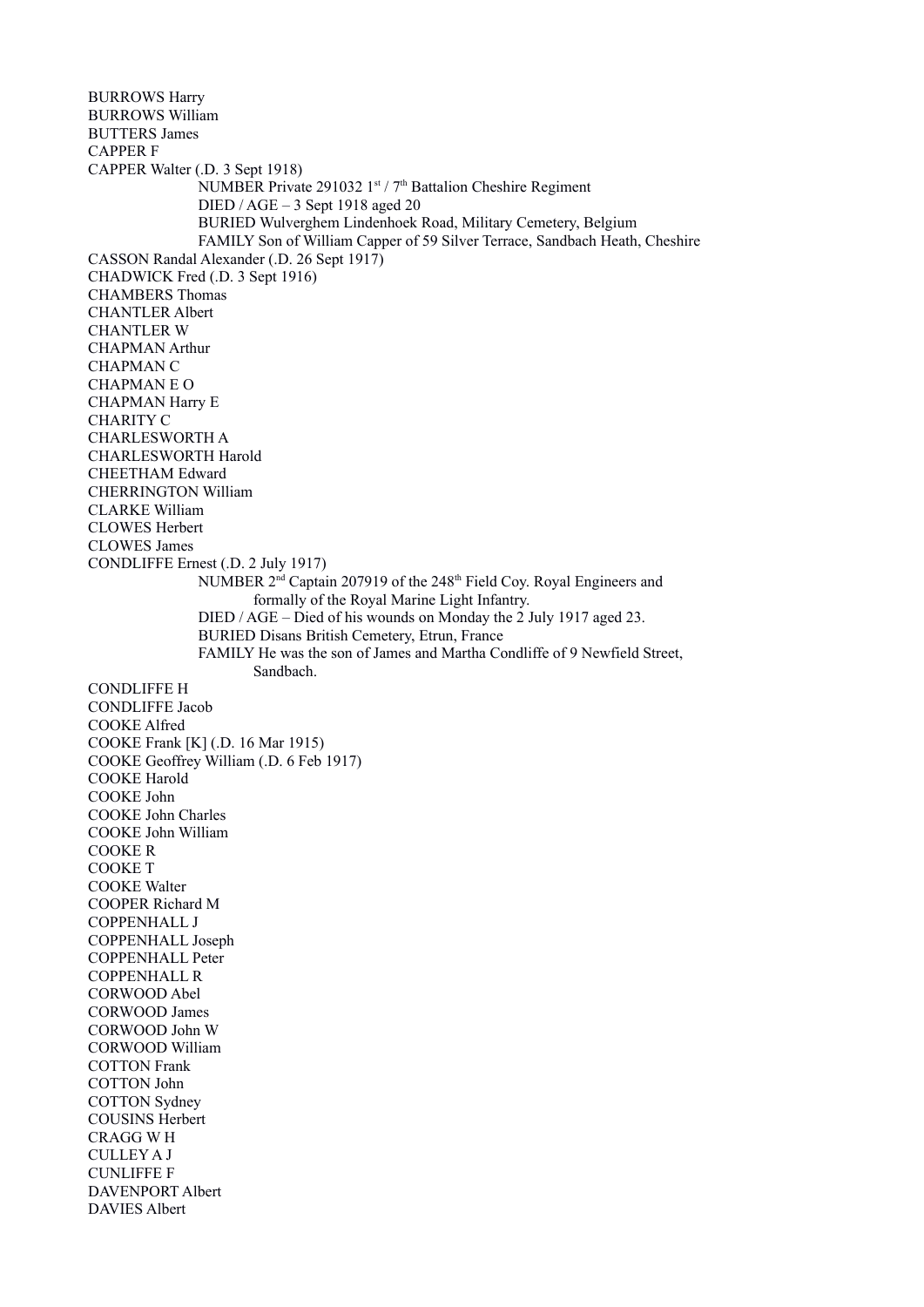DAVIES George [K] (.D. 23 Aug 1915) NUMBER Lance Corporal 1272 1st /  $7<sup>th</sup>$  Battalion Cheshire Regiment DIED / AGE – 23 Aug 1915 aged 22 BURIED Commemorated on the Helles Memorial Turkey including Gallipoli FAMILY Son of William Davies of 8 Welles Street, Sandbach DAVIES Henry DAVIES J E DAVIES Samuel (.D. 29 Mar 1917) DAWSON John W (.D. 26 Apr 1918) DEAN George DEAN William DENSON H DICKINSON G Edward DODD Albert [D] (.D. 2 Apr 1917) DODD Harry (.D. 5 Oct 1918) DUCKWORTH J DUNN William (.D. 23 Dec 1917) DUTTON Arthur W DUTTON F DUTTON Samuel DUTTON T DUTTON William A [K] (.D. 23 Dec 1917) EACHUS Richard William [K] (.D. 19 Aug 1915) NUMBER Private 2286 of the  $1<sup>st</sup> / 7<sup>th</sup>$  Battalion Cheshire Regiment. DIED / AGE – Thursday 19 August 1915 aged 17 when he was killed in action at Sulva Bay, Gallipoli. BURIED Commemorated on the Helles Memorial in Turkey. FAMILY The son of Frank and Victoria E Eachus of the Square, Sandbach. EAYRS Hugh R H EDMONDS F EGERTON Fred EGERTON H EGERTON Oliver EGERTON Thomas ELLIS Percy ELSBY Albert (.D. 20 Oct 1918) ELSBY Harry ELSBY John (.D. 26 Nov 1917) ELSBY Samuel ESTCOURT F ESTCOURT James EVANS George E (.D. date unknown) FAIRHURST Thomas FARR H FARR L FERRAND Cyril FINNEY F FLAHERTY C L FLAHERTY F FLUX Pie MM FODEN Dennis FORSTER Charles Henry FORSTER F FORSTER George FORSTER Herbert FOX Albert FOX Arthur FOX Fred FOX S FOXLEY F C FRANKS A J M FRANKS Joseph GAFFNEY Ernest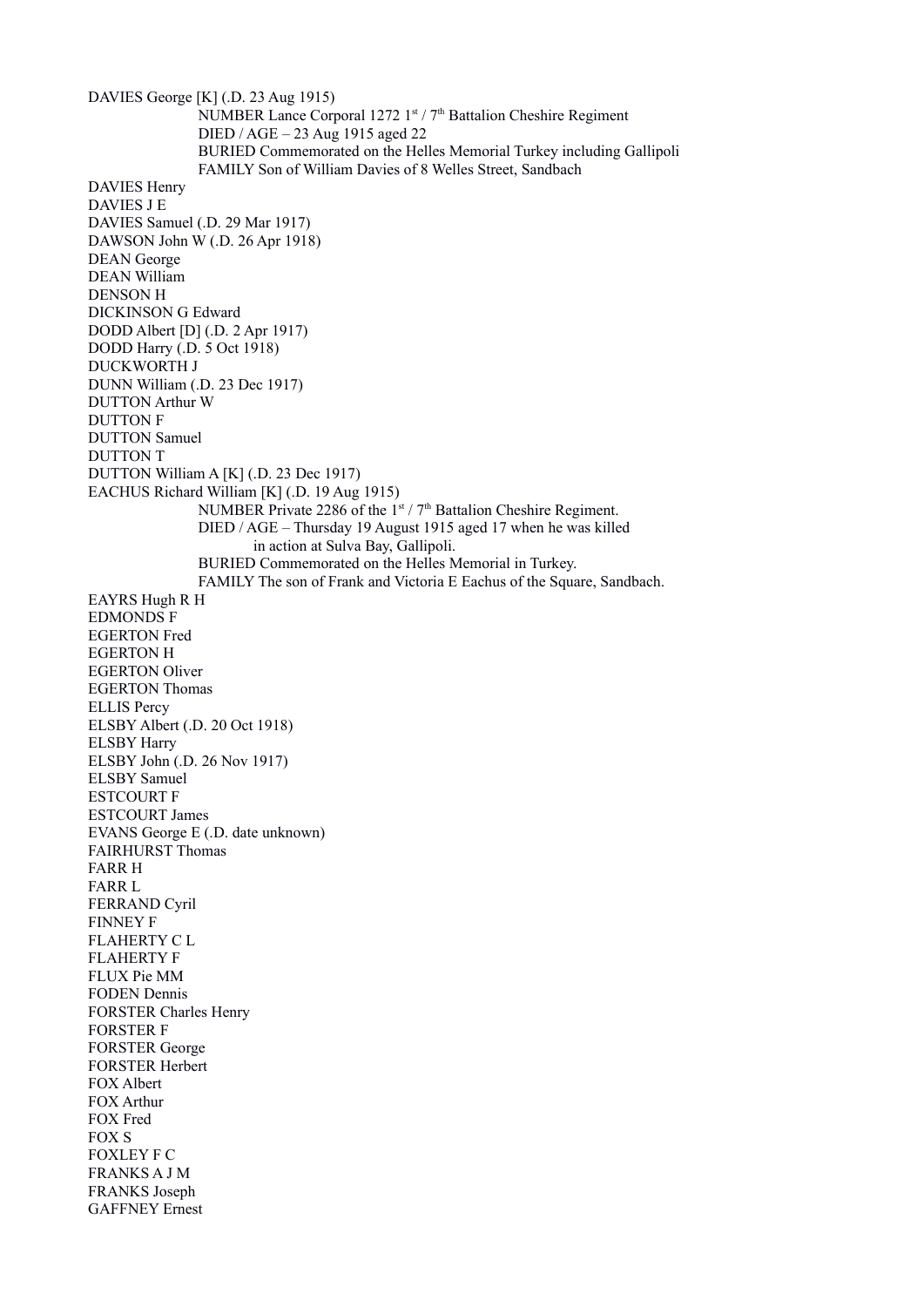GARNETT William GATER Ernest GATER James (.b. 1877 James Richard Gater. Lived at 61 Park Lane, Sandbach) GATER Samuel (.b. 1900 Lived at 45 The Hill, Sandbach Heath) GIBSON C H GIBSON G GIBSON John Thomas GIBSON Leonard [D] (.D. 19 / 20 Dec 1917) GIBSON R GIBSON William [K] (.D. 12 Nov 1916) GODDIER John S GORDON Wm GORST Charles GORST Noel GREENWOOD Harry (.D. 17 June 1917) GREGORY Roland GREGORY William GRESTY Frank GRIFFIN Peter GRIFFITHS Francis W GRIFFITHS T W GRIFFITHS W GRIMES W GUEST Ernest [K] (.D. 7 June 1917) HALDEN G P HALDEN W H HALL Herbert HALL M HALL Stephen HALL Sydney [K] (.D. 28 June 1917) HAMER F H HAMPTON Herbert (.D. 8 Nov 1918) HAMPTON Harry HANCOCK David HANCOCK F P HANCOCK George HANCOCK H HANCOCK T W HANCOCK Thomas HANCOCK W [K] (.D. 11 Apr 1918) HARRISON Arthur (.D. 16 July 1916) HARRISON Frank HARRISON Frederick HARRISON Harold HARRISON Jesse DCM HARRISON S HARRISON T HARRISON T W HARRISON William HARROP Bert HARROP E HAWKINS A W HAWKINS Harry HEALEY Charles E HEALEY Percy HEATH Arthur HESLINGTON P HEWITT D HEWITT Ernest HICKSON D R A HILDITCH Bryan HILDITCH Norman HINDLEY Albert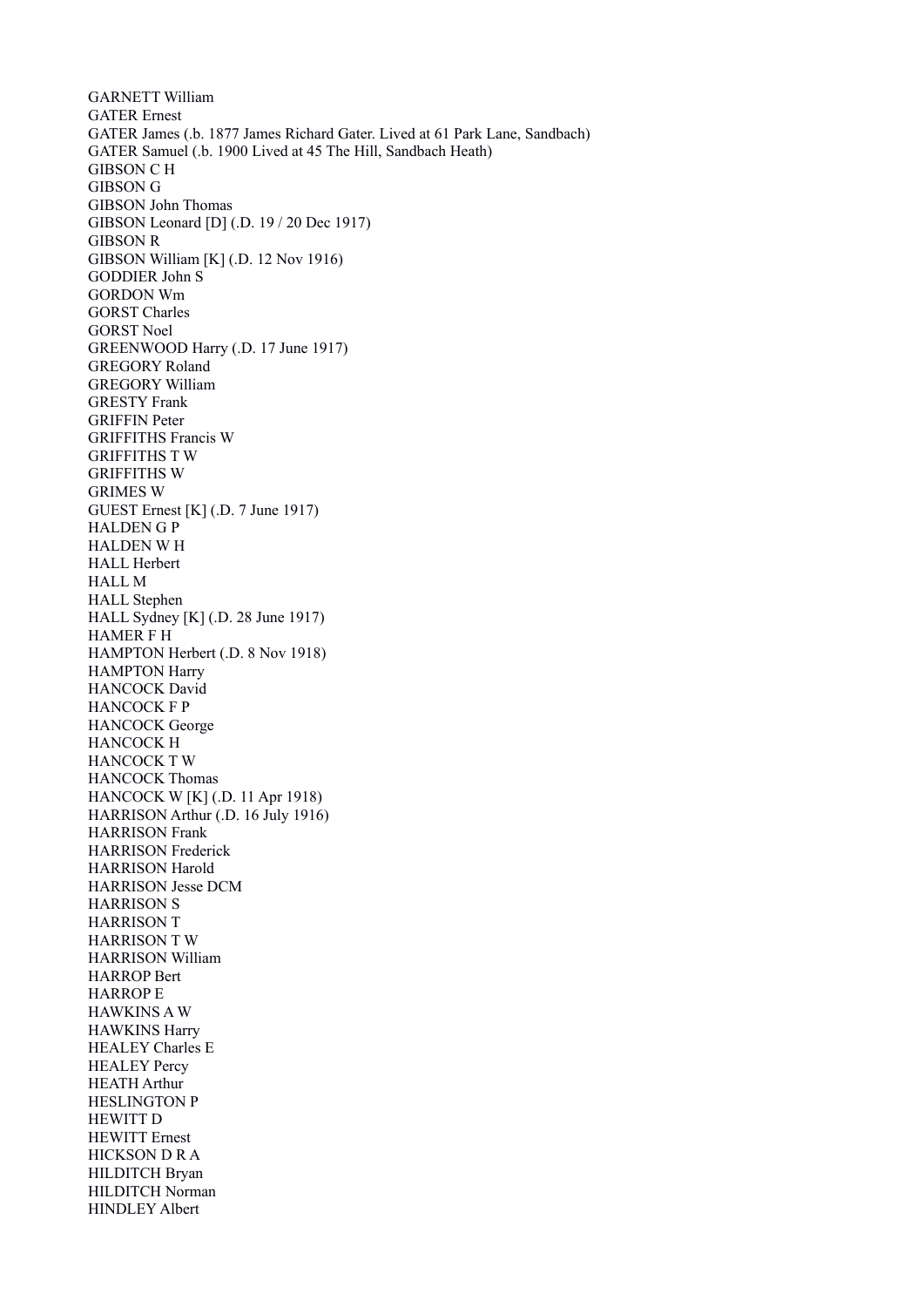HINETT Henry (Sergeant 1520789 Royal Air Force Volunteer Reserves Died 1 May 1943 aged 22 Buried in Bayeux War Cemetery, France Son of Henry and Eliza Hinett of Sandbach) HOCKENHULL H HOCKENHULL Norman HOCKENHULL Ralph HODGKINSON W HODGSON C HOLLAND T HOLLAND W E HOPWOOD W HORSLEY John HOUGHTON Harry [K] (.D. 24 Aug 1914) HUDSON Harry HUDSON W H HUDSON William HUGHES A HUGHES Frank [K] (.D. 22 Oct 1914) HUGHES James E HUGHES John H L HULME Ernest HULME George HULME Henry HULME Jack HULME Job HULME Thomas JACKSON A JACKSON A E JACKSON F JACKSON Seymour [D] (.D. 4 Oct 1917) JACKSON Thomas (.D. 7 Oct 1917) NUMBER Private 291790 1<sup>st</sup> Battalion Cheshire Regiment DIED / AGE – 7 Oct 1917 aged ? BURIED Godweaersvelde British Cemetery, France FAMILY Husband of K Jackson of 17 Chapel Street, Sandbach JEPSON James JINKS W JODDRELL Harry JOHN William M JOHNSON A JOHNSON Charles JOHNSON Daniel [K] (.D. 6 Nov 1916) JOHNSON Dennis JOHNSON E JOHNSON Frank JOHNSON H JOHNSON J JOHNSON Thomas JONES Alec (.D. 5 Nov 1918) JONES Alfred JONES Ernest [CF] JONES H B JONES Horace JONES J H JONES Robert JONES Sydney JONES W JOYCE Percy JOYCE William KAY John R KAYE Herbert KELLY B KELLY Charles KELLY John [K] (.D. 17 Feb 1917)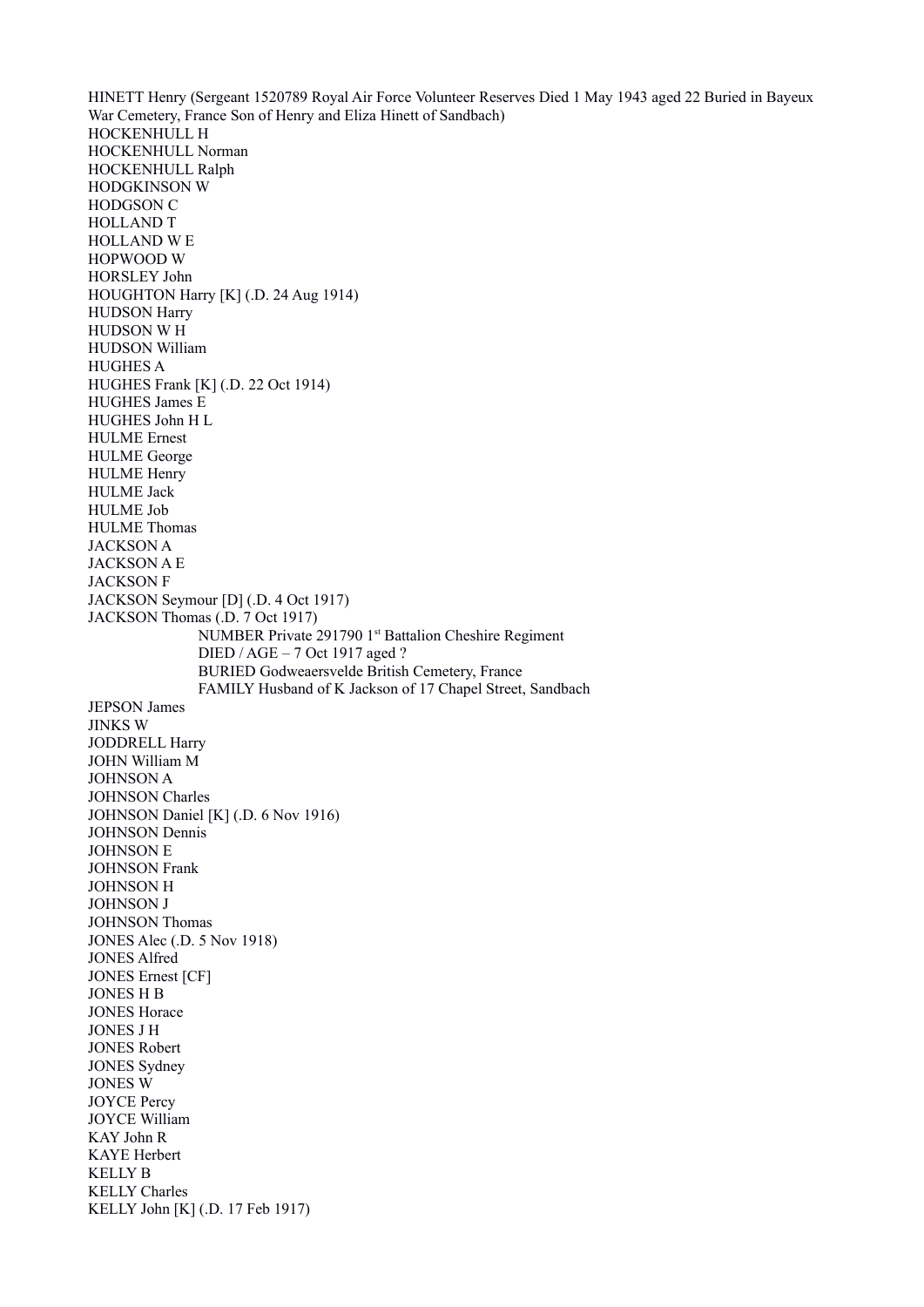KELLY Patrick KELLY Peter [K] (.D. 28 Nov 1916) KERSHAW Frederick (.D.Unkn) KESTEVEN Harry (.D. 30 Dec 1917) KETTELL H KINGSTON Frederick KINGSTON Harold LANE W Lovatt LARVIN T LATHAM Alec LATHAM Alfred LATHAM Frank **[MC**] LATHAM Thomas LAWSON Percy L LEA Frederick LEA Harry LEA J W LEA John William [K] (.D. 8 May 1915) LEA Percy James LEA Walter E LEACH A LEATHER Herbert LEATHER William H LEES Arthur W LEES J E LEES James Crane LEES Richard E LEESE Frank [D] (.D. 6 Mar 1918) LEESE James Mr James Lees of 25 Forge Fields who had joined the Cheshire Regiment on the 10<sup>th</sup> December 1915 was discharged from the army on the 24 July 1917. He applied to the War Relief Fund on the grounds that he was unable to keep his wife, 5 children with the eldest child being 4 years old on an a pension of £2 a week as he was unable to work. He had been a chemical labourer before he joined the army. The War Relief Fund felt they were unable to help him as it was not a case for the Committee. (*3 January 1918 Meeting*)) LEESE Samuel [K] (.D. 26 Mar 1917) LEIGHTON William P LEWIS Arthur LEWIS Jack LEWIS John T (.D. 31 July 1918) LEWIS Joseph LITTLE T LOMAS Arthur LOMAS C LONGDEN J LONGTON James LONGWORTH Bert LONGWORTH H LOVATT O LOVELADY J F LOWE A D LOWE A L LOWE Ernest LOWE Harry LOWE J H LOWE John LOWE Sydney H LOWE T E LOWE Walter LOYNES A LOYNES G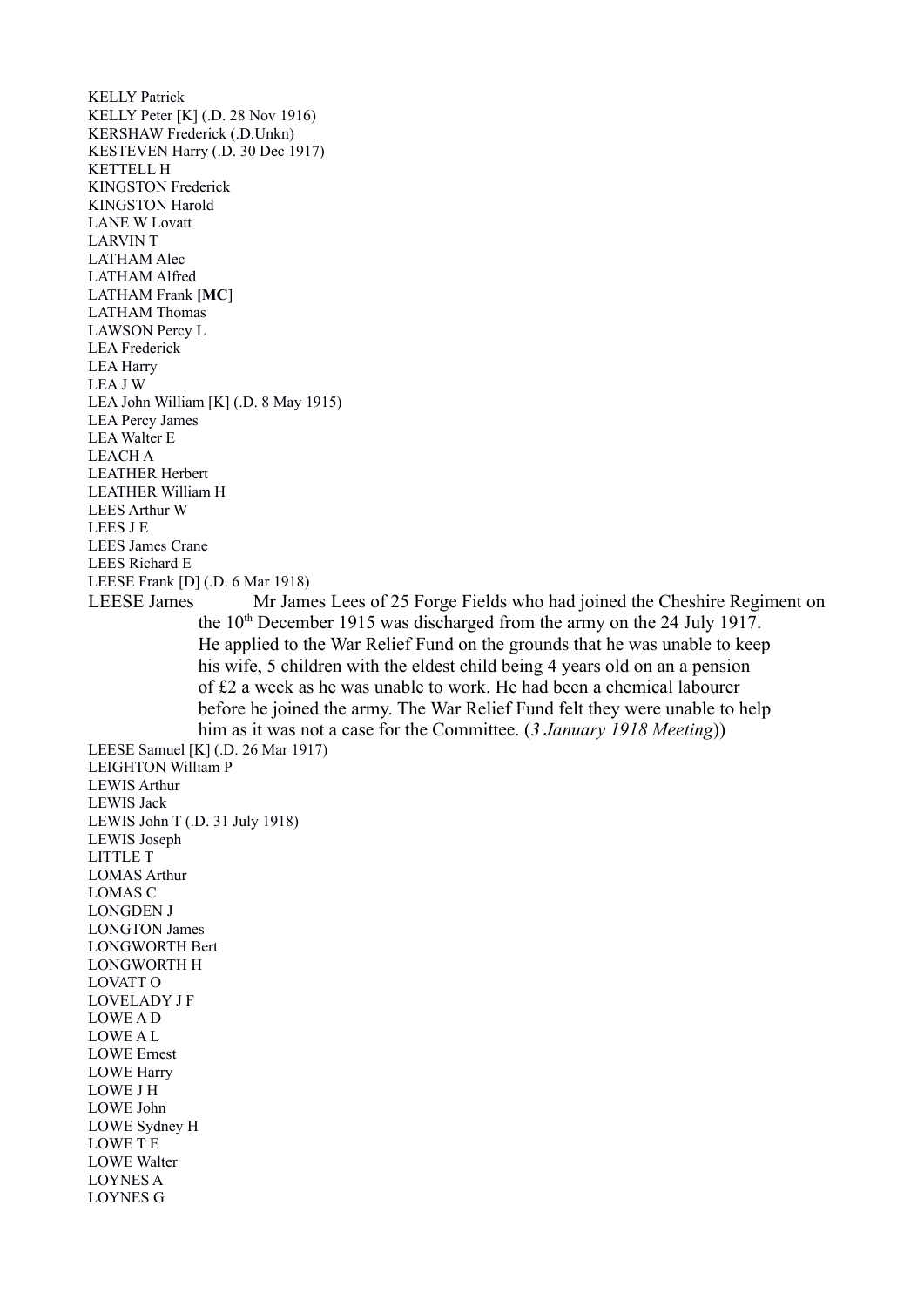LOYNES H LUNT Frank [K] (.D. 19 Sept 1915) LUNT Sydney LYNES Albert MADDOCK Harry MADDOCK William MAINWARING Arthur MAJOR F MALEY James MARSHALL Percy MARTIN G J MARTIN J MASKERY Francis MASON Cecil MASON Harry MASON James MASON W MASSEY Cyril MATTHEWS Samuel MATTHEWS Thomas MELLOR Albert E MELLOR Arthur MELLOR Frank MELLOR Harry MELLOR Jacob MELLOR John T MELLOR Leonard [K] (.D. 12 July 1916) NUMBER Private 15334 of "C" Company 8th Battalion South Lancashire Regiment (Prince of Wales's Volunteers) DIED / AGE – Killed in Action on Wednesday 12 July 1916 aged 23 at Ovilers in France during the Battle of the Somme. BURIED France FAMILY He was the only son of Henry and Annie Mellor of 46 Union Street, Sandbach. MELLOR T MELLOR W MELLOR Wilfred E MERCER John [D] (.D. 13 Feb 1917) MERRETT Frank METCALFE F MILWARD Charles MILWARD Harry MINSHULL Arthur MITCHELL Charles W MITCHELL Martin MORGAN Alfred MORGAN Arthur MORGAN Charles MORGAN Frank MORREY Arthur MORREY Frank MORREY Harry MORREY James MORRIS W MOSES Fred (.D. 9 Oct 1917) MOSES George MOSTON Arnold MOSTON Fred MULLINER Thomas Victor (.D. 19 Sept 1918) NUMBER Private 64657 of the 12<sup>th</sup> Battalion Cheshire Regiment. DIED / AGE – Killed in Action on the 19 September 1918 aged 25. BURIED Doiran Military Cemetery, Greece FAMILY The son of Mr and Mrs J Mulliner and Husband of Mary Ellen Mulliner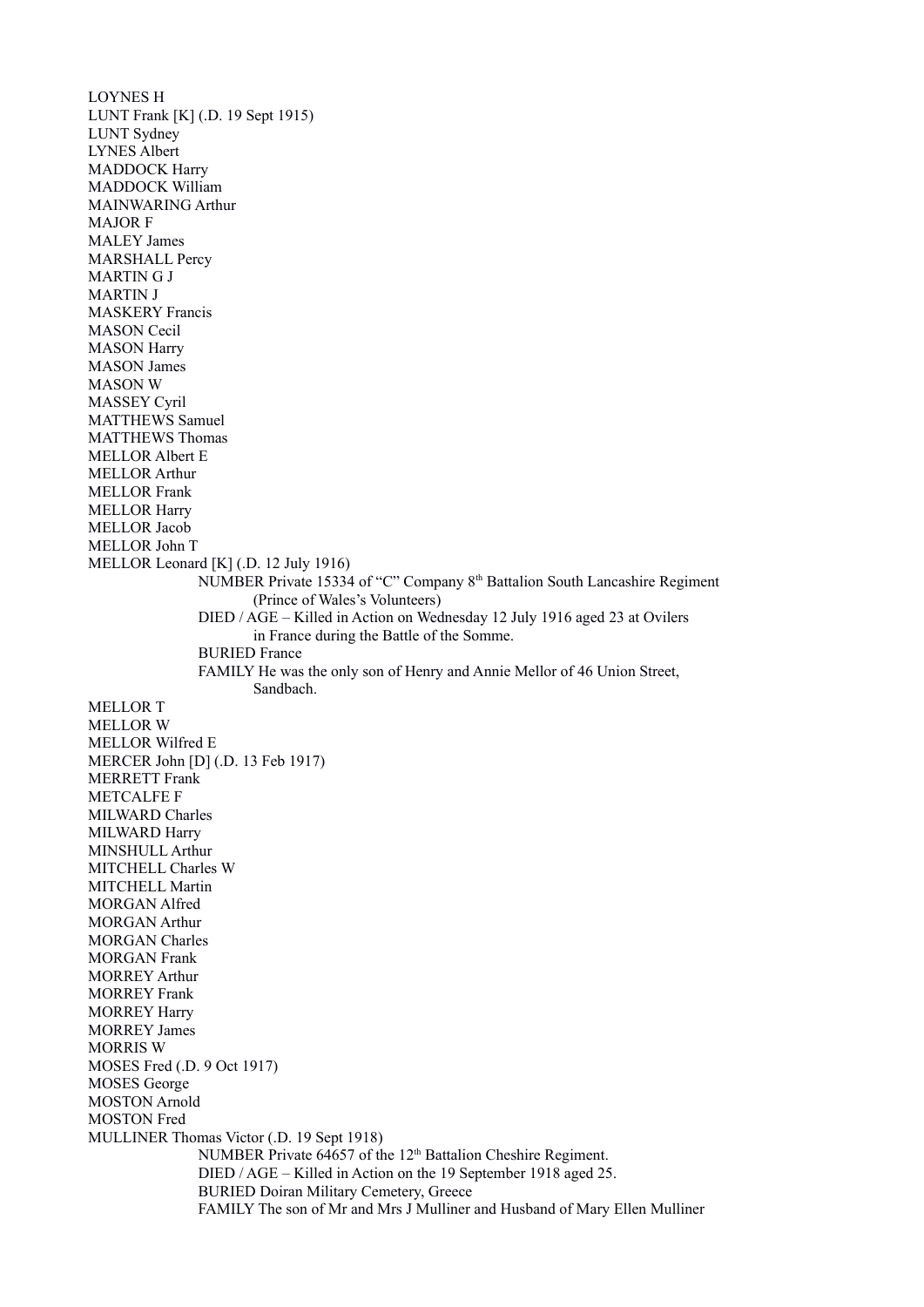of 47 Welles Street, Sandbach and late of Moston Green. Worked at Electro Bleach and the Alkali Works. MURRAY Samuel [K] (.D. 1 Aug 1917) MYLROIE James MYLROIE Joseph NEWTON J J NEWTON John NEWTON William H (or Wilfred Henry Newton) (.D. 30 Nov 1917) NIELD E J NIELD Edward NORBURY H NORRIS George E OAKES Abraham [D] (.D. 15 Jan 1918) OAKES Wilfred O'GARA E OLLIER Harold PARKER James PARKES Harry PARRY Thomas PASS Alec PASS Dudley PEOVER Fred PIERPOINT Arthur PIERPOINT Ernest PIERPOINT Frank PIERPOINT Robert PIERPOINT Thomas PIMLOTT George PIMLOTT William (.D. 21 Nov 1918) PLASKETT John A PLASKETT William Chris [K] (.D. 29 July 1916) PLATT Arthur PLATT Ernest PLATT Percy POTTS E POTTS G POTTS H PRATT A PRATT Fred PRICE Herbert PROPHETT George PROPHETT John PROPHETT Walter (.D. 10 Aug 1915) PROPHETT William PROUDLOVE Arnold PROUDLOVE Herbert PROUDLOVE John PROUDLOVE Joseph PROUDLOVE Walter (.D. 21 Oct 1916) PROUDLOVE William RAMSELL Edward RAMSELL Thomas RATCLIFFE J W RICHARDS D RICHARDSON Charles Frederick (.D. 30 Apr 1917) ROBERTS F ROBINSON Albert E ROBINSON Alec ROBINSON Arthur ROBINSON Edmund J (.D. 8 Apr 1921) ROBINSON Fred (.D. Jan 1917) ROBINSON George ROBINSON Harold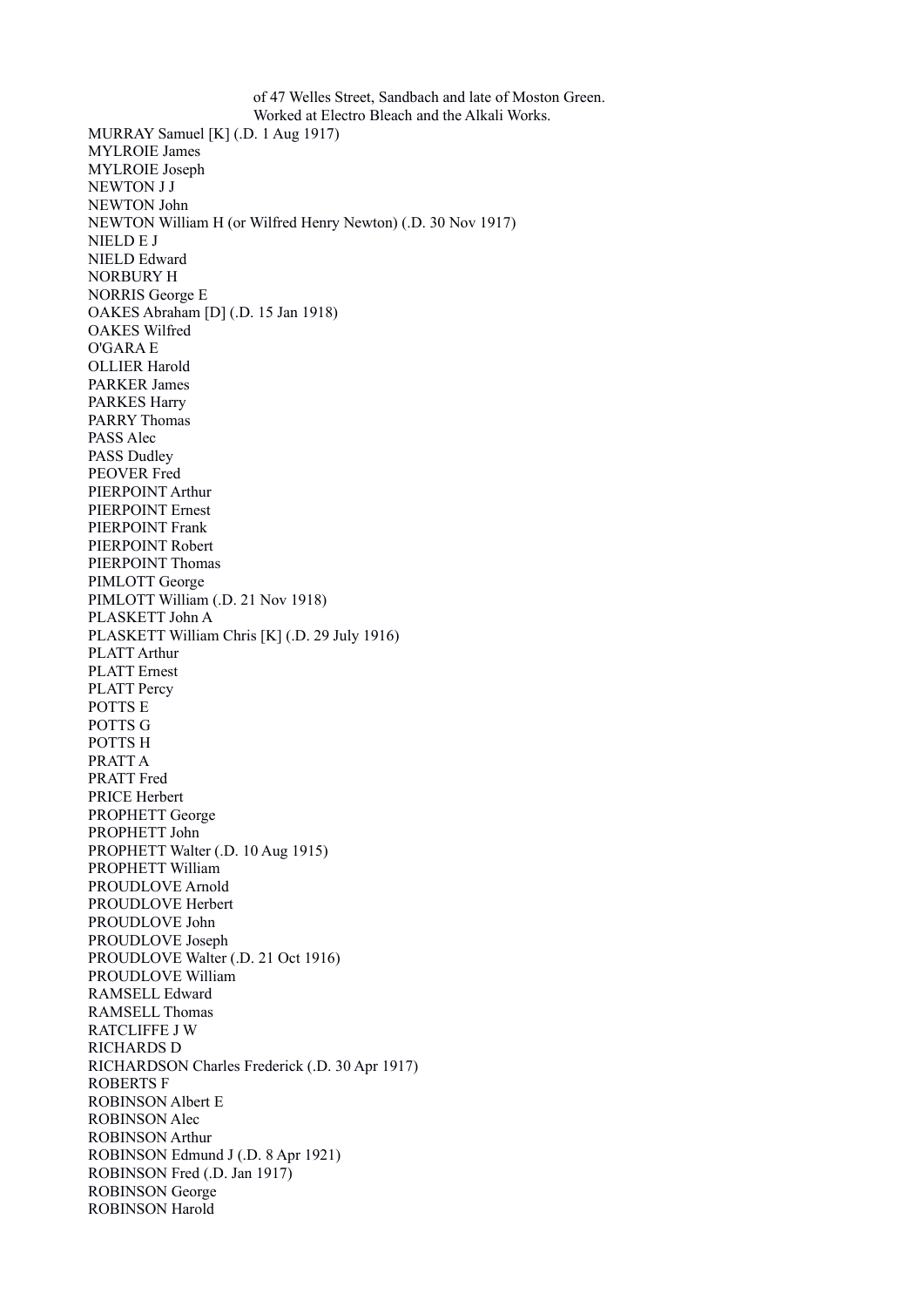ROBINSON J W ROBINSON S ROSSON William J ROWE J ROWLEY W E RUCK Claude RUCK E N RUTTER James RYDER Alfred [K] (.D. 9 July 1916) RYDER Frank (.D. 6 Sept 1917) RYDER Henry RYDER Herbert RYDER William H SALMON Alfred SALMON John SANT Arnold SCHOLES A SEAMAN Ernest SHAW A SHAW G SHAW John SHAW Shaw R SHAW T SHELLEY Thomas [D] (.D. 9 May 1918) SHEPHERD Charles (.D. 19 Sept 1918) SHEPHERD Harold SHEPHERD J H SHERRATT C SHERRATT F R SHERRATT Frederick SHERRATT Samuel SHERWIN Arthur SIMCOX A SIMCOX J SIMPSON W SKELLON F SKERRATT J W R SLADE Dennis SLADE Roland E MC SMALLWOOD Arthur SMALLWOOD Ernest SMALLWOOD James SMALLWOOD Joseph (.D. 18 Sept 1915) SMALLWOOD Walter SMALLWOOD William H SMITH Ernest (.D.Unkn) SNELSON A SNELSON John R SNELSON John T SNOW Sydney MM SNOWBALL T SPOONER A SPOONER Frank SPOONER W B SPROSTON Frederick S (.D. 4 Nov 1920) SPURRIER J W SPURRIER Thomas SPURRIER W STATON Albert STATON Allan STATON Edward STATON Philip STATON Walter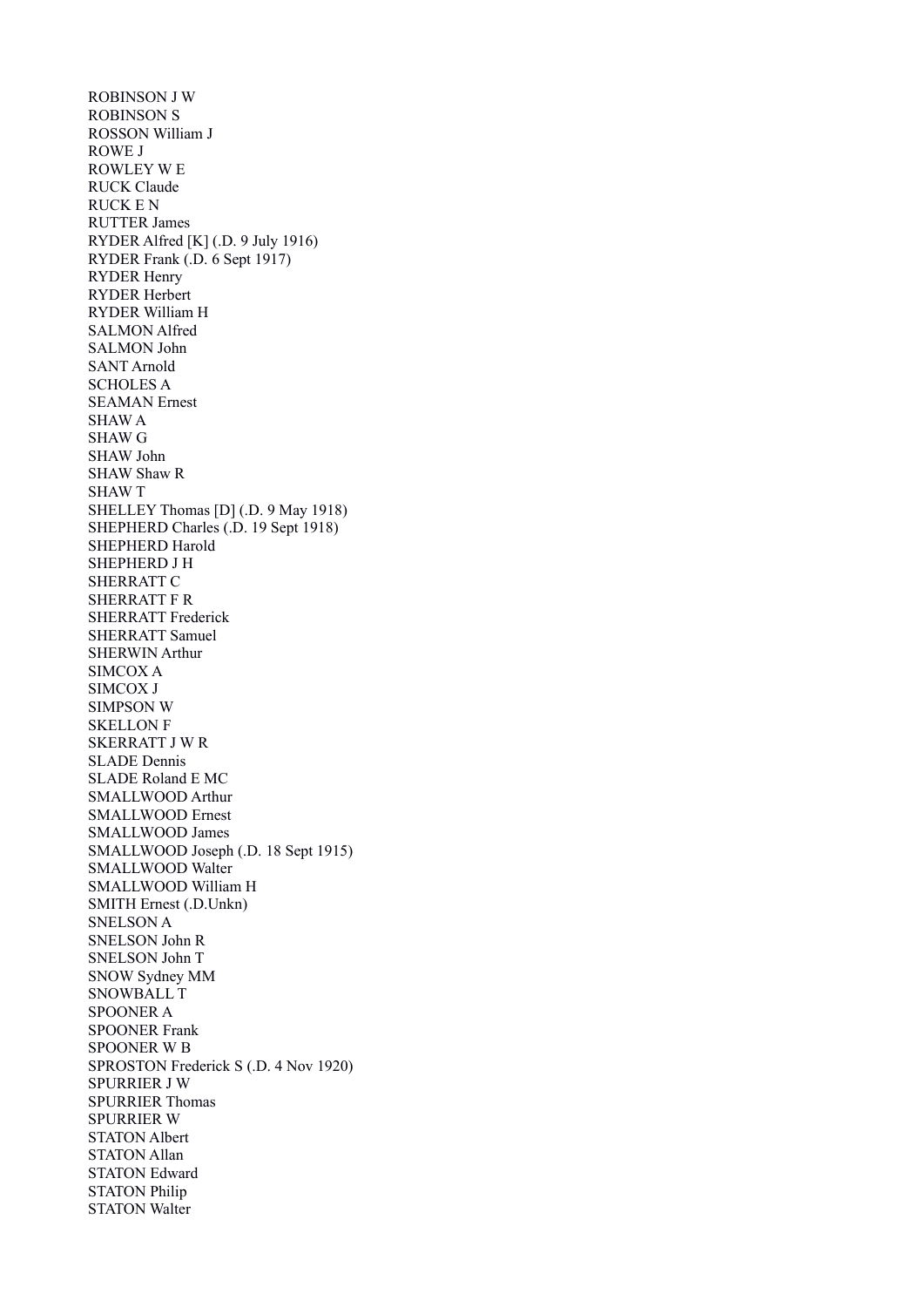STEVENSON J STOCKTON C STOCKTON William Henry (.D. 19 Feb 1917) NUMBER Private 36447 of the 8th Battalion Cheshire Regiment. DIED / AGE – Killed in action on the 19 February 1917 aged 27. BURIED Commemorated at Basra Memorial in Iraq FAMILY The son of William and M Stockton of Bradwall Road, Sandbach. Before the war he worked at Mr George Leese's Shop for 13 years and attended the Wesley Avenue Church and was a member of the Young Man's Institute. STOKES George STOREY R STREET Frederick (.D. 17 Feb 1916) STUBBS J STUBBS P SUTTON E SWAIN Ernest (.D. 21 Sept 1917) NUMBER Private 291363 of the  $1<sup>st</sup> / 6<sup>th</sup>$  Battalion Cheshire Regiment. DIED / AGE – Died of his wounds on Friday the 21 September 1917 aged 19. BURIED West Vlaanderen in Belgium. FAMILY The son of Thomas and Emily Swain of 557 Cotton Row, Wheelock. SWALES Edward R TAYLOR D E TAYLOR Walter TENCH Harry TENCH Herbert THOMASON W THOMPSON A THOMPSON G E THORLEY Major THORNHILL John THORNHILL Norman (.D. 9 Nov 1918) TILLEY Alfred TILLEY William TOLLEY F TRUEMAN Daniel [D] (.D. 22 May 1916) TRUEMAN George TRUEMAN Harold TRUEMAN Samuel [K] (.D. 7 April 1916) TUNNEY Thomas TWEMLOW Cyril TWEMLOW Wilfred TWIGG William TWISS Henry MM UPTON William George (.D. 4 Oct 1918) USHER E VENABLES Percy VENABLES William [K] (.D. 17 Sept 1917) VICKERS William VINE Arthur VINE Charles MM (.D. 27 May 1918) VINE John VINE Joseph (.D. 10 Aug 1915) VINE Thomas (Brother of Charles and Joseph) WADE Richard WAINWRIGHT George (.D. 3 Sept 1916) WAINWRIGHT Jesse WAKEFIELD Charles (.D. 8 Mar 1919) NUMBER Air Mechanic 1<sup>st</sup> Class 403550 Royal Air Force. DIED / AGE – Died on the 8 March 1919 aged 22. BURIED St Mary's Churchyard, Sandbach FAMILY The son of Mrs Clara Wakefield of 19 Green Street, Sandbach. WAKEFIELD F J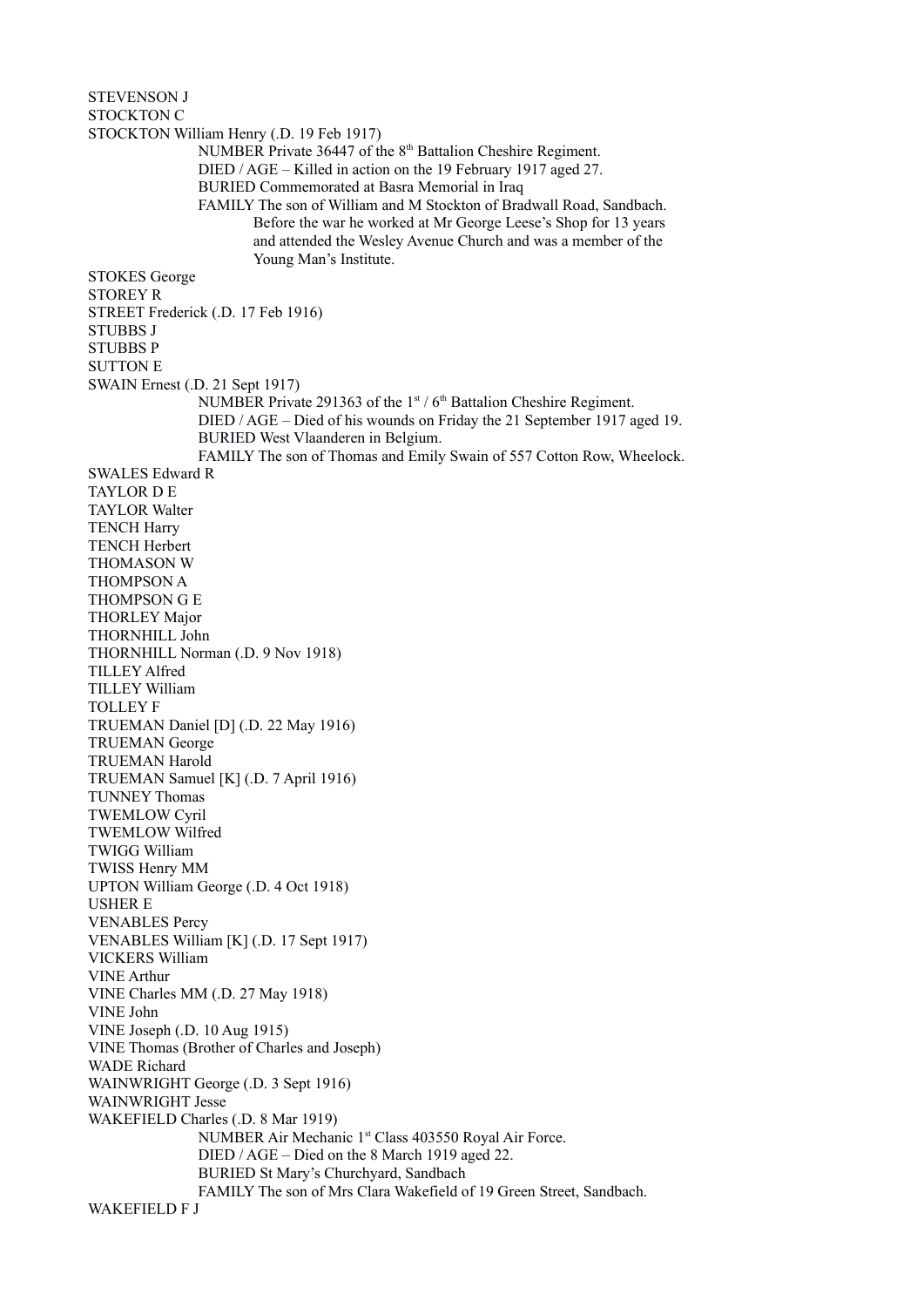WAKEFIELD Frank WAKEFIELD George (.D. 20 Nov 1916) WAKEFIELD Hector WAKEFIELD John WAKEFIELD Oliver (.D. 21 Feb 1921) WAKEFIELD William WAKEFIELD William G WALFORD John WALKER Clarence E WALKER H WALL H WALLACE Albert E WALLACE G WALLACE Simeon WALLEY Ernest WALLEY George (.D. 25 Aug 1918) NUMBER Driver 33317 of the 250<sup>th</sup> Brigade, Royal Field Artillery DIED / AGE – Died of his wounds on Sunday the 25 August 1918 aged 27 in Flanders. BURIED Daours Communal Cemetery, Somme, France. FAMILY The husband of Ellen Walley of 16 Wharf Street, Wheelock. Prior to the war George was a Boatman employed by the North Staffordshire Canal Society. WALLEY Harry (.D. 6 Jan 1919) WALLEY T WALLEY William WARBURTON Harry WARDLE Percy WASSALL P WATSON John WATSON Joseph (.D. 30 Apr 1918) WEAVER F WEAVER G WEAVER Harold WEAVER William WEBB A E WEBB W WHARTON Charles WHARTON Hugh WHITMARSH S E J WHITTAKER Frederick (.D. 8 Oct 1917) WHITTAKER William WHITTINGHAM A WHITTINGHAM E WHITTINGTON E WHITTLE R WILDE Alfred WILDING T WILKES D WILKINSON E WILKINSON Edward [D] (.D. 27 Sept 1915) WILKINSON Harry [K] (.D. 20 Aug 1915) WILLIAMS James WILLIAMS John WILSON Harry WILSON James WILSON Joseph WILSON William WITMORE T WOOD Alfred WOOD Harry WOOD James Edward WOOD Robert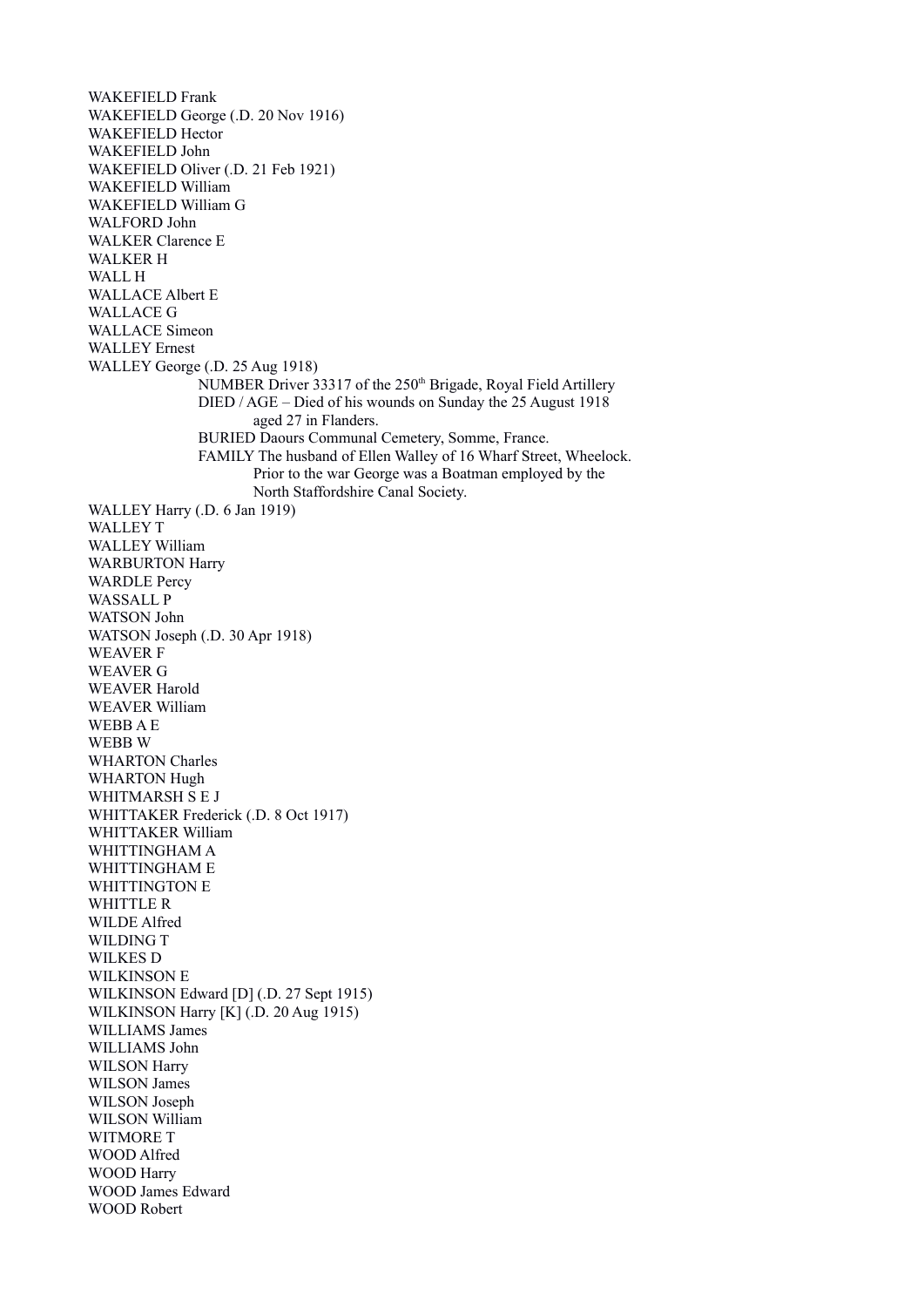WOOD W H WOODING J WORTH Arthur WRIGHT Alfred WRIGHT Arthur WRIGHT Charles WRIGHT Ernest WRIGHT H WRIGHT Joseph WRIGHT W A WYATT Quinton (.D. 11 Nov 1918) YATES Percy E

#### ##################################################################################

## **#19n St Winefrede's Church.**

##################################################################################

John Kelly (Also at Sandbach Memorial and St Winefrede's Church) NUMBER Private 36152 of the 10<sup>th</sup> Battalion Cheshire Regiment. DIED / AGE – Killed in action on the 17 February 1917 aged 25. He died while firing his machine gun. BURIED Belgium. FAMILY The son of Thomas and Catherine Kelly of 8 Church Street, Sandbach. John had four brothers who also saw active service. He worked at Pear Tree Farm, Betchton before the war. Peter Kelly (Also at Sandbach Memorial and St Winefrede's Church) NUMBER Private 20509 of the 2nd Battalion Border Regiment. DIED / AGE – Killed in Action on the 28 November 1916 aged 20. BURIED Commemorated on the Thiepval Memorial. FAMILY The son of Mr Thomas and Mrs Catherine Kelly of 8 Church Street, Sandbach. Peter had four brothers who also saw active service. (see above)

##################################################################################

## **#19o FODEN'S WORKS 1914 -1918 Employees who lost their lives.**

################################################################################## Pte Harry Bowyer (Member of Foden's Band) NUMBER Pte 58191 20<sup>th</sup> Battalion Canadian Infantry (Central Ontario Regiment) DIED / AGE – Killed in Action 24 Dec 1915 Aged 23. George Brandreth Private 1640 of the 1st /  $7<sup>th</sup>$  and the 1st /  $5<sup>th</sup>$  Battalion Cheshire Regiment DIED / Killed in Action on Friday 26<sup>th</sup> March 1915. Edwin Firth Cornet Player with Foden's Band Henry Greenwood Captain 18520 "A" Bty. 148<sup>th</sup>Bde. Royal Field Artillery. DIED / AGE – Died at a casualty Clearing Station on the 17 June 1917 aged 26. Pte. Harry Kesteven NUMBER Private 50174 of the 1/4<sup>th</sup> Battalion Cheshire Regiment. DIED / AGE – Believed to have drowned on the 30 December 1917 aged 20. He was returning on his way back to his regiment on a vessel when it was torpedoed. He had been at home recovering from wounds and had served in France and the Dardanelles and had been recommended for a commission. BURIED Commemorated on the Chatby Memorial, Egypt and at Elworth. FAMILY Unknown. He had worked for Foden's prior to the war. John W Whittaker Private with the 8<sup>th</sup> Battalion Royal Fusiliers DIED Killed by a shell in the trenches on the 25 Dec 1916. ##################################################################################

# **FODEN'S WORKS 1939-1945 Employees who lost their lives.**

| (With thanks to Allan Littlemore) |      |                |
|-----------------------------------|------|----------------|
| NAME                              | DIED | <b>SERVICE</b> |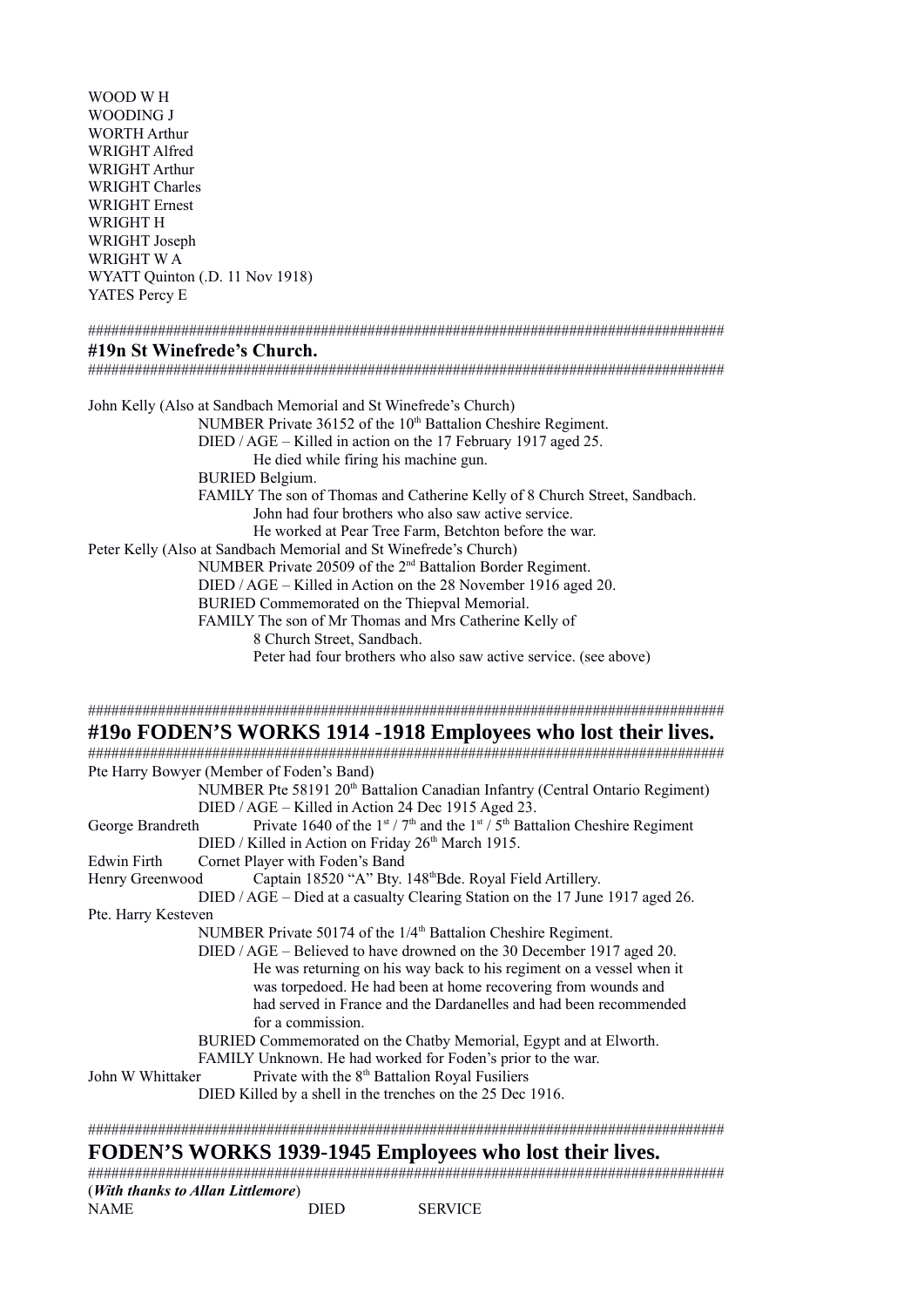| Ronald Peel Armitage                                                                       | 9 Oct 1943   | Royal Army Service Corps                        |  |  |  |  |  |
|--------------------------------------------------------------------------------------------|--------------|-------------------------------------------------|--|--|--|--|--|
| <b>Richard Ernest Ayres</b>                                                                | 6 July 1944  | HMS Trollope (Ordinary Seaman) (See below)      |  |  |  |  |  |
| (Also known as Richard Haymel)                                                             |              |                                                 |  |  |  |  |  |
| Thomas Bateman (21)                                                                        | 12 May 1942  | 287 Field Company Royal Engineers               |  |  |  |  |  |
| Arthur Raymond Bennett (17 - 18) 25 Feb 1944                                               |              | HMS Mahratta (Destroyer)                        |  |  |  |  |  |
| (Brother of Gordon Bennett leader of Sandbach Town Council in 1961) Sunk by U990 Submarine |              |                                                 |  |  |  |  |  |
| George Edward Nelson Birchall (20)<br>HMS President (Able Seaman)<br>5 Aug 1942            |              |                                                 |  |  |  |  |  |
| <b>Frank Blunstone</b>                                                                     | 9 Mar 1945   | 578 Squadron Royal Air Force Volunteers         |  |  |  |  |  |
|                                                                                            |              | (Pilot Officer) Died during a Raid over Germany |  |  |  |  |  |
| William Buckley (21)                                                                       | 17 Sept 1942 | Royal Air Force Volunteers (Sgt. Air Gunner)    |  |  |  |  |  |
| John Spiring Flockhart (28)                                                                | 6 June 1942  | 149 Squadron Royal Air Force Volunteers         |  |  |  |  |  |
|                                                                                            |              | (Sgt. Air Gunner)                               |  |  |  |  |  |
| William Henry Hilton                                                                       | 22 May 1941  | HMS Gloucester (Stoke First Class Royal Navy)   |  |  |  |  |  |
| Oswald Jones (23)                                                                          | 23 Oct 1944  | 211 Squadron Royal Air Force                    |  |  |  |  |  |
| NUMBER Aircraftman 1st Class 1019069 211 Squadron Royal Air Force Volunteer Reserve        |              |                                                 |  |  |  |  |  |
| DIED / AGE – 23 Oct 1944 aged 29                                                           |              |                                                 |  |  |  |  |  |
| BURIED Commemorated on the Singapore Memorial                                              |              |                                                 |  |  |  |  |  |
| FAMILY Son of Margaret Jones of Sandbach and Husband of Doris Jones of Elworth             |              |                                                 |  |  |  |  |  |
|                                                                                            |              |                                                 |  |  |  |  |  |
| Wallace Ernest Jones (26)                                                                  | 22 Mar 1945  | <b>HMS</b> Vernon Portsmouth                    |  |  |  |  |  |
|                                                                                            |              | (Sub-Lieutenant Bomb and Mine Disposal)         |  |  |  |  |  |
| Albert Maddock (26)                                                                        | 13 Dec 1944  | 2 <sup>nd</sup> Battalion, Rifle Brigade /      |  |  |  |  |  |
|                                                                                            |              | Died at the Battle of Cassino                   |  |  |  |  |  |
| Kenneth Richards                                                                           | 25 June 1943 | 156 Squadron Royal Air Force Volunteers         |  |  |  |  |  |
|                                                                                            |              | (Gunner in a Lancaster Bomber in the Bubble)    |  |  |  |  |  |

#### EXTRA INFORMATION

Ordinary Seaman P/JX 624955 Richard Ernest Ayres who before 1939 worked at the Foden Motor Works in Elworth, Sandbach was one of those killed onboard HMS Trollope when it was sunk in July 1944 and was part of the D Day operation in June 1944.

H.M.S. TROLLOPE was built in the Bethlehem-Hingham Shipyard, Hingham in Massachusetts, USA and was "Laid Down" or the Laying of the Keel (Formal start of the construction) on the 29 September 1943 as an Un-named U.S. Destroyer escort DE-566 and was launched on the 20 November 1943 with its complete fitting being signed off on the 10 January 1944 when it was also transferred to the British Navy as a Frigate under the command of Lieutenant Commander Harry Westacott RN with compliment of 186 sailors. Named after Admiral Sir Henry Trollope (1756-1839 who commanded the HMS Russell at the Battle of Camperdown in 1797) as H.M.S. Trollope (K575) it was a patrol and escort ship in the English Channel.

The boats first job was to support a convoy off Selsey Bill when it was attached by a number of E Boats and HMS Trollope went to assist one of those sunk on the 12-13 May 1944 by recovering the sailors from the sea with many of the crew seeing the damage done by cannon fire both on the boats and the men they took out of the water.

HMS Trollope was one of the ships that supported the Invasion of Normandy / Operation Overlord / D Day on the 6 June 1944. It was sent to the port of Sheerness and along with HMS Stayner, HMS Thornborough, HMS Duff, HMS Torrington, HMS Retalick and a destroyer set sail as part of the screening force for the eastern flank of the assault force who arrived after the first wave hand landed in Normandy. With E Boats sinking some of the ships HMS Trollope was tasked with illuminating them while other ships used their guns to sink the German boats. HMS Trollope had her first triumph when two E Boats were repeatedly hit by it and burst into flames before sinking.

On the 27 June 1944 the Trollope was on Patrol off Cope D'Antifer near the Cherbourg E Boat Pen. The E Boats left their pens to retreat back to Le Havre followed by HMS Trollope and various MGB's who made contact with the Germans at about 1am with the MGB's engaging the enemy as they were very close to the shore-line.

The nest trip for HMS Trollope was back to dock for its three-monthly boiler clean which took it out of action for a week until the 5 July 1944 when it returned to patrol. The Trollope was again off the Cope D'Antifer when it again engaged with E Boats trying to get back to Le Havre with the result that the E Boats were forced back to Dieppe. However, on the 6 July 1944 the ship was in the area of North Tunney in the Seine Bay along with the  $1<sup>st</sup>$  DF Destroyers HMS Stevenstone and La Combattante. It was at this time that HMS Trollope was either torpedoed by a German S Boat

/ E Boat / motor torpedo boat or ran aground near Arromaches-les-Baines, 10 miles off the coast of France at 1.30am. After a large explosion on the ship the Trollope's bow was broken into two killing a number of the crew and becoming a hazard to other vessels. The Stevenstone immediately started to pick up survivors and wounded with the bow section now still afloat but on its back the La Combattante sailed in and sunk it with gunfire. Thirty crew men were wounded with 63-65 of the crew killed at this time including its Commander Lt. Cdr. Harry Westacott, RN C.O., Lt Frank Battersby, RN. Sub-Lt David H Montgomery RNVR, Gunnery Officer Sub Lt. Frederick A Brazier RNVR (Royal Navy Voluntary Reserves), RNVR Navigation Officer Sub Lt. John E Auvache, RNVS Asdics Officer Sub Lt. Alan Michie RNVR.

Others on board who died included; (Supplied by [www.naval-history.net\)](http://www.naval-history.net/)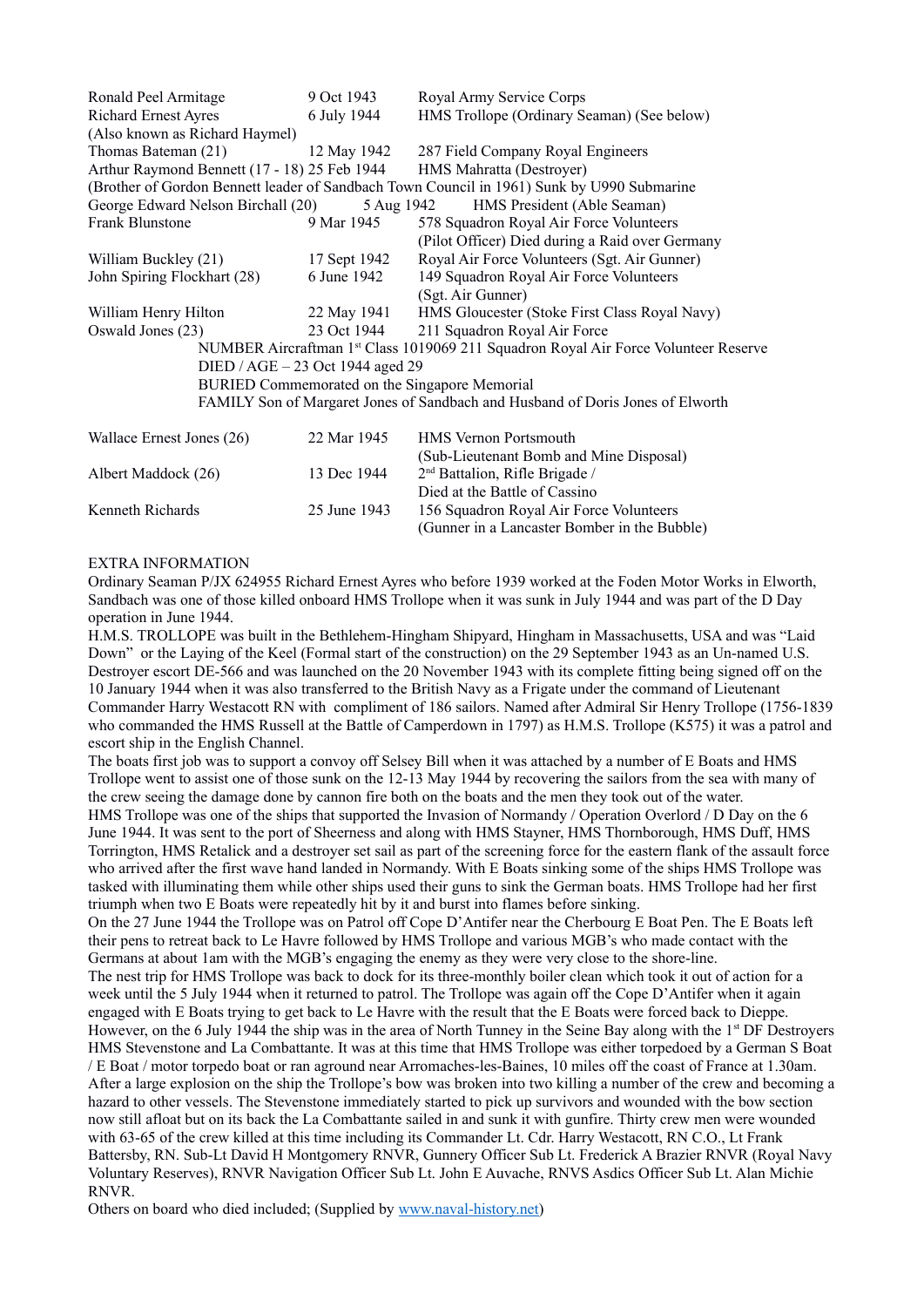Ben Arnold (Signalman, P/JX 233948, MPK) **John E Auvache (Ty/Sub Lieutenant, RNVR, MPK) Richard E Ayres (Ordinary Seaman, P/JX 624955, MPK) FODEN'S WORKER**  George E Bailey (Ty/Act/Lieutenant Commander, RNVR, MPK) **Francis R G Battersby (Lieutenant, MPK)** Charles Blackham (Able Seaman, P/JX 193981, MPK) George B Brammah (Stoker 1c, P/KX 158719, MPK) Frederick A Brazier (Ty/Sub Lieutenant, RNVR, MPK) **Possibly Gunnery Officer** Thomas J Brazier (Stoker 1c, P/KX 116263, MPK) Edward W Bull (Ordinary Telegraphist, C/JX 454614, MPK) Geoffrey B Butler (Leading Radio Mechanic, P/MX 713794, MPK) John S Chivers (Ordinary Seaman, P/JX 521154, MPK) John Corrigan (Act/Able Seaman, P/JX 267600, MPK) John Corrigan (Telegraphist, P/JX 454165, MPK) Edward F Coughlan (Leading Cook (S), P/MX 82265, MPK) Norman Cowing (Ordinary Seaman, P/JX 633325, MPK) Robert Creighton (Assistant Cook, P/MX 575699, MPK) Dennis P T Davis, Able Seaman, P/JX 518349, MPK) James W Devitt (Stoker 1c, P/KX 109065, MPK) Charles J Enwright (Writer, C/MX 674523, MPK) George H Eykelbosch (Telegraphist, C/JX 454628, MPK) Cyril Fitch (Assistant Steward, P/LX 614132, MPK) Ronald A Franks (Ordinary Seaman, P/JX 624130, MPK) Robert Green (Petty Officer Steward, P/LX 22299, MPK) Clifford Halstead (Telegraphist, P/JX 271281, MPK) Ronald R Hands (Coder, P/JX 356494, MPK) James Hellowell (Petty Officer, P/JX 133809, MPK) Thomas H Higgins (Act/Stoker Petty Officer, P/KX 93470, MPK) Herbert Humphries (Ordinary Signalman, P/JX 525219, MPK) Edwin G R Johnson (Ordinary Seaman, P/JX 555176, MPK) John W Kendall (Stoker 2c, P/KX 598229, MPK) Donald F Kew (Stoker 2c, P/KX 666459, MPK) Albert Knaggs (Able Seaman, P/JX 276134, MPK) Herbert C Lacey (Act/Stoker Petty Officer, P/KX 90574, MPK) Dennis W Lloyd (Ordinary Seaman, P/JX 624915, MPK) Stuart W MacGregor (Electrical Artificer 5c, P/MX 126206, MPK) Charles E Mayhead (Leading Telegraphist, P/JX 151365, MPK) Frank W McCarthy (Stoker 1c, P/KX 165990, MPK) **Alexander J Michie (Ty/Sub Lieutenant, RNVR, MPK) David H Montgomery (Ty/Sub Lieutenant, RNVR, MPK)** James Mullarkey (Telegraphist, C/JX 454732, MPK) John J Murphy (Able Seaman, P/JX 188930, MPK) William Murphy (Act/Stoker 1c, P/KX 128400, MPK) William K Norris (Ordinary Signalman, P/JX 648799, MPK) Cyril F Parker (Act/Stoker Petty Officer, P/KX 88153, MPK) Dennis R Parker (Wireman, P/JX 623127, MPK) Kenneth Parry (Able Seaman, P/JX 236588, MPK) Hugh S Payne (Stoker Petty Officer, P/KX 80823, MPK) Christopher Price (Ordinary Seaman, P/JX 625463, MPK) William N Ralphs (Stoker 1c, P/KX 108929, MPK) Ronald A Rathe (Writer, C/MX 678681, MPK) Arthur Robertson (Wireman, P/MX 502681, MPK) Daniel Ross (Able Seaman, P/JX 282101, MPK) William L Scott (Stoker 1c, P/KX 166965, MPK) Bernard Sears (Able Seaman, P/JX 138850, MPK) Percy F Thacker (Ordnance Artificer 4c, C/MX 96264, MPK) William Thompson (Stoker 1c, P/KX 165640, MPK) Clifford Timson (Ordinary Telegraphist, D/JX 402567, MPK) **Harry Westacott (Lieutenant Commander, MPK)** Andrew S Whetstone (Act/Leading Seaman, P/JX 188356, MPK) Denis G Willy (Yeoman of Signals, P/JX 137702, MPK) Charles A Winchester (Ordinary Seaman, P/JX 518287, MPK) Fred Windebank (Telegraphist, P/JX 361718, MPK)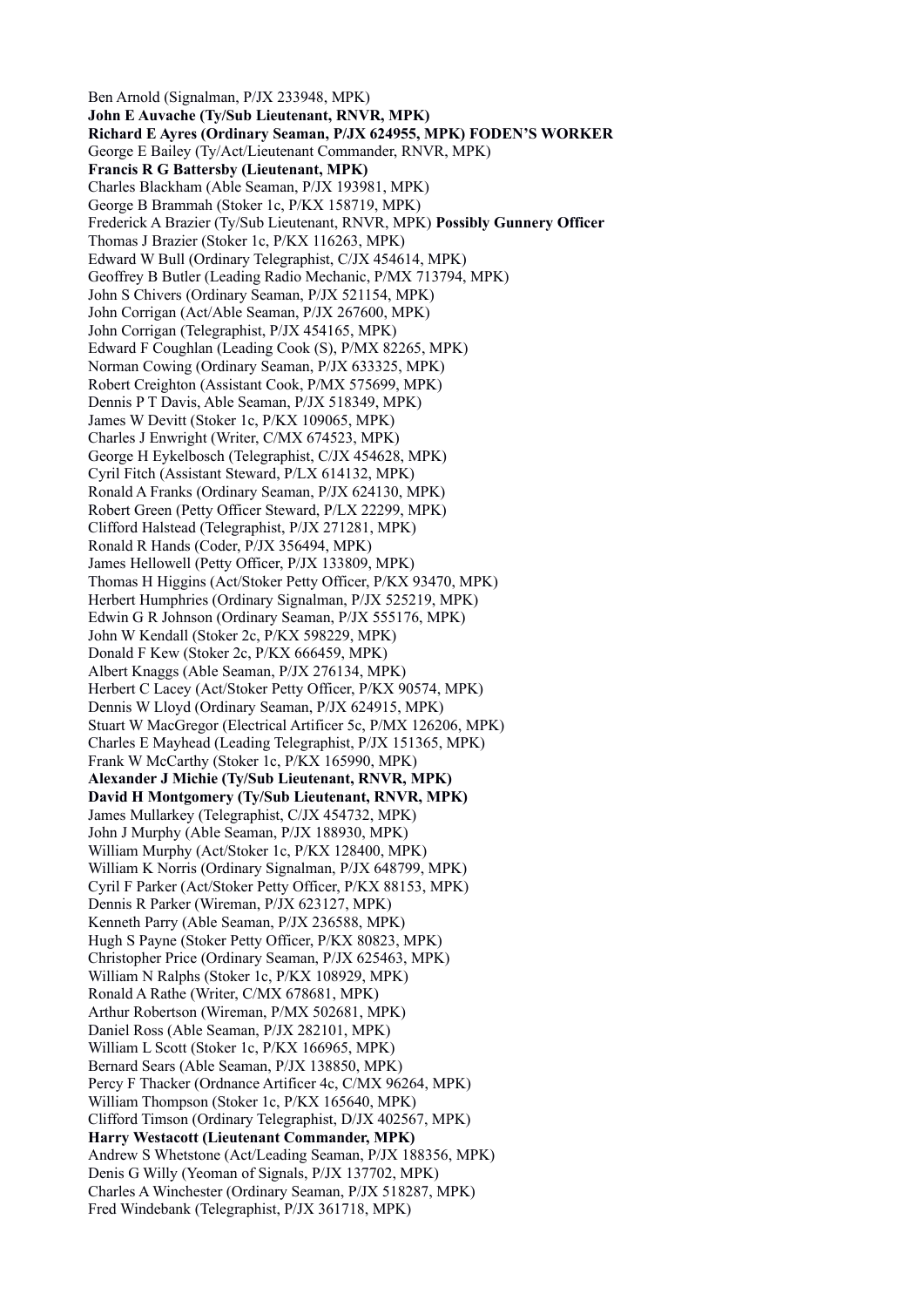Peter Woodiwiss (Ordinary Coder, P/JX 53654, MPK)

Surviving Officers of HMS Trollope were Lt. Richard Pitt R.N., First Officer Lt Cdr Johnston RNR the Chief Engineer. It was decided to tow the rest of the boat nearer to the French beach of Arromanches-les-Bains where it was run aground to allow its soldiers on board to disembark. The boat was then taken back to its harbour where it was declared a constructive total loss. On the 10 October 1944 the boat was officially returned to the U.S. Navy who in 1947 sold the vessel for scrap to John Lee of Belfast who sent it to Scotland to be dismantled in 1951.

##################################################################################

# **#20. POSTCARD MANUFACTURERS -**

################################################################################## Names of Postcard Manufacturer with details of the postcards they have produced. (Dates) by Stamp and Franking date. (*Sandbach and Crewe Postcards*)

## **AEROFILMS Air View by Aerofilms Ltd, Hendon NW2.**

21625 Air View of Sandbach

# **A.W. BOURNE 32 Babingley Drive, Leicester**.

Parish Church Sandbach (Also showing Front street)

# **BRITISH THROUGHT**

1920 Crewe Hall, Crewe

## **G.A. CHARLES Sandbach**

Malkins Bank opening of Brunner Moulds Social Club (Entrance) Malkins Bank opening of Brunner Moulds Social Club (With Children in a Pony Trap)

# **CORTINA CARDS**

Sandbach – 3 Scenes Black Bear / Saxon Crosses / Old Hall

# **DILLON SERIES**

K26 Saxon Crosses (1903)

DISTRICT VIEW PUBLISHING COMPANY 117 Loughborough Road, Leicester CBT3275 Wheelock Canal Scene CBT3276 CBT3277 Wheelock Canal Scene CBT3278 Wheelock Canal Scene CBT3279 Wheelock Canal Scenes and Shops

## **DVP 117 Loughborough Road, Leicester**

BT 2154 The Ancient Crosses Sandbach BT 2155 The Old Hall Hotel (same Image as Kingsley KNBT2155) BT 2157 St Mary's Parish Church

# **EACHUS AND SON The Square, Sandbach**

C9166X The Old Hall, Sandbach Cheshire. (1980's) C9437X St Mary's Church – made by Judges Postcards Ltd.

## **FIRTH'S SERIES (F Firth and Co. Ltd) Reigate (Kent?)**

Sandbach – 5 Pictures – The Ancient Crosses / High Street / Hightown / Old Hall / Black Bear. P/SDB 1 Old Houses, Sandbach (Front Street) SDB 02 SDB 03 Old Houses, Sandbach (Lower Chequer etc.) SDB 04 Ancient Crosses and Market Place, Sandbach (1950's) SDB 05 The War Memorial, Sandbach SDB 06 SDB 07 SDB 08? Sandbach High Street (Including Zan and Vernon Cooper) SDB 09 SDB 10 SDB 11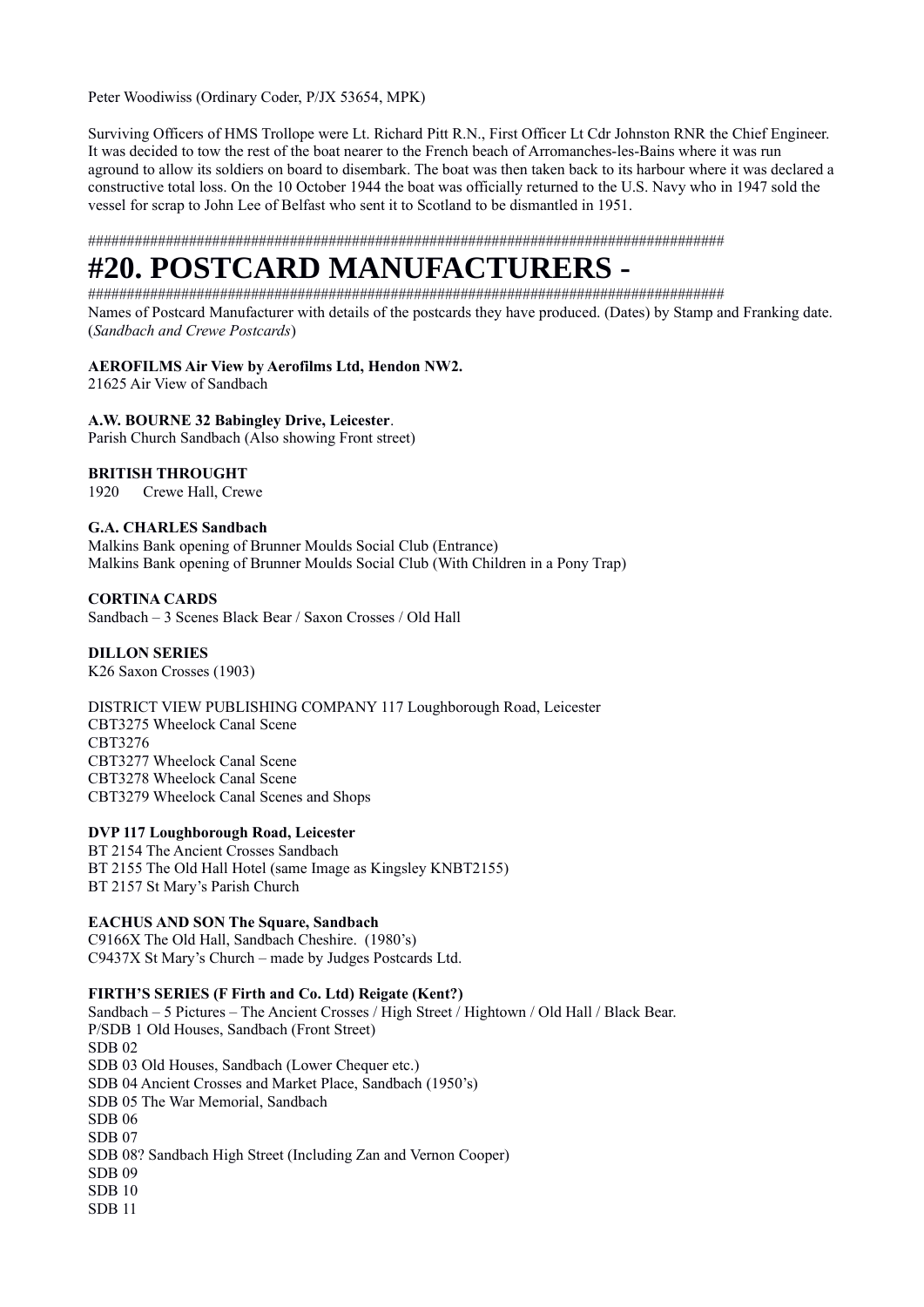SDB 12F St Marys Church Interior, Sandbach SDB 13 SDB 14 Old Hall Sandbach (1954) SDB 15?Greetings from Sandbach – 5 Pictures – The Ancient Crosses / High Street / Hightown / Old Hall / Black Bear. SDB 16 SDB 17 SDB 18 SDB 19 SDB 20 SDB 21 SDB 22 SDB 23 SDB 24 SDB 25 SDB 26 SDB 27F The Tudor House, Sandbach SDB 28 SDB 29 SDB 30 The Motorway, Sandbach SDB 31 St Mary's Church Sandbach SDB 32 SDB 33 SDB 34 SDB 35 SDB 36 SDB 37 SDB 38 The Fountain and High Town, Sandbach SDB 39 The Square, Sandbach SDB 40 P/SDB 41 Sandbach - Greetings From Sandbach 5 Scenes – Bears Head Hotel (Brereton) / Black Bear Inn / The Square and Crosses / The Secondary School / Motorway SDB 42 SDB 43Congleton Rd Sandbach Showing Cinema at end. SDB 44 Old Hall Hotel, Sandbach. SDB 45 SDB 46 SDB 47 Lower Chequer Inn, Sandbach (Showing Crown Bank before it was demolished) SDB 48 SDB 49 SDB 50 SDB 51 SDB 52 SDB 53 The Grammar School, Sandbach SDB 54 Town Centre, Sandbach (showing Literary Institute, Fountain) **W.J. HARPER'S (Local Photographic Views 1894 list.)**  1. Crosses E and S 2. Crosses N and W 3. Crosses Old View 4. The Old Market with Old Town Hall 5. The Old Market 6. Crosses with Black Bear 7. Old Market and Crown Inn 8. St Mary's Church (The Old View) 9. Interior of Church 10. The "Old Hall"

- 11. Brereton Church, East
- 12. Brereton Church, South
- 13. St John's Church. East
- 14. Heath Church, South
- 15. Moreton Hall, with Moat
- 16. Moreton hall, Moat to Right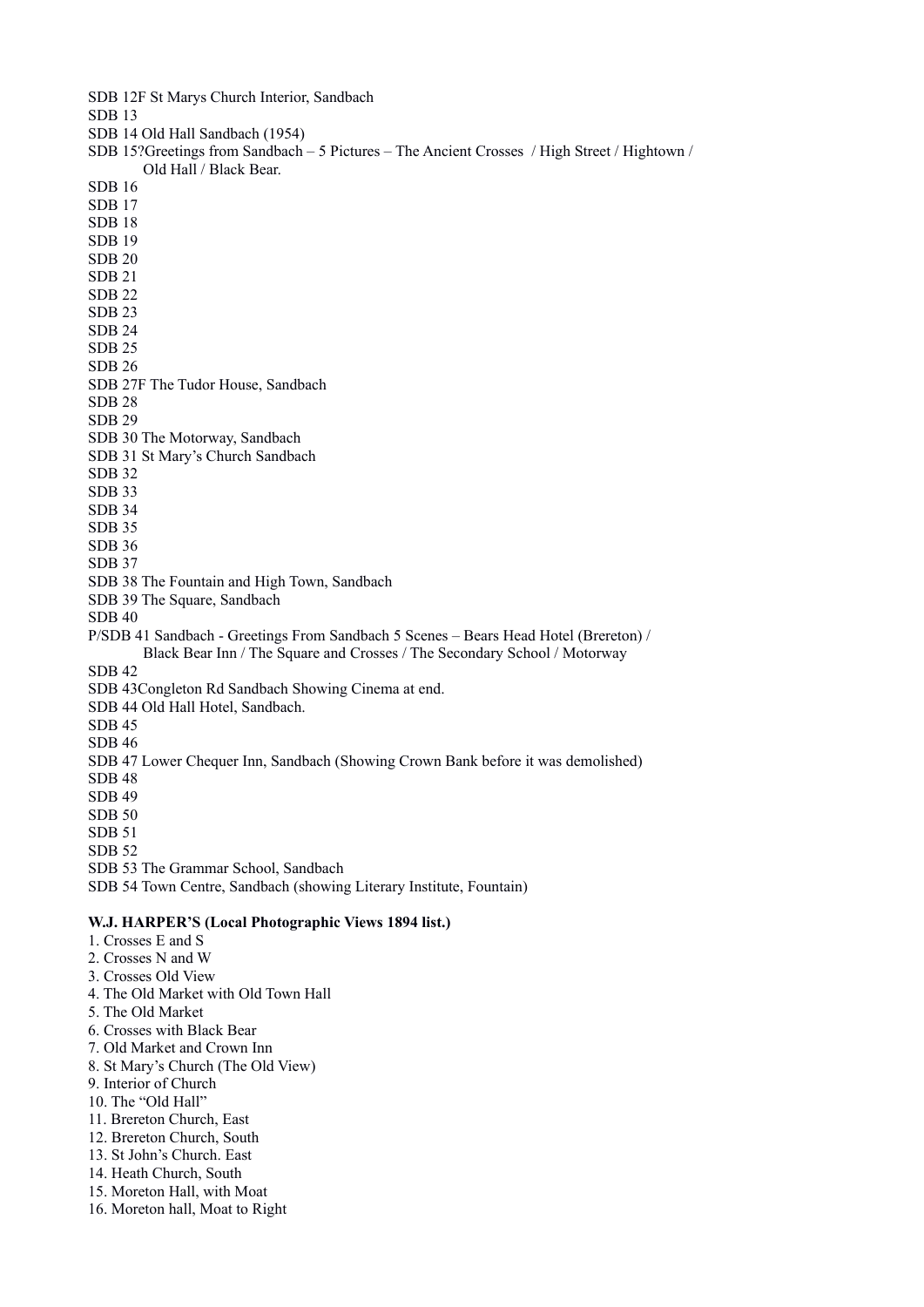- 17. Main Entrance, Moreton Hall
- 18. Moreton Hall, Court Yard
- 19. Brereton Hall
- 20. Elworth Church N.W.
- 21. Elworth Church N.E.
- 22. Mow Cop, Cheshire Side
- 23. Mow Cop, Showing Castle
- 24. Mow Cop, Staffordshire Side
- 25. Mow Cop, "Old Man Rock"
- 26. New Town Hall
- 27. Black Bear Inn
- 28. Warmingham Church South
- 29. Warmingham Church North
- 30. The Institute
- 31. Grammar School
- 32. Brereton hall and Church
- 33. Holmes Chapel Church
- 34. Sandbach Church S
- 35. The Steps and Church
- 36. New Market (Side View)
- 37. New Market (Front)
- 38. Fountain, Institute etc.
- 39. Lawton Church
- 40. Market (Two Views)
- 41. San Mart. (Sandbach market)
- 42. Alsager Church, East.
- 43. Wesleyan Chapel
- 44. Brereton Hall Lodge
- 45. Alsager Church, West
- 46. Crown Bank
- 47. Middlewich Road
- 48. Alsager Church, South
- 49. Brereton Rectory
- 50. Group of Seven Views
- 51. Group of Thirteen Views

## **HEAD'S CHESHIRE SERIES**

Somerford Park and the Famous Wild White Cattle (1907)

# **DAVID HOCKERHALL Wheelock** (Printer and Stationer)

Congregational Church, Wheelock Congregational Church, Wheelock from Crewe Rd (Colour wash) (Under Rexatone Name) Wesleyan Chapel, Wheelock (Colour) Wesleyan Chapel, Wheelock (Front Bridge) Wheelock Station (Colour wash) (Under Rexatone Name) Wheelock War Memorial (Coloured)

## **JOHNSON'S SERIES SANDBACH** (1945)

Almshouses, Sandbach (1945)

#### **JK CARDS**  434?? The Crosses, Sandbach

**JV CARDS** 

94971 Crewe Road, Sandbach (Nr 2<sup>nd</sup> Avenue)

# **JUDGES POSTCARDS Ltd, Hastings, England.**

C7553 Saxon Crosses - The Ancient Crosses C7554X Hightown Sandbach Cheshire (1980s) C7555 The Square (Market Square with Radio Rentals and Jordans Estate Agents) C7556 Sandbach – 4 Pictures / Saxon Crosses / War Memorial / Hightown / Market Square. C9437X St Mary's Church – Exclusive postcard for Eachus and Son, The Sqaure, Sandbach.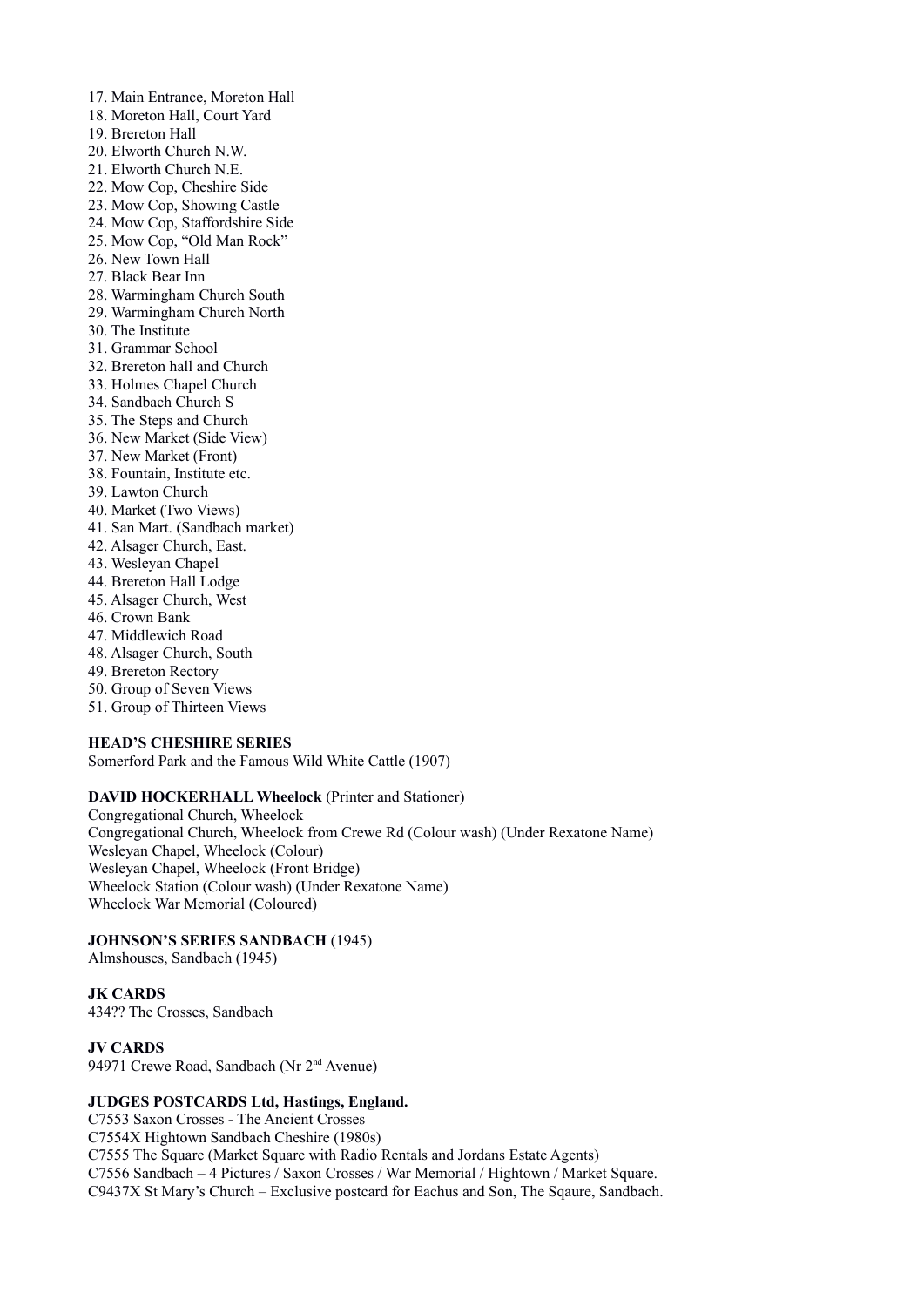## **KINGSLEY 32 Charham Street, Leicester LE1 6PB**

Greetings from Sandbach – 6 Scenes – Hightown / Wheat Sheaf / Black Bear Old Hall / Sandbach School The Black Bear (Pictured in 1940 Sepia Colour) High Town, Sandbach (Pictured in 1940 Sepia Colour) KN21768 St Mary's Parish Church, Sandbach (Colour) KN21769 The Black Bear Hotel, Sandbach (Colour 1970's image) KNBT2155 The Old Hall, Sandbach (1970's) (same Image as Loughborough DVP117 - BT 2155)

# **LILYWHITE LTD – Sowerby Bridge.**

SBCH 1 SBCH 2 SBCH 3 SBCH 4 SBCH 5 SBCH 6 SBCH 7 The Old Hall, Sandbach

## **PERFECTION SERIES**

1449 Sandbach Schools and Water Tower, Sandbach. 1452 Old Black Bear, Sandbach.

# **PROMISE**

P/SDB 01 Old Houses, Sandbach (Front Street towards St Marys) P/SDB 05 The War Memorial, Sandbach (Colour wash) P/SDB 06 Hightown Sandbach (Colour wash) P/SDB 16 Ancient Saxon Crosses, Sandbach

# **SHAW SERIES W Shaw, Burslem.**

Ancient Crosses, Sandbach (1907) Brereton Hall (1902) Crewe Road, Sandbach Crewe Station Wheat Sheaf Hotel, Sandbach

# **VALENTINES REAL PHOTO Dundee and London, sold exclusively in 1899 by R.A. TOMLINSON'S, High Street, Sandbach Opposite the Town Hall.**

A Series of Albums containing 18 Views of Sandbach and District. Each Series cost 1/- (1 Shilling) 25608 The School, Sandbach (Valentines Series) H6833 High Town towards Middlewich Rd (With Bus) (Late 1950's Early 1960's?) H6834 High Street, Sandbach (early 1900's) H7137 Sandbach – 5 Pictures – High Street / Hightown / Town Centre / Market Square / Crewe Road (By Sandbach School)

**J and M. A. WOOD** (1933 to after 1938 = Printers, Stationers, Booksellers and Newspapers) *In Number order*. JV78083 Crewe Road, Sandbach (Abbey Road Corner) JV78090 Hassell Church, Near Sandbach JV78092 The Green Wheelock (Bike Shop and Nags Head) JV78095 Crewe Road Wheelock – Main Street JV78096 Crewe Road Wheelock – Near Church looking back (JV78096 Under "Valentines" Name) JV78097 Crewe Road Wheelock – Looking Towards Green from Main Street (Crewe Side) JV78098 Wheelock Bank near Sandbach JV78486 Grammar School Lodge, Sandbach. JV94978 A Bit of Old Sandbach (Crown Bank Shop – Lower Chequer on Left) Unkn High Street, Sandbach (Frost's Shop)

##########################################

# **UNKNOWN POSTCARDS**

1905 Birds Eye View of Sandbach Crewe Road Wheelock (From Zan Bridge) The Crosses and Square (with Market Tavern and Now Demolished building) (Colour wash)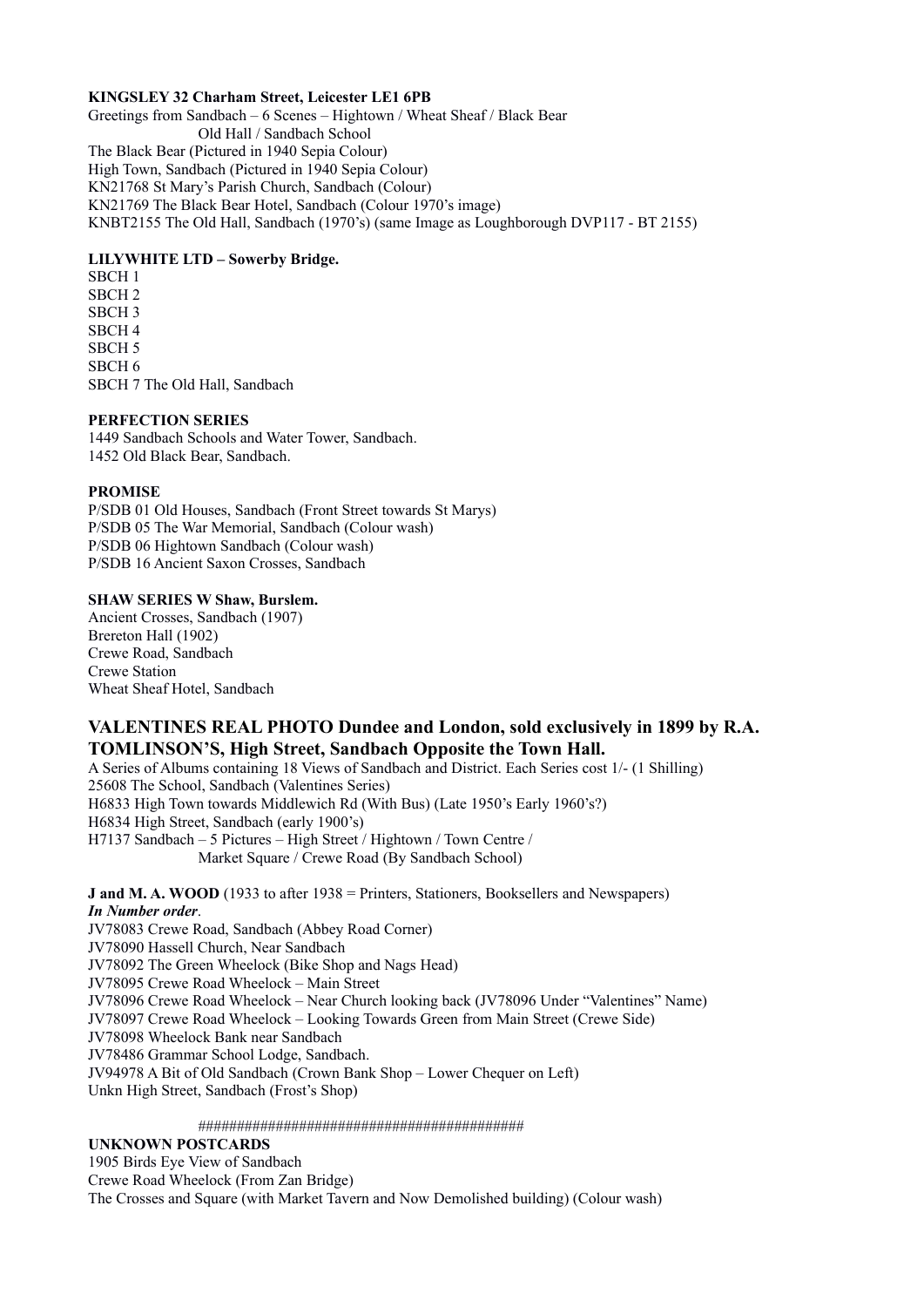The Crosses and Square (with Roberts on Corner) (1950's) Elworth Church (St Peters) (Black and White) Ettiley Heath, Elworth (With Rookery Tavern) (Black and White) Golden Lion, Wheelock Gordan Terrace, Elworth Dr Charles Latham's Funeral (by Richardson and A.W. Dickinson's Shops) Pic 1. Dr Charles Latham's Funeral (by Lea and Richardson with A.W. Dickinson's Shops) Pic 2. Dr Charles Latham's memorial unveiling outside Town Hall. Dr Latham (Charles Latham) Portrait George W Latham M.P. – Portrait (Bradwall Hall) London Road Elworth (Black and White) Marsh Green Farm, Elworth Marsh Green Farm, Elworth (2) at the end of Vicarage Road Marsh Green Road, Elworth (Black and White) Middlewich Road from Half Way House Elworth (Black and White) George Norris – Mill Stone Grinder Queen's Park, Crewe Queen Victoria Coronation Celebration Sandbach Common (1838) Sandbach Carnival 1934 – May Queen Sandbach Industrial Co-operative Society Limited No 2 Branch, Wheelock. Sandbach Station Elworth (From Middlewich Track) Sandbach Station (From Station Road) Saxon Crosses (1910) with Walking Club on Steps. Sir Ernest Craig (Outside Furnivall on Market Square making a speech during an election) The Crosses, Sandbach (Unkn date with W. Mainwaring -Auctioneer and Valuer in the background) War Memorial, Sandbach (Portrait format – Black Bear before alterations) Warmingham Church Elworth (Black and White) Wheelock War Memorial – May Day Queen Laying a Wreath in 1920's Wheelock Village (Colour Wash) Ye Olde BlackeBeare (Landlord G.H. Dickinson)

################################################################################## **#21.** 

# **Venerable Bede's Ecclesiastical History of England Chapter XXI (Pg 146 PDF Download version) "How the province of the Midland Angles became Christian under King Penda - 653AD".**

################################################################################## CHAP. XXI.

How the province of the Midland Angles became Christian under King Peada. [653 A.D.] At this time, the Middle Angles, that is, the Angles of the Midland Country (probably Leicestershire) under their Prince Peada, the son of King Penda, received the faith and mysteries of the truth. Being an excellent youth and most worthy of the name and office of a king, he was by his father elevated to the throne of that nation and came to Oswy, King of the Northumbrians, requesting to have his daughter Aichfled given him to wife; but he could not obtain his desire unless he would receive the faith of Christ and be baptized, with the nation which he governed. When he heard the preaching of the truth, the promise of the heavenly kingdom and the hope of resurrection and future immortality, he declared that he would willingly become a Christian, even though he should not obtain the maiden; being chiefly prevailed on to receive the faith by King Oswy's son Alchfrid, who was his brother-in-law and friend, for he had married his sister Cyneburg, 3 the daughter of King Penda.

Accordingly, he was baptized by Bishop Finan, with all his nobles and thegns and their servants, that came along with him, at a noted township, belonging to the king, called At the Wall. And having received four priests, who by reason of their learning and good life were deemed proper to instruct and baptize his nation, he returned home with much joy. These priests were Cedd and Adda and Betti and Diuma; the last of whom was by nation a Scot, the others English. Adda was brother to Utta, whom we have mentioned before, a renowned priest and abbot of the monastery which is called At the Goat's Head.8The aforesaid priests, arriving in the province with the prince, preached